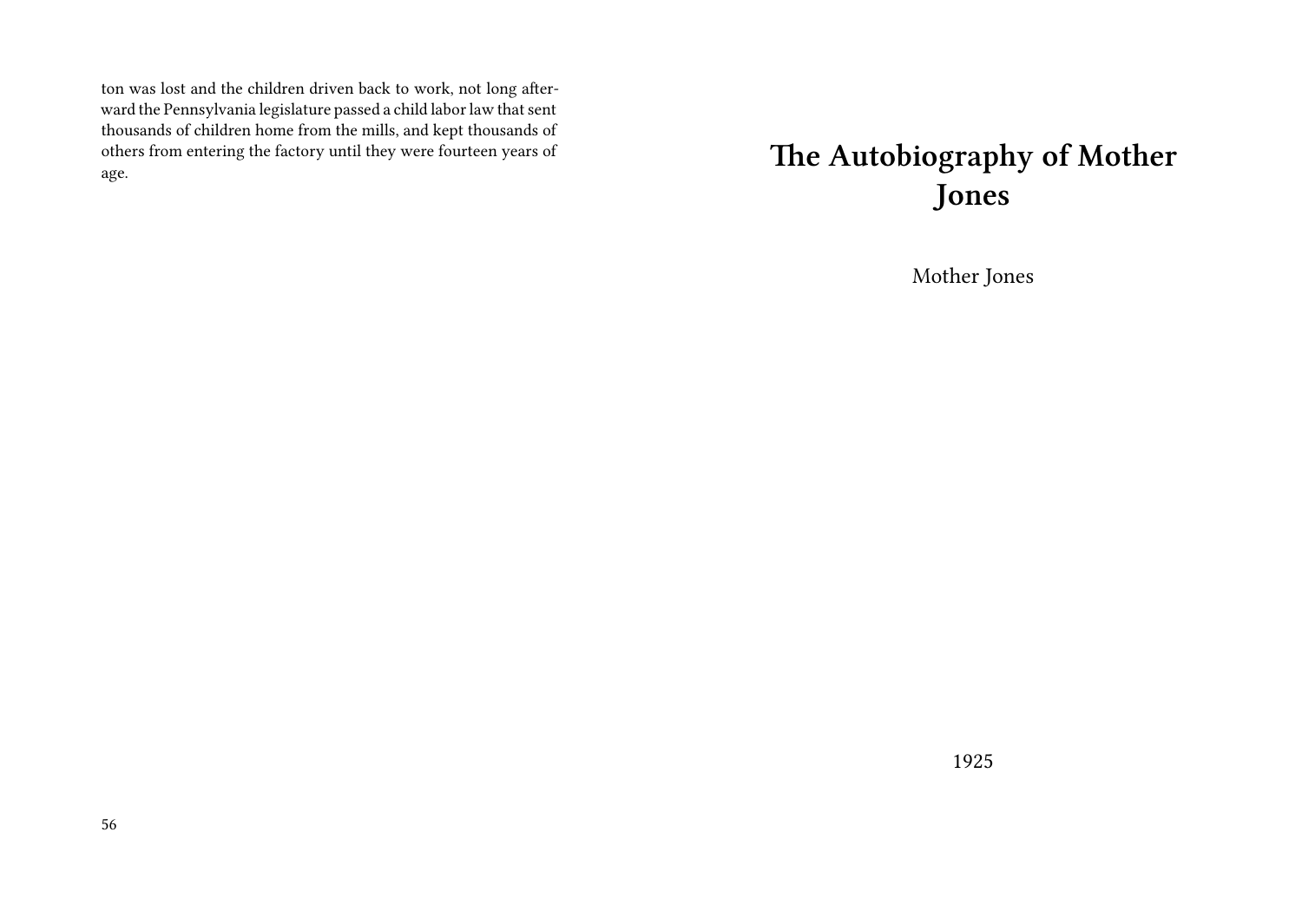never heard that they have a chance, the chance of every American male citizen, to become the president.

"You see those monkeys in those cages over there." I pointed to a side cage. "The professors are trying to teach them to talk. The monkeys are too wise for they fear that the manufacturers would buy them for slaves in their factories."

I saw a stylishly dressed young man down in the front of the audience. Several times he grinned. I stopped speaking and pointing to him I said, "Stop your smiling, young man! Leave this place! Go home and beg the mother who bore you in pain, as the mothers of these little children bore them, go home and beg her to give you brains and a heart."

He rose and slunk out, followed by the eyes of the children in the cage. The people stone still and out in the rear a lion roared.

The next day we left Coney Island for Manhattan Beach to visit Senator Platt, who had made an appointment to see me at nine o'clock in the morning. The children got stuck in the sand banks and I had a time cleaning the sand off the littlest ones. So we started to walk on the railroad track. I was told it was private property and we had to get off. Finally a saloon keeper showed us a short cut into the sacred grounds of the hotel and suddenly the army appeared in the lobby. The little fellows played "Hail, hail, the gang's all here" their fifes and drums, and Senator Platt when he saw the little army ran away through the back door to New York.

I asked the manager if he would give children breakfast and charge it up to Senator as we had an invitation to breakfast that morning with him. He gave us a private room and he gave those children such a breakfast as they had never had in all their lives. I had breakfast too, and a reporter from of the Hearst papers and I charged it all to Senator Platt.

We marched down to Oyster Bay but the president refused to see us and he would not answer my letters. But our march had done its work. We had drawn the attention of the nation to the crime of child labor. And while the strike of the textile workers in Kensing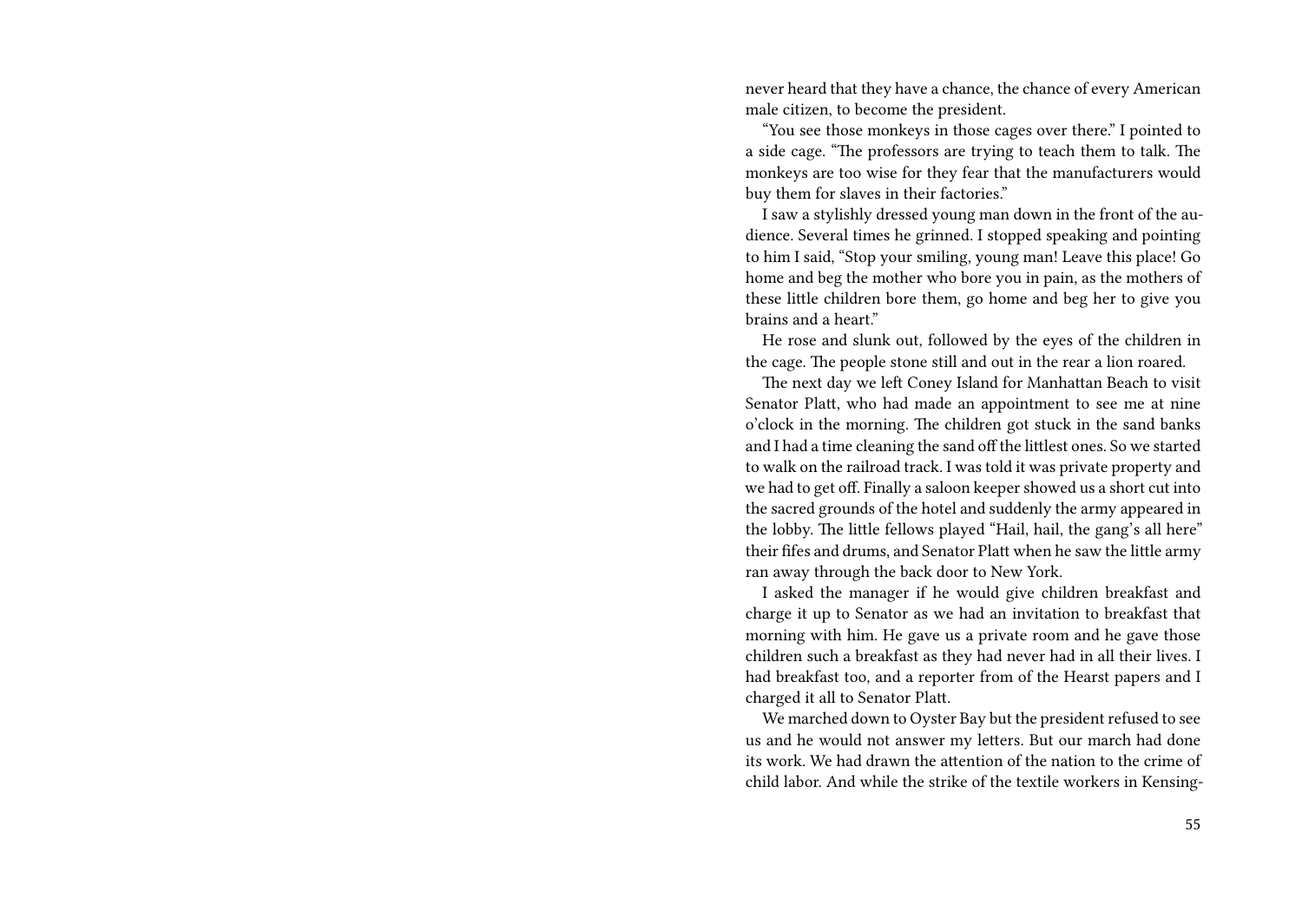iron cages of the animals. I put my little children in the cages and they clung to the iron bars while I talked.

I told the crowd that the scene was typical of the aristocracy of employers with their thumb down to the little ones of the mills and factories, and people sitting dumbly by.

"We want President Roosevelt to hear the wail of the children who never have a chance to go to school but work eleven and twelve hours a day in the textile mills of Pennsylvania; who weave the carpets that he and you walk upon and the lace curtains in your windows, and the clothes of the people. Fifty years ago there was a cry against slavery and men gave up their lives to stop the selling of black children on the block. Today the white child is sold for two dollars a week to the manufacturers. Fifty years ago the black babies were sold C. O. D. Today the white baby is sold on the installment plan.

"In Georgia where children work day and night in the cotton mills they have just passed a bill to protect song birds. What about little children from whom all song is gone?

"I shall ask the president in the name of the aching hearts of these little ones that he emancipate them from slavery. I will tell the president that the prosperity he boasts of is the prosperity of the rich wrung from the poor and the helpless.

"The trouble is that no one in Washington cares. I saw our legislators in one hour pass three bills for the relief of the railways but when labor cries for aid for the children they will not listen.

"I asked a man in prison once how he happened to be there and he said he had stolen a pair of shoes. I told him if he had stolen a railroad he would be a United States Senator.

"We are told that every American boy has the chance of being president. I tell you that these little boys in the iron cages would sell their chance any day for good square meals and a chance to play. These little toilers whom I have taken from the mills – deformed, dwarfed in body and soul, with nothing but toil before them have

#### **Contents**

| Chapter I – Early Years                         | 5  |
|-------------------------------------------------|----|
| Chapter II - The Haymarket Tragedy              | 9  |
| Chapter III – A Strike in Virginia              | 14 |
| Chapter IV – Wayland's Appeal To Reason         | 17 |
| Chapter V – Victory at Arnot                    | 19 |
| Chapter VI – War in West Virginia               | 26 |
| Chapter VII - A Human Judge                     | 32 |
| Chapter VIII - Roosevelt Sent for John Mitchell | 37 |
| Chapter IX - Murder in West Virginia            | 42 |
| Chapter $X$ – The March of the Mill Children    | 48 |
| Chapter XI - Those Mules Won't Scab Today       | 57 |
| Chapter XII - How the Women Mopped Up Coaldale  | 61 |
| Chapter XIII - The Cripple Creek Strike         | 64 |
| Chapter XIV - Child Labor                       | 78 |
| Chapter XV - Moyer, Haywood and Pettibone       | 90 |

3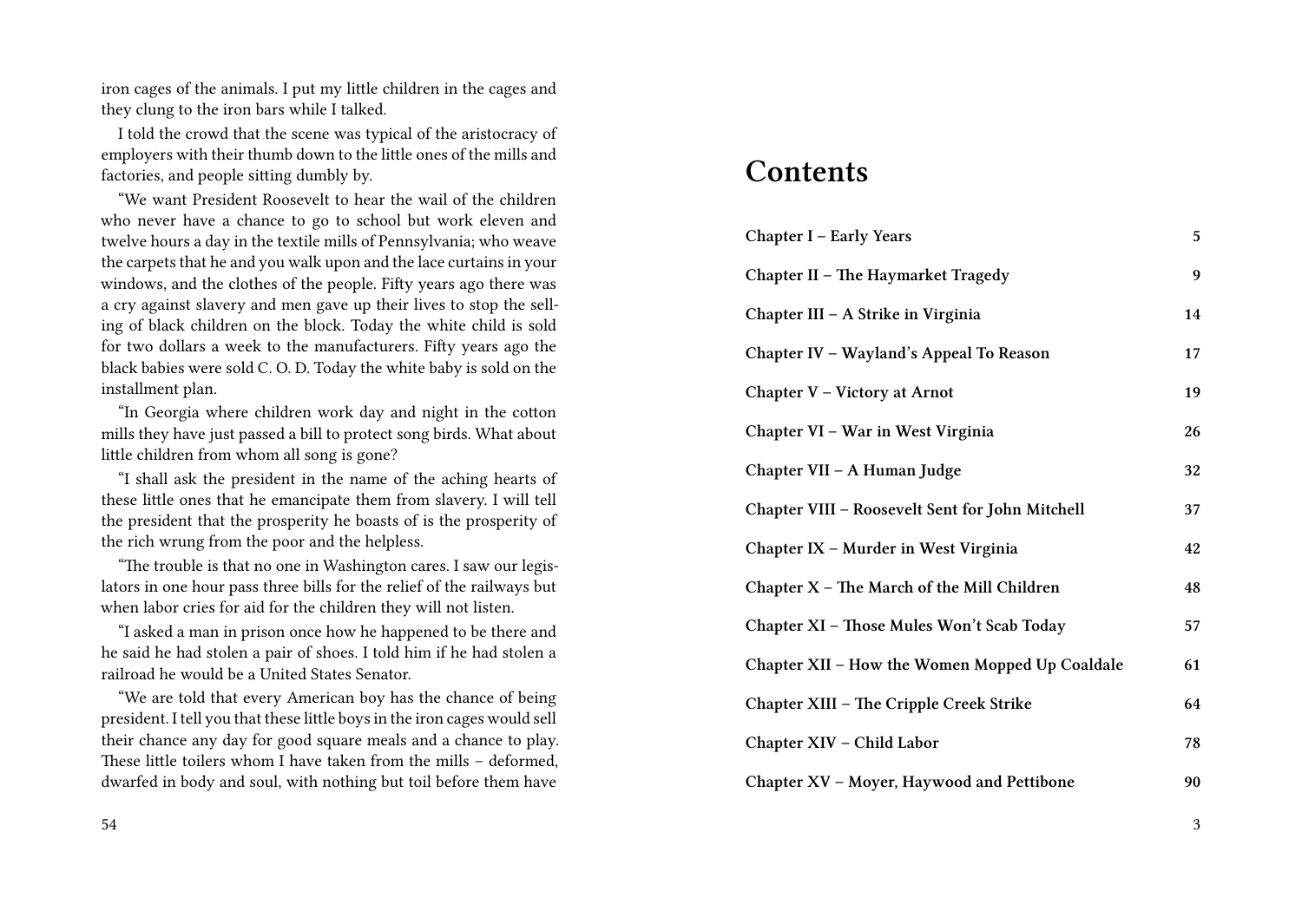| Chapter XVI – The Mexican Revolution                        | 93  |
|-------------------------------------------------------------|-----|
| Chapter XVII - How the Women Sang themselves Out of<br>Jail | 99  |
| Chapter XVIII - Victory in West Virginia                    | 102 |
| Chapter XIX - Guards and Gunmen                             | 116 |
| <b>Chapter XX - Governor Hunt</b>                           | 118 |
| Chapter XXI - In Rockefeller's Prisons                      | 122 |
| Chapter XXII - "You Don't Need a Vote to Raise Hell"        | 134 |
| Chapter XXIII – In a West Virginia Prison Camp              | 141 |
| Chapter XXIV - The Steel Strike of 1919                     | 144 |
| Chapter XXV – Struggle and Lose: Struggle and Win           | 156 |
| Chapter XXVI - Medieval West Virginia                       | 159 |
| Chapter XXVII - Progress in Spite of Leaders                | 162 |

"No, Mother, they did not," said he.

"Well, Mr. Mayor, these are the little citizens of the nation and they also produce its wealth. Aren't we entitled to enter your city!"

"Just wait!" says he, and he called the commissioner of police over to his office. Well, finally they decided to let the army come in. We marched up Fourth Avenue to Madison Square and police officers, captains, sergeants, roundsmen and reserves from three precincts accompanied us. But the police would not let us hold a meeting in Madison Square. They insisted that the meeting be held in Twentieth Street.

I pointed out to the captain that the single taxers were allowed to hold meetings in the square. "Yes," he said, "but they won't have twenty people and you might have twenty thousand." We marched to Twentieth Street. I told an immense crowd of the horrors of child labor in the mills around the anthracite region and I showed them some of the children. I showed them Eddie Dunphy, a little fellow of twelve, whose job it was to sit all day on a high stool, handing in the right thread to another worker. Eleven hours a day he sat on the high stool with dangerous machinery all about him. All day long, winter and summer, spring and fall, for three dollars a week.

And then I showed them Gussie Rangnew, a little girl from whom all the childhood had gone. Her face was like an old woman's. Gussie packed stockings in a factory, eleven hours a day for a few cents a day.

We raised a lot of money for the strikers and hundreds of friends offered their homes to the little ones while we were in the city. The next day we went to Coney Island at the invitation of Mr. Bostick who owned the wild animal show. The children had a wonderful day such as they never had in all their lives. After the exhibition of the trained animals, Mr. Bostick let me speak to the audience. There was a back drop to the tiny stage of the Roman Coliseum with the audience painted in and two Roman emperors down in front with their thumbs down. Right in front of the emperors were the empty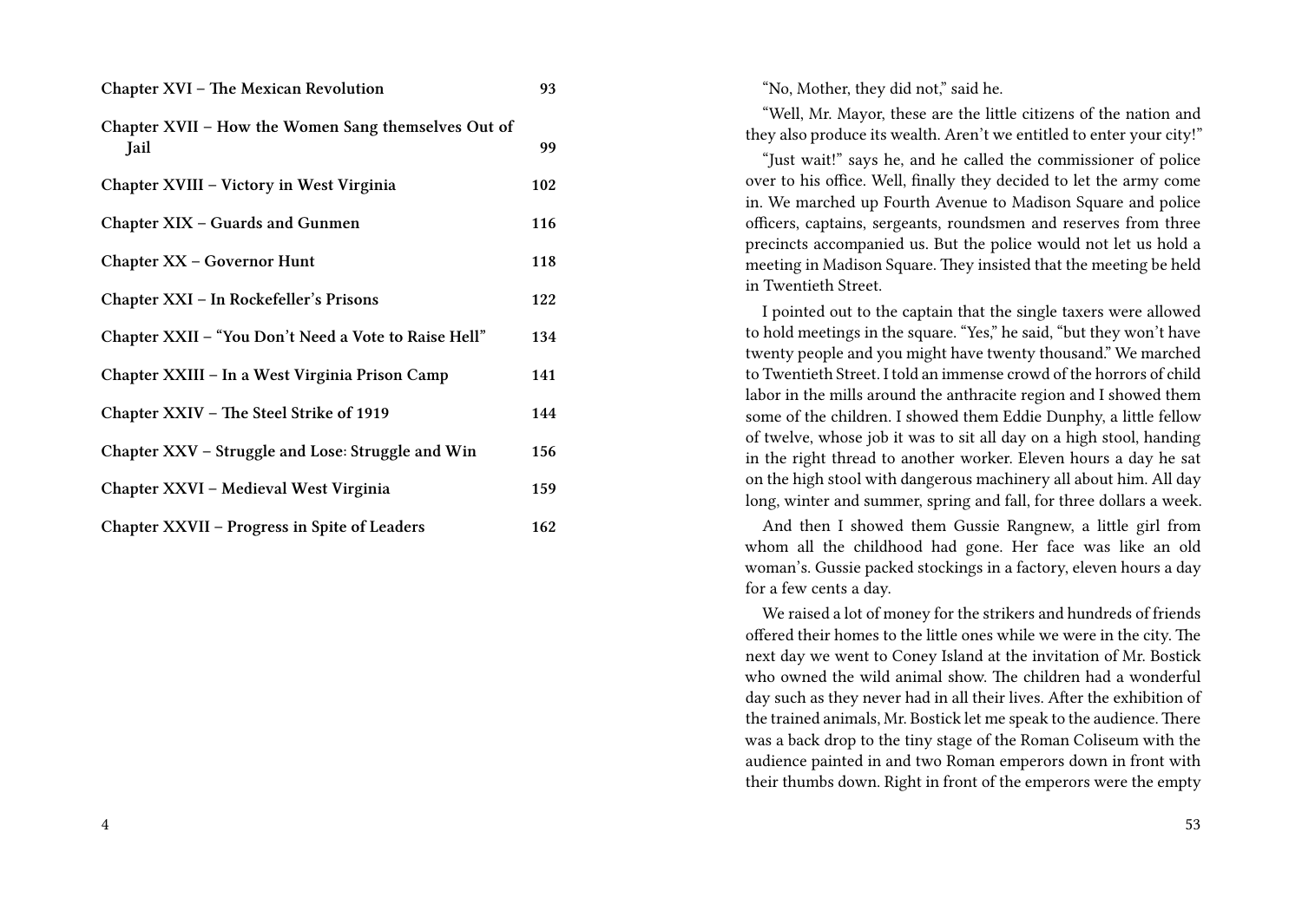over like an old man from carrying bundles of yarn that weighed seventy-five pounds. "He gets three dollars a week and his sister who is fourteen gets six dollars. They work in a carpet factory ten hours a day while the children of the rich are getting their higher education."

That night we camped on the banks of Stony Brook where years and years before the ragged Revolutionary Army camped, Washington's brave soldiers that made their fight for freedom.

From Jersey City we marched to Hoboken. I sent a committee over to the New York Chief of Police, Ebstein, asking for permission to march up Fourth Avenue to Madison Square where I wanted to hold a meeting. The chief refused and forbade our entrance to the city.

I went over myself to New York and saw Mayor Seth Low. The mayor was most courteous but he said he would have to support the police commissioner. I asked him what the reason was for refusing us entrance to the city and he said that we were not citizens of New York.

"Oh, I think we will clear that up, Mr. Mayor," I said. "Permit me to call your attention to an incident which took place in this nation just a year ago. A piece of rotten royalty came over here from Germany, called Prince Henry. The Congress of the United States voted \$45,000 to fill that fellow's stomach three weeks and to entertain him. His highness was getting \$4,000,000 dividends out of the blood of the workers in this country. Was he a citizen of this land?"

"And it was reported, Mr. Mayor, that you and all the officials of New York and the University Club entertained that chap." And repeated, "Was he a citizen of New York!"

"No, Mother," said the mayor, "he was not."

"And a Chinaman called Lee Woo was also entertained by the officials of New York. Was he a citizen of New York?"

"No, Mother, he was not."

"Did they ever create any wealth for our nation!"

## **Chapter I – Early Years**

I was born in the city of Cork, Ireland, in 1830. My people were poor. For generations they had fought for Ireland's freedom. Many of my folks have died in that struggle. My father, Richard Harris, came to America in 1835, and as soon as he had become an American citizen he sent for his family. His work as a laborer with railway construction crews took him to Toronto, Canada. Here I was brought up but always as the child of an American citizen. Of that citizenship I have ever been proud.

After finishing the common schools, I attended the Normal school with the intention of becoming a teacher. Dressmaking too, I learned proficiently. My first position was teaching in a convent in Monroe, Michigan. Later, I came to Chicago and opened a dressmaking establishment. I preferred sewing to bossing little children. However, I went back to teaching again, this time in Memphis, Tennessee. Here I was married in 1861. My husband was an iron moulder and a member of the Iron Moulders' Union.

In 1867, a fever epidemic swept Memphis. Its victims were mainly among the poor and the workers. The rich and the wellto-do fled the city. Schools and churches were closed. People were not permitted to enter the house of a yellow fever victim without permits. The poor could not afford nurses. Across the street from me, ten persons lay dead from the plague. The dead surrounded us. They were buried at night quickly and without ceremony. All about my house I could hear weeping and the cries of delirium. One by one, my four little children sickened and died. I washed their little bodies and got them ready for burial. My husband caught the fever and died. I sat alone through nights of grief. No one came to me.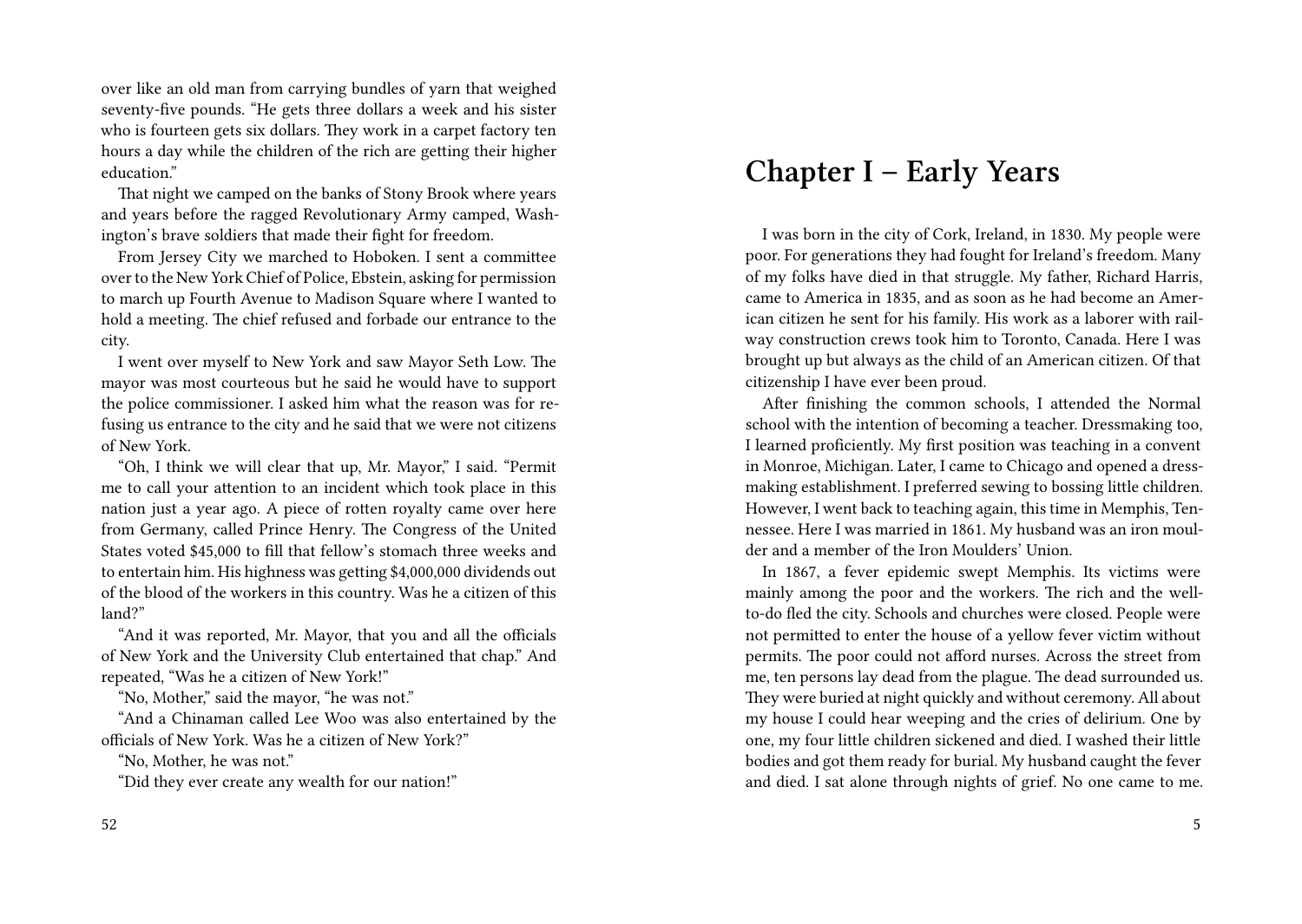No one could. Other homes were as stricken as was mine. All day long, all night long, I heard the grating of the wheels of the death cart.

After the union had buried my husband, I got a permit to nurse the sufferers. This I did until the plague was stamped out.

I returned to Chicago and went again into the dressmaking business with a partner. We were located on Washington Street near the lake. We worked for the aristocrats of Chicago, and I had ample opportunity to observe the luxury and extravagance of their lives. Often while sewing for the lords and barons who lived in magnificence on the Lake Shore Drive, I would look out of the plate glass windows and see the poor, shivering wretches, ,jobless and hungry, walking along the frozen lake front. The contrast of their condition with that of the tropical comfort of the people for whom I sewed was painful to me. My employers seemed neither to notice nor to care.

Summers, too, from the windows of the rich, I used to watch the mothers come from the west side slums, lugging babies and little children, hoping for a breath of cool, fresh air from the lake. At night, when the tenements were stifling hot, men, women and little children slept in the parks. But the rich, having donated to the ice fund, had, by the time it was hot in the city, gone to seaside and mountains.

In October, 1871, the great Chicago fire burned up our establishment and everything that we had. The fire made thousands homeless. We stayed all night and the next day without food on the lake front, often going into the lake to keep cool. Old St. Mary's church at Wabash Avenue and Peck Court was thrown open to the refugees and there I camped until I could find a place to go.

Near by in an old, tumbled down, fire scorched building the Knights of Labor held meetings. The Knights of Labor was the labor organization of those days. I used to spend my evenings at their meetings, listening to splendid speakers. Sundays we went out into the woods and held meetings.

6

I said, "All right, the police will be just in time for lunch." Sure enough, the police came and we invited them to dine with us. They looked at the little gathering of children with their tin plates and cups around the wash boiler. They just smiled and spoke kindly to the children, and said nothing at all about not going into the city.

We went in, held our meeting, and it was the wives of the police who took the little children and cared for them that night, sending them back in the morning with a nice lunch rolled up paper napkins.

Everywhere we had meetings, showing up with living children, the horrors of child labor. At one town the mayor said we could not hold a meeting because he did not have sufficient police protection. "These little children have never known any sort of protection, your honor" I said, "and they are used to going without it." He let us have our meeting. One night in Princeton, New Jersey, we slept in the big cool barn on Grover Cleveland's great estate. The heat became intense. There was much suffering in our ranks, for our little ones were not robust. The proprietor of the leading hotel sent for me. "Mother," he said "order what you want and all you want for your army, and there's nothing to pay."

I called on the mayor of Princeton and asked for permission to speak opposite the campus of the University. I said I wanted to speak on higher education. The mayor gave me permission. A great crowd gathered, professors and students and the people; and I told them that the rich robbed these little children of any education of the lowest order that they might send their sons and daughters to places of higher education. That they used the hands and feet of little children that they might buy automobiles for their wives and police dogs for their daughters to talk French to. I said the mil owners take babies almost from the cradle. And I showed those professors children in our army who could scarcely read or write because they were working ten hours a day in the silk mills of Pennsylvania.

"Here's a text book on economics," I said pointing to a little chap, James Ashworth, who was ten years old and who was stooped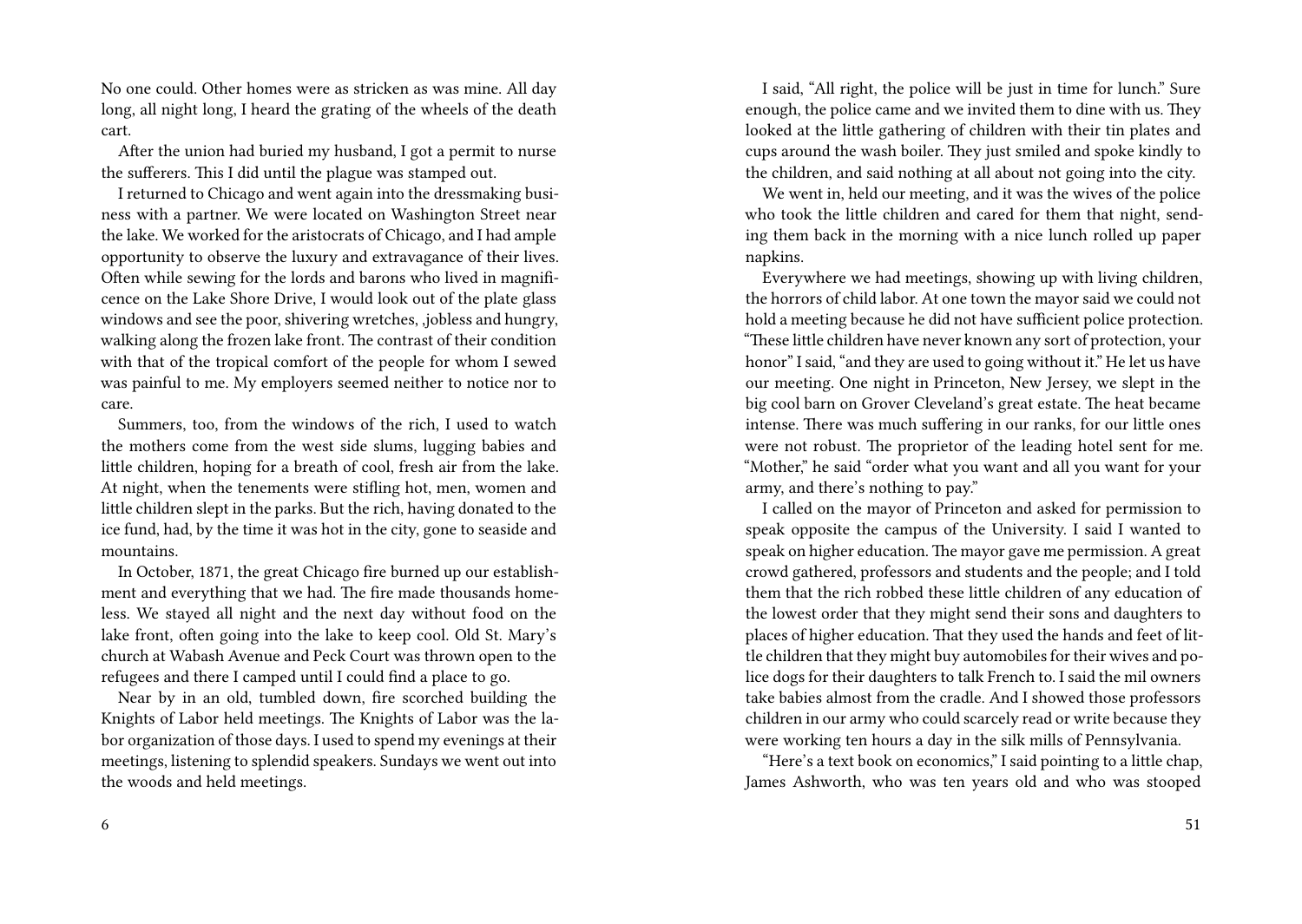help with the children. They were on strike and I thought, they might well have a little recreation.

The children carried knapsacks on their backs which was a knife and fork, a tin cup and plate. We took along a wash boiler in which to cook the food on the road. One little fellow had drum and another had a fife. That was our band. We carried banners that said, "We want more schools and less hospitals." "We want time to play." "Prosperity is here. Where is ours?"

We started from Philadelphia where we held a great mass meeting. I decided to go with the children to see President Roosevelt to ask him to have Congress pass a law prohibiting the exploitation of childhood. I thought that President Roosevelt might see these mill children and compare them with his own little ones who were spending the summer on the seashore at Oyster Bay. I thought too, out of politeness, we might call on Morgan in Wall Street who owned the mines where many of these children's fathers worked.

The children were very happy, having plenty to eat, taking baths in the brooks and rivers every day. I thought when the strike is over and they go back to the mills, they will never have another holiday like this. All along the line of march the farmers drove out to meet us with wagon loads of fruit and vegetables. Their wives brought the children clothes and money. The interurban trainmen would stop their trains and give us free rides.

Marshal Sweeny and I would go ahead to the towns and arrange sleeping quarters for the children, and secure meeting halls. As we marched on, it grew terribly hot. There was no rain and the roads were heavy with dust. From time to time we had to send some of the children back to their homes. They were too weak to stand the march.

We were on the outskirts of New Trenton, New Jersey, cooking our lunch in the wash boiler, when the conductor on the interurban car stopped and told us the police were coming down to notify us that we could not enter the town. There were mills in the town and the mill owners didn't like our coming.

Those were the days of sacrifice for the cause of labor. Those were the days when we had no halls, when there were no high salaried officers, no feasting with the enemies of labor. Those were the days of the martyrs and the saints. I became acquainted with the labor movement. I learned that in 1865, after the close of the Civil War, a group of men met in Louisville, Kentucky. They came from the North and from the South; they were the "blues" and the "greys" who a year or two before had been fighting each other over the question of chattel slavery. They decided that the time had come to formulate a program to fight another brutal form of slavery-industrial slavery. Out of this decision had come the Knights of Labor.

From the time of the Chicago fire I became more and more engrossed in the labor struggle and I decided to take an active part in the efforts of the working people to better the conditions under which they worked and lived. I became a member of the Knights of Labor.

One of the first strikes that I remember occurred in the Seventies. The Baltimore and Ohio Railroad employees went on strike and they sent for me to come help them. I went. The mayor of Pittsburgh swore in as deputy sheriffs a lawless, reckless bunch of fellows who had drifted into that city during the panic of 1873. They pillaged and burned and rioted and looted. Their acts were charged up to the striking workingmen. The governor sent the militia.

The Railroads had succeeded in getting a law passed that in case of a strike, the train-crew should bring in the locomotive to the round-house before striking. This law the strikers faithfully obeyed. Scores of locomotives were housed in Pittsburgh.

One night a riot occurred. Hundreds of box cars standing on the tracks were soaked with oil and set on fire and sent down the tracks to the roundhouse. The roundhouse caught fire. Over one hundred locomotives, belonging to the Pennsylvania Railroad Company were destroyed. It was a wild night. The flames lighted the sky and turned to fiery flames the steel bayonets of the soldiers.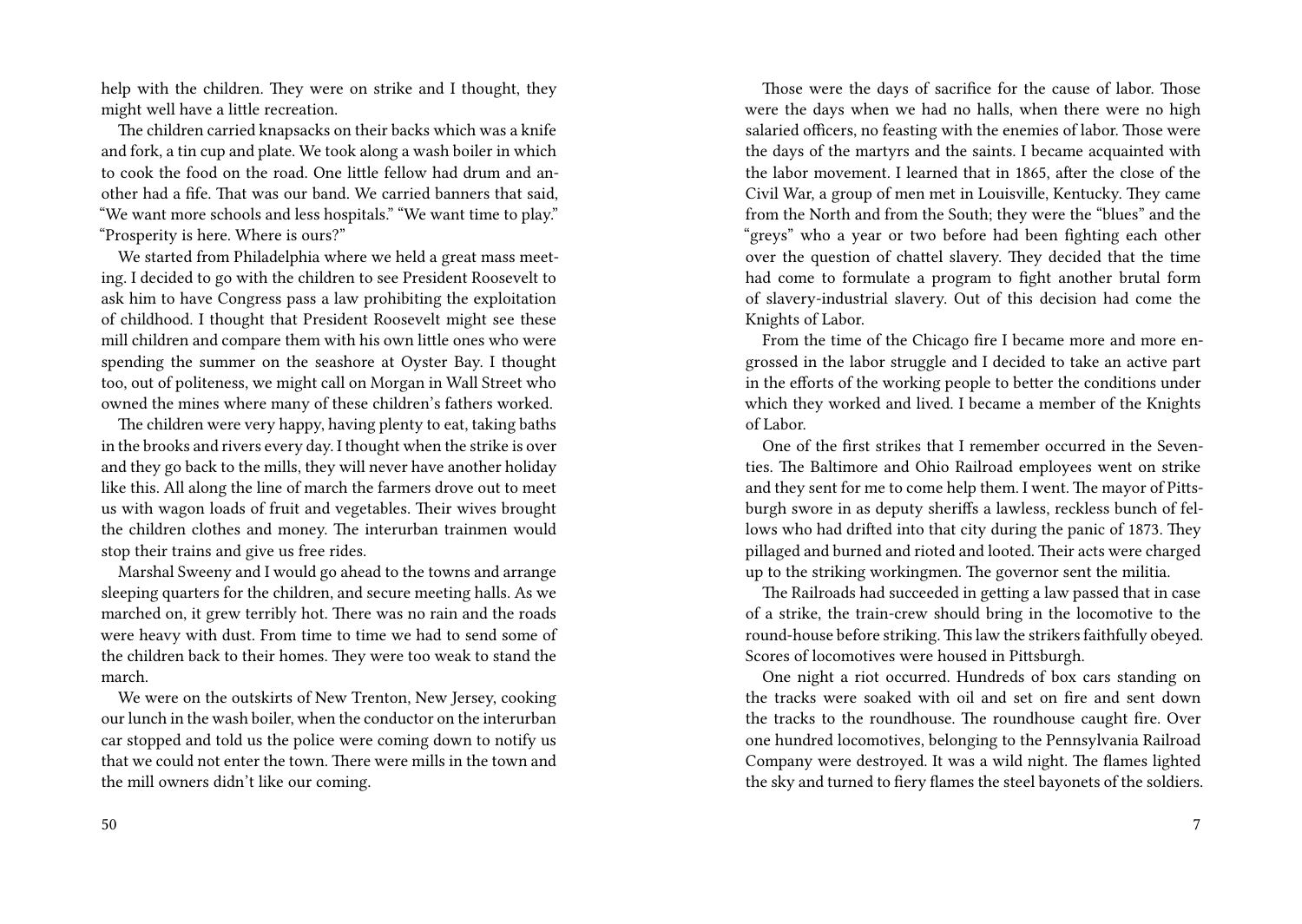The strikers were charged with the crimes of arson and rioting, although it was common knowledge that it was not they who instigated the fire; that it was started by hoodlums backed by the business men of Pittsburgh who for a long time had felt that the Railroad Company discriminated against their city in the matter of rates.

I knew the strikers personally. I knew that it was they who had tried to enforce orderly law. I knew they disciplined their members when they did violence. I knew, as everybody knew, who really perpetrated the crime of burning the railroad's property. Then and there I learned in the early part of my career that labor must bear the cross for others' sins, must be the vicarious sufferer for the wrongs that others do.

These early years saw the beginning of America's industrial life. Hand and hand with the growth of factories and the expansion of railroads, with the accumulation of capital and the rise of banks, came anti-labor legislation. Came strikes. Came violence. Came the belief in the hearts and minds of the workers that legislatures but carry out the will of the industrialists.

crowd and made the statement that Philadelphia's mansions were built on the broken bones, the quivering hearts and drooping heads of these children. That their little lives went out to make wealth for others. That neither state or city officials paid any attention to these wrongs. That they did not care that these children were to be the future citizens of the nation.

The officials of the city hall were standing the open windows. I held the little ones of the mills high up above the heads of the crowd and pointed to their puny arms and legs and hollow chests. They were light to lift.

I called upon the millionaire manufactures to cease their moral murders, and I cried to the officials in the open windows opposite, "Some day the workers will take possession of your city hall, and when we do, no child will be sacrificed on the altar of profit."

The officials quickly closed the windows, as they had closed their eyes and hearts.

The reporters quoted my statement that Philadelphia mansions were built on the broken bones and quivering hearts of children. The Philadelphia papers and the New York papers got into a squabble with each other over the question. The universities discussed it. Preachers began talking. That was what I wanted. Public attention on the subject of child labor.

The matter quieted down for a while and I concluded the people needed stirring up again. The Liberty Bell that a century ago rang out for freedom against tyranny was touring the country and crowds were coming to see it everywhere. That gave me an idea. These little children were striking for some of the freedom that childhood ought to have, and I decided that the children and I would go on a tour.

I asked some of the parents if they would let me have their little boys and girls for a week or ten days, promising to bring them back safe and sound. They consented. A man named Sweeny was marshal for our "army." A few men and women went with me to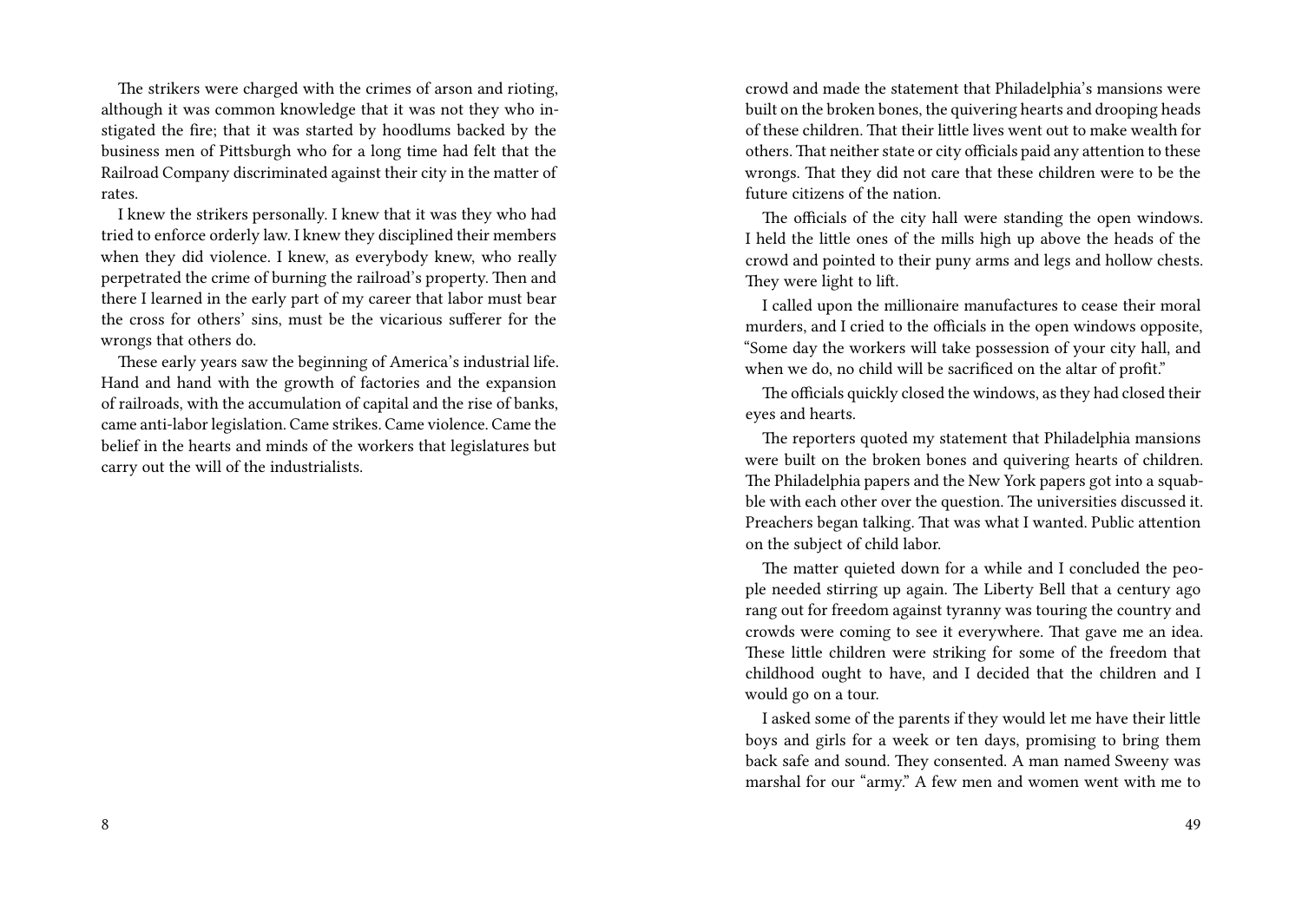# **Chapter X – The March of the Mill Children**

In the spring of 1903 I went to Kensington, Pennsylvania, where seventy-five thousand textile workers were on strike. Of this number at least ten thousand were little children. The workers were striking for more pay and shorter hours. Every day little children came into Union Headquarters, some with their hands off, some with the thumb missing, some with their fingers off at the knuckle. They were stooped things, round shouldered and skinny. Many of them were not over ten years of age, the state law prohibited their working before they were twelve years of age.

The law was poorly enforced and the mothers of these children often swore falsely as to their children's age. In a single block in Kensington, fourteen women, mothers of twenty-two children all under twelve, explained it was a question of starvation or perjury. That the fathers had been killed or maimed at the mines.

I asked the newspaper men why they didn't publish the facts about child labor in Pennsylvania. They said they couldn't because the mill owners had stock in the papers.

"Well, I've got stock in these little children," said I," and I'll arrange a little publicity."

We assembled a number of boys and girls one morning in Independence Park and from there we arranged to parade with banners to the court house where we would hold a meeting. A great crowd gathered in the public square in front of the city hall. I put the little boys with their fingers off and hands crushed and maimed on a platform. I held up their mutilated hands and showed them to the

# **Chapter II – The Haymarket Tragedy**

From 1880 on, I became wholly engrossed in the labor movement. In all the great industrial centers the working class was in rebellion. The enormous immigration from Europe crowded the slums, forced down wages and threatened to destroy the standard of living fought for by American working men. Throughout the country there was business depression and much unemployment. In the cities there was hunger and rags and despair. Foreign agitators who had suffered under European despots preached various schemes of economic salvation to the workers. The workers asked only for bread and a shortening of the long hours of toil. The agitators gave them visions. The police gave them clubs.

Particularly the city of Chicago was the scene of strike after strike, followed by boycotts and riots. The years preceding 1886 had witnessed strikes of the lake seamen, of dock laborers and street railway workers. These strikes had been brutally suppressed by policemen's clubs and by hired gunmen. The grievance on the part of the workers was given no heed. John Bonfield, inspector of police, was particularly cruel in the suppression of meetings where men peacefully assembled to discuss matters of wages and of hours. Employers were defiant and open in the expression of their fears and hatreds. The Chicago Tribune, the organ of the employers, suggested ironically that the farmers of Illinois treat the tramps that poured out of the great industrial centers as they did other pests, by putting strychnine in the food.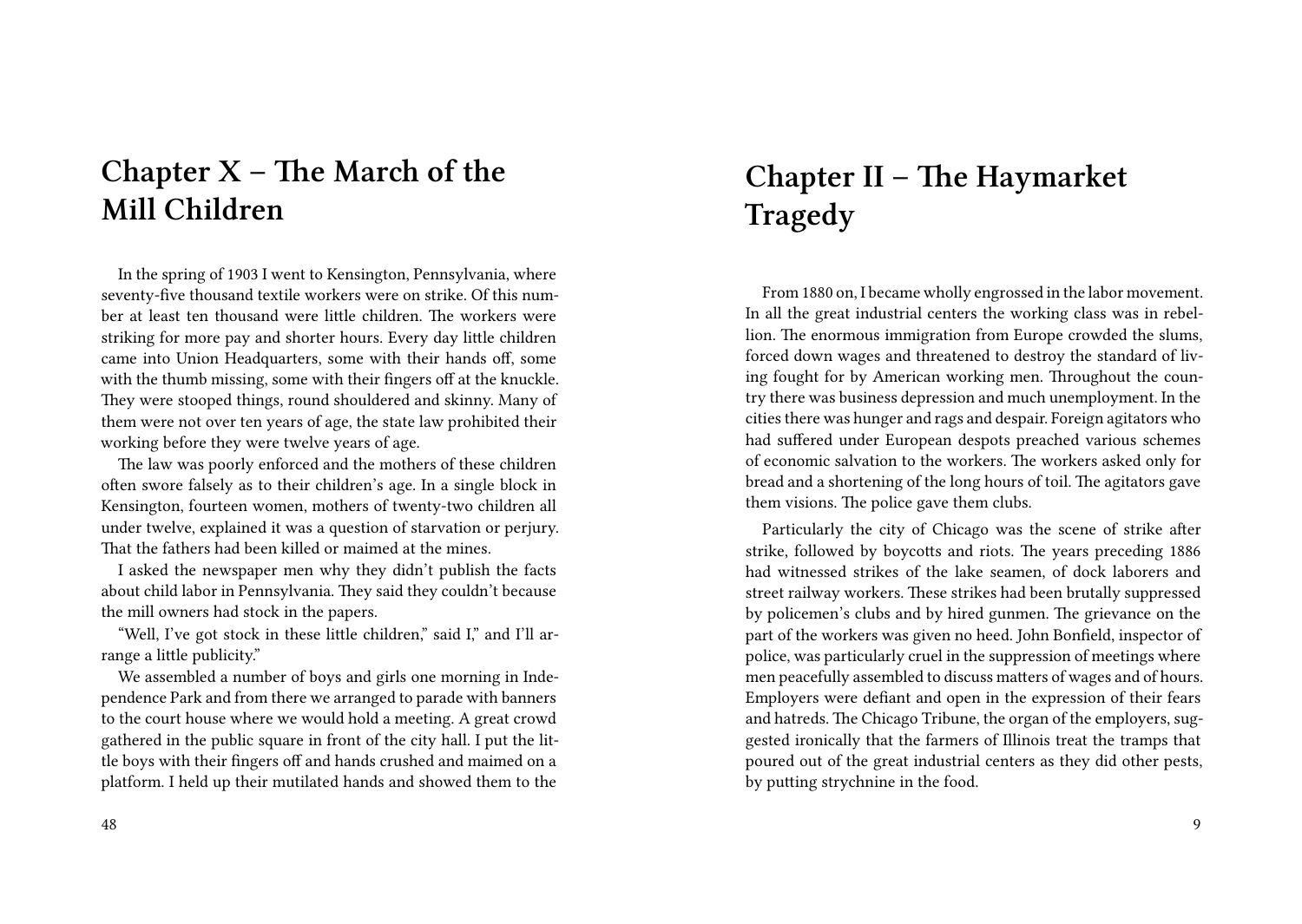The workers started an agitation for an eight-hour day. The trades unions and the Knights of Labor endorsed the movement but because many of the leaders of the agitation were foreigners, the movement itself was regarded as "foreign" and as "un-American." Then the anarchists of Chicago, a very small group, espoused the cause of the eight-hour day. From then on the people of Chicago seemed incapable of discussing a purely economic question without getting excited about anarchism.

The employers used the cry of anarchism to kill the movement. A person who believed in an eight-hour working day was, they said, an enemy to his country, a traitor, an anarchist. The foundations of government were being gnawed away by the anarchist rats. Feeling was bitter. The city was divided into two angry camps. The working people on one side hungry, cold, jobless, fighting gunmen and police clubs with bare hands. On the other side the employers, knowing neither hunger nor cold, supported by the newspapers, by the police, by all the power of the great state itself.

The anarchists took advantage of the widespread discontent to preach their doctrines. Orators used to address huge crowds on the windy, barren shore of Lake Michigan. Although I never endorsed the philosophy of anarchism, I often attended the meetings on the lake shore, listening to what these teachers of a new order had to say to the workers.

Meanwhile the employers were meeting. They met in the mansion of George M. Pullman on Prairie Avenue or in the residence of Wirt Dexter, an able corporation lawyer. They discussed means of killing the eight-hour movement which was to be ushered in by a general strike. They discussed methods of dispersing the meetings of the anarchists.

A bitterly cold winter set in. Long unemployment resulted in terrible suffering. Bread lines increased. Soup kitchens could not handle the applicants. Thousands knew actual misery.

On Christmas day, hundreds of poverty stricken people in rags and tatters, in thin clothes, in wretched shoes paraded on fashion-

The coroner went. The men were buried on the mountain side. And nothing was ever done to punish the men who had taken their lives.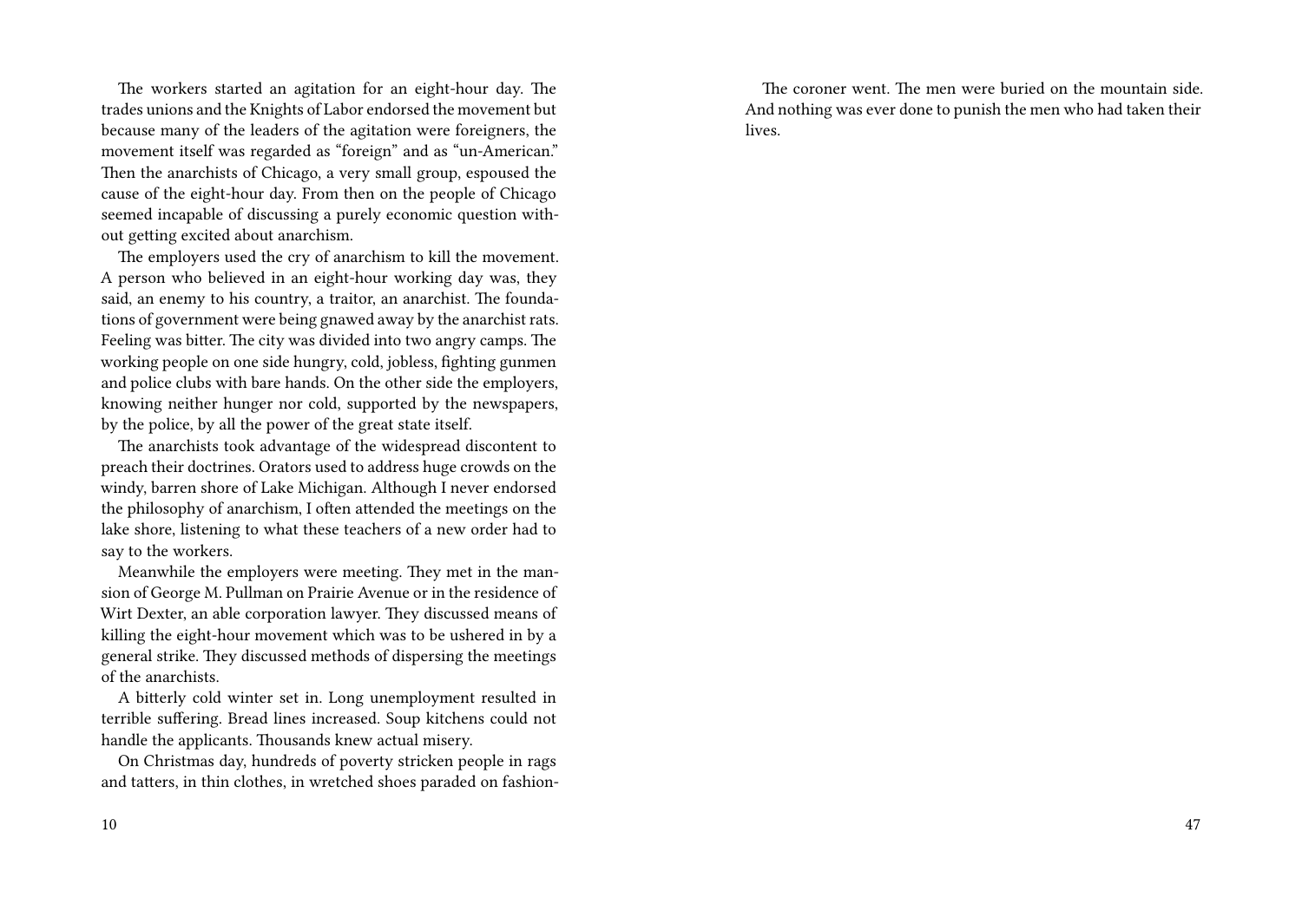I said, "Boys, it would have been better if you had surrendered, especially as you had truth on your side and you had not been near the mines.

"After the meeting I went to a nearby camp – Montgomery – where there was a little hotel and the railway station. Before leaving, the boys, who came to the edge of the town with me said, "You will be coming back soon Mother?"

I had no idea how soon it would be.

The next morning I went to the station to get an early train. The agent said to me, "Did you hear what trouble they had up in Stanford Mountain last night?"

"I think you are mistaken," I answered, "for I just came down from there myself last night."

"Well," he said, "they have had some trouble there, all the same." "Anyone hurt?"

"Yes; I was taking the railway messages and couldn't get all the details. Some shooting."

I said, "Take back my ticket. I must go up to those boys."

I took the short trail up the hillside to Stanford Mountain. It seemed to me as I came toward the camp as if those wretched shacks were huddling closer in terror. Everything was deathly still. As I came nearer the miners' homes, I could hear sobbing. Then I saw between the stilts that propped up a miner's shack the clay red with blood. I pushed open the door. On a mattress, wet with blood, lay a miner. His brains had been blown out while he slept. His shack was riddled with bullets.

In five other shacks men lay dead. In one of them a baby boy and his mother sobbed over the father's corpse. When the little fellow saw me, he said, "Mother Jones, bring back my papa to me. I want to kiss him."

The coroner came. He found that these six men had been murdered in their beds while they peacefully slept; shot by gunmen in the employ of the coal company.

able Prairie Avenue before the mansions of the rich, before their employers, carrying the black flag. I thought the parade an insane move on the part of the anarchists, as it only served to make feeling more bitter. As a matter of fact, it had no educational value whatever and only served to increase the employers' fear, to make the police more savage, and the public less sympathetic to the real distress of the workers.

The first of May, which was to usher in the eight-hour day uprising, came. The newspapers had done everything to alarm the people. All over the city there were strikes and walkouts. employers quaked in their boots. They saw revolution. The workers in the McCormick Harvester Works gathered outside the factory. Those inside who did not join the strikers were called scabs. Bricks were thrown. Windows were broken. The scabs were threatened. Some one turned in a riot call.

The police without warning charged down upon the workers, shooting into their midst, clubbing right and left. Many were trampled under horses' feet. Numbers were shot dead. Skulls were broken. Young men and young girls were clubbed to death.

The Pinkerton agency formed armed bands of ex-convicts and hoodlums and hired them to capitalists at eight dollars a day, to picket the factories and incite trouble.

On the evening of May 4th, the anarchists held a meeting in the shabby, dirty district known to later history as Haymarket Square. All about were railway tracks, dingy saloons and the dirty tenements of the poor. A half a block away was the Desplaines Street Police Station presided over by John Bonfield, a man without tact or discretion or sympathy, a most brutal believer in suppression as the method to settle industrial unrest.

Carter Harrison, the mayor of Chicago, attended the meeting of the anarchists and moved in and about the crowds in the square. After leaving, he went to the Chief of Police and instructed him to send no mounted police to the meeting, as it was being peacefully conducted and the presence of mounted police would only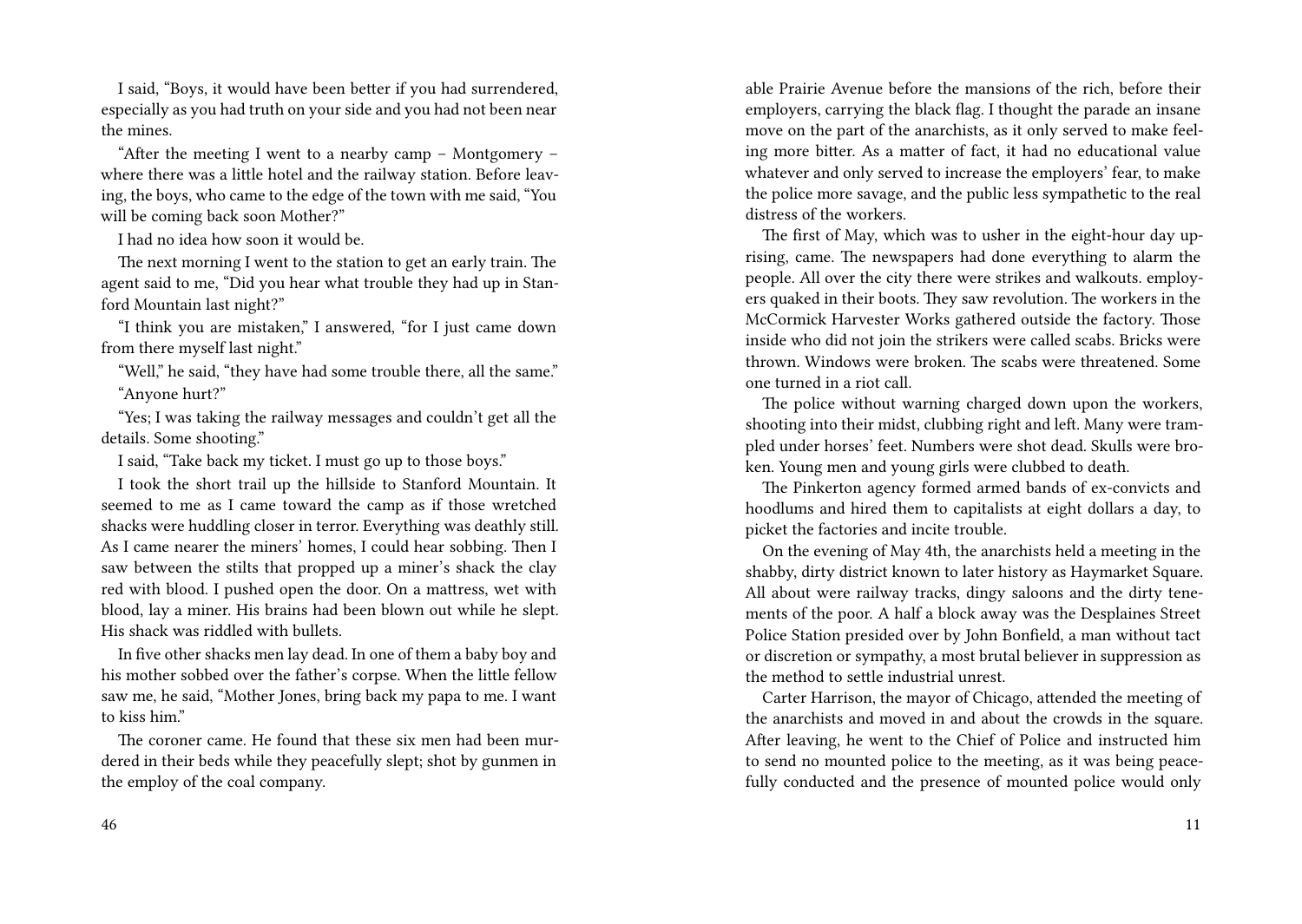add fuel to fires already burning red in the workers' hearts. But orders perhaps came from other quarters, for disregarding the report of the mayor, the chief of police sent mounted policemen in large numbers to the meeting.

One of the anarchist speakers was addressing the crowd. A bomb was dropped from a window overlooking the square. A number of the police were killed in the explosion that followed.

The city went insane and the newspapers did everything to keep it like a madhouse. The workers' cry for justice was drowned in the shriek for revenge. Bombs were "found" every five minutes. Men went armed and gun stores kept open nights. Hundreds were arrested. Only those who had agitated for an eight-hour day, however, were brought to trial and a few months later hanged. But the man, Schnaubelt, who actually threw the bomb was never brought into the case, nor was his part in the terrible drama ever officially made clear.

The leaders in the eight hour day movement were hanged Friday, November the 11th. That day Chicago's rich had chills and fever. Rope stretched in all directions from the jail. Police men were stationed along the ropes armed with riot rifles. Special patrols watched all approaches to the jail. The roofs about the grim stone building were black with police. The newspapers fed the public imagination with stories of uprisings and jail deliveries.

But there were no uprisings, no jail deliveries, except that of Louis Lingg, the only real preacher of violence among all the condemned men. He outwitted the gallows by biting a percussion cap and blowing off his head.

The Sunday following the executions, the funerals were held. Thousands of workers marched behind the black hearses, not because they were anarchists but they felt that these men, whatever their theories, were martyrs to the workers' struggle. The procession wound through miles and miles of streets densely packed with silent people.

That afternoon, up there on the mountain-side, we organized a strong union.

The next day the man who gave me food-his name was Mike Harrington-went to the mines to go to work, but he was told to go to the office and get his pay. No man could work in the mines, the superintendent said, who entertained agitators in his home.

Mike said to him, "I didn't entertain her. She paid me for the tea and bread."

"It makes no difference," said he, "you had Mother Jones in your house and that is sufficient"

He went home and when he opened the door, his sick daughter said, "Father, you have lost your job." She started to sob. That brought on a coughing fit from which she fell back on the pillow exhausted-dead.

That afternoon he was ordered to leave his house as it was owned by the company. They buried the girl and moved to an old barn.

Mike was later made an organizer for the United Mine Workers and he made one of the most faithful workers I have ever known.

In February of 1903, I went to Stanford Mountain where the men were on strike. The court had issued an injunction forbidding the miners from going near the mines. A group of miners walked along the public road nowhere near the mines. The next morning they held meeting in their own hall which they themselves had built. A United States deputy marshal came into the meeting with warrants for thirty members for violating the injunction.

The men said, "We did not break any law. We did not go near the mines and you know we were on the public road."

"Well," said the deputy, "we are going arrest you anyway."

They defied him to arrest them, insisting they had not violated the law. They gave him twenty-five minutes to leave town. They sent for his brother, who was the company doctor and told him to take him out.

That night I went to hold a meeting with them. They told me what had happened.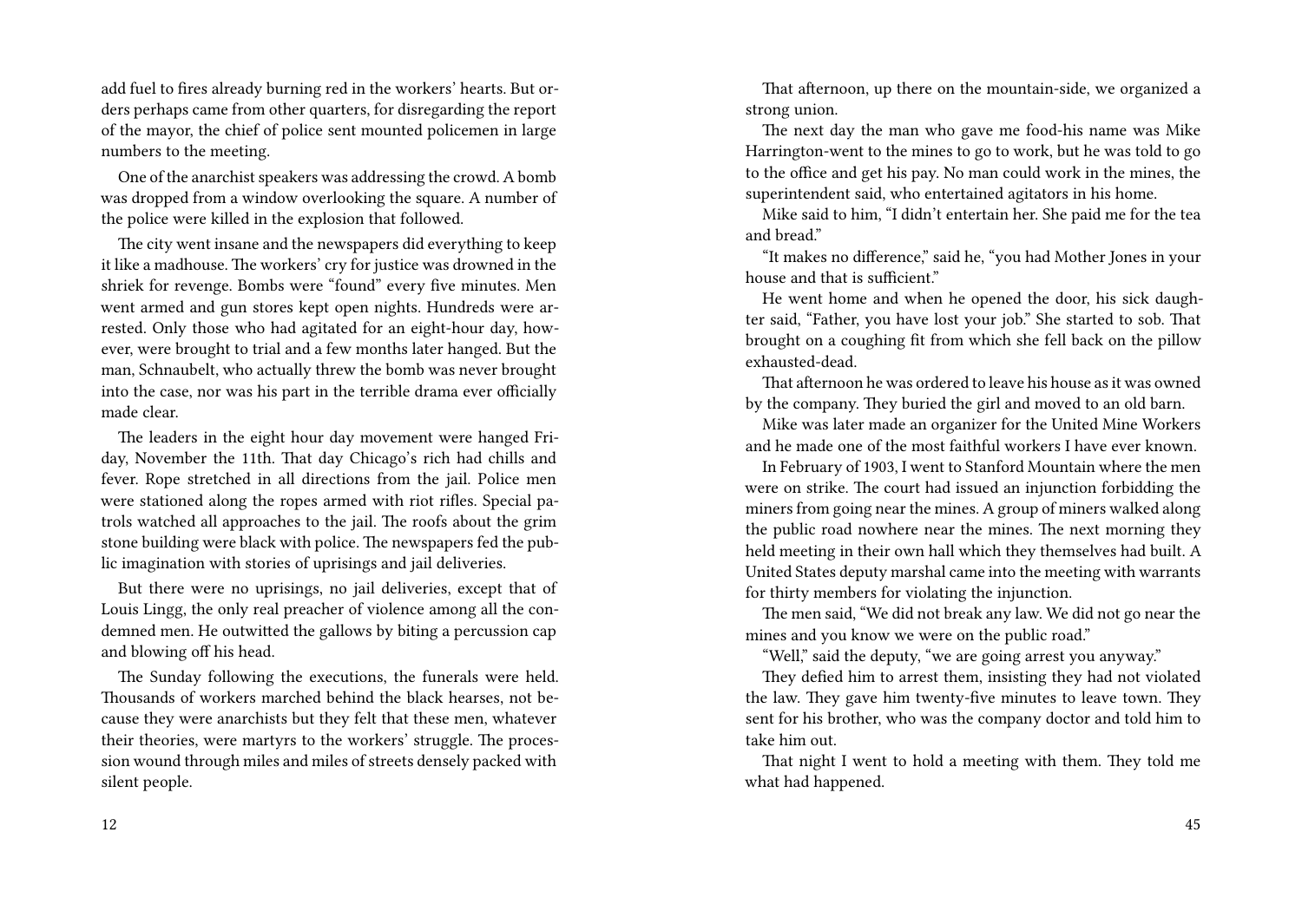"That means the miners up there are prisoners," said I, "and need me."

A week later, one Saturday night I went with eight or ten trapper boys to Thayer, a camp about six miles from Laurel Creek. Very early Sunday morning we walked to Laurel Creek. I climbed the mountain so that I could look down on the camp with its huddle of dirty shacks. I sat down on a rock above the camp and told the trapper boys to go down to the town, and tell the boys to come up the mountain side.. That Mother Jones was going to speak at two o'clock and tell the superintendent that Mother Jones extends a cordial invitation him to come.

Then I sent two boys across a little gully a log cabin to get a cup of tea for me. The mine came out and beckoned to me to come over. I went and as I entered the door, my eyes rested on a straw mattress on which rested a beautiful young girl. She looked at me with the most gentle eyes I ever saw in a human-being. The wind came in through the cracks of the floor and would raise the bed clothes a little.

I said to the father, "What is wrong with your girl?"

"Consumption," said he. "I couldn't earn enough in the mines and she went to work in boarding house. They worked her so hard she took sick – consumption."

Around a fireplace sat a group of dirty children, ragged and neglected-looking. He gave us tea and bread.

A great crowd came up the mountains that afternoon. The superintendent sent one of his lackeys, a colored fellow. When the miners told me who he was and that he was sent there as a spy, I said to him, "See here, young man, don't you know that the immortal Lincoln a white man, gave you freedom from slavery? Why do you now betray your white brothers who are fighting for industrial freedom?"

"Mother," said he, "I can't make myself scarce but my hearing and my eyesight ain't extra today."

In the cemetery of Waldheim, the dead were buried. But with them was not buried their cause. The struggle for the eight hour day, for more human conditions and relations between man and man lived on, and still lives on.

Seven years later, Governor Altgeld, after reading all the evidence in the case, pardoned the three anarchists who had escaped the gallows and were serving life sentences in jail. He said the verdict was unjustifiable, as had William Dean Howells and William Morris at the time of its execution. Governor Altgeld committed political suicide by his brave action but he is remembered by all those who love truth and those who have the courage to confess it.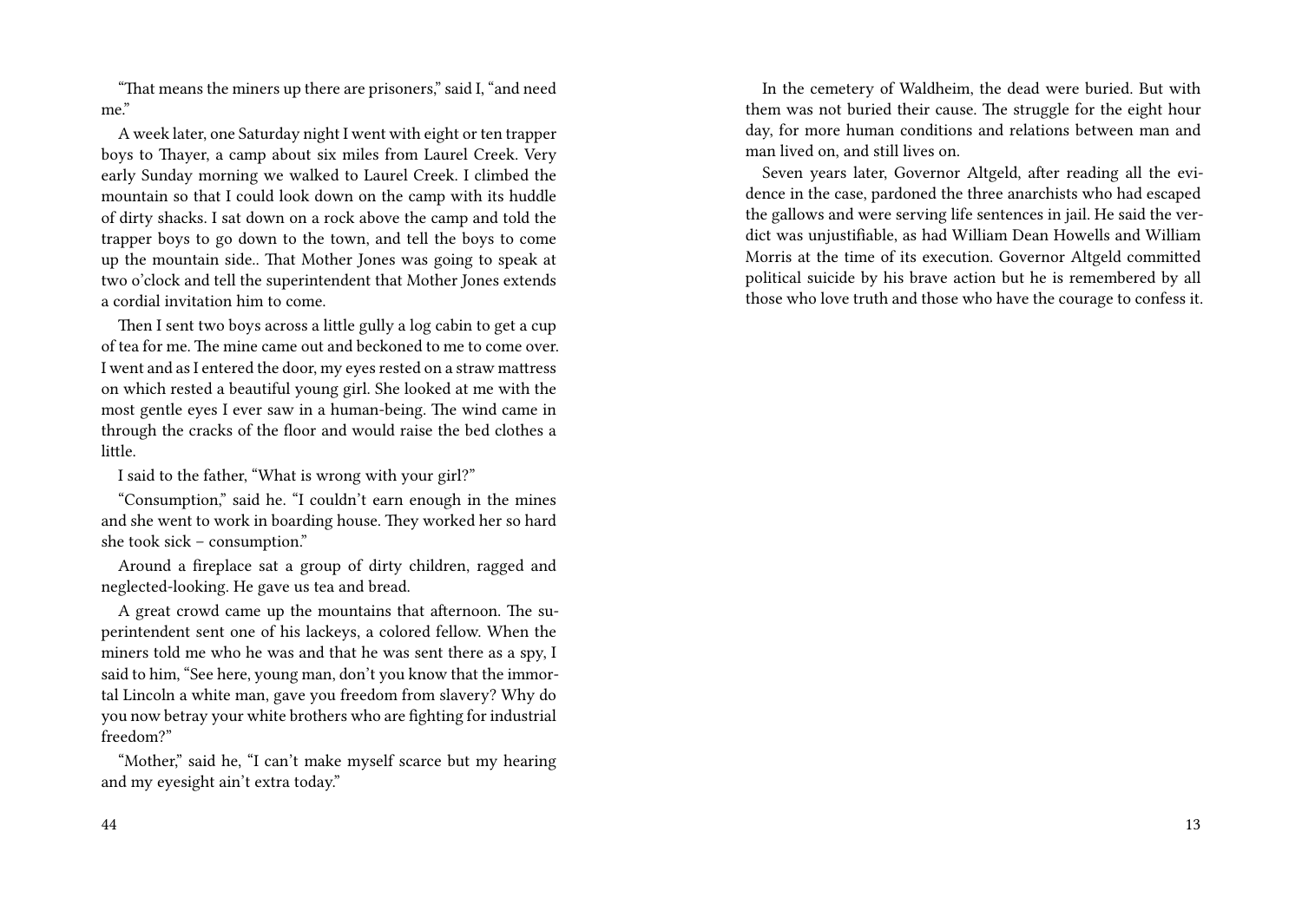#### **Chapter III – A Strike in Virginia**

It was about 1891 when I was down in Virginia. There was a strike in the Dietz mines and the boys had sent for me. When I got off the train at Norton a fellow walked up to me and asked me if I were Mother Jones.

"Yes, I am Mother Jones."

He looked terribly frightened. "The superintendent told me that if you came down here he would blow out your brains. He said he didn't want to see you 'round these parts."

"You tell the superintendent that I am not coming to see him anyway. I am coming to see the miners."

As we stood talking a poor fellow, all skin and bones, joined us.

"Do you see those cars over there, Mother on the siding?" He pointed to cars filled with coal.

"Well, we made a contract with the coal company to fill those cars for so much, and after we had made the contract, they put lower bottoms in the cars, so that they would hold another ton or so. I have worked for this company all my life and all I have now is this old worn-out frame." We couldn't get a hall to hold a meeting. Every one was afraid to rent to us. Finally the colored people consented to give us their church for our meeting. Just as we were about to start the colored chairman came to me and said: "Mother, the coal company gave us this ground that the church is on. They have sent word that they will take it from us if we let you speak here."

I would not let those poor souls lose their ground so I adjourned the meeting to the four corners of the public roads. When the meeting was over and the people had dispersed, I asked my co-worker,

"I'm reckoning I'm not going to be mining coal so long in this world and I thought I'd like to die organized," said the spokesman for the group.

I brought the other miners in my room and Mr. Walker gave them the obligation.

"Now, boys, you are twelve in number. That was the number Christ had. I hope that among your twelve there will be no Judas, no one who will betray his fellow. The work you do is for your children and for the future. You preach the gospel of better food, better homes, a decent compensation for the wealth you produce. It is these things that make a great nation."

The spokesman kept up his terrible coughing. He had miner's consumption. As they had no money to pay for their charter I told them that I would attend to that.

Three weeks afterward I had a letter from one of the group. He told me that their spokesman was dead but they had organized eight hundred men and they sent me the money for the charter.

In Caperton Mountain camp I met Duncan Kennedy, who is now commissioner for the mine owners. He and his noble wife gave shelter and fed us when it was too late for us to go down the mountain and cross the river to an inn. Often after meetings in this mountain district, we sat through the night on the river bank. Frequently we would hear bullets whizz past us as we sat huddled between boulders, our black clothes making us invisible in the blackness of the night.

Seven Organizers were sent into Laurel Creek. All came back, shot at, beaten up, run out of town.

One Organizer was chased out of town with a gun.

"What did you do?" I said.

"I ran."

"Which way?" said I.

"Mother," he said, "you mustn't go up there. They've got gunmen patrolling the roads."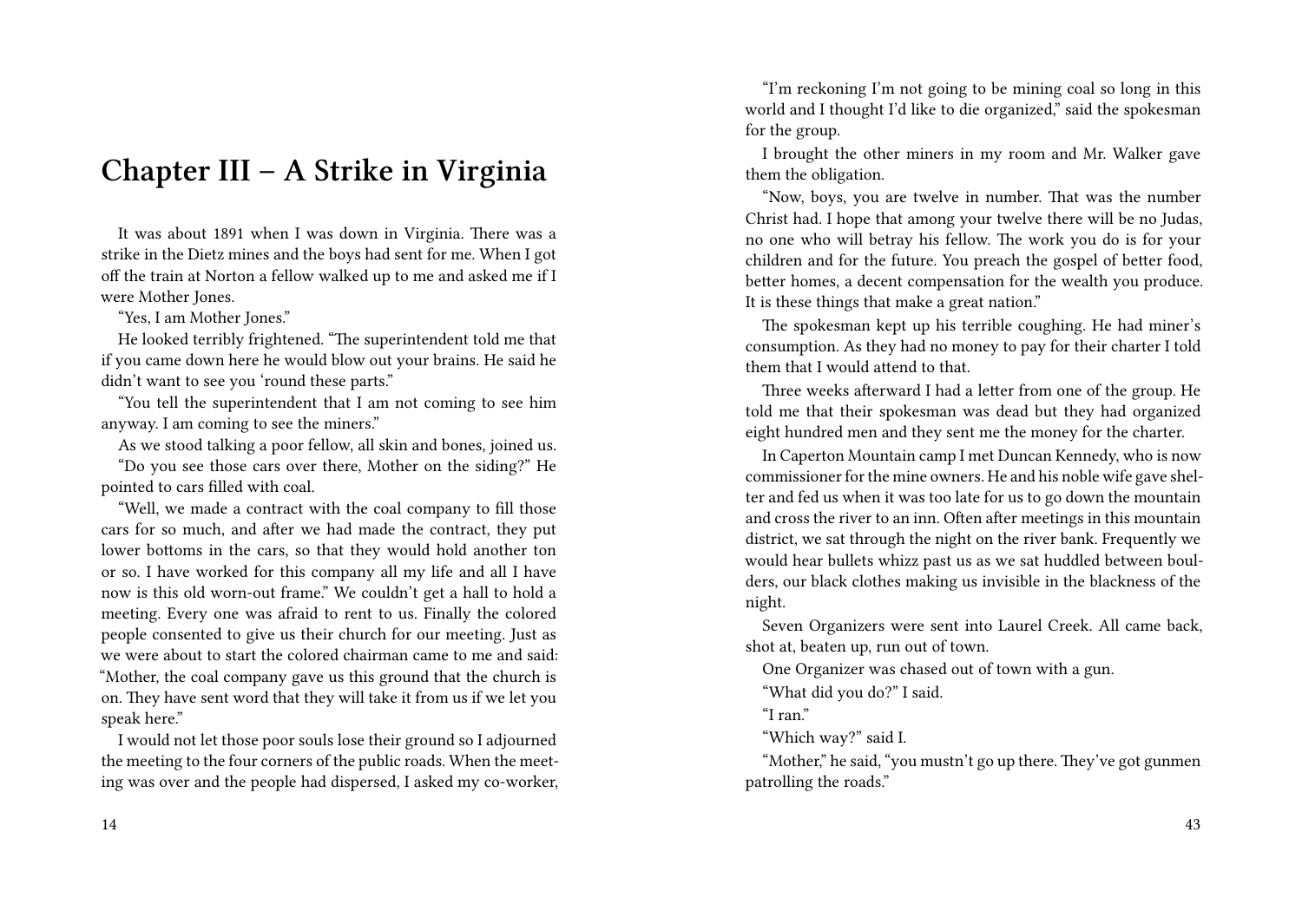# **Chapter IX – Murder in West Virginia**

\*\*

At the close of the anthracite strike in October, 1902, I went into the unorganized sections of West Virginia with John H. Walker of Illinois. Up and down along both sides of the New River we held meetings and organized – Smithersfield, Long Acre, Canilton, Boomer.

The work was not easy or safe and I was lucky to have so fearless a co-worker. Men who joined the union were blacklisted throughout the entire section. Their families were thrown out on the highways. Men were shot. They were beaten. Numbers disappeared and no trace of them found. Store keepers were ordered not to sell to union men or their families. Meetings had to be held in the woods at night, in abandoned mines, in barns.

We held a meeting in Mount Hope. After the meeting adjourned, Walker and I went back to our hotel. We talked till late. There came a tap on the door.

"Come in," I said.

A miner came into the room. He was lean and tall and coughed a lot.

"Mother," he said, "there are twelve of us here and we want to organize." I turned to Walker.

"Mother," he said, "the National Board told us to educate and agitate but not to Organize; that was to come later."

"I'm going to Organize these men tonight," said I.

Dud Hado, a fellow from Iowa, if he would go with me up to the post office. He was a kindly soul but easily frightened.

As we were going along the road, I said, "Have you got a pistol on you?"

"Yes," said he, "I'm not going to let any one blow your brains" out."

"My boy," said I, it is against the law in this county to carry concealed weapons. I want you to take that pistol out and expose a couple of inches of it."

As he did so about eight or ten gunmen jumped out from behind an old barn beside the road, jumped on him and said, "Now we've got you, you dirty organizer. They bullied us along the road to the town and we were taken to an office where they had a notary public and we were tried. All those blood-thirsty murderers were there and the general manager came in.

"Mother Jones, I am astonished," said he. "What is your astonishment about!" said I. "That you should go into the house of God with anyone who carries a gun."

"Oh that wasn't God's house," said I. "That is the coal company's house. Don't you know that God Almighty never comes around to a place like this!"

He laughed and of course, the dogs laughed, for he was the general manager.

They dismissed any charges against me and they fined poor Dud twenty-five dollars and costs. They seemed surprised when I said I would pay it. I had the money in my petticoat.

I went over to a miner's shack and asked his wife for a cup of tea. Often in these company-owned towns the inn-keepers were afraid to let me have food. The poor soul was so happy to have me there that she excused herself to "dress for company." She came out of the bedroom with a white apron on over her cheap cotton wrapper.

One of the men who was present at Dud's trial followed me up to the miner's house. At first the miner's wife would not admit him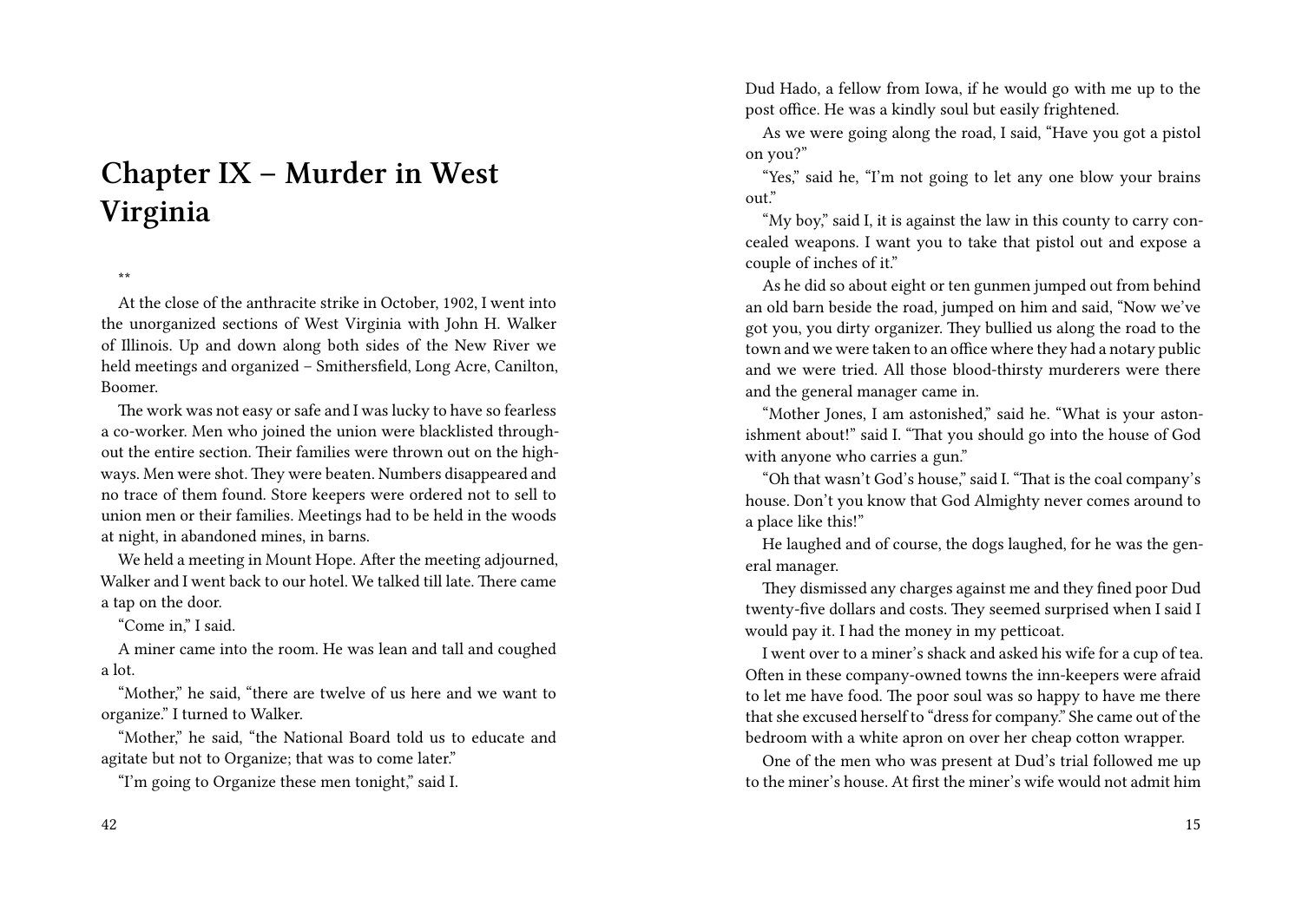but he said he wanted to speak privately to Mother Jones. So she let him in.

"Mother," he said, "I am glad you paid that bill so quickly. They thought you'd appeal the case. Then they were going to lock you both up and burn you in the coke ovens' at night and then say that you had both been turned loose in the morning and they didn't know where you had gone."

Whether they really would have carried out their plans I do not know. But I do know that there are no limits to which powers of privilege will not go to keep the workers in slavery.

the miner makes it necessary for him to send his little girls to work twelve hours a day, a night, in the factory . . . at a child's wage. President Baer sheds tears because boys are taken into the union but he has no tears because they are taken into the breakers."

Never, never shall I forget his closing words, words which I shall hear when my own life draws to its close: "This contest is one of the important contests that have marked the progress of human liberty "since the world began. Every advantage that the human race has won has been at fearful cost. Some men must die that others may live. It has come to these poor miners to bear this cross not for themselves alone but that the human race may be lifted up to a higher and broader plane."

The commission found in favor of the miners in every one of their demands. The operators gracefully bowed to their findings. Labor walked into the House of Victory through the back door.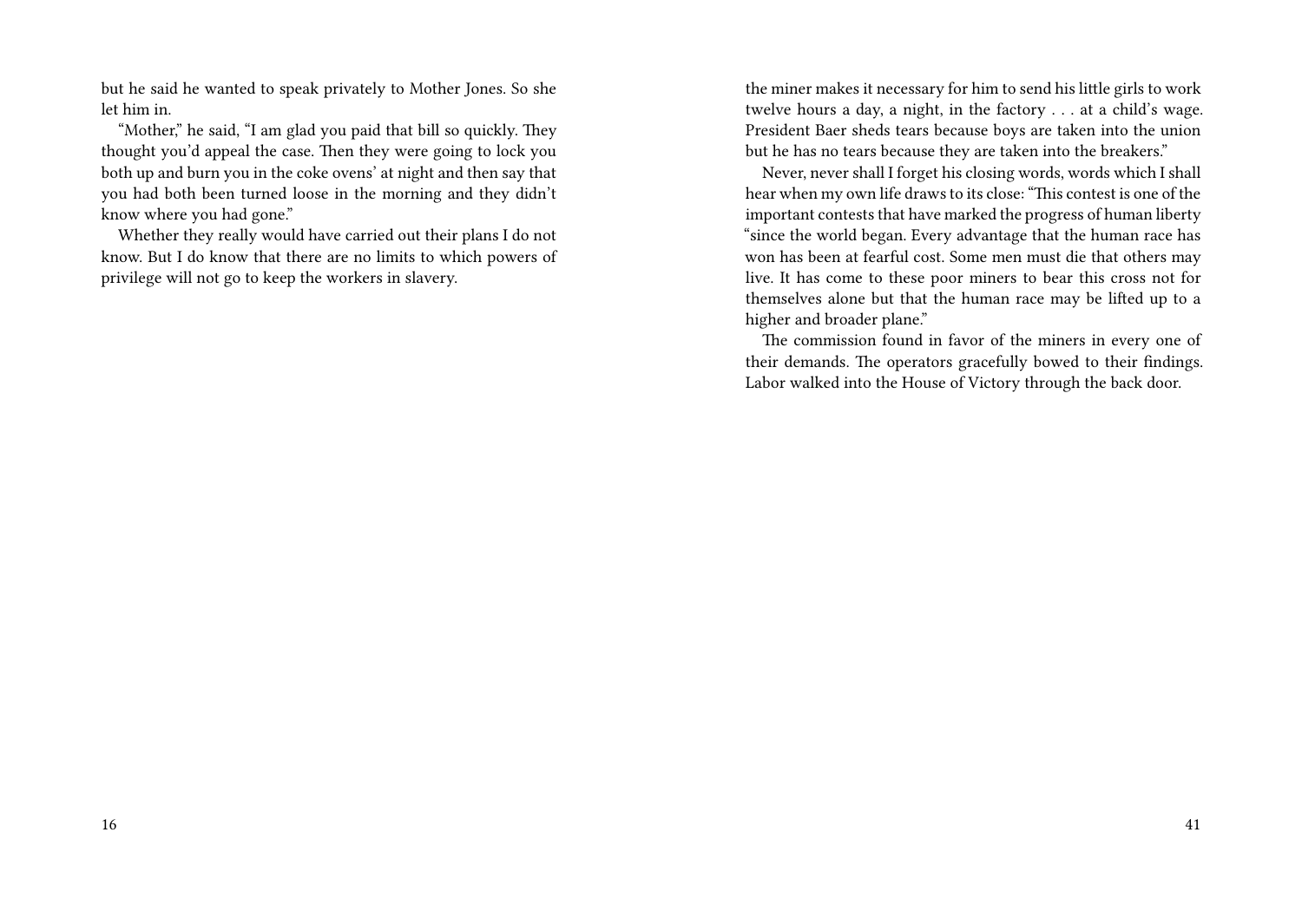Mr. Mitchell died a rich man, distrusted by the working people whom he once served.

From out that strike came the Irish Hessian law-the establishment of a police constabulary. The bill was framed under the pretext that it would protect the farmer. Workingmen went down to Harrisburg and lobbied for it. They hated the coal and iron police of the mine owners and thought anything preferable to them. They forgot that the coal and iron police could join the constabulary and they forgot the history of Ireland, whence the law came: Ireland, soaked with the blood of men and of women, shed by the brutal constabulary.

"No honorable man will join," said a labor leader to me when I spoke of my fears.

"Then that leaves the workers up against the bad men, the gunmen and thugs that do join," I answered. And that's just where they have been left.

I attended the hearings of the board of inquiry, appointed by President Roosevelt. Never shall I forget the words of John Mitchell as he appeared before the commission:

"For more than twenty years the anthracite miners have groaned under most intolerable and inhuman conditions. In a brotherhood of labor they seek to remedy their wrongs."

Never shall I forget the words of President Baer, speaking for the operators:

"The rights and interests of the laboring man will be protected not by the labor agitator but by the Christian men and women to whom God in His infinite wisdom has given the control of the property interests of this country."

Never shall I forget the words of labor's great pleader, Clarence Darrow:

"These agents of the Almighty have seen men killed daily; have seen men crippled, blinded and maimed and turned out to almshouses and on the roadsides with no compensation. They have seen the anthracite region dotted with silk mills because the wages of

#### 40

## **Chapter IV – Wayland's Appeal To Reason**

In 1893, J. A. Wayland with a number of others decided to demonstrate to the workers the advantage of co-operation over competition. A group of people bought land in Tennessee and founded the Ruskin Colony. They invited me to join them.

"No," said I, "your colony will not succeed. You have to have religion to make a colony successful, and labor is not yet a religion with labor."

I visited the colony a year later. I could see in that short time disrupting elements in the colony. I was glad I had not joined the colony but had stayed out in the thick of the fight. Labor has a lot of fighting to do before it can demonstrate. Two years later Wayland left for Kansas City. He was despondent.

A group of us got together; Wayland, myself, and three men, known as the "Three P's" -Putnam, a freight agent for the Burlington Railway; Palmer, a clerk in the Post Office; Page, an advertising agent for a department store. We decided that the workers needed education. That they must have a paper devoted to their interests and stating their point of view. We urged Wayland to start such a paper. Palmer suggested the name, "Appeal to Reason."

"But we have no subscribers," said Wayland.

"I'll get them," said I. "Get out your first edition and I'll see that it has subscribers enough to pay for it."

He got out a limited first edition and with it as a sample I went to the Federal Barracks at Omaha and secured a subscription from almost every lad there. Soldiers are the sons of working people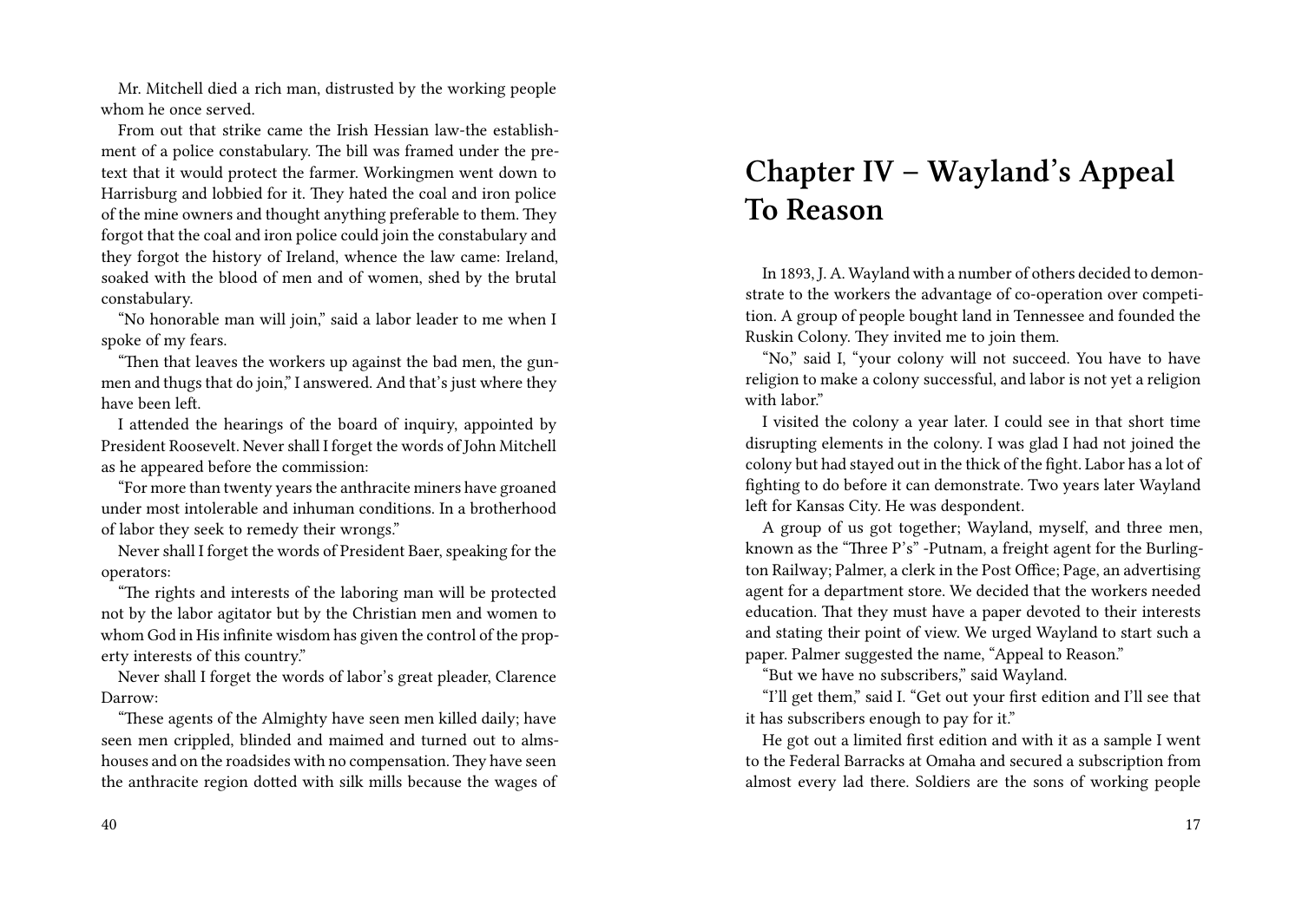and need to know it. I went down to the City Hall and got a lot of subscriptions. In a short time I had gathered several hundred subscriptions and the paper was launched. It did a wonderful service under Wayland. Later Fred G. Warren came to Girard where the paper was published, as editorial writer. If any place in America could be called my home, his home was mine. Whenever, after a long, dangerous fight, I was weary and felt the need of rest, I went to the home of Fred Warren.

Like all other things, "The Appeal to Reason" had its youth of vigor, its later days of profound wisdom, and then it passed away. Disrupting influences, quarrels, divergent points of view, theories, finally caused it to go out of business.

Mr. Mitchell had already been to Washington and had consented to the arbitration of the strike by a board appointed by the president.

"It would never do to refuse the president," he said, when I tried to dissuade him from taking part in the conferences.

"You have a good excuse to give the president," I replied. "Tell him that when you came home from the last conference in the cabinet room, Mr. Baer said he would shoot the miners back before he would deal with their union." Tell him that the miners said, 'All right. We will fight to a finish for the recognition of The United Mine Workers'."

"It would not do to tell the president that," he replied.

That night, Mr. Mitchell, accompanied by Mr. Wellman, Roosevelt's publicity man, went to Washington. He had an audience with the president the next morning. Before he left the White House, the newspapers, magazines and pulpits were shouting his praises, calling him the greatest labor leader in all America. Mr. Mitchell was not dishonest but he had a weak point, and that was his love of flattery; and the interests used this weak point in furtherance of their designs.

When he returned to Wilkes-Barre, priests, ministers and politicians fell on their knees before him. Bands met him at the station. The men took the horses from his carriage and drew it themselves. Parades with banners marched in his honor beside the carriage. His black hair was pushed back from his forehead. His face was pale. His dark eyes shone with excitement. There were deep lines in his face from the long strain he had been under.

Flattery and homage did its work with John Mitchell. The strike was won. Absolutely no anthracite coal was being dug. The operators could have been made to deal with the unions if Mr. Mitchell had stood firm. A moral victory would have been won for the principle of unionism. This to my mind was more important than the material gains which the miners received through the later decision of the president's board.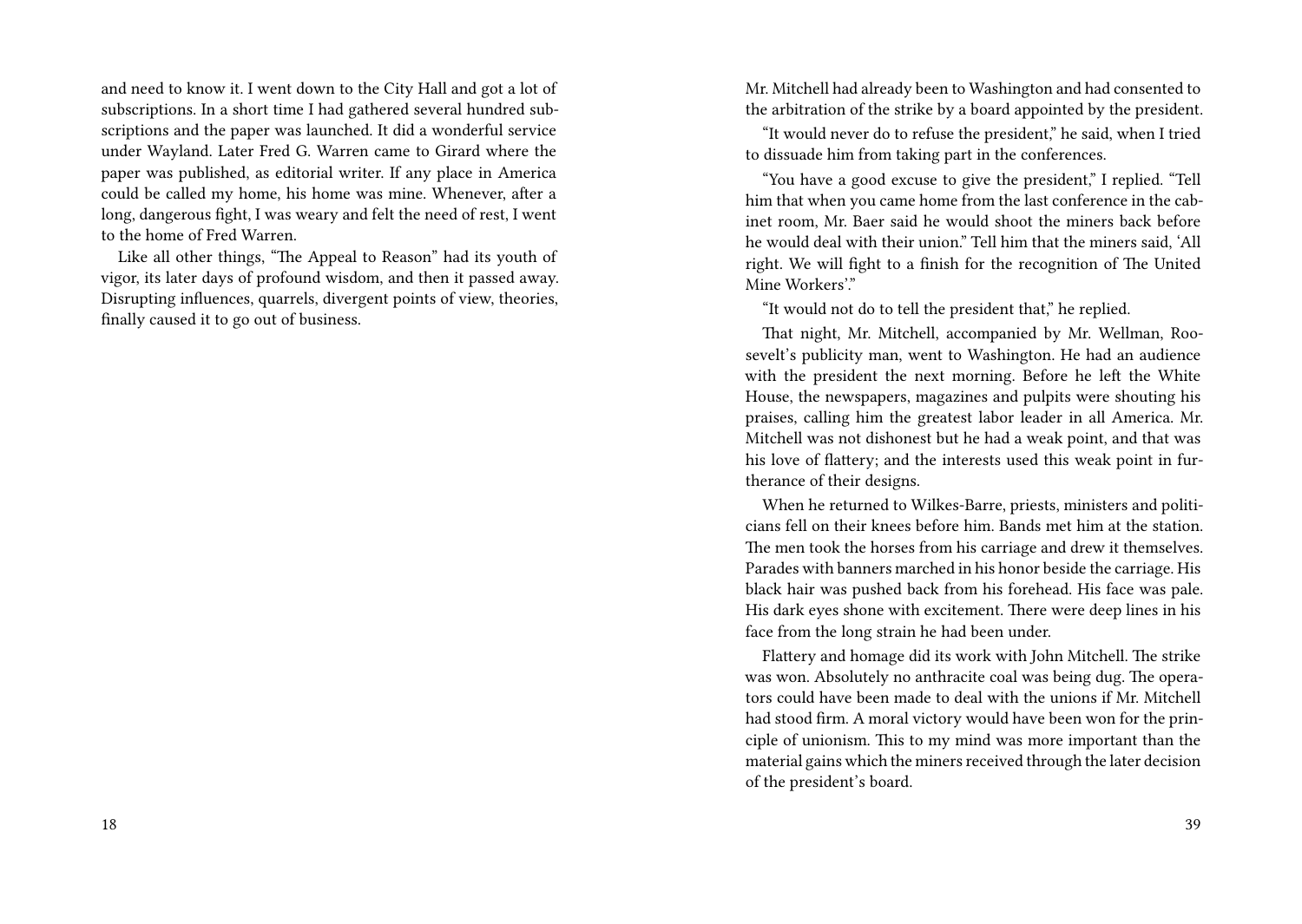will fight to a finish. Until the coal operators recognize our union and deal with our demands."

Wall Street sent for Mr. J. Pierpont Morgan to come home from Europe. He came. The situation was serious for the mine operators. The public was indignant at their stubbornness. A Mr. – wrote to Montgomery where I was organizing and asked me to come to New York, saying he wished to discuss the strike with me. I went to headquarters at Wilkes-Barre and asked Mr. Mitchell what I should do.

He said, "Go, Mother, but whatever you do, do not consent to any outside group arbitrating this strike. The union won this strike. The operators know that they are beaten and that they must deal with the United Mine Workers."

"No," I said, "I will consent to no other group undertaking the settlement. I will report to you."

I met Mr.- and we went over the situation. He then went down to Mr. Morgan's office and I waited for him in his office until he returned. "Mr. Morgan is most distressed," he said on his return. 'He says the miners have us!"

On Sunday afternoon, Mr. Baer and his group met on Mr. Morgan's yacht out in the bay of New York. Mr. Root came down from Washington to represent Roosevelt. Not a newspaperman was permitted out on that yacht. There were no telegrams, no telephones, no messages. How to lose the strike without apparently losing it was what they discussed. But give the victory to the union they would not!

Mr. Root proposed the way out.The President should appoint "an impartial board of inquiry." This method of settling the strike would avoid capitulation to the union, put the operators in the position of yielding to public opinion, make the miners lose public support if they refused to submit their cause to the board.

The next morning, Monday, my friend, Mr. – met Mr. Morgan at 209 Madison Avenue. He returned from that appointment, crying "The strike is settled." I went back to Wilkes-Barre and found that

#### **Chapter V – Victory at Arnot**

\*\*

Before 1899 the coal fields of Pennsylvania were not organized. Immigrants poured into the country and they worked cheap. There was always a surplus of immigrant labor, solicited in Europe by the coal companies, so as to keep wages down to barest living. Hours of work down under ground were cruelly long. Fourteen hours a day was not uncommon, thirteen, twelve. The life or limb of the miner was unprotected by any laws. Families lived in company owned shacks that were not fit for their pigs. Children died by the hundreds due to the ignorance and poverty of their parents. Often I have helped lay out for burial the babies of the miners, and the mothers could scarce conceal their relief at the little ones' deaths. Another was already on its way, destined, if a boy, for the breakers; if a girl, for the silk mills where the other brothers and sisters already worked.

The United Mine Workers decided to organize these fields and work for human conditions for human beings. Organizers were put to work. Whenever the spirit of the men in the mines grew strong enough a strike was called.

In Arnot, Pennsylvania, a strike had been going on four or five months. The men were becoming discouraged. The coal company sent the doctors, the school teachers, the preachers and their wives to the homes of the miners to get them to sign a document that they would go back to work.

The president of the district, Mr. Wilson, and an organizer, Tom Haggerty, got despondent. The signatures were overwhelmingly in favor of returning on Monday.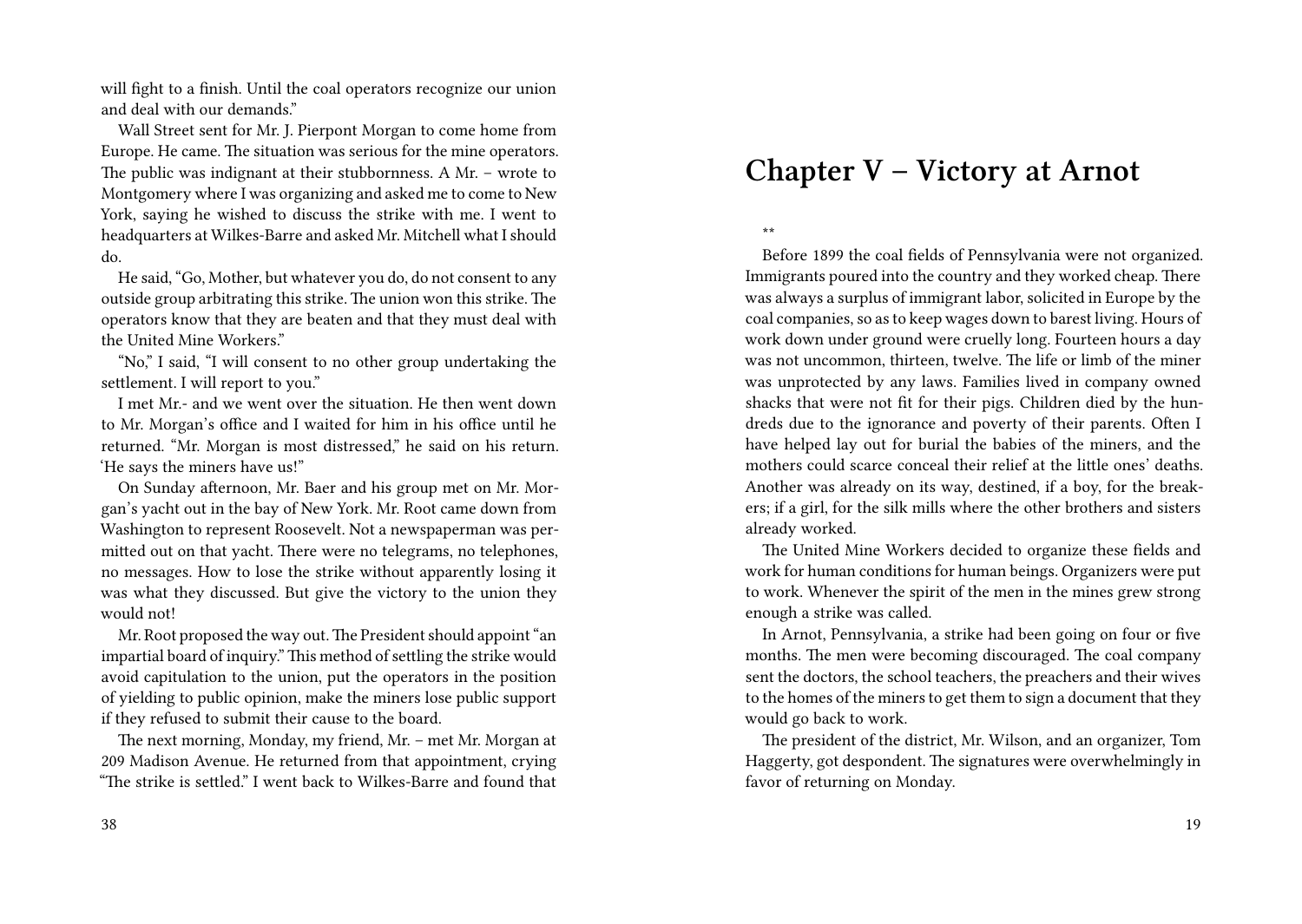Haggerty suggested that they send for me. Saturday morning they telephoned to Barnesboro, where I was organizing, for me to come at once or they would lose the strike.

"Oh Mother," Haggerty said, "Come over quick and help us! The boys are that despondent! They are going back Monday."

I told him that I was holding a meeting that night but that I would leave early Sunday morning.

I started at daybreak. At Roaring Branch, the nearest train connection with Arnot, the secretary of the Arnot Union, a young boy, William Bouncer, met me with a horse and buggy. We drove sixteen miles over rough mountain roads. It was biting cold. We got into Arnot Sunday noon and I was placed in the coal company's hotel, the only hotel in town. I made some objections but Bouncer said, "Mother, we have engaged this room for you and if it is not occupied, they will never rent us another."

Sunday afternoon I held a meeting. It was not as large a gathering as those we had later but I stirred up the poor wretches that did come.

"You've got to take the pledge," I said. "Rise and pledge to stick to your brothers and the union till the strike's won!"

The men shuffled their feet but the women rose, their babies in their arms, and pledged themselves to see that no one went to work in the morning.

"The meeting stands adjourned till ten o'clock tomorrow morning," I said." Everyone come and see that the slaves that think to go back to their masters come along with you."

I returned to my room at the hotel. I wasn't called down to supper but after the general manager of the mines and all of the other guests had gone to church, the housekeeper stole up to my room and asked me to come down and get a cup of tea.

At eleven o'clock that night the housekeeper again knocked at my door and told me that I had to give up my room; that she was told it belonged to a teacher. "It's a shame, mother," she whispered, as she helped me into my coat.

# **Chapter VIII – Roosevelt Sent for John Mitchell**

\*\*

The strike of the anthracite miners which started in the spring with \$90,000 in the treasury, ended in the fall with over a million dollar in the possession of the United Mine Workers The strike had been peaceful. The miners had the support of the public. The tie up of the collieries had been complete. Factories and railroads were without coal.

Toward fall New York began to suffer. It October, Mr. Roosevelt summoned "Divine Right Baer," President of the Coal Producers Union, and other officials of the coal interests to Washington. He called also the officials of the miners' union. They sat at the cabinet table, the coal officials on one side, the miners officials at the other and the president at the head of the table in between the two groups.

They discussed the matter and the mine owners would not consent to any kind of settlement. Mr. Baer said that before he would consent to arbitration with the union he would call out the militia and shoot the miners back into the mines.

The meeting adjourned without results. Mr., Roosevelt sent for John Mitchell. He patted him on the shoulder, told him that he was the true patriot and loyal citizen and not the mine owners. After the conference there was a deadlock.

Mr. Mitchell reported the conference to the miners. They said, "All right. We have money enough to see this thing through. We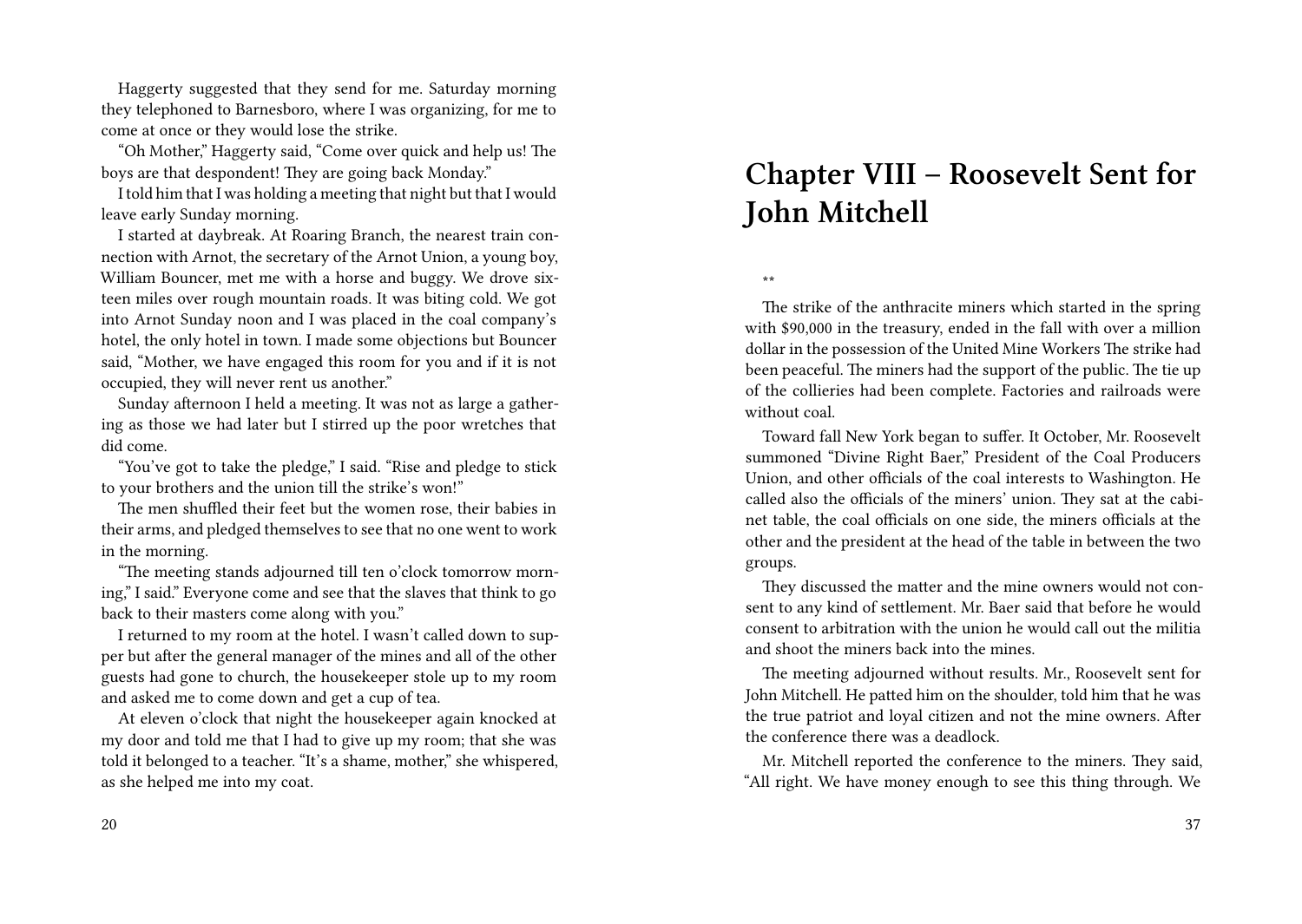"Never mind, I want to know what is the matter with your heart!"

"Hell, me heart's all right, I'm telling you." The judge turned to me and said, "Do you hear his language!"

I told him I did not hear and he repeated to me Barney's answers. "He swears every other word," said the judge.

"Judge," said I, "that is the way we ignorant working people pray."

"Do you pray that way!"

"Yes, judge, when I want an answer quick."

"But Barney says there is nothing the matter with his heart."

"Judge, that fellow doesn't know the difference between his heart and his liver. I have been out to meetings with him and walking home down the roads or on the railroad tracks, lie has had to sit down to get his breath."

The judge called the jail doctor and told him to go and examine Barney's heart in the morning. Meantime I asked my friend, Mr. Murphy, to see the jail doctor. Well, the next day Barney was let out of jail.

I found little Bouncer sitting on guard down in the lobby. He took me up the mountain to a miner's house. A cold wind almost blew the bonnet from my head. At the miner's shack I knocked.

A man's voice shouted, "Who is there!"

"Mother Jones," said I.

A light came in the tiny window. The door opened.

"And did they put you out, Mother!"

"They did that."

"I told Mary they might do that," said the miner. He held the oil lamp with the thumb and his little finger and I could see that the others were off. His face was young but his body was bent over.

He insisted on my sleeping in the only bed, with his wife. He slept with his head on his arms on the kitchen table. Early in the morning his wife rose to keep the children quiet, so that I might sleep a little later as I was very tired.

At eight o'clock she came into my room, crying.

"Mother, are you awake!"

"Yes, I am awake."

"Well, you must get up. The sheriff is here to put us out for keeping you. This house belongs to the Company."

The family gathered up all their earthly belongings, which weren't much, took down all the holy pictures, and put them in a wagon, and they with all their neighbors went to the meeting. The sight of that wagon with the sticks of furniture and the holy pictures and the children, with the father and mother and myself walking along through the streets turned the tide. It made the men so angry that they decided not to go back that morning to the mines. Instead they came to the meeting where they determined not to give up the strike until they had won the victory.

Then the company tried to bring in scabs. I told the men to stay home with the children for a change and let the women attend to the scabs. I organized an army of women housekeepers. On a given day they were to bring their mops and brooms and "the army" would charge the scabs up at the mines. The general manager, the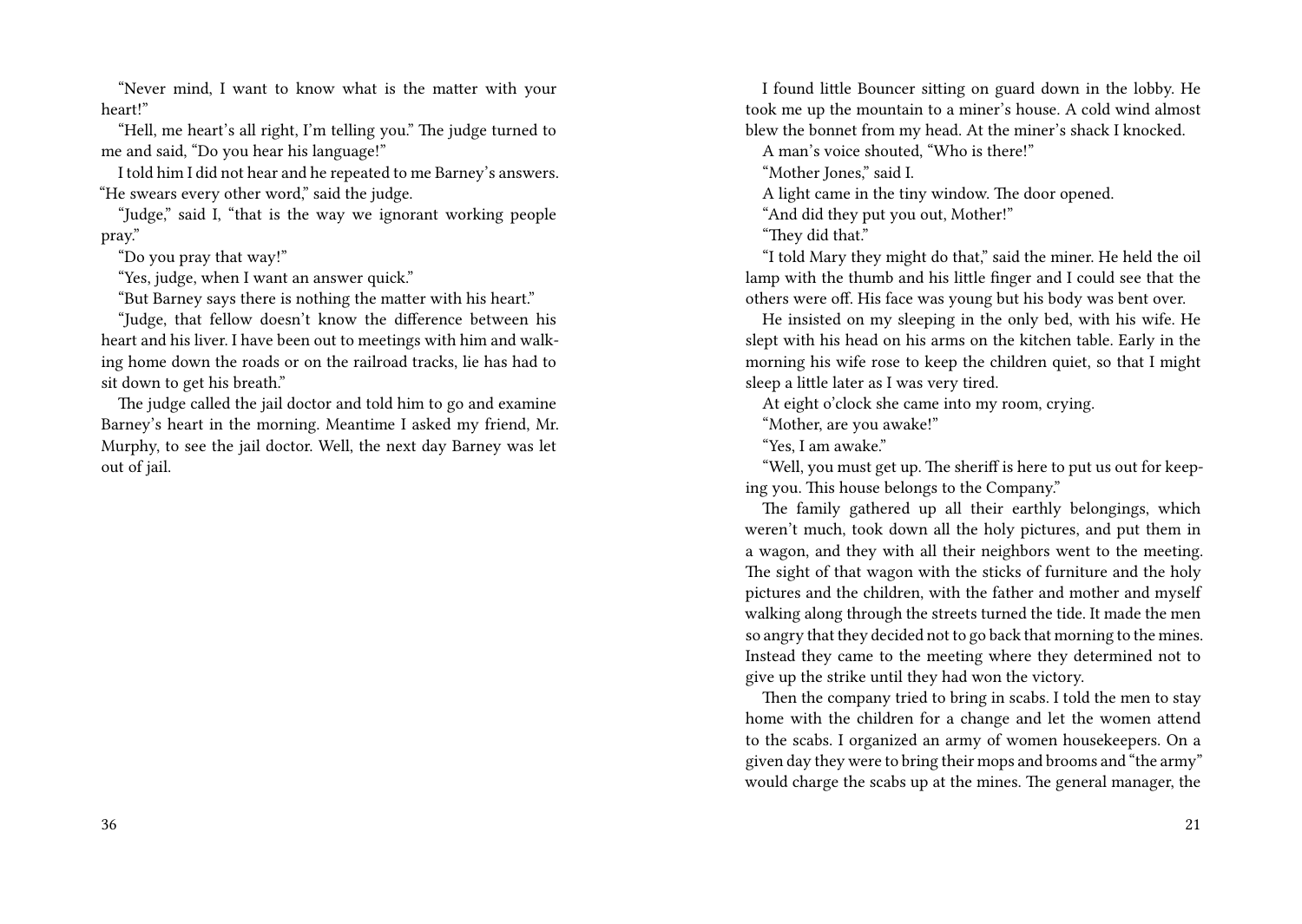sheriff and the corporation hirelings heard of our plans and were on hand. The day came and the women came with the mops and brooms and pails of water.

I decided not to go up to the Drip Mouth myself, for I knew they would arrest me and that might rout the army. I selected as leader an Irish woman who had a most picturesque appearance. She had slept late and her husband had told her to hurry up and get into the army. She had grabbed a red petticoat and slipped it over a thick cotton night gown. She wore a black stocking and a white one. She had tied a little red fringed shawl over her wild red hair. Her face was red and her eyes were mad. I looked at her and felt that she could raise a rumpus.

I said, "You lead the army up to the Drip Mouth. Take that tin dishpan you have with you and your hammer, and when the scabs and the mules come up, begin to hammer and howl. Then all of you hammer and howl and be ready to chase the scabs with your mops and brooms. Don't be afraid of anyone."

Up the mountain side, yelling and hollering, she led the women, and when the mules came up with the scabs and the coal, she began beating on the dishpan and hollering and all the army joined in with her. The sheriff tapped her on the shoulder.

"My dear lady," said he, "remember the mules. Don't frighten them."

She took the old tin pan and she hit him with it and she hollered, "To hell with you and the mules!"

He fell over and dropped into the creek. Then the mules began to rebel against scabbing. They bucked and kicked the scab drivers and started off for the barn. The scabs started running down hill, followed by the army of women with their mops and pails and brooms.

A poll parrot in a near by shack screamed at the superintendent, "Got hell, did you! Got hell!"

22

resents being called a scab. And who would not want to be one. You probably understand how we working people feel about it."

He did not sentence me, just let me go, but he gave the men who were arrested with me sixty and ninety days in jail.

I was going to leave Parkersburg the next night for Clarksburg. Mr. Murphy, a citizen of Parkersburg, came to express his regrets that I was going away. He said he was glad the judge did not sentence me. I said to him, "If the injunction was violated I was the only one who violated it. The boys did not speak at all. I regret that they had to go to jail for me and that I should go free. But I am not trying to break into jails. It really does not matter much; they are young and strong and have a long time to carry on. I am old and have much yet to do. Only Barney Rice has a bad heart and a frail, nervous wife. When she hears of his imprisonment, she may have a collapse and perhaps leave her little children without a mother's care."

Mr. Murphy said to me, "Mother Jones, I believe that if you went up and explained Rice's condition to the judge he would pardon him." I went to the judge's house. He invited me to dinner.

"No, Judge," I said, "I just came to see you about Barney Rice."

"What about him!" "He has heart disease and a nervous wife." "Heart disease, has he!"

"Yes, he has it bad and he might die in your jail. I know you don't want that."

"No," replied the judge, "I do not." He called the jailer and asked him to bring Rice to the phone. The judge said, "How is your heart, Barney!"

"Me heart's all right, all right," said Barney. "It's that damn old judge that put me in jail for sixty days that's got something wrong with his heart. I was just trailing around with Mother Jones."

"Nothing wrong with your heart, eh!"

"No, there ain't a damn thing wrong wid me heart! Who are you anyhow that's talking!"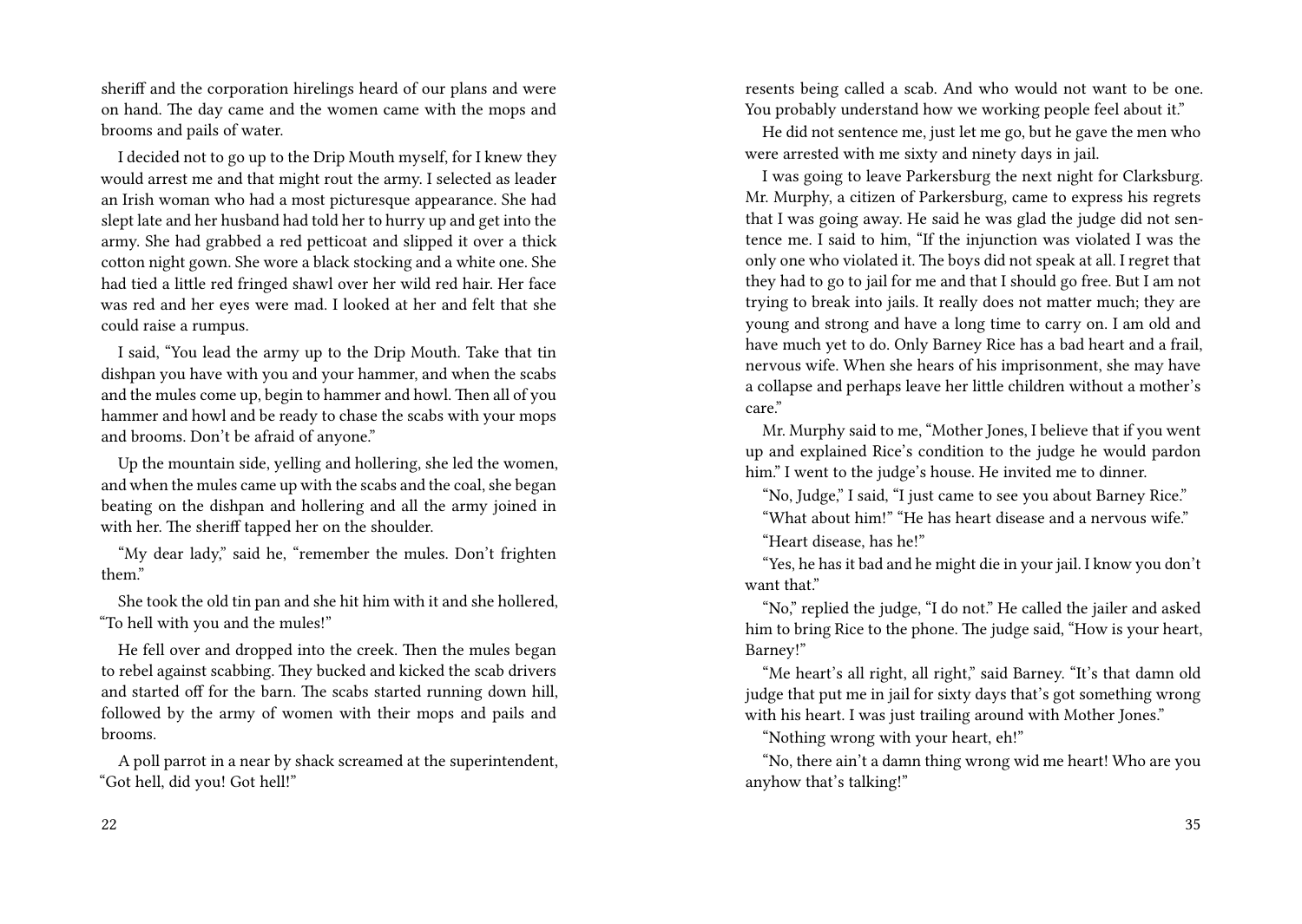"I didn't come into the court asking mercy," I said, "but I came here looking for justice. And I will not leave this state so long as there is a single little child that asks me to stay and fight his battle for bread"

The judge said, "Did you call me a scab!"

"I certainly did, judge."

He said, "How came you to call me a scab?"

"When you had me arrested I was only talking about the constitution, speaking to a lot of men about life and liberty and a chance for happiness; to men who had been robbed for years by their masters, who had been made industrial slaves. I was thinking of the immortal Lincoln. And it occurred to me that I had read in the papers that when Lincoln made the appointment of Federal judge to this bench, he did not designate senior or junior. You and your father bore the same initials. Your father was away when the appointment came. You took the appointment. Wasn't that scabbing on your father, judge?*"*

*"*I never heard that before," said he.

A chap came tiptoeing up to me and whispered, "Madam, don't say 'judge' or 'sir' to the court. Say 'Your Honor.'"

"Who is the court?" I whispered back.

"His honor, on the bench," he said, looking shocked.

"Are you referring to the old chap behind the justice counter? Well, I can't call him 'your honor' until I know how honorable he is. You know I took an oath to tell the truth when I took the witness stand."

When the court session closed I was told that the judge wished to see me in his chambers. When I entered the room, the judge reached out his hand and took hold of mine, and he said, "I wish to give you proof that I am not a scab; that I didn't scab on my father."

He handed me documents which proved that the reports were wrong and had been circulated by his enemies. "Judge," I said, "I apologize. And I am glad to be tried by so human a judge who

There was a great big doctor in the crowd, a company lap dog. He had a little satchel in his hand and he said to me, impudent like, "Mrs. Jones, I have a warrant for you."

"All right," said I. "Keep it in your pill bag until I come for it. I am going to hold a meeting now."

From that day on the women kept continual watch of the mines to see that the company did not bring in scabs. Every day women with brooms or mops in one hand and babies in the other arm wrapped in little blankets, went to the mines and watched that no one went in. And all night long they kept watch. They were heroic women. In the long years to come the nation will pay them high tribute for they were fighting for the advancement of a great country.

I held meetings throughout the surrounding country. The company was spending money among the farmers, urging them not to do anything for the miners. I went out with an old wagon and a union mule that had gone on strike, and a miner's little boy for a driver. I held meetings among the farmers and won them to the side of the strikers.

Sometimes it was twelve or one o'clock in the morning when I would get home, the little boy asleep on my arm and I driving the mule. Sometimes it was several degrees below zero. The winds whistled down the mountains and drove the snow and sleet in our faces. My hands and feet were often numb. We were all living on dry bread and black coffee. I slept in a room that never had a fire in it, and I often woke up in the morning to find snow covering the outside covers of the bed.

There was a place near Arnot called Sweedy Town, and the company's agents went there to get the Swedes to break the strike. I was holding a meeting among the farmers when I heard of the company's efforts. I got the young farmers to get on their horses and go over to Sweedy Town and see that no Swede left town.

They took clotheslines for lassos and any Swede seen moving in the direction of Arnot was brought back quick enough.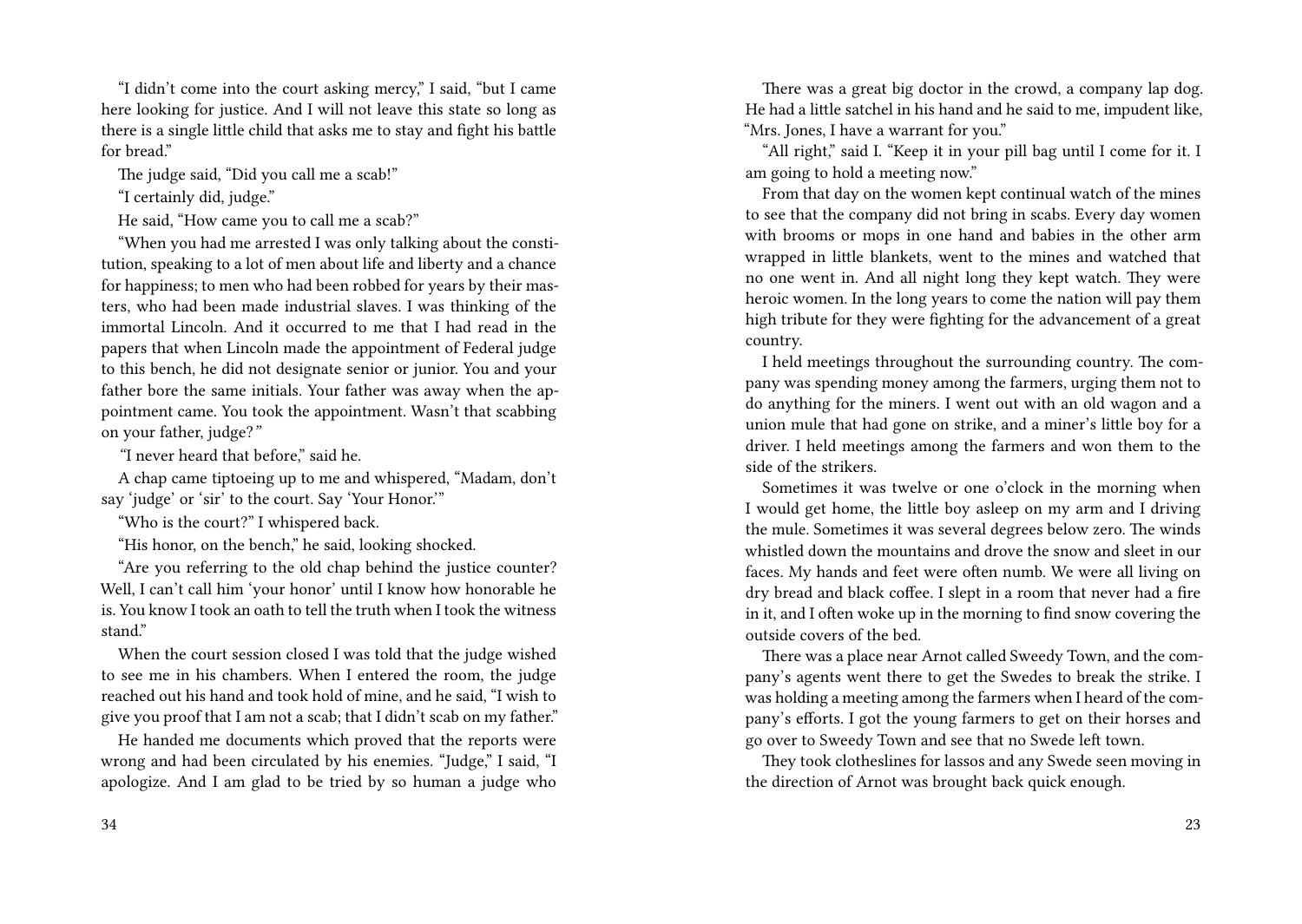After months of terrible hardships the strike was about won. The mines were not working. The spirit of the men was splendid. President Wilson had come home from the western part of the state. I was staying at his home. The family had gone to bed. We sat up late talking over matters when there came a knock at the door. A very cautious knock.

"Come in," said Mr. Wilson.

Three men entered. They looked at me uneasily and Mr. Wilson asked me to step in an adjoining room. They talked the strike over and called President Wilson's attention to the fact that there were mortgages on his little home, held by the bank which was owned by the coal company, and they said, "We will take the mortgage off your home and give you \$25,000 in cash if you will just leave and let the strike die out."

I shall never forget his reply:

"Gentlemen, if you come to visit my family, the hospitality of the whole house is yours. But if you come to bribe me with dollars to betray my manhood and my brothers who trust me, I want you to leave this door and never come here again."

The strike lasted a few weeks longer. Meantime President Wilson, when strikers were evicted, cleaned out his barn and took care of the evicted miners until homes could be provided. One by one he killed his chickens and his hogs. Everything that he had he shared. He ate dry bread and drank chicory. He knew every hardship that the rank and file of the organization knew. We do not have such leaders now.

The last of February the company put up a notice that all demands were conceded. "Did you get the use of the hall for us to hold meetings?" said the women.

"No, we didn't ask for that."

"Then the strike is on again," said they.

They got the hall, and when the President, Mr. Wilson, returned from the convention in Cincinnati he shed tears of joy and gratitude.

24

"Then they are going in the wrong direction lad."

"No, mother. You are going to a hotel. They are going to jail."

"Lad," said I, stopping where we were, "Am I under arrest!" "You are, mother." "Then l am going to jail with my boys." I turned square around. "Did you ever hear Mother Jones going to a hotel while her boys were in jail!" I quickly followed the boys and went to jail with them. But the jailer and his wife would not put me in a regular cell.

"Mother," they said, "you're our guest."

And they treated me as a member of the family, getting out the best of everything and "plumping me" as they called feeding me. I got a real good rest while I was with them.

We were taken to the Federal court for trial. We had violated something they called an injunction. Whatever the bosses did not want the miners to do they got out an injunction against doing it. The company put a woman on the stand. She testified that I had told the miners to go into the mines and throw out the scabs. She was a poor skinny woman with scared eyes and she wore her best dress, as if she were in church. I looked at the miserable slave of the coal company and I felt sorry for her: sorry that there was a creature so low who would perjure herself for a handful of coppers.

I was put on the stand and the judge asked me if I gave that advice to the miners, told them to use violence.

"You know, sir," said I, "that it would be suicidal for me to make such a statement in public. I am more careful than that. You've been on the bench forty years, have you not, judge?"

"Yes, I have that," said he.

"And in forty years you learn to discern between a lie and the truth, judge?"

The prosecuting attorney jumped to his feet and shaking his finger at me, he said

"Your honor – there is the most dangerous woman in the Country today. She called your honor a scab. But I will recommend mercy of the court – if she will consent to leave the state and never return."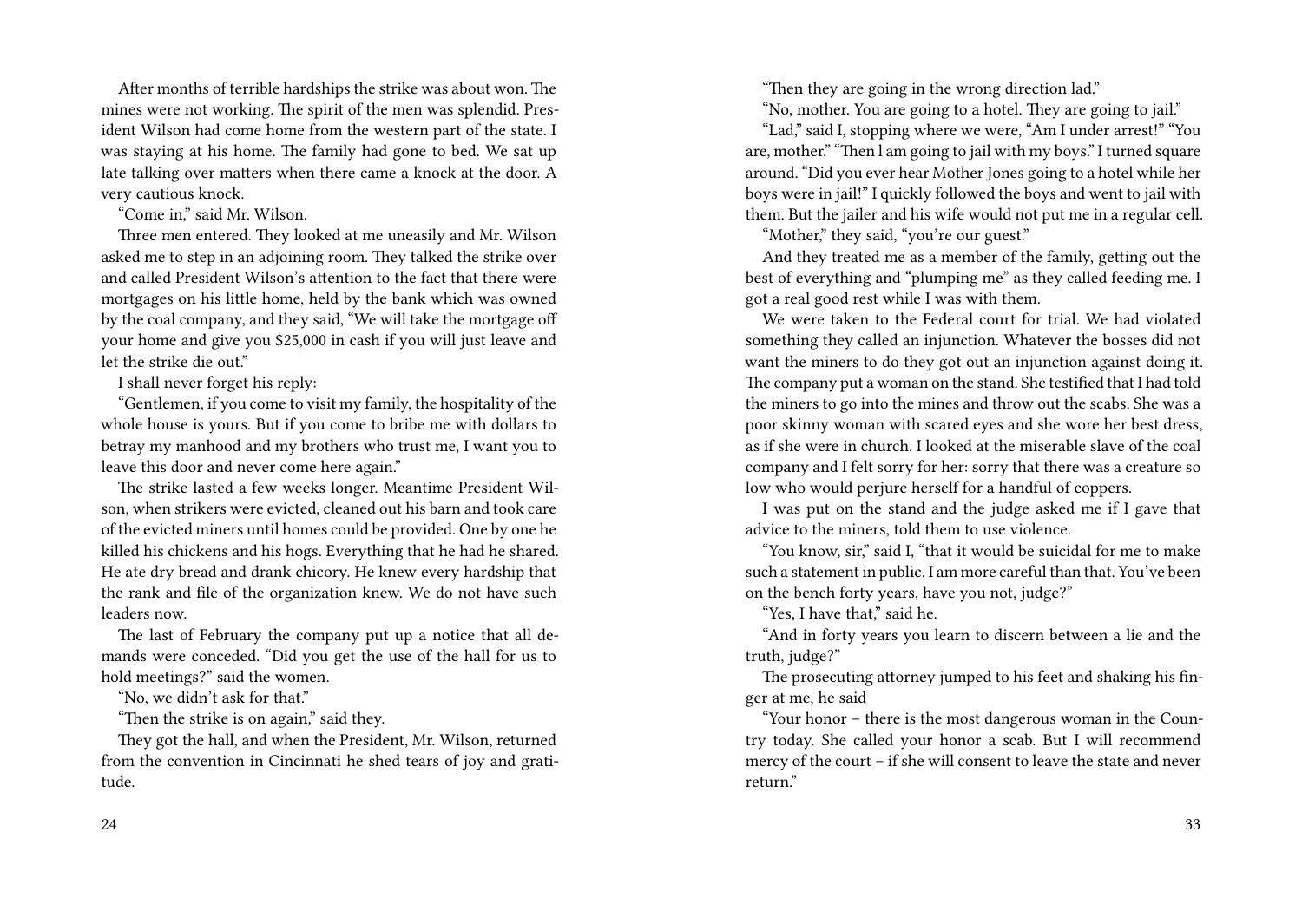## **Chapter VII – A Human Judge**

\*\*

In June of 1902 I was holding a meeting of the bituminous miners of Clarksburg, West Virginia. I was talking on the strike question, for what else among miners should one be talking of? Nine organizers sat under a tree near by. A United States marshal notified them to tell me that I was under arrest. One of them came up to the platform.

"Mother," said he, "you're under arrest.They've got an injunction against your speaking."

I looked over at the United States marshal and I said, "I will be right with you. Wait till I run down." I went on speaking till I had finished. Then I said, "Goodbye, boys; I'm under arrest. I may have to go to jail. I may not see you for a long time. Keep up this fight! Don't surrender! Pay no attention to the injunction machine at Parkersburg. The Federal judge is a scab anyhow. While you starve he plays golf. While you serve humanity, he serves injunctions for the money powers."

That night several of the organizers and myself were taken to Parkersburg, a distance of eighty-four miles. Five deputy marshals went with the men, and a nephew of the United States marshal, a nice lad, took charge of me. On the train I got the lad very sympathetic to the cause of the miners. When we got off the train, the boys and the five marshals started off in one direction and we in the other.

"My boy," I said to my guard, "look, we a going in the wrong direction."

"No, mother," he said.

I was going to leave for the central fields, and before I left, the union held a victory meeting in Bloomsburg. The women came for miles in a raging snow storm for that meeting, little children trailing on their skirts, and babies under their shawls. Many of the miners had walked miles. It was one night of real joy and a great celebration. I bade them all good night. A little boy called out, "Don't leave us, Mother. Don't leave us!" The dear little children kissed my hands. We spent the whole night in Bloomsburg rejoicing. The men opened a few of the freight cars out on a siding and helped themselves to boxes of beer. Old and young talked and sang all night long and to the credit of the company no one was interfered with.

Those were the days before the extensive use of gun men, of military, of jails, of police clubs. There had been no bloodshed. There had been no riots. And the victory was due to the army of women with their mops and brooms.

A year afterward they celebrated the anniversary of the victory. They presented me with a gold watch but I declined to accept it, for I felt it was the price of the bread of the little children. I have not been in Arnot since but in my travels over the country I often meet the men and boys who carried through the strike so heroically.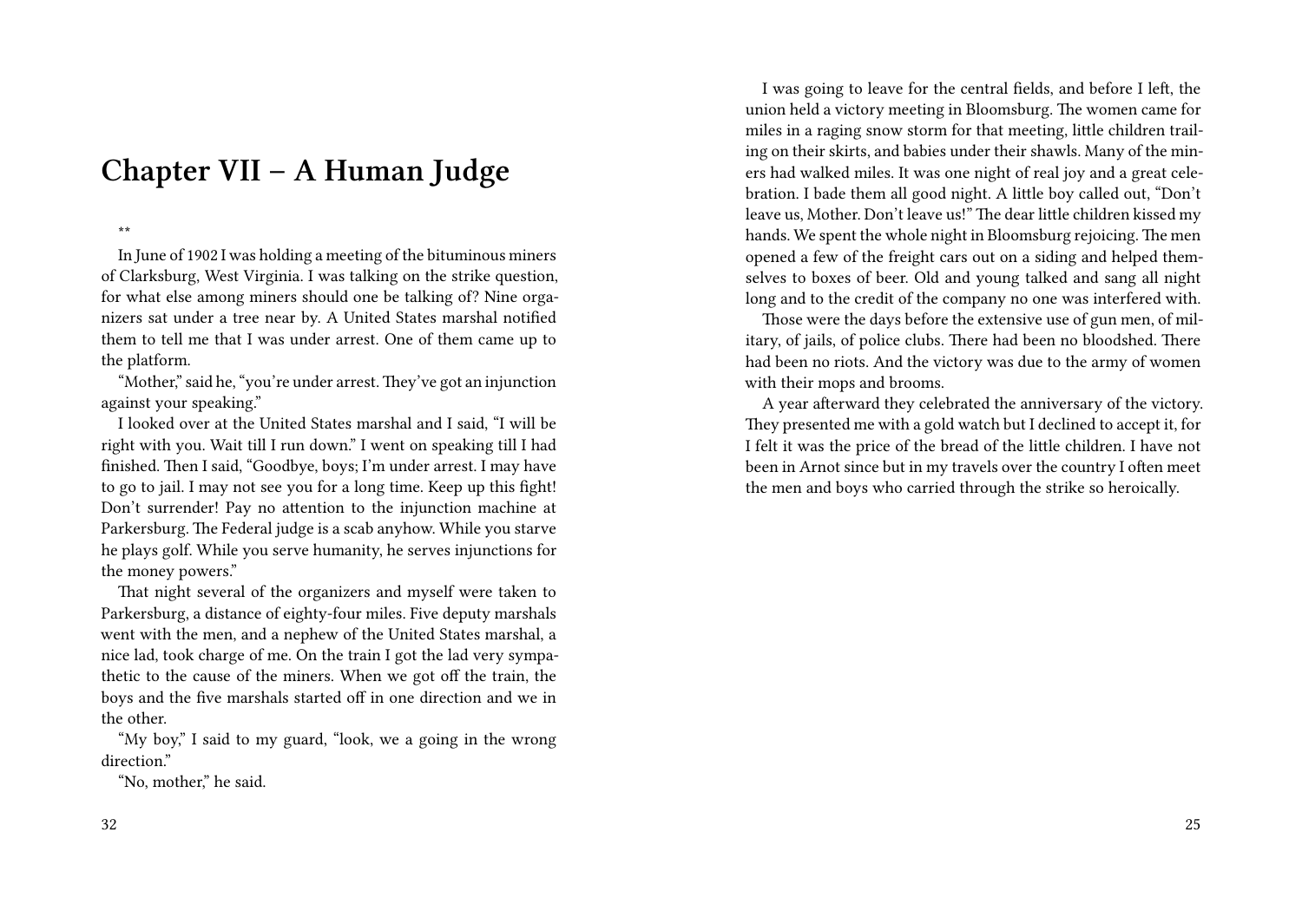# **Chapter VI – War in West Virginia**

One night I went with an organizer named Scott to a mining town in the Fairmont district where the miners had asked me to hold a meeting. When we got off the car I asked Scott where I was to speak and he pointed to a frame building. We walked in. There were lighted candles on an altar. I looked around in the dim light. We were in a church and the benches were filled with miners.

Outside the railing of the altar was a table. At one end sat the priest with the money of the union in his hands. The president of the local union sat at the other end of the table. I marched down the aisle.

"What's going on?" I asked.

"Holding a meeting," said the president.

"What for?"

"For the union, Mother. We rented the church for our meetings." I reached over and took the money from priest. Then I turned to

the miners.

"Boys," I said, "this is a praying institution. You should not commercialize it. Get up every one of you and go out in the open fields."

They got up and went out and sat around a field while I spoke to them. The sheriff was there and he did not allow any traffic to go along the road while I was speaking. In front of us was a schoolhouse. I pointed to it and I said, "Your ancestors fought for you to have a share in that institution over there. It's yours. See the school board, and every Friday night hold your meetings there. Have your wives clean it up Saturday morning for the children to enter Mon-

woman to a tree. Well, here's the old woman and here's the tree. Bring along your rope and hang her!"

And so the union was organized in Kelly Creek. I do not know whether the men have held the gains they wrested from the company. Taking men into the union is just the kindergarten of their education and every force is against their further education. Men who live up those lonely creeks have only the mine owners' Y.M.C.As, the mine owners' preachers and teachers, the mine owners' doctors and newspapers to look to for their ideas. So they don't get many.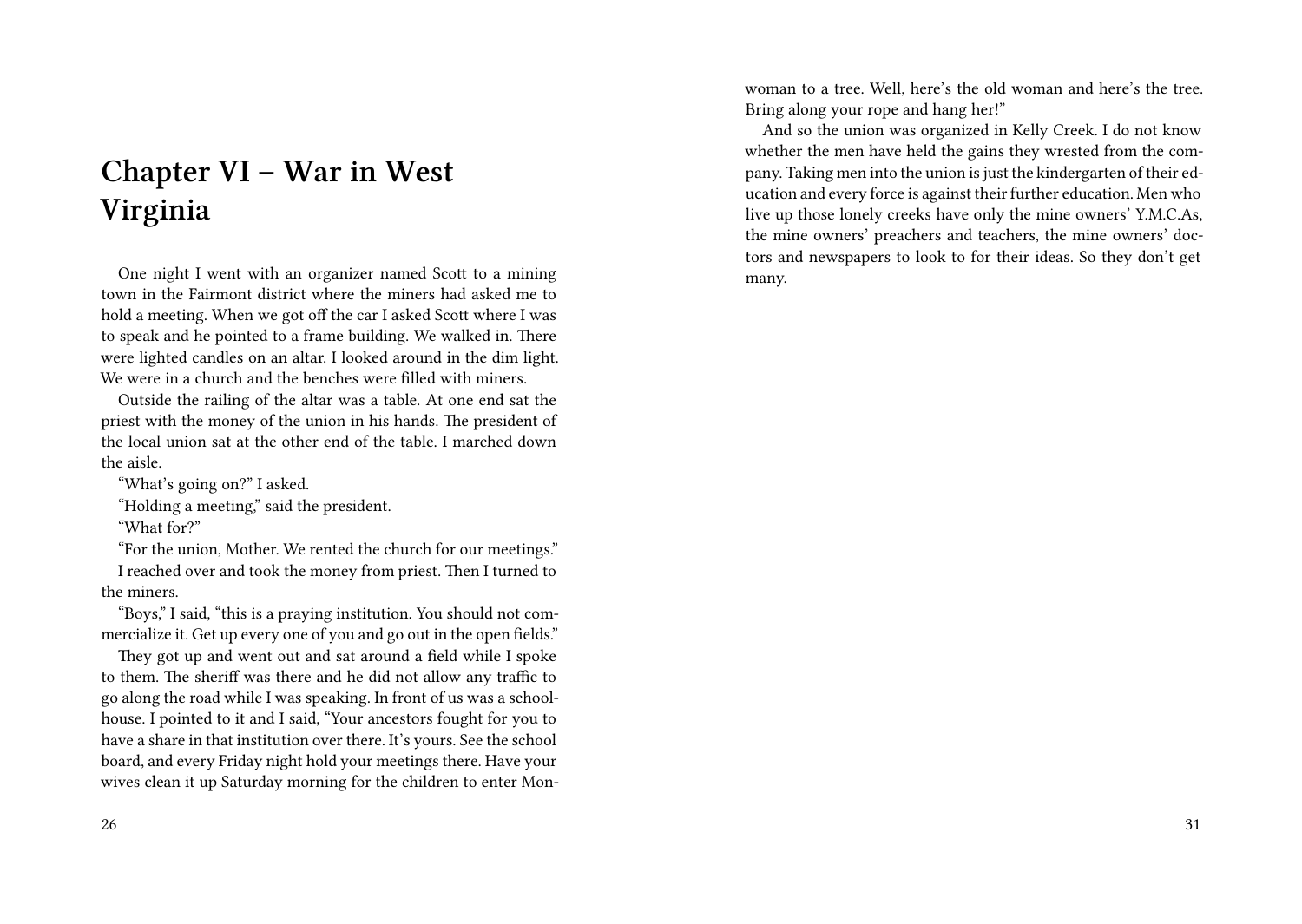ated. Before daylight one morning, at a point opposite Kelly Creek, we forded the river. It was just dawn when I knocked at the door of a store run by a man by the name of Marshall. I told him what I had come for. He was friendly. He took me in a little back room where he gave me breakfast. He said if anyone saw him giving food to Mother Jones he would lose his store privilege. He told me how to get my bills announcing my meeting into the mines by noon. But all the time he was frightened and kept looking out the little window.

Late that night a group of miners gathered about a mile from town between the boulders. We could not see one another's faces in the darkness. By the light of an old lantern I gave them the pledge.

The next day, forty men were discharged, blacklisted. There had been spies among the men the night before. The following night we organized another group and they were all discharged. This started the fight. Mr. Marshall, the grocery man, got courageous. He rented me his store and I began holding meetings there. The general manager for the mines came over from Columbus and he held a meeting, too.

"Shame," he said, "to be led away by an old woman!"

"Hurrah for Mother Jones!" shouted the miners.

The following Sunday I held a meeting in the woods. The general manager, Mr. Jack Rowen, came down from Columbus on his special car. I organized a parade of the men that Sunday. We had every miner with us. We stood in front of the company's hotel and yelled for the general manager to come out. He did not appear. Two of the company's lap dogs were on the porch. One of them said, "I'd like to hang that old woman to a tree."

"Yes," said the other, "and I'd like to pull the rope."

On we marched to our meeting place under the trees. Over a thousand people came and the two lap dogs came sniveling along too. I stood up to speak and I put my back to a big tree and pointing to the curs, I said, "You said that you would like to hang this old

day. Your organization is not a praying institution. It's a fighting institution. It's an educational institution along industrial lines. Pray for the dead and fight like hell for the living!"

Tom Haggerty was in charge of the Fairmont field. One Sunday morning, the striking miners of Clarksburg started on a march to Mononglia get out the miners in the camps along the way. We camped in the open fields and held meetings on the road sides and in barns, preaching the gospel of unionism. The Consolidated Coal Company that owns the little town of New England forbade the distribution of the notices of our meeting and arrested any one found with a notice. But we got the news around. Several of our men went into the camp. They went in twos. One pretended he was deaf and the other kept hollering in his ear as they walked around, "Mother Jones is going to have a meeting Sunday afternoon outside the town on the sawdust pile." Then the deaf fellow would ask him what he said and he would holler to him again. So the word got around the entire camp and we had a big crowd. When the meeting adjourned, three miners and myself set out for Fairmont City. The miners, Jo Battley, Charlie Blakelet and Barney Rice walked but they got a little boy with a horse and buggy to drive me over. I was to wait for the boys just outside the town, across the bridge, just where the interurban car comes along. The little lad and I drove along. It was dark when we came in sight of the bridge which I had to cross. A dark building stood beside the bridge. It was the Coal Company's store. It was guarded by gunmen. There was no light on the bridge and there was none in the store. A gunman stopped us. I could not see his face. "who are you!" said he. "Mother Jones," said I, "and a miner's lad." "So that's you, Mother Jones," said he rattling his gun. "Yes, it's me I said, " and be sure you take care of the store tonight. Tomorrow I'll have to be hunting a new job for you." I got out of the buggy where the road joins the Interurban tracks, just across the bridge. I sent the lad home. "When you pass my boys on the road tell them to hurry up. Tell them I'm waiting just across the bridge." There wasn't a house in sight. The only people near were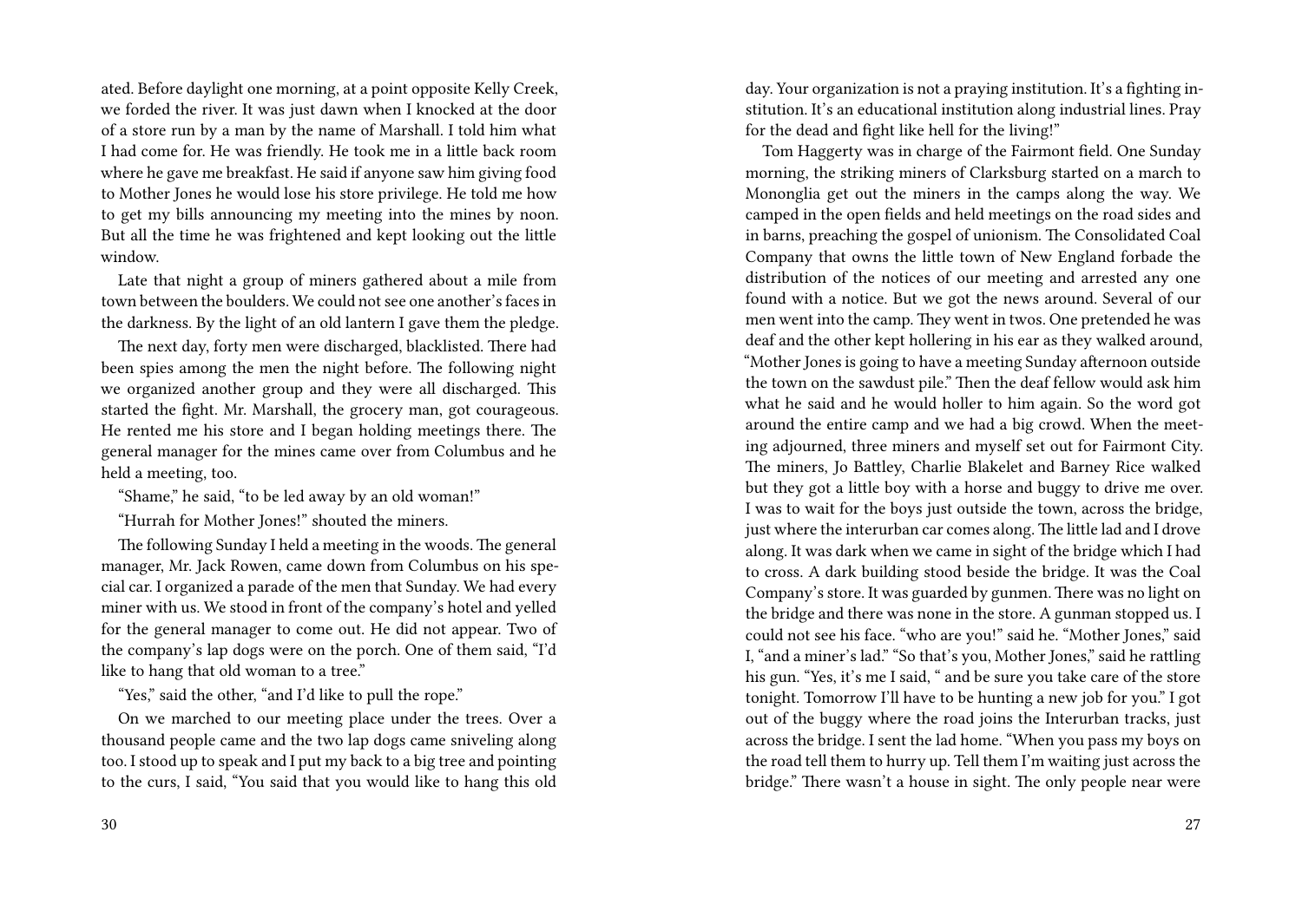the gunmen whose dark figures I could now and then see moving on the bridge. It grew very dark. I sat on the ground, waiting. I took out my watch, lighted a match and saw that it was about time for the interurban. Suddenly the sound of "Murder! Murder! Police! Help!" rang out through the darkness. Then the sound of running and Barney Rice came screaming across the bridge toward me. Blakley followed, running so fast his heels hit the back of his head. "Murder! Murder!" he was yelling. I rushed toward them. "Where's Jo?" I asked. "They're killing Jo – on the bridge – the gunmen." At that moment the Interurban car came in sight. It would stop at the bridge. I thought of a scheme. I ran onto the bridge, shouting, "Jo! Jo! The boys are coming. They're coming! The whole bunch's coming. The car's most here!" Those bloodhounds for the coal company thought an army of miners was in the Interurban car. They ran for cover, barricading themselves in the company's store. They left Jo on the bridge, his head broken and the blood pouring from him. I tore my petticoat into strips, bandaged his head, helped the boys to get him on to the Interurban car, and hurried the car into Fairmont City. We took him to the hotel and sent for a doctor who sewed up the great, open cuts in his head. I sat up all night and nursed the poor fellow. He was out of his head and thought I was his mother. The next night Tom Haggerty and I addressed the union meeting, telling them just what had happened. The men wanted to go clean up the gunmen but I told them that would only make more trouble. The meeting adjourned in a body to go see Jo. They went to his room, six or eight of them at a time, Until they had all seen him.

We tried to get a warrant out for the arrest of the gunmen but we couldn't because the coal company controlled the judges and the courts. Jo was not the only man who was beaten by the gunmen. There were many and the brutalities of these bloodhounds would fill volumes. In Clarksburg, men were threatened with death if they even billed meetings for me. but the railway men billed a meeting in the dead of night and I went in there alone. The meeting was in the court house. The place was packed. The mayor and all the

city officials were there. "Mr. Mayor," I said, "will you kindly chairman for a fellow American citizen?" He shook his head. No one would accept my offer. "Then," said I, "as chairman of the evening, I introduce myself, the speaker of the evening, Mother Jones."

The Fairmont field was finally organized to a man. The scabs and the gunmen were driven out. Subsequently, through inefficient organizers, through the treachery of the unions' own officials, the unions lost strength. The miners of the Fairmont field were finally betrayed by the very men who were employed to protect their interests. Charlie Battley tried to retrieve the losses but officers had become corrupt and men so discouraged that he could do nothing.

It makes me sad indeed to think that the sacrifices men and women made to get out from under the iron heel of the gunmen were so often in vain! That the victories gained are so often destroyed by the treachery of the workers' own officials, men who themselves knew the bitterness and cost of the struggle.

I am old now and I never expect to see the boys in the Fairmont field again, but I like to think that I have had a share in changing conditions for them and for their children.

The United Mine Workers had tried to organize Kelly Creek on the Kanawah River but without results. Mr. Burke and Tom Lewis, members of the board of the United Mine Workers, decided to go look the field over for themselves. They took the train one night for Kelly Creek. The train came to a high trestle over a steep canyon. Under some pretext all the passengers except the two union officials were transferred to another coach, the coach uncoupled and pulled across the trestle. The officials were on the trestle in the stalled car. They had to crawl on their hands and knees along the track. Pitch blackness was below them. The trestle was a one-way track. Just as they got to end of the trestle, a train thundered by.

When I heard of the coal company's efforts to kill the union officers, I decided myself to go to Kelly Creek and rouse those slaves. I took a nineteen-year-old boy, Ben Davis, with me. We walked on the east bank of the Kanawah River on which Kelly Creek is situ-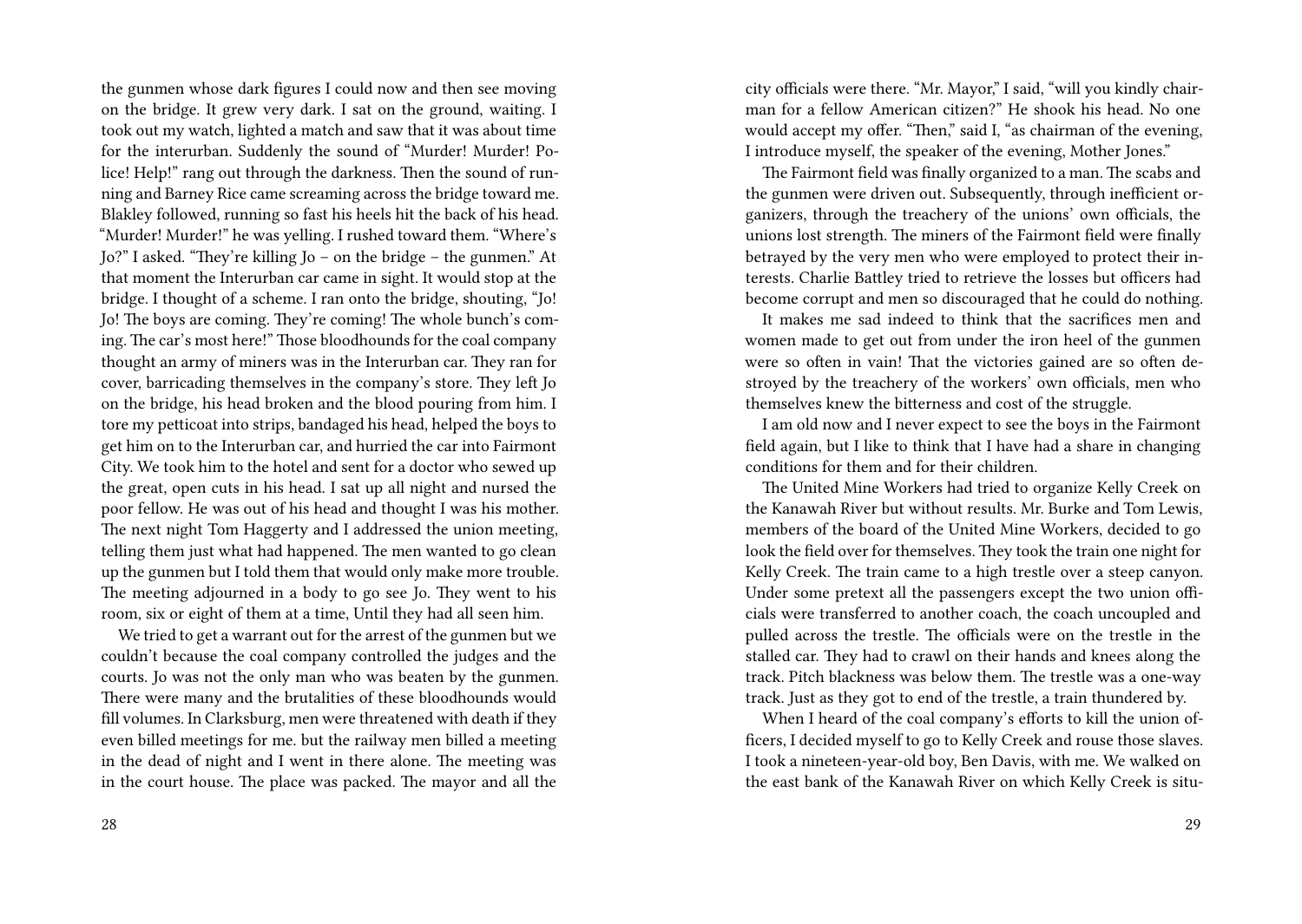After many weeks we were taken before the judge advocate. The court had sent two lawyers to my bullpen to defend me but I had refused to let them defend me in that military court. I refused to recognize the jurisdiction of the court, to recognize the suspension of the civil courts. My arrest and trial were unconstitutional. I told the judge advocate that this was my position. I refused to enter a plea.

I was tried for murder. Along with the others I was sentenced to serve twenty years in the state penitentiary. I was not sent to prison immediately but held for five weeks in the military camp. I did not know what they were going to do with me. My guards were nice young men, respectful and courteous with the exception of a fellow called Lafferty, and another sewer rat whose name I have not taxed my mind with.

Then from California came aid. The great, lion-hearted editor of the San Francisco Bulletin, Fremont Older, sent his wife across the continent to Washington. She had a talk with Senator Kearns. From Washington she came to see me. She got all the facts in regard to the situation from the beginning of the strike to my unconstitutional arrest and imprisonment. She wrote the story for Collier's Magazine,

She reported conditions to Senator Kearns, immediately demanded a thorough congressional inquiry.

Someone dropped a Cincinnati Post through my prison window. It contained a story of Wall Street's efforts to hush up the inquiry. "If Wall Street gets away with this," I thought "and the strike is broken, it means industrial bondage for long years to come in the West Virginia mines."

I decided to send a telegram, via my underground railway, to Senator Kearns. There was a hole in the floor of my prison-cabin. A rug covered the hole. I lifted the rug and rang two beer bottles against one another. A soldier who was my friend came crawling under the house to see "what was up." He had slipped me things before, and I had given him what little I had to give – an apple, a

# **Chapter XI – Those Mules Won't Scab Today**

\*\*

Lattimer was an eye-sore to the miners. It seemed as if no one could break into it. Twenty-six organizers and union men had been killed in that coal camp in previous strikes. Some of them had been shot in the back. The blood of union men watered the highways. No one dared go in.

I said nothing about it but made up my mind that I was going there some night. After the raid of the women in Coaldale in the Panther Creek, the general manager of Lattimer said that if I came in there I would go out a corpse. I made no reply but I set my plans and I did not consult an undertaker.

From three different camps in the Panther Creek I had a leader bring a group of strikers to a junction of the road that leads into Lattimer. There I met them with my army of women again. As I was leaving the hotel the clerk said, "Mother, the reporters told me to ring their bell if I saw you go out."

"Well, don't see me go out. Watch the front door carefully and I will go out the back door."

We marched through the night, reaching Lattimer just before dawn. The strikers hid themselves in the mines. The women took up their position on the door steps of the miners' shacks. When a miner stepped out of his house to go to work, the women started mopping the step, shouting, "No work today!"

Everybody came running out into the dirt streets. "God, it is the old mother and her army," they were all saying.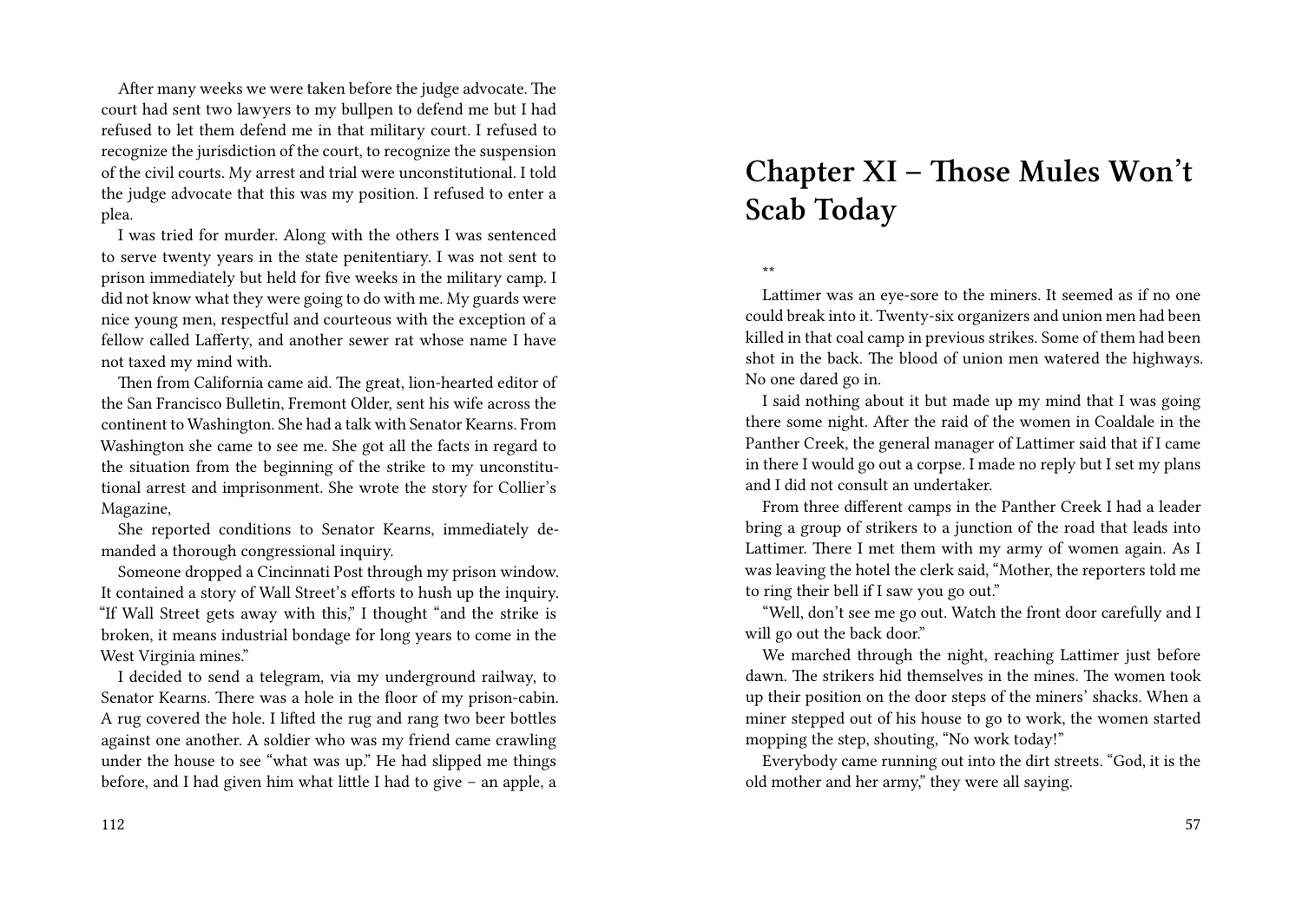The Lattimer miners and the mule drivers were afraid to quit work. They had been made cowards. They took the mules, lighted the lamps in their caps and started down the mines, not knowing that I had three thousand miners down below ground waiting for them and the mules.

"Those mules won't scab today," I said to the general manager who was cursing everybody. "They know it is going to be a holiday."

"Take those mules down‼" shouted the general manager.

Mules and drivers and miners disappeared down into the earth. I kept the women singing patriotic songs so as to drown the noise of the men down in the mines.

Directly the mules came up to the surface without a driver, and we women cheered for the mules who were the first to become good Union citizens. They were followed by the miners who began running home. Those that didn't go up were sent up. Those that insisted on working and thus defeating their brothers were grabbed by the women and carried to their wives.

An old Irish woman had two sons who were scabs. The women threw one of them over the fence to his mother. He lay there still. His mother thought he was dead and she ran into the house for a bottle of holy water and shook it over Mike.

"Oh for God's sake, come back to life," she hollered.

"Come back and join the union." He opened his eyes and saw our women standing around him. "Sure, I'll go to hell before I'll scab again,' says he.

The general manager called the sheriff who asked me to take the women away. I said "Sheriff, no one is going to get hurt, no property is going to be destroyed but there are to be no more killings of innocent men here."

I told him if he wanted peace he should put up a notice that the mines were closed until the strike was settled.

The day was filled with excitement. The deputies kept inside the office; the general manager also. Our men stayed up at the mines to attend to the scabs and the women did the rest. As a matter of

From Washington I went to West Virginia to carry on my work. The day before I arrived, an operator named Quinn Morton, the sheriff of Kanawha County, Bonner Hill, deputies and guards drove an armored train with gatling guns through Holly Grove, the tent colony of the miners, while they were sleeping. Into the quiet tents of the workers the guns were fired, killing and wounding the sleepers. A man by the name of Epstaw rose and picked up a couple of children and told them to run for their lives. His feet were shot off. Women were wounded. Children screamed with terror. No one was arrested.

Three days later, a mine guard, Fred Bobbett, was killed in an altercation. Fifty strikers and their organizers were immediately arrested, and without warrant.

I went to Boomer where the organization is composed of foreigners, and I went to Long Acre, getting each local union to elect a delegate who should appeal to the governor to put a stop to the military despotism.

I met all these delegates in a church and told them how they were to address a governor. We took the train for Charleston. I thought it better for the delegates to interview the governor without me, so after cautioning them to keep cool, I went over to the hotel where they were to meet me after their interview.

As I was going along the street, a big elephant, called Dan Cunningham, grabbed me by the arm and said, "I want you!" He took me to the Roughner Hotel, and sent for a warrant for my arrest. Later I was put on the C. and O. train and taken down to Pratt and handed over to the military. They were not looking for me so they had no bullpen ready. So a Dr. Hansford and his wife took care of me and some organizers who were arrested with me. The next day I was put in solitary in a room, guarded by soldiers who paced day and night in front of my door. I could see no one. I will give the military of West Virginia credit for one thing: they are far less brutal and cold blooded than the military of Colorado.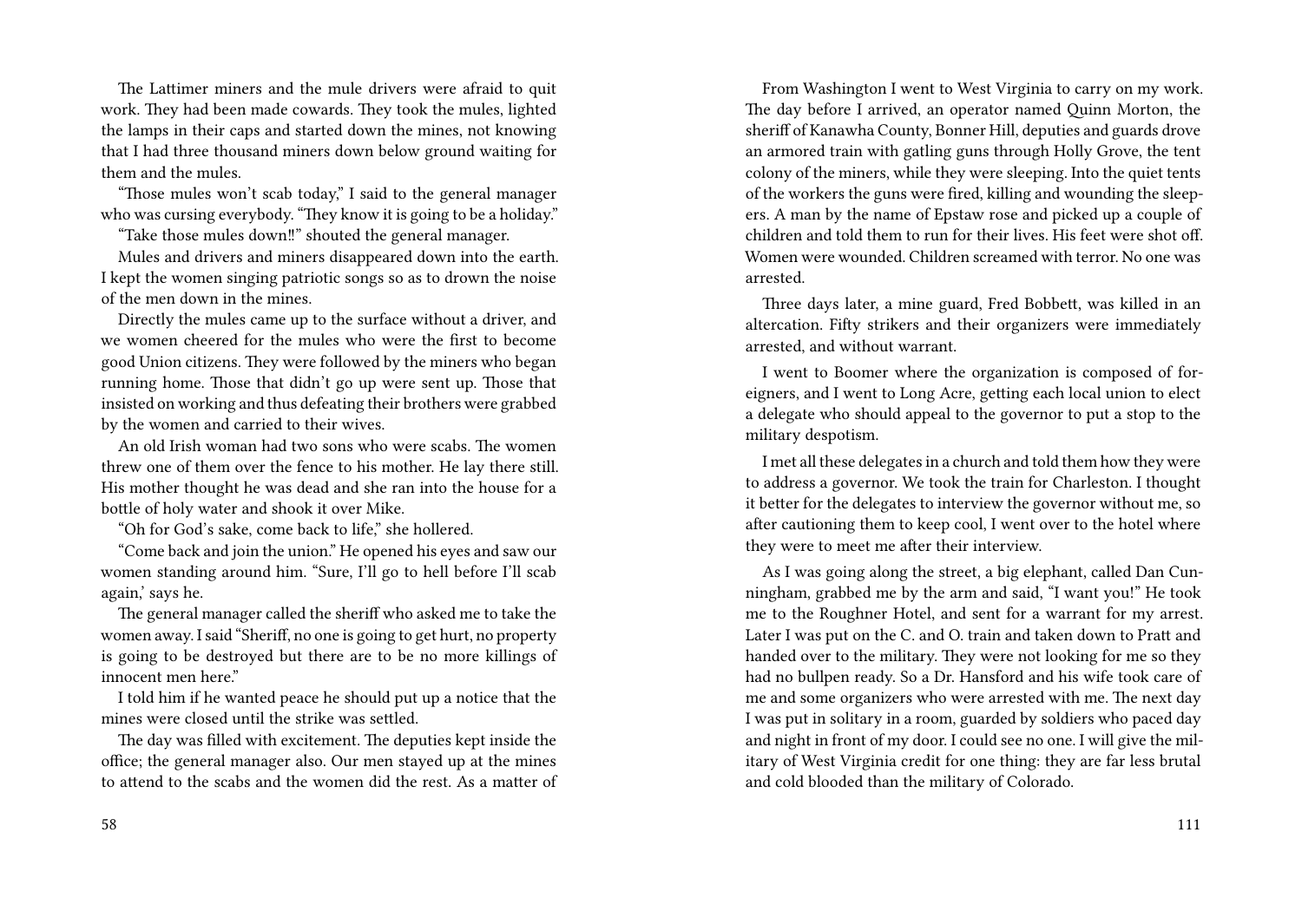"Your house is on private property," yelled a gunman. "She cannot go."

"I pay rent," he protested.

"Private property, just the same. I'll arrest her for trespassing if she steps out of the creek."

The struggle went on with increasing bitterness. The militia disarmed both gunmen and miners but they were of course, on the side of the grand dukes of the region. They forbade all meetings. They suspended every civil right. They became despotic. They arrested scores of miners, tried them in military court, without jury, sentenced them to ten, fifteen years in the Moundsville prison.

I decided to call the attention of the national government to conditions in West Virginia. I borrowed one hundred dollars and went out and billed meetings in Cincinnati, Columbus, Cleveland, and from these cities I came to Washington, D. C. I had already written to Congressman W. B. Wilson, to get up a protest meeting.

The meeting was held in the armory and it was packed: senators, congressmen, secretaries, citizens. It is usual to have star orators at such meetings, who use parlor phrases. Congressman Wilson told the audience that he hoped they would not get out of patience with me, for I might use some language which Washington was not accustomed to hear.

I told the audience what things were happening in West Virginia, proceedings that were un-American. I told them about the suspension of civil liberty by the military. Of the wholesale arrests and military sentences.

"This is the seat of a great republican form of government. If such crimes against the citizens of the state of West Virginia go unrebuked by the government, I suggest that we take down the flag that stands for constitutional government, and run up a banner, saying, 'This is the flag of the money oligarchy of America!'"

The next day by twelve O'clock all the military prisoners but two were called down to the prison office and signed their own release. fact the majority of the men those with any spirit left in them after years of cowardice, wanted to strike but had not dared. But when a hand was held out to them, they took hold and marched along with their brothers.

The bosses telephoned to John Mitchell that he should take me and my army of women out of Lattimer. That was the first knowledge that Mitchell had of my being there.

When the manager saw there was no hope and that the battle was won by the miners, he came out and put up a notice that the mines were closed until the strike was settled.

I left Lattimer with my army of women and went up to Hazelton. President Mitchell and his organizers were there. Mr. Mitchell said, "Weren't you afraid to go in there!"

"No," I said,

"I am not afraid to face any thing if facing it may bring relief to the class that I belong to."

The victory of Lattimer gave new life to the whole anthracite district. It gave courage to the organization. Those brave women I shall never forget who caused those stone walls to fall by marching around with tin pans and cat calls.

Soon afterward, a convention was called and the strike was settled. The organizers got up a document asking every miner to subscribe so much to purchase a \$10,000 house for John Mitchell. The document happened to come into my hands at the convention which was called to call off the victorious strike. I arose and said:

"If John Mitchell can't buy a house to suit him for his wife and for his family out of his salary, then I would suggest that he get a job that will give him a salary to buy a \$10000 house. Most of you do not own a shingle on the roof that covers you. Every decent man buys a house for his own wife first before he buys a house for another man's wife."

I was holding the petition as I spoke and I tore it up and threw the bits on the floor. "'Tis you men and your women who won the strike," I said, "with your sacrifice and your patience and your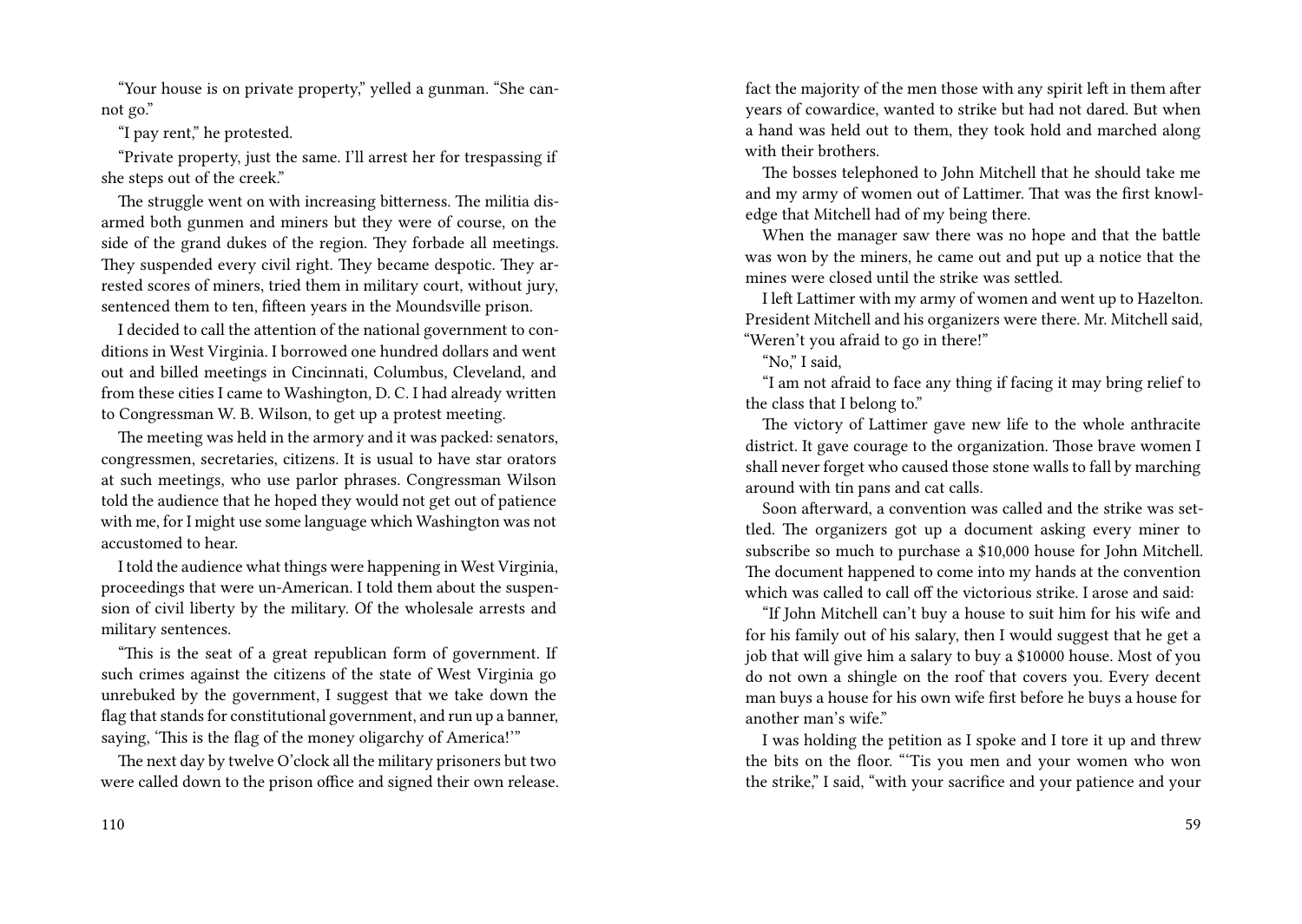forbearance through all these past weary months. 'Tis the sacrifice of your brothers in other trades who sent the strike benefits week in and week out that enabled you to make the fight to the end."

From then on Mitchell was not friendly to me. He took my attitude as one of personal enmity. And he saw that he could not control me. He had tasted power and this finally destroyed him. I believe that no man who holds a leader's position should ever accept favors from either side. He is then committed to show favors. A leader must stand alone.

I pointed to the high hills. "Up there in the mountain I have five hundred miners. They are marching armed to the meeting I am going to address. If you start the shooting, they will finish the game."

Mayfield's lips quivered like a tiger's deprived of its flesh.

"Advance!" he said to the miners. They came forward. I kept my hand on the gun. The miners were searched. There were no guns on them. They were allowed to pass.

I went down the side of the hill to my buggy.

The mule was chewing grass and the little lad was making a willow whistle. I drove on. That night I held my meeting.

But there weren't any five hundred armed men in the mountains. Just a few jack rabbits, perhaps, but I had scared that gang of cold blooded, hired murderers and Red Warrior camp was organized.

The miners asked me to come up to Wineberg, a camp in the Creek district. Every road belonged to the coal company. Only the bed of the creek was a public road. At that time of the year-early spring-the water in the creek was high.

I started for Wineberg accompanied by a newspaperman, named West, of the Baltimore Sun. We walked along the railroad track.

Again I met the gunmen with their revolvers and machine guns. Mayfield was there, too.

"You can't walk here!" he growled "Private property!"

"You don't mean to say you are going to make that old lady walk that creek in that ice cold water, do you?" said the reporter.

"It's too damn good for her! She won't walk it!" he laughed.

"Won't I?" said I. I took off my shoes, rolled up my skirt and walked the creek.

At Wineberg the miners, standing in the creek and on its edges, met me. With our feet in water we held a meeting. Holding their shoes in their hands, their trousers rolled up, the men took the obligation to the union.

I was very tired. A miner stepped up to me and asked me to come to his cabin and have a dish of tea.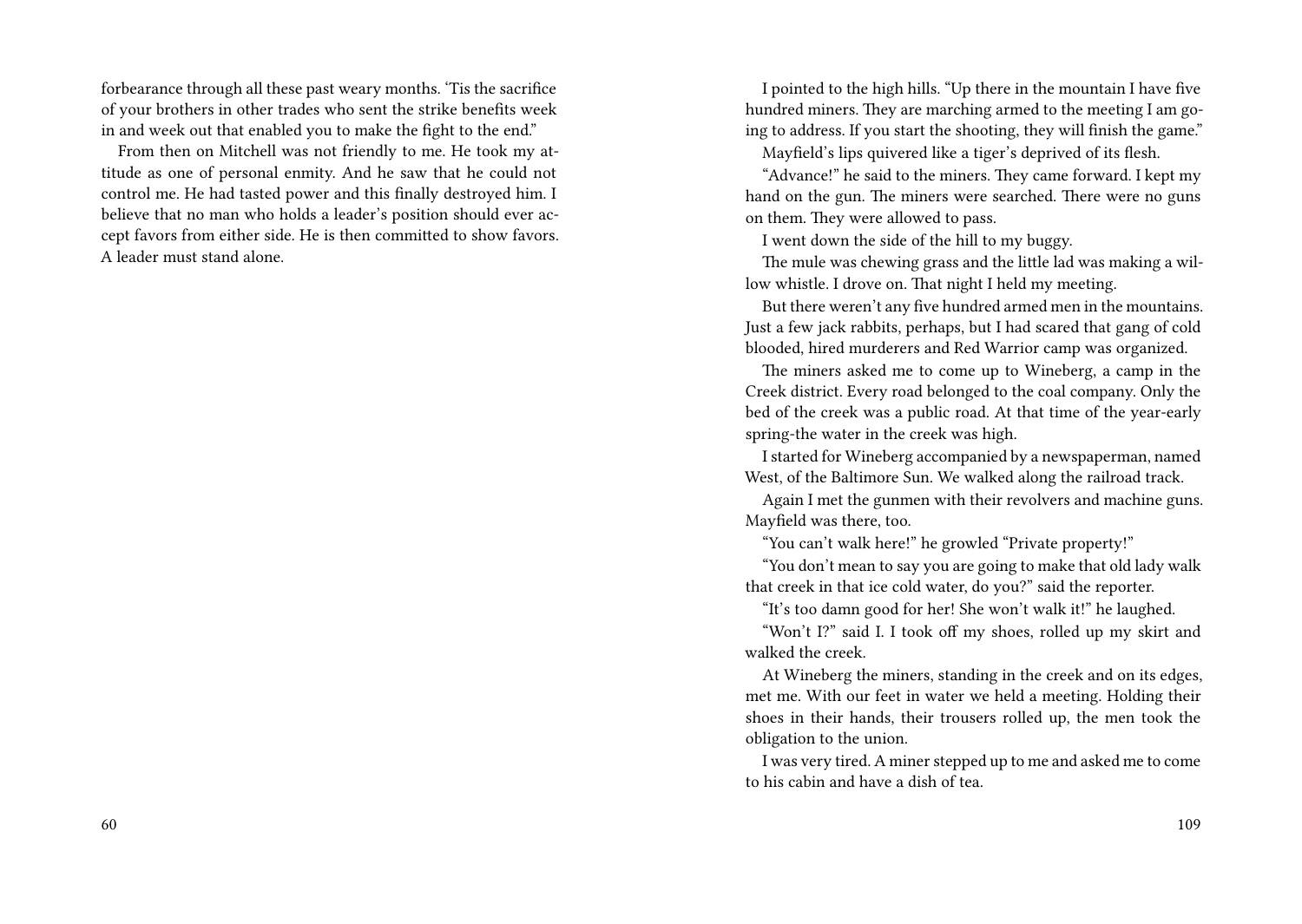saw the men running, screaming as they went. I heard the whistle of bullets. I jumped out of the buggy and started to run up to the track. One of the boys screamed, "God! God! Mother, don't come. They'll kill …"

"Stand still," I called. "Stand where you are. I'm coming!"

When I climbed up onto the tracks I saw the boys huddled together, and around a little bend of the tracks, a machine gun and a group of gunmen.

"Oh Mother, don't come," they cried. "'let them kill us; not you!"

"I'm coming and no one is going to get killed," said I.

I walked up to the gunmen and put my hand over the muzzle of the gun. Then I just looked at those gunmen, very quiet, and said nothing. I nodded my head for the miners to pass.

"Take your hands off that gun, you hellcat!" yelled a fellow called Mayfield, crouching like a tiger to spring at me.

I kept my hand on the muzzle of the gun. "Sir," said I, "my class goes into the mines. They bring out the metal that makes this gun. This is my gun! My class melts the minerals in furnaces and roll the steel. They dig the coal that feeds furnaces. My class is not fighting you, not you. They are fighting with bare fists and empty stomachs the men who rob them and deprive their children of childhood. It is the hard-earned pay of the working class that your pay comes from. They aren't fighting you."

Several of the gunmen dropped their eyes but one fellow, this Mayfield, said, "I don't care a damn! I'm going to kill every one of them and you, too!"

I looked him full in the face. "Young man," said I, "I want to tell you that if you shoot one bullet out of this gun at those men, if you touch one of my white hairs, that creek will run with blood, and yours will be the first to crimson it. I do not want to hear the screams of these men nor to see the tears, nor feel the heartache of wives and little children. These boys have no guns! Let them pass!"

"So our blood is going to crimson the creek is it!" snarled this Mayfield.

# **Chapter XII – How the Women Mopped Up Coaldale**

\*\*

In Lonaconia, Maryland, there was a strike. I was there. In Hazelton, Pennsylvania, a Convention was called to discuss the anthracite strike. I was there when they issued the strike call. One hundred and fifty thousand men responded. The men of Scranton and Shamokin and Coaldale and Panther Creek and Valley Battle. And I was there.

In Shamokin I met Miles Daugherty, an organizer. When he quit work and drew his pay, he gave one-half of his pay envelope to his wife and the other half he kept to rent halls and pay for lights for the union. Organizers did not draw much salary in those days and they did heroic, unselfish work.

Not far from Shamokin, in a little mountain town the priest was holding a meeting when I went in. He was speaking in the church. I spoke in an open field. The priest told the men to go back and obey their masters and their reward would be in Heaven. He denounced the strikers as children of darkness. The miners left the church in a body and marched over to my meeting.

"Boys," I said, "this strike is called in order that you and your wives and your little on may get a bit of Heaven before you die."

We organized the entire camp.

The fight went on. In Coaldale, in the Hazelton district, the miners were not permitted to assemble in any hall. It was necessary to the strike in that district that the Coaldale miners be organized.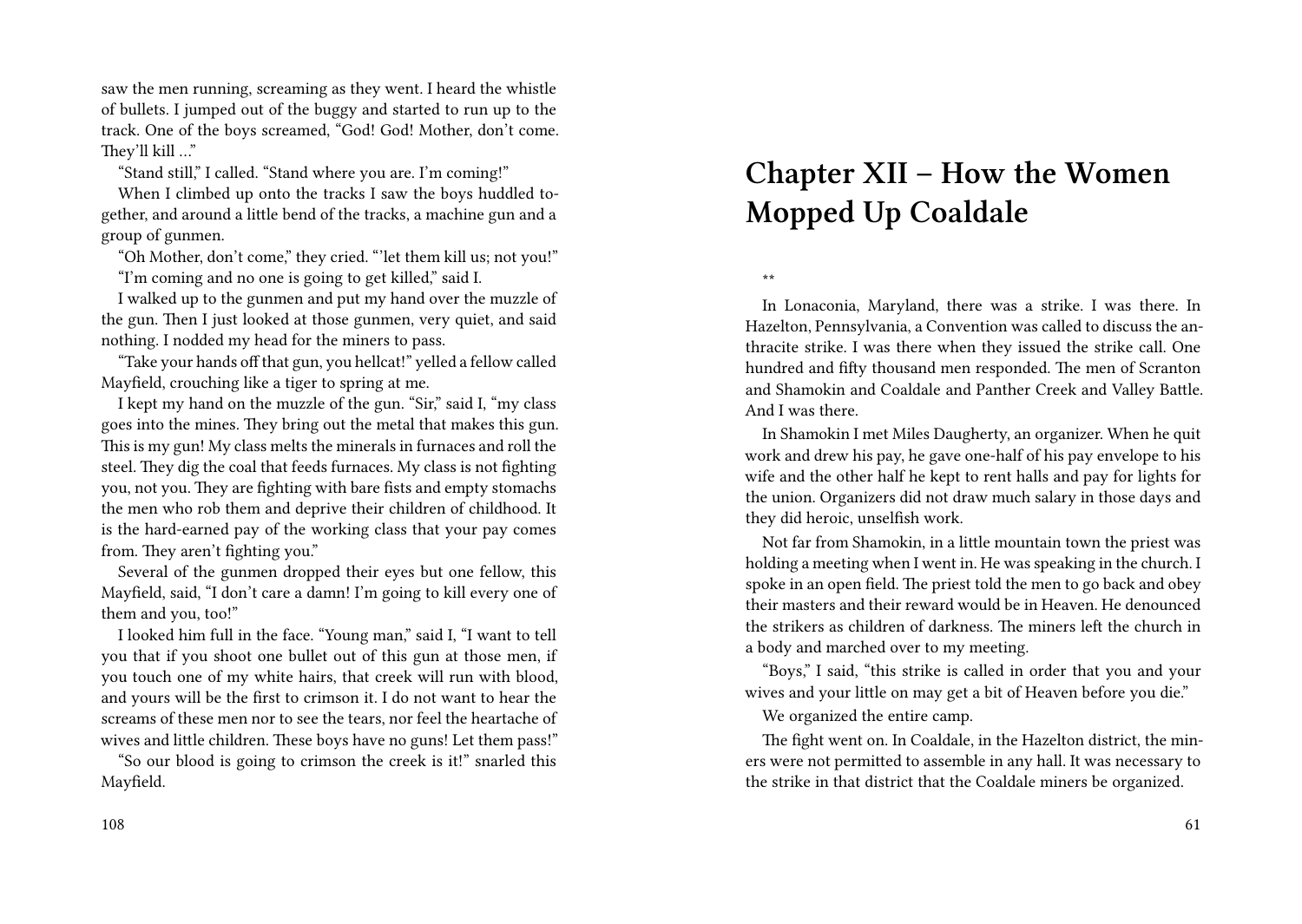I went to a nearby mining town that was thoroughly organized and asked the women if they would help me get the Coaldale men out. This was in McAdoo. I told them to leave their men at home to take care of the family. I asked them to put on their kitchen clothes and bring mops and brooms with them and a couple of tin pans. We marched over the mountains fifteen miles, beating on the tin pans as if they were cymbals. At three o'clock in the morning we met the Crack Thirteen of the militia, patrolling the roads to Coaldale. The colonel of the regiment said "Halt! Move back!"

I said, "Colonel, the working men of America will not halt nor will they ever go back. The working man is going forward!"

"I'll charge bayonets," said he.

"On whom?"

"On your people."

"We are not enemies," said I. "We are just a band of working women whose brothers and husbands are in a battle for bread. We want our brothers in Coaldale to join us in our fight. We are here on the mountain road for our children's sake, for the nation's sake. We are not going to hurt anyone and surely you would not hurt us."

They kept us there till daybreak and when they saw the army of women in kitchen aprons, with dishpans and mops, they laughed and let us pass. An army of strong mining women makes a wonderfully spectacular picture.

Well, when the miners in the Coaldale camp started to go to work they were met by the McAdoo women who were beating on their pans and shouting, "Join the union! Join the union!" They joined, every last man of them, and we got so enthusiastic that we organized the street car men who promised to haul no scabs for the coal companies. As there were no other groups to organize we marched over the mountains home, beating on our pans and singing patriotic songs.

Meanwhile President Mitchell and all his organizers were sleeping in the Valley Hotel over in Hazelton. They knew nothing of Then they all began shouting … "Organize us! Organize us!"

"March over to that dark church on the corner and I will give you the obligation," said I.

The men started marching. In the dark the spies could not identify them.

"You can't organize those men," said the board member, "because you haven't the ritual."

"The ritual, hell," said I. "I'll make one up!"

"They have to pay fifteen dollars for a charter," said he.

"I will get them their charter," said I." Why these poor wretches haven't fifteen cents for a sandwich. All you care about is your salary regardless of the destiny of these men."

On the steps of the darkened church, I organized those men. They raised their hand and took the obligation to the Union.

"Go home from this meeting," said I. "Say nothing about being a union man. Put on your overalls in the morning, take your dinner buckets and go to work in the mines, and get the other men out"

They went to work. Every man who had attended the meeting was discharged. That caused the strike, a long, bitter, cruel strike. Bullpens came. Flags came. The militia came. More hungry, more cold, more starving, more ragged than Washington's army that fought against tyranny were the miners of the Kanawha Mountains. And just as grim. Just as heroic. Men died in those hills that others might be free.

One day a group of men came down to Elksdale from Red Warrior Camp to ask me to come up there and speak to them. Thirty-six men came down in their shirt sleeves. They brought a mule and a buggy for me to drive in with a little miner's lad for a driver. I was to drive in the creek bed as that was the only public road and I could be arrested for trespass if I took any other. The men took the shorter and easier way along the C. and O. tracks which paralleled the creek a little way above it.

Suddenly as we were bumping along I heard a wild scream. I looked up at the tracks along which the miners were walking. I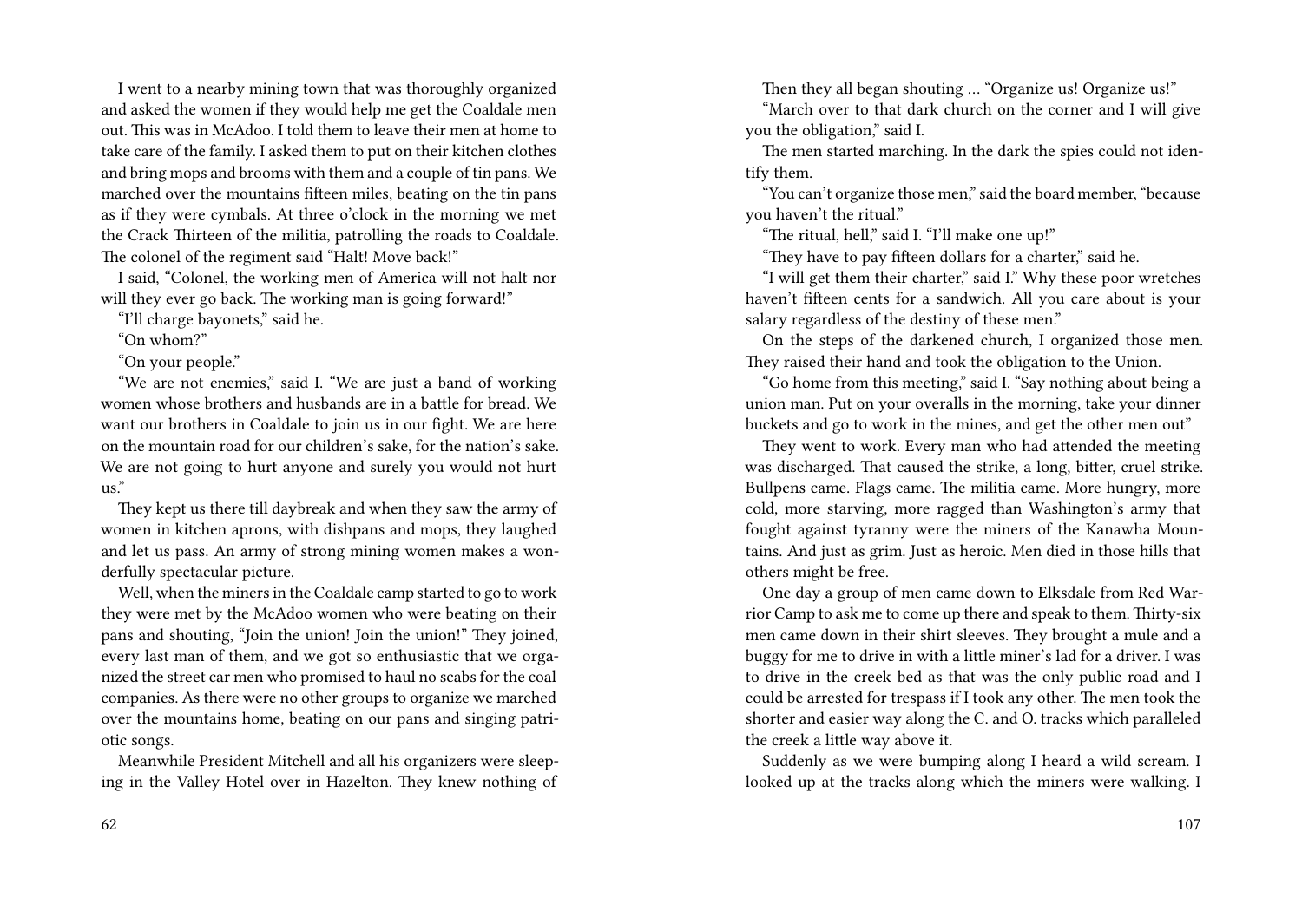sneaked up behind me. At any rate I did not see him or the militia on the train nor did I see them when I got off.

In Eksdale a sympathetic merchant let me stay in his house until the meeting began.

When I got off the train, two or three miners met me.

"Mother," they said, "did you know there is a detective along with you. He's behind you now . . . the fellow with the red necktie.

I looked around. I went up to him.

"Isn't your name Corcoran?" said I.

"Why, yes," said he, surprised.

"Aren't you the Corcoran who followed me up New River in the strike of 1902? You were working for the Chesapeake and Ohio Railroad and the coal company then."

"Why, yes," said he, "but you know people change!"

"Not sewer rats," said I. "A sewer rat never changes!"

That night we held a meeting. When I got up to speak I saw the militia that the national organizer had had the governor send. The board member was there. He had made arrangements with the local chairman to introduce him. He began speaking to the men about being good and patient and trusting to the justice of their cause.

I rose. "Stop that silly trash," said I. I motioned him to a chair. The men hollered, "sit down! sit down!"

He sat. Then I spoke.

"You men have come over the mountains," said I, "twelve, sixteen miles. Your clothes are thin. Your shoes are out at the toes. Your wives and little ones are cold and hungry! You have been robbed and enslaved for years! And now Billy Sunday comes to you and tells you to be good and patient and trust to justice! What silly trash to tell to men whose goodness and patience has cried out to a deaf world"

I could see the tears in the eyes of those poor fellows. They looked up into my face as much as to say, "My God, Mother, have you brought us a ray of hope?"

Some one screamed, "Organize us, Mother!"

our march into Coaldale until the newspaper men telephoned to him that "Mother Jones was raising hell up in the mountains with a bunch of wild women!"

He, of course, got nervous. He might have gotten more nervous if he had known how we made the mine bosses go home and how we told their wives to clean them up and make decent American citizens out of them. How we went around to the kitchen of the house where the militia were quartered and ate the breakfast that was on the table for the soldiers.

When I got back to Hazelton, Mitchell looked at me with surprise. I was worn out. Coaldale had been a strenuous night and morning and its thirty mile tramp. I assured Mitchell that no one had been hurt and no property injured. The military had acted like human beings. They took the matter as a joke. They enjoyed the morning's fun. I told him how scared the sheriff had been. He had been talking to me without knowing who I was.

"Oh Lord," he said, "that Mother Jones is sure a dangerous woman."

"Why don't you arrest her!" I asked him.

"Oh Lord, I couldn't. I'd have that mob of women with their mops and brooms after me and the jail ain't big enough to hold them all. They'd mop the life out of a fellow!"

Mr. Mitchell said, "My God, Mother, did you get home safe! What did you do!"

"I got five thousand men out and organized them. We had time left over so we organized the street car men and they will not haul any scabs into camp."

"Did you get hurt, Mother!"

"No, we did the hurting."

"Didn't the superintendents' bosses get after you?"

"No, we got after them. Their wives and our women were yelling around like cats. It was a great fight."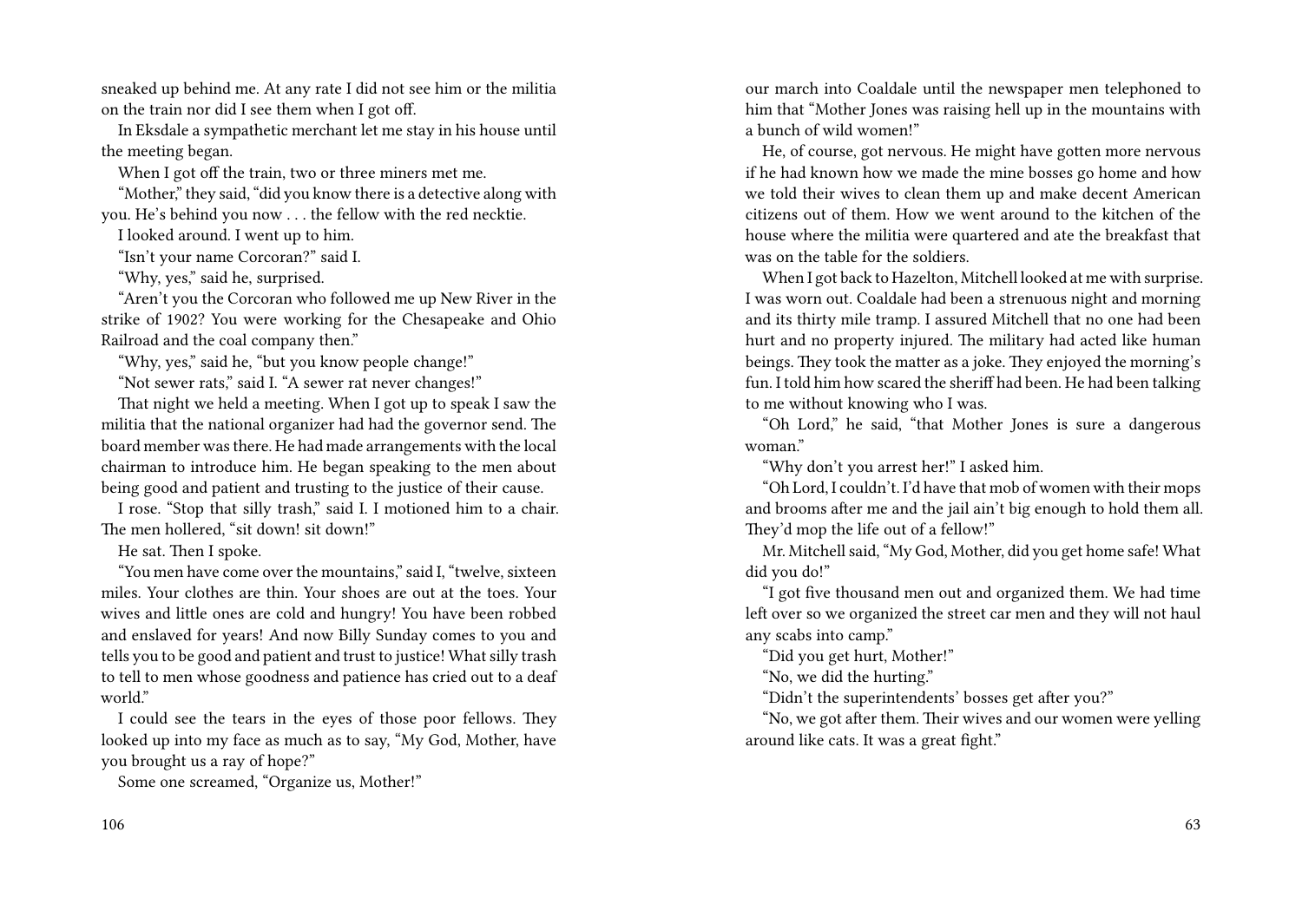# **Chapter XIII – The Cripple Creek Strike**

#### (1903)

The state of Colorado belonged not to a republic but to the Colorado Fuel and Iron Company, the Victor -Company and their dependencies. The governor was their agent. The militia under Bell did their bidding. Whenever the masters of the state told the governor to bark, he yelped for them like a mad hound. Whenever they told the military to bite, they bit.

The people of Colorado had voted overwhelmingly for an eighthour day. The legislature passed an eight hour law but the courts had declared it unconstitutional. Then when the measure was submitted directly to the people, they voted for it with 40,000 votes majority. But the next legislature, which was controlled by the mining interests, failed to pass the bill.

The miners saw that they could not get their demands through peaceful legislation. That they must fight. That they must strike. All the metal miners struck first. The strike ex-tended into New Mexico and Utah. It became an ugly war. The metal miners were anxious to have the coal miners join them in their struggle.

The executive board of the United Mine Workers was in session in Indianapolis and to this board the governor of Colorado had sent a delegation to convince them that there ought not to be a strike in the coal fields. Among the delegates, was a labor commissioner.

I was going on my way to West Virginia from Mount Olive, Illinois, where the miners were commemorating their dead. I stopped off at headquarters in Indianapolis. The executive board asked me

break loose if he didn't. He did. He sent the state militia in, who at least were responsible to society and not to the operators alone.

One night in July, a young man, Frank Keeney, came to me. "Mother," he said, "I have been up to Charleston trying to get some one to go up to Cabin Creek, and I can't get anyone to go. The national officers say they don't want to get killed. Boswell told me you were over here in the Paint Creek and that perhaps you might come over into the Cabin Creek district."

"I'll come up ," said I. "I've been thinking of invading that place for some time"

I knew all about Cabin Creek – old Russia. Labor organizer after organizer had been beaten into insensibility, thrown into the creek, tossed into some desolate ravine. The creek ran with the blood of brave men, of workers who had tried to escape their bondage.

"Where can we hold our meetings!" I asked. "I don't know, Mother. The company owns every bit of dust for twenty square miles about. And the guards arrest you for trespassing."

"Is there an incorporated village anywhere near!"

"Eksdale," said he, "is free."

"Bill a meeting for me there Tuesday night. Get the railway men to circulate the bills."

Monday night, a fellow by the name of Ben Morris, a national board member came to me and said, "Mother, I understand you are going up to Cabin Creek tomorrow. Do you think that is wise?"

"It's not wise," said I, "but necessary."

"Well, if you go, I'll go," said he.

"No, I think it is better for me to go alone. You represent the National office. I don't. I'm not responsible to anyone. If anything happens and you are there, the operators might sue the Union for damages. I go as a private citizen. All they can do to me is to put me in jail. I'm used to that."

He left me and went directly to the governor and told him to send a company of the militia up to Cabin Creek as I was going up there. Then he got the sheriff to give him a body guard and he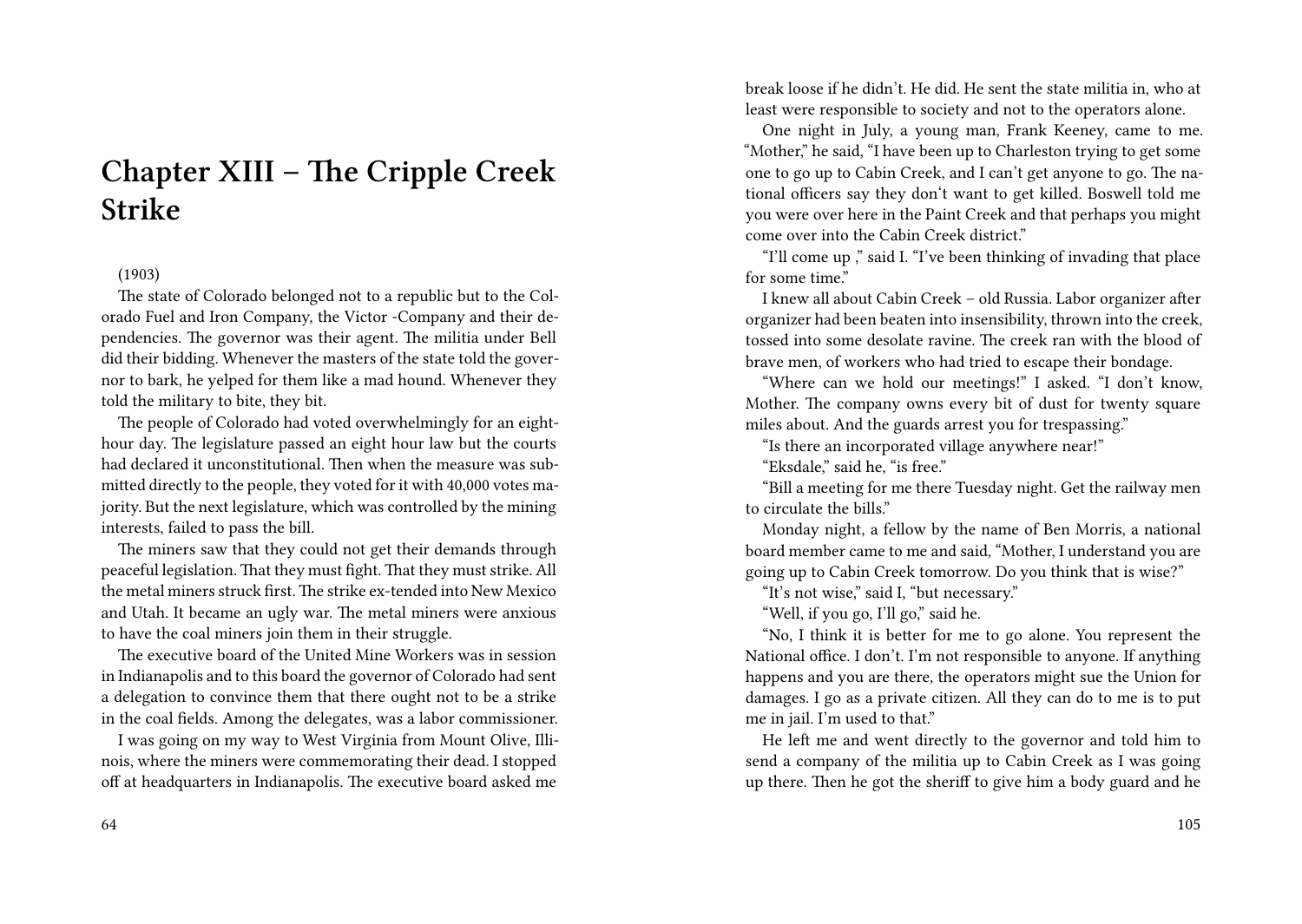"Oh Mother, Mother," said he, "they drove my papa away and we don't know where he is, and they threw my mama and all the kids out of the house and they beat my mama and they beat me."

He started to cry again and I led him away up the creek. All the way he sobbed out his sorrows, sorrows no little child should ever know; told of brutalities no child should ever witness.

"See, Mother, I'm all sore where the gunmen hit me," and he pulled down his cotton shirt and showed me his shoulders which were black and blue.

"The gunmen did that?"

"Yes, and my mama's worse'n that!" Suddenly he began screaming," The gunmen! The gunmen! Mother, when I'm a man I'm going to kill twenty gunmen for hurting my mama! I'm going to kill them dead – all dead !"

I went up to the miners' camp in Holly Grove where all through the winter, through snow and ice and blizzard, men and women and little children had shuddered in canvas tents that America might be a better country to live in. I listened to their stories. I talked to Mrs. Sevilla whose unborn child had been kicked dead by gunmen while her husband was out looking for work. I talked with widows, whose husbands had been shot by the gunmen; with children whose frightened faces talked more effectively than their baby tongues. I learned how the scabs had been recruited in the cities, locked in boxcars, and delivered to the mines like so much pork.

"I think the strike is lost, Mother," said an old miner whose son had been killed.

"Lost! Not until your souls are lost!" said I.

I traveled up and down the Creek, holding meetings, rousing the tired spirits of the miners. I got three thousand armed miners to march over the hills secretly to Charleston, where we read a declaration of war to Governor Glasscock who, scared as a rabbit, met us on the steps of the state house. We gave him just twentyfour hours to get rid of the gunmen, promising him that hell would

to go to Colorado, look into conditions there, see what the sentiments of the miners were, and make a report to the office.

I went immediately to Colorado, first to the office of The Western Federation of Miners where I heard the story of the industrial conflict. I then got myself an old calico dress, a sunbonnet, some pins and needles, elastic and tape and such sundries, and went down to the southern coal fields of the Colorado Fuel and Iron Company.

As a peddler, I went through the various coal camps, eating in the homes of the miners, staying all night with their families. I found the conditions under which they lived deplorable. They were in practical slavery to the company, who owned their houses, owned all the land, so that if a miner did own a house he must vacate whenever it pleased the land owners. They were paid in scrip instead of money so that they could not go away if dissatisfied. They must buy at company stores and at company prices. The coal they mined was weighed by an agent of the company and the miners could not have a check weighman to see that full credit was given them. The schools, the churches, the roads belonged to the Company. I felt, after listening to their stories, after witnessing their long patience that the time was ripe for revolt against such brutal conditions.

I went to Trinidad and to the office of the Western Federation of Miners. I talked with the secretary, Gillmore, a loyal, hard-working man, and with the President, Howell, a good, honest soul. We sat up and talked the matter over far into the night. I showed them the conditions I had found down in the mining camps were heartrending, and I felt it was our business to remedy those conditions and bring some future, some sunlight at least into the lives of the children. They deputized me to go at once to headquarters in Indianapolis.

I took the train the next morning. When I arrived at the office in Indianapolis, I found the president, John Mitchell, the vicepresident, T. L. Lewis, the secretary, W. B. Wilson of Arnot, Pennsylvania, and a board member, called "old man Ream," from Iowa.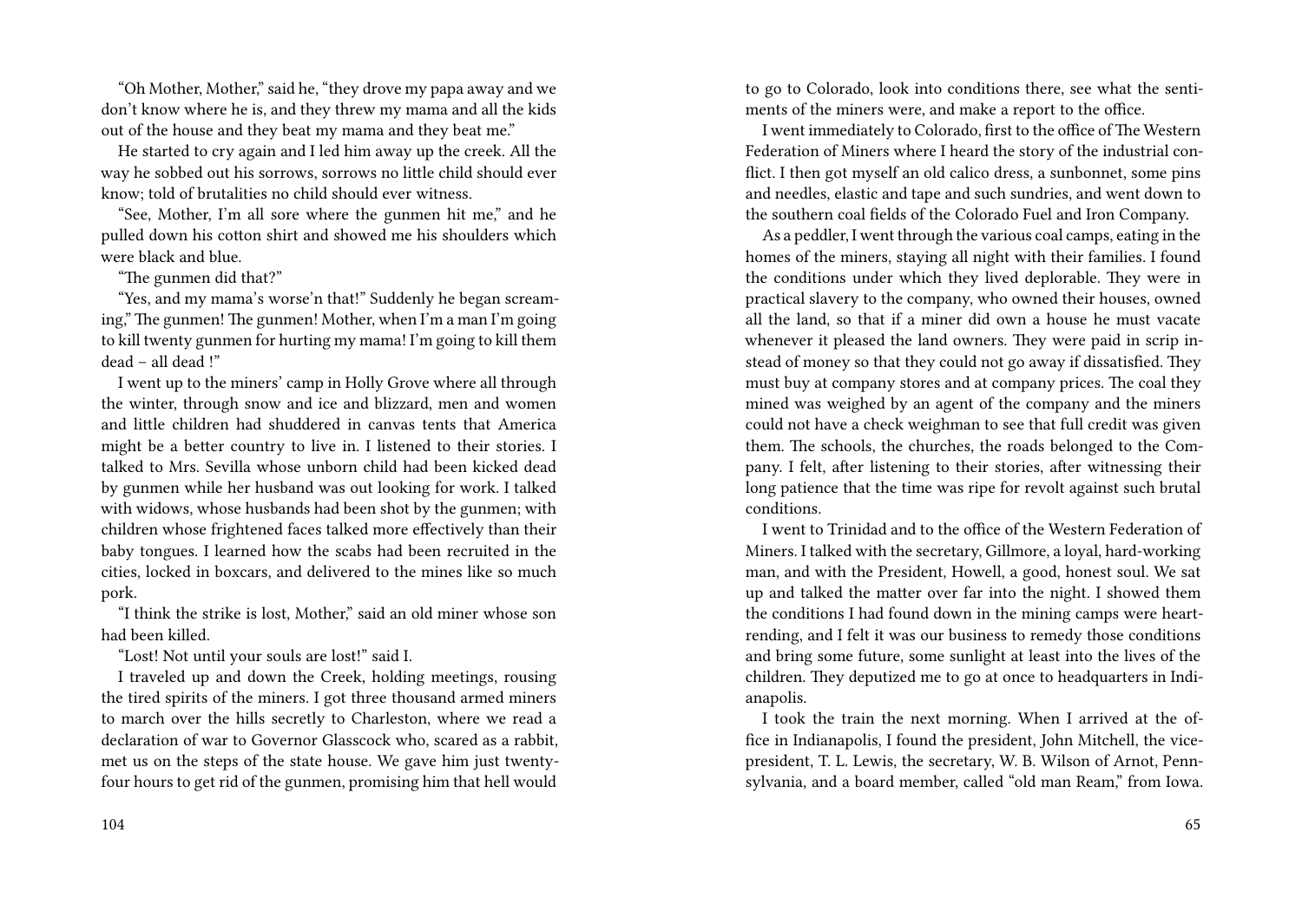These officers told me to return at once to Colorado and they would call a strike of the coal miners.

The strike was called November 9th, 1903. The demand was for an eight hour day, a check by weighman representing the miners, payment in money instead of scrip. The whole state of Colorado was in revolt. No coal was dug. November is a cold month in Colorado and the citizens began to feel the pressure of the strike.

Late one evening in the latter part of November I came into the hotel. I had been working all day and into the night among the miners and their families, helping to distribute food and clothes, encouraging, holding meetings. As I was about to retire, the hotel clerk called me down to answer a long distance telephone call from Louisville. The voice said, "Oh for God's sake; Mother, come to us, come to us!"

I asked what the trouble was and the reply was more a cry than an answer, "Oh don't wait to ask. Don't miss the train."

I got Mr. Howell, the president, on the telephone and asked him what was the trouble in Louisville.

"They are having a convention there," he said.

"A convention, is it, and what for? "

"To call off the strike in the northern coal fields because the operators have yielded to the demands." He did not look at me as he spoke. I could see he was heart sick.

"But they cannot go back until the operators settle with the southern miners," I said, "They will not desert their brothers until the strike is won! Are you going to let them do it?"

"Oh Mother," he almost cried, "I can't help it. It is the National Headquarters who have ordered them back!"

"That's treachery," I said, "quick, get ready and come with me." We telephoned down to the station to have the conductor hold the train for Louisville a few minutes. This he did. We got into Louisville the next morning. I had not slept. The board member, Ream, and Grant Hamilton, representing the Federation of Labor,

one was allowed in the Cabin Creek district without explaining his reason for being there to the gunmen who patrolled the roads, all of which belonged to the coal company. The miners finally struck – it was a strike of desperation.

The strike of Cabin Creek spread to Paint Creek, where the operators decided to throw their fate in with the operators of Cabin Creek. Immediately all civil and constitutional rights were suspended. The miners were told to quit their houses, and told at the point of a gun. They established a tent colony in Holly Grove and Mossey. But they were not safe here from the assaults of the gunmen, recruited in the big cities from the bums and criminals.

To protect their women and children, who were being shot with poisoned bullets, whose houses were entered and rough-housed, the miners armed themselves as did the early settlers against the attacks of wild Indians.

"Mother, it will be sure death for you to go into the Creeks," the brakeman told me. "Not an organizer dares go in there now. They have machine guns on the highway, and those gunmen don't care whom they kill."

The train stopped at Paint Creek Junction and I got off. There were a lot of gunmen, armed to the teeth, lolling about. Everything was still and no one would know of the bloody war that was raging in those silent hills, except for the sight of those guns and the strange, terrified look on everyone's face.

I stood for a moment looking up at the ever-lasting hills when suddenly a little boy ran screaming up to me, crying, "Oh Mother Jones! Mother Jones! Did you come to stay with us!" He was crying and rubbing his eyes with his dirty little fist.

"Yes, my lad, I've come to stay," said I.

A guard was listening.

"You have!" says he.

"I have!" says I.

The little fellow threw his arms around my knees and held me tight.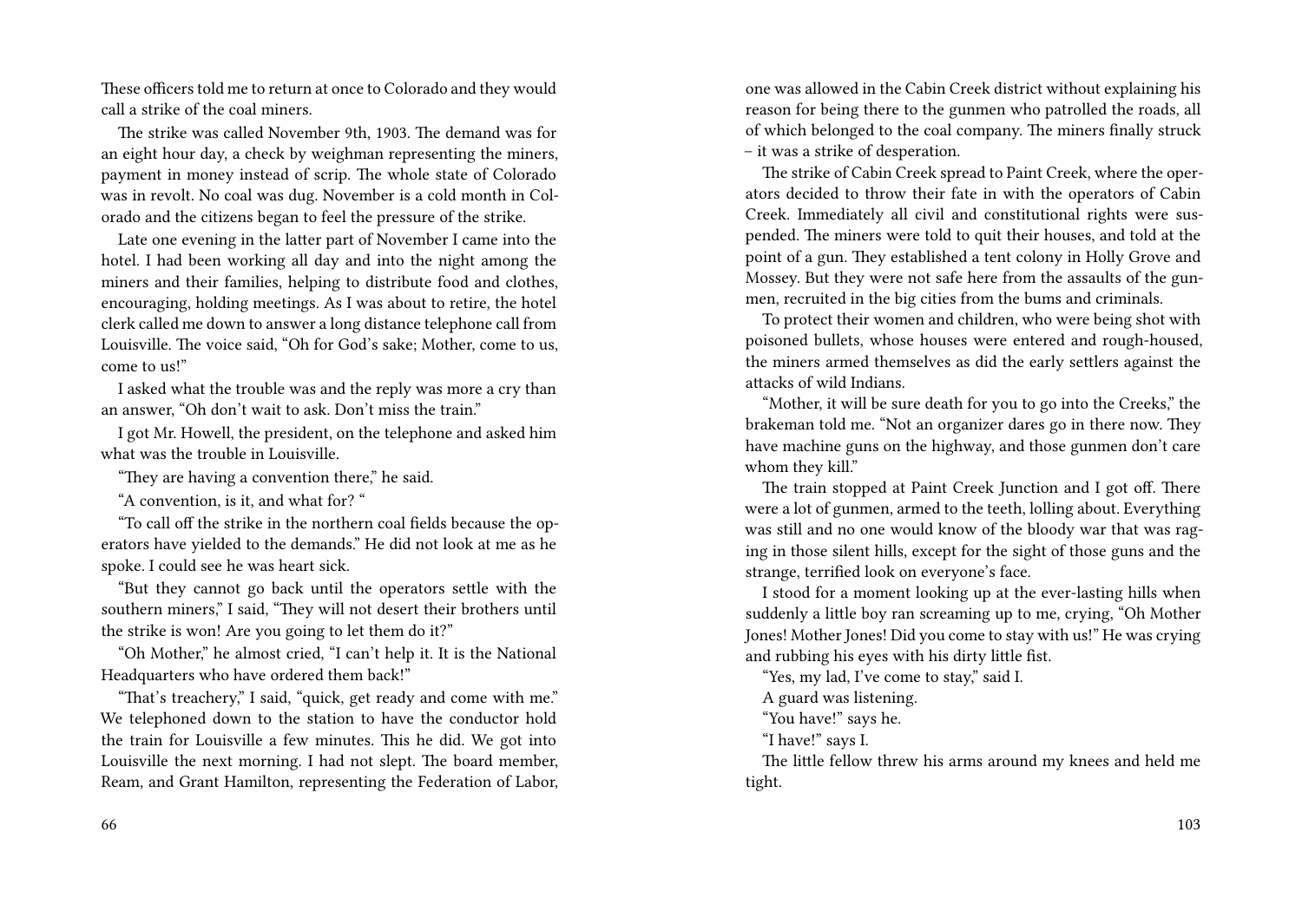# **Chapter XVIII – Victory in West Virginia**

One morning when I was west, working for the Southern Pacific machinists, I read in the paper that the Paint Creek Coal Company, would not settle with their men and had driven them out into the mountains. I knew that Paint Creek country. I had helped the miners organize that district in 1904 and now the battle had to be fought all over again.

I cancelled all my speaking dates in California, tied up all my possessions in a black shawl-I like traveling light-and went immediately to West Virginia. I arrived in Charleston in the morning, went to a hotel, washed up and got my breakfast early in order to catch the one local train a day that goes into Paint Creek.

The train wound in and out among the mountains, dotted here and there with the desolate little cabins of miners. From the brakemen and the conductor of the train I picked up the story of the strike. It had started on the other side of the Kanawha hills in a frightful district called "Russia," – Cabin Creek. Here the miners had been peons for years, kept in slavery by the guns of the coal company, and by the system of paying in scrip so that a miner never had any money should he wish to leave the district. He was cheated of his wages when his coal was weighed, cheated in the company store where he was forced to purchase his food, charged an exorbitant rent for his kennel in which he lived and bred, docked for school tax and burial tax and physician and for "protection," which meant the gunmen who shot him back into the mines if he rebelled or so much as murmured against his outrageous exploitation. No came to the hotel where I was stopping and asked where Mr. Howell, the president was.

"He has just stepped out," I said. "He will be back."

"Well, meantime, I want to notify you," Ream said, "that you must not block the settlement of the northern miners because the National President, John Mitchell, wants it, and he pays you."

"Are you through?" said I.

He nodded.

"Then I am going to tell you that if God Almighty wants this strike called off for his benefit and not for the miners, I am going to raise my voice against it. And as to President John paying me, … he never paid me a penny in his life. It is the hard earned nickels and dimes of the miners that pay me, and it is their interests that I am going to serve."

I went to the convention and heard the matter of the northern miners returning to the mines discussed. I watched two shrewd diplomats deal with unsophisticated men; Struby, the president of the northern coal fields, and Blood, one of the keenest, trickiest lawyers in the West. And behind them, John Mitchell, toasted and wined and dined, flattered and cajoled by the Denver Citizens' Alliance, and the Civic Federation was pulling the strings.

In the afternoon the miners called on me to address the convention.

"Brothers," I said, "You English speaking miners of the northern fields promised your southern brothers, seventy per cent of whom do not speak English, that you would support them to the end. Now you are asked to betray them, to make a separate settlement. You have a common enemy and it is your duty to fight to a finish. The enemy seeks to conquer by dividing your ranks, by making distinctions between North and South, between American and foreign. You are all miners, fighting a common cause, a common master. The iron heel feels the same to all flesh. Hunger and suffering and the cause of your children bind more closely than a common tongue. I am accused of helping the Western Federation of Miners, as if that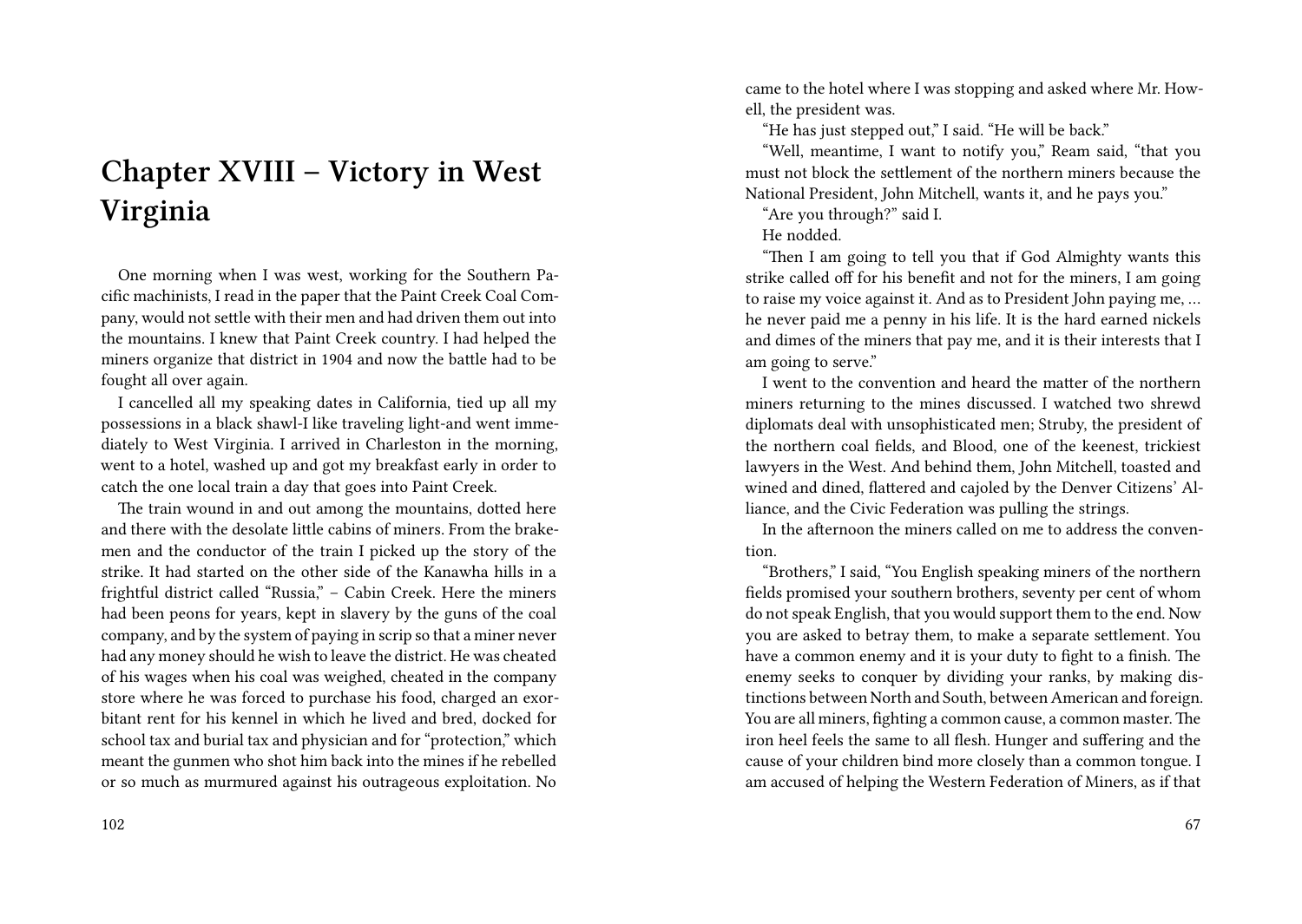were a crime, by one of the National board members. I plead guilty. I know no East or West, North nor South when it comes to my class fighting the battle for justice. If it is my fortune to live to see the industrial chain broken from every workingman's child in America, and if then there is one black child in Africa in bondage, there shall I go."

The delegates rose en masse to cheer. The vote was taken. The majority decided to stand by the southern miners, refusing to obey the national President.

The Denver Post reported my speech and a copy was sent to Mr. Mitchell in Indianapolis. He took the paper in to his secretary and said, pointing to the report, "See what Mother Jones has done. to me!"

Three times Mitchell tried to make the northern miners return to the mines but each time he was unsuccessful. "Mitchell has got to get Mother Jones out of the field," an organizer said. "He can never lick the Federation as long as she is still there."

I was informed that Mitchell went to the governor and asked him to put me out of the state.

Finally the ultimatum was given to the northern miners. All support for the strike was withdrawn. The northern miners accepted the operators' terms and returned to work. Their act created practical peonage in the south and the strike was eventually lost, although the struggle in the south went on for a year.

Much of the fighting took place around Cripple Creek. The miners were evicted from their company-owned houses. They went out on the bleak mountain sides, lived in tents through a terrible winter with the temperature below zero, with eighteen inches of snow on the ground. They tied their feet in gunny sacks and lived lean and lank and hungry as timber wolves. They received sixtythree cents a week strike benefit while John Mitchell went traveling through Europe, staying at fashionable hotels, studying the labor movement. When he returned the miners had been lashed back into the mines by hunger but John Mitchell was given a banirritable, savage-looking old animal and hated to do it but no one could muzzle those women!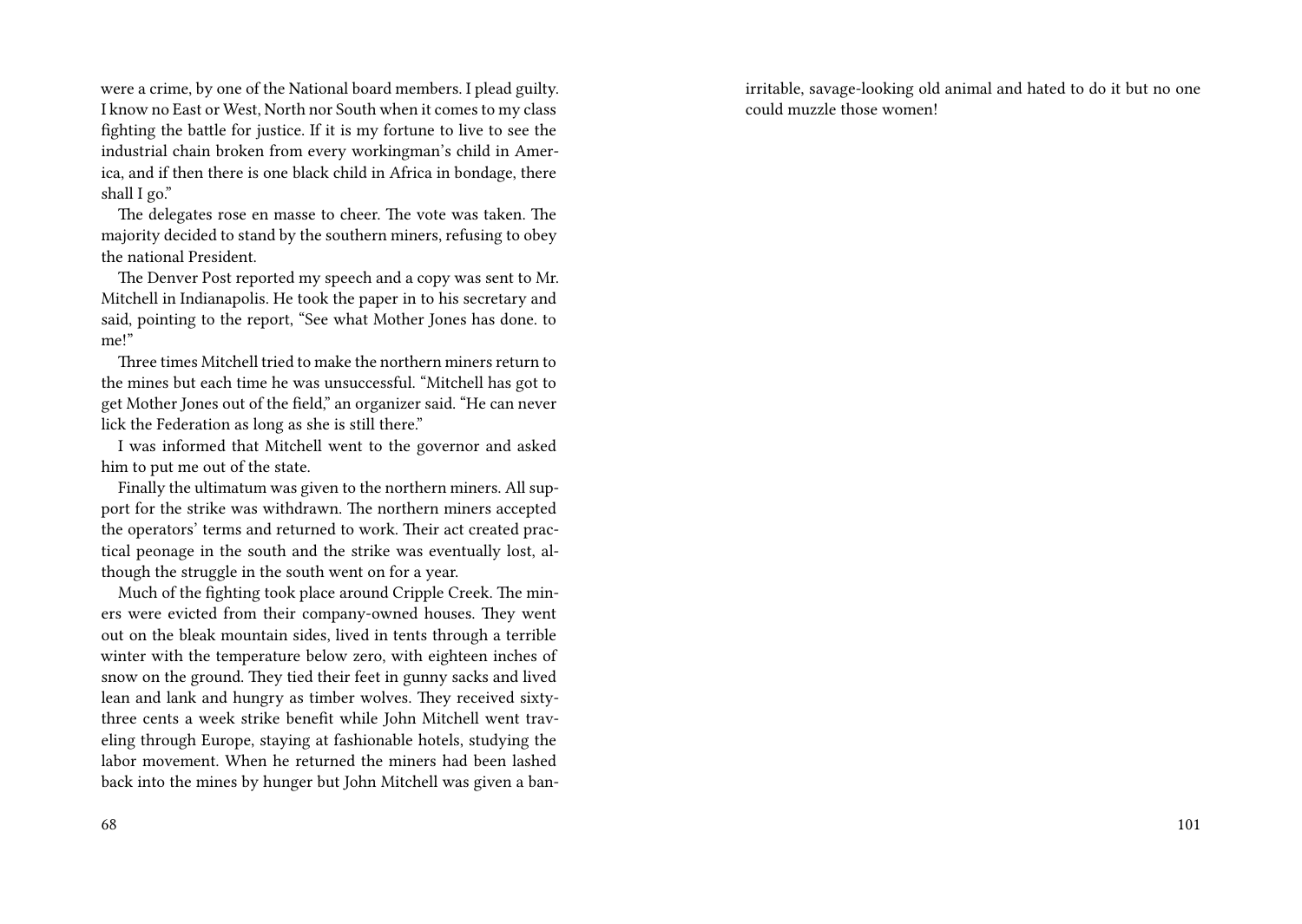the motorman stop and let them off but the motorman said it was against the law to stop except at the station. That gave the women a little more time to trim the fellows. When they got to the station, those scabs looked as if they had been sleeping in the tiger cat's cage at the zoo.

When they got to Greensburg, the women sang as the car went through the town. A great crowd followed the car, singing with them. As the women, carrying their babies, got off the car before the jail the crowd cheered and cheered them. The police officers handed the prisoners over to the sheriff and both of them looked relieved.

The sheriff said to me, "Mother, I would rather you brought me a hundred men than those women. Women are fierce!"

"I didn't bring them to you, sheriff," said I, " 'twas the mining company's judge sent them to you for a present."

The sheriff took them upstairs, put them all in a room and let me stay with them for a long while. I told the women:

"You sing the whole night long. You can spell one another if you get tired and hoarse. Sleep all day and sing all night and don't stop for anyone. Say you're singing to the babies. I will bring the little ones milk and fruit. Just you all sing and sing."

The sheriff's wife was an irritable little cat. She used to go up and try to stop them because she couldn't sleep. Then the sheriff sent for me and asked me to stop them.

"I can't stop them," said I. "They are singing to their little ones. You telephone to the judge to order them loose."

Complaints came in by the dozens: from hotels and lodging houses and private homes.

"Those women howl like cats," said a hotel keeper to me.

"That's no way to speak of women who are singing patriotic songs and lullabies to their little ones," said I.

Finally after five days in which everyone in town had been kept awake, the judge ordered their release. He was a narrow-minded, quet in the Park Avenue Hotel and presented with a watch with diamonds.

From the day I opposed John Mitchell's authority, the guns were turned on me. Slander and persecution followed me like black shadows. But the fight went on.

One night when I came in from the field where I had been holding meetings, I was just dropping to sleep when a knock – a loud knock – came on my door. I always slept in my clothes for I never knew what might happen. I went to the door, opened it, and faced a military chap.

"The Colonel wants you up at head-quarters."

I went with him immediately. Three or four others were brought in: War John and Joe Pajammy, organizers. We were all taken down. to the Santa Fe station. While standing there, waiting for the train that was to deport us some of the miners ran down to bid me good bye. "Mother, good-bye," they said, stretching out their hands to take mine.

The colonel struck their hands and yelled at them. "Get away from there. You can't' shake hands with that woman!"

The militia took us to La Junta. They handed me a letter from the governor, notifying me that under no circumstances could I return to the State of Colorado. I sat all night in the station. In the morning the Denver train came along. I had no food, no money. I asked the conductor to take me to Denver. He said he would.

"Well," I said, "I don't want you to lose your job." I showed him the letter from the governor. He read it.

"Mother," he said, "do you want to go to Denver?"

"I do," said I.

"Then to Hell with the job;" said he, "it's to Denver you go."

In Denver I got a room and rested a while I sat down and wrote a letter to the governor the obedient little boy of the coal companies.

"Mr. Governor, you notified your dogs of war to put me out of the state. They complied with your instructions. I hold in my hand a letter that was handed to me by one of them, which says 'under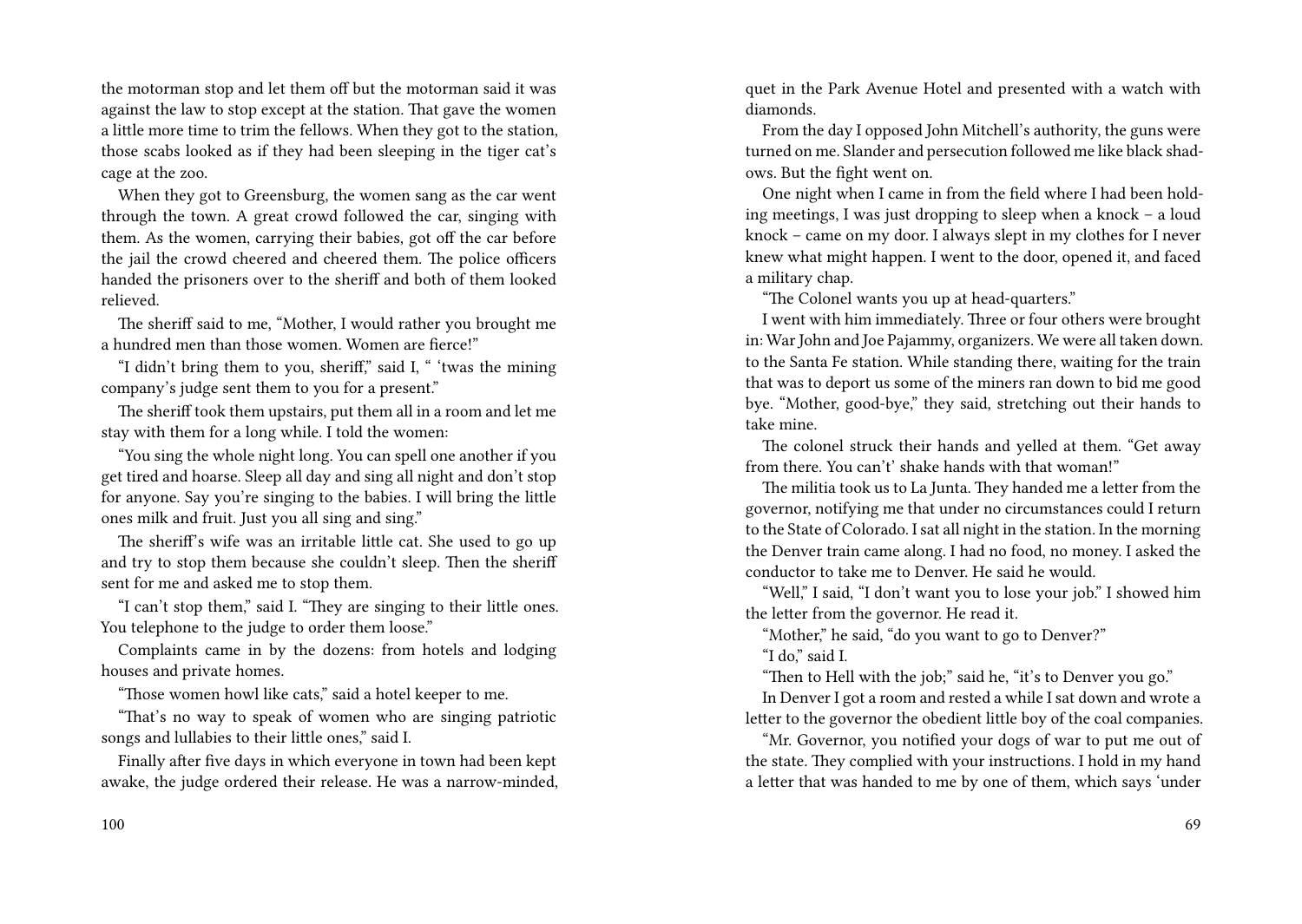no circumstances return to this state.' I wish to notify you, governor, that you don't own the state. When it was admitted to the sisterhood of states, my fathers gave me a share of stock in it; and that is all they gave to you. The civil courts are open. If I break a law of state or nation it is the duty of the civil courts to deal with me. That is why my fore-fathers established those courts to keep dictators and tyrants such as you from interfering with civilians. I am right here in the capital, after being out nine or ten hours, four or five blocks from your office. I want to ask you, governor, what in Hell are you going to do about it?"

I called a messenger and sent it up to the governor's office. He read it and a reporter, who was present in the office at the time told me his face grew red.

"What shall I do?" he said to the reporter. He was used to acting under orders. "Leave her alone," counseled the reporter. "There is no more patriotic citizen in America."

From Denver I went down the Western Slope, holding meetings, cheering and encouraging those toiling and disinherited miners who were fighting against such monstrous odds.

I went to Helper, Utah, and got a room with a very nice Italian family. I was to hold a meeting Sunday afternoon. From every quarter the men came, trudging miles over the mountains. The shop men were notified not to come but they came anyhow. Just as the meeting was about to open, the mayor of the little town came to me and said that I could not hold a meeting; that I was on company ground. I asked him how far his jurisdiction extended. He said as far as the Company's jurisdiction. He was a Company mayor.

So I turned to the audience and asked then to follow me. The audience to a man followed me to a little tent colony at Half Way that the miners had established when they had been evicted from their homes.

When the meeting closed I returned to Helper. The next day, although there was no smallpox in town, a frame shack was built to isolate smallpox sufferers in. I was notified that I had been exposed

#### **Chapter XVII – How the Women Sang themselves Out of Jail**

\*\*

The miners in Greensburg, Pennsylvania, went on strike for more wages. Their pay was pitifully low. In answer to the cry for bread, the Irish – that is the Pennsylvania – constabulary were sent into the district.

One day a group of angry women were standing in front of the mine, hooting at the scabs that were taking the bread from their children's mouths. The sheriff came and arrested all the women "for disturbing the peace." Of course, he should have arrested the scabs, for they were the ones who really disturbed it.

I told them to take their babies and tiny children along with them when their case came up in court. They did this and while the judge was sentencing them to pay thirty dollars or serve thirty days in jail, the babies set up a terrible wail so that you could hardly hear the old judge. He scowled and asked the women if they had some one to leave the children with.

I whispered to the women to tell the judge that miners' wives didn't keep nurse girls; that God gave the children to their mothers and He held them responsible for their care.

Two mounted police were called to take the women to the jail, some ten miles away. They were put on an interurban car with two police men to keep them from running away. The car stopped and took on some scabs. As soon the car started the women began cleaning up the scabs. The two policemen were too nervous to do anything. The scabs, who were pretty much scratched up, begged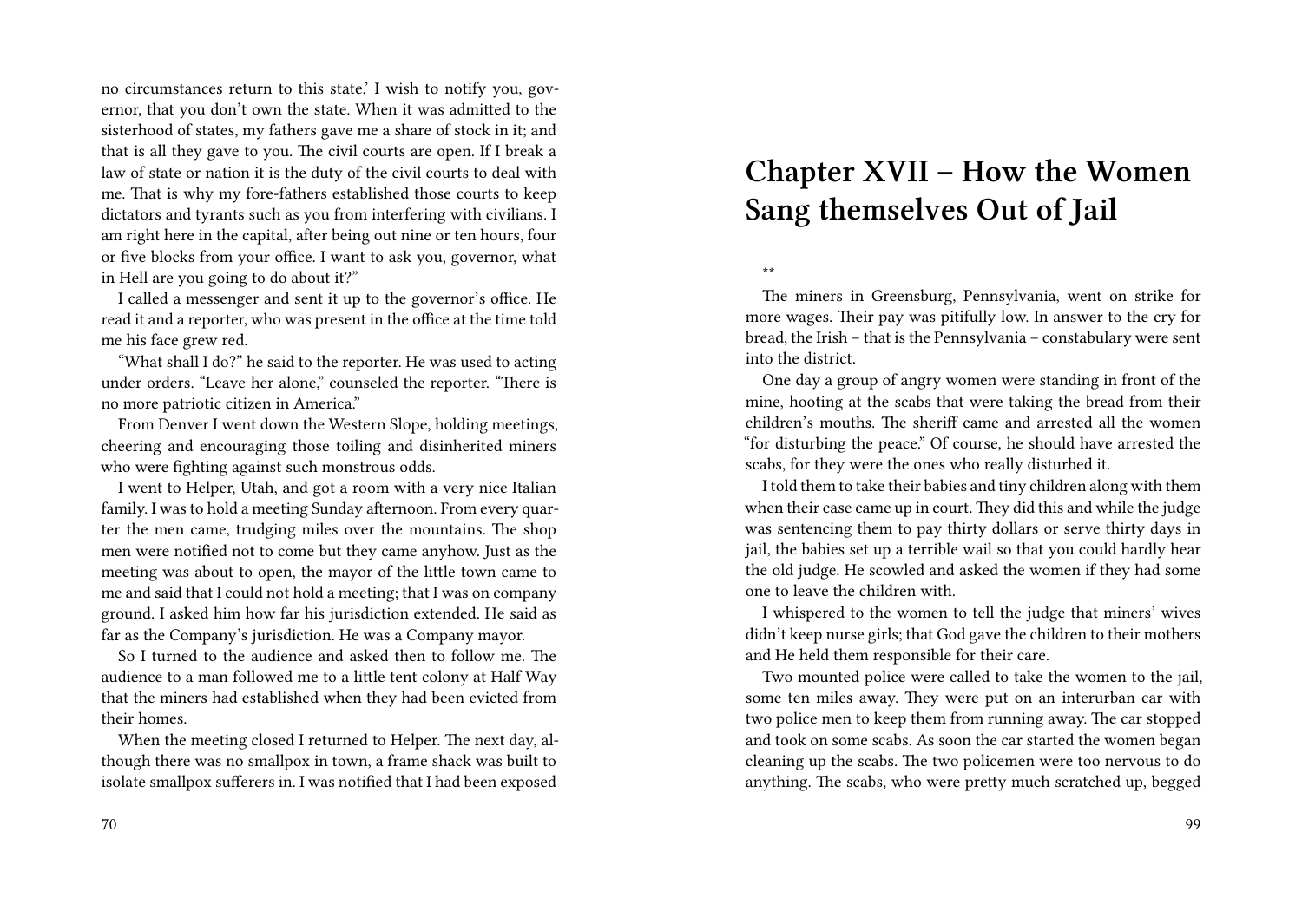was arrested and released on a \$30,000 bond. He came to New York to see me.

"'You take the Pennsylvania railroad at four o'clock tomorrow evening and go to Washington and I will be on the same train. I will take the matter up with the government and I have no doubt that it will give you a square deal. You will not be dealing with these local pie counter holders but with the national government, the greatest government in the world.'

"The next morning we went to the Department of Justice.

" 'Won't we need a lawyer, Mother?' said Villareal.

"'I will be the lawyer,' said I.

"I discussed his case with the attorney of the department and a full pardon was handed him. He was astonished. Later a friend of his came to me and said, 'Mother, I have a beautiful piece of land in Mexico. It produces the finest flowers and fruits. On it is the most beautiful lake. I will give it to you for what you have done for the Mexican revoluntionists.'

"I thanked him and said, 'I cannot accept compensation for doing a humane act for my fellow man. I want no strings tied to me. I want to be free to play my part in the fight for a happier civilization whether that fight is in America, Mexico, Africa or Russia.'"

to smallpox and must be incarcerated in the shack. But somehow that night the shack burned down.

I went to stay in Half Way because the Italian family were afraid to keep me longer. Another Italian family gave me a bare room in their shack.There was only a big stone to fasten the door. No sooner was I located than the militia notified me that I was in quarantine because I had been exposed to smallpox. But I used to go out and talk to the miners and they used to come to me.

One Saturday night I got tipped off by the postoffice master that the militia were going to raid the little tent colony in the early morning. I called the miners to me and asked them if they had guns. Sure, they had guns. They were western men, men of the mountains. I told them to go bury them between the boulders; deputies were coming to take them away from them. I did not tell them that there was to be a raid for I did not want any bloodshed. Better to submit to arrest.

Between 4:30 and 5 o'clock in the morning I heard the tramp of feet on the road. I looked out of my smallpox window and saw about forty-five deputies. They descended upon the sleeping tent colony, dragged the miners out of their beds. They did not allow them to put on their clothing. The miners begged to be allowed to put on their clothes, for at that early hour the mountain range is the coldest. Shaking with cold, followed by the shrieks and wails of their wives and children, beaten along the road by guns, they were driven like cattle to Helper. In the evening they were packed in a box car and run down to Price, the county seat and put in jail.

Not one law had these miners broken. The pitiful screams of the women and children would have penetrated Heaven. Their tears melted the heart of the Mother of Sorrows. Their crime was that they had struck against the power of gold.

The women huddled beneath the window of the house where I was incarcerated for small-pox.

"Oh Mother, what shall we do?" they wailed "What's to become of our little children!"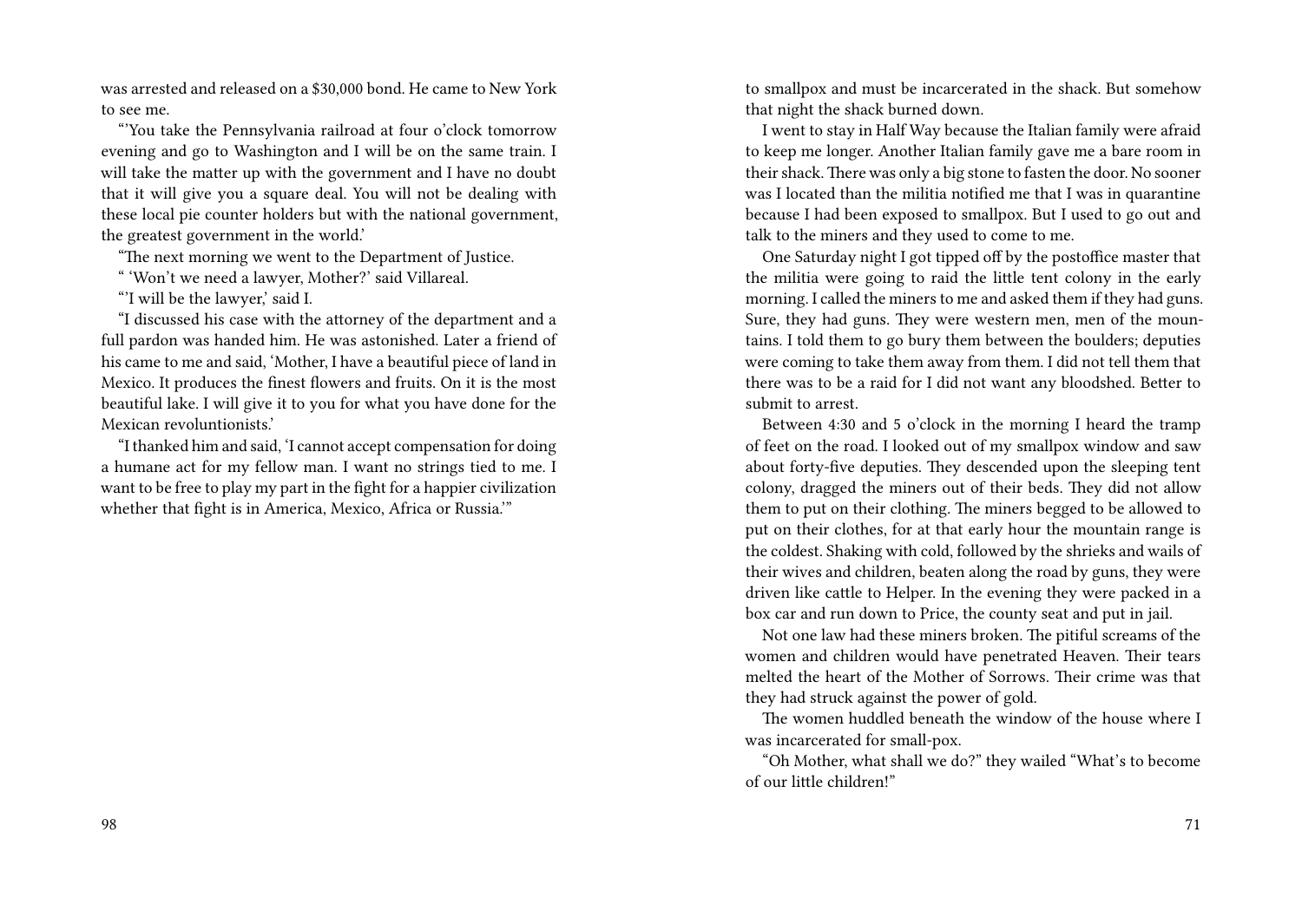"See my little Johnny," said one woman holding up a tiny, red baby-new born.

"That's a nice baby," I said.

"He sick. Pretty soon he die. Company take house. Company take my man. Pretty soon company take my baby."

Two days after this raid was made, the stone that held my door was suddenly pushed in. A fellow jumped into the room, stuck a gun under my jaw and told me to tell him where he could get \$3,000 of the miners' money or he would blow out my brains.

"Don't waste your powder," I said. "You write the miners up in Indianapolis. Write Mitchell. He's got money now."

"I don't want any of your damn talk," he replied, then asked: "Hasn't the president got money?" "You got him in jail" "Haven't you got any money?"

"Sure." I put my hand in my pocket, took out fifty cents and turned the pocket inside out.

"Is that all you got?" "Sure, and I'm not going to give it to you, for I want it to get a jag on to boil the Helen Gould smallpox out of my system so I will not inoculate the whole nation when I get out of here."

"How are you going to get out of here if you haven't money when they turn you loose?"

"The railway men will take me anywhere."

There were two other deputies outside. They kept hollering for him to come out. "She ain't got any money," they kept insisting. Finally he was convinced that I had nothing.

This man, I afterward found out, had been a bank robber, but had been sworn in as deputy to crush the miners' union. He was later killed while robbing the post office in Prince. Yet he was the sort of man who was hired by the moneyed interests to crush the hopes and aspirations of the fathers and mothers and even the children of the workers.

I was held twenty-six days and nights in that bare room, isolated for smallpox. Finally with no redress I was turned loose and went

"'Mother Jones,' said the President, 'I am very much afraid if I put the pardoning power in your hands, there would not be anyone left in the penitentiaries.'

"'Mr. President,' said I, 'if this nation devoted half the money and energy it devotes to penitentiaries to giving men an opportunity in life, there would be fewer men to pardon out of jails.'

"As a patriotic American I never lost interest in the Mexican revolution. I believe that this country is the cradle of liberty. I believe that movements to suppress wrongs can be carried out under the protection of our flag. The Irish Fenians carried on their fight for Irish liberty here in America. Money was raised here to send to Parnell, the Irish patriot. We have given aid and comfort and a home to Russian patriots, protesting the acts of a bloody czar.

"Gentlemen, in the name of our own Revolutionary heroes, in the name of the heroes unborn, in the name of those whose statues stand silently there in Statuary Hall, I beg that this body of representatives will protect these Mexican men from the tyranny and oppression of that bloody tyrant, Diaz."

"Have you ever been in Mexico, Mother?" the chairman asked me.

"In 1901 I went with the Pan-American delegates to Mexico City, the Mexican government paying all my expenses. Then in 1911 I went again with Frank Hayes and Joseph Cannon. Madera had just been elected president after the overthrow of Diaz. I had a long audience with Francesco De la Barra, president ad interem, and with the chief justice; and also with Madera in his own home. I was most favorably impressed with Madera whose heart seemed filled with the desire to relieve the suffering in his country.

"'Mother,' he said, 'when I go into office, you will come down and organize the workers and help them get back their land.'

"Then Madera was assassinated and Mexico went on in turmoil. Obregon got in in 1921. Under Madera, Antonio Villareal, one of the men who had been in the Los Angeles jail, was made ambassador to Spain. When he returned, fortunes had changed and he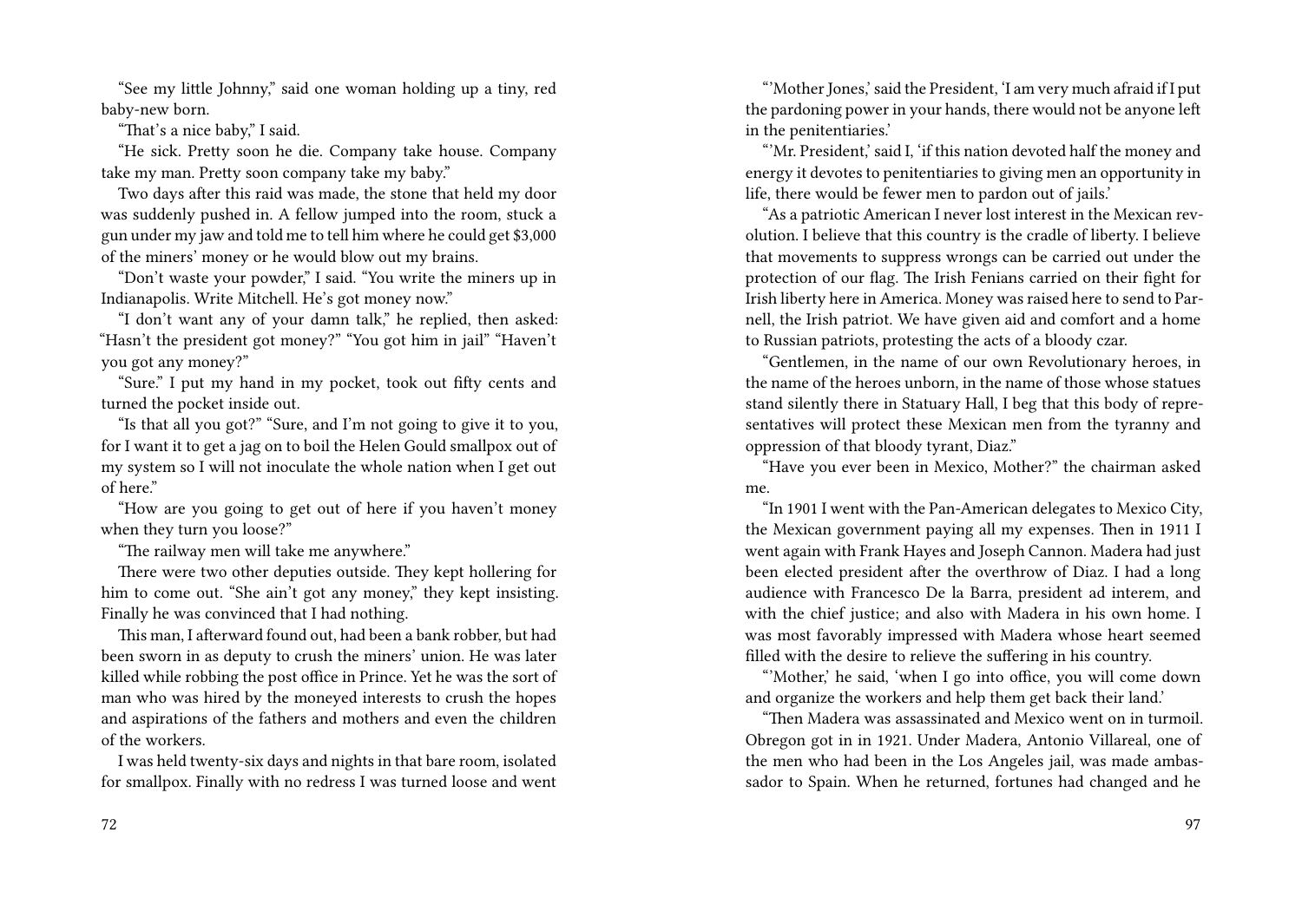A congressman asked me if I had been interested in the Mexican Revolution before I became interested in Sarabia.

"I have that," said I. "In 1908 I learned that there were several men in the jail in Los Angeles – Mexicans who had exposed the rule of Diaz and the plunderers of their land. They had come to Los Angeles to carry on the fight against oppression and on some trumped-up charges had been arrested by American officers more interested in carrying out the will of the oil and land interests than in securing the rights of the people. They were patriots, like Kosciuszko, Carl Schurz, Kossuth and Garibaldi and George Washington – these Mexican in jail, fighting against a bloodier tyrant than King George against whom we revolted.

"I was not in very good health at that time but I went out and raised \$4,000 that these Mexican patriots might have attorneys and stenographers and witnesses in Tombstone, Arizona, where they were to be tried before Judge Doan. They would need every defense they could get, I knew, for Judge Doan was not a very human man, and was more friendly to the copper interests than to the interests of mankind. They were tried and sentenced to serve eighteen days in the jail at Yuma but I am sure that our efforts in their behalf saved them from being turned over to the clutches of the tyrant who would have had them murdered.

"I heard that another Mexican patriot, Sylva, was apparently dying in the penitentiary in Leavenworth. I went to see him. I was angry that an American jail should imprison a man whose sole crime was his opposition to the exploitation of his people by foreign capital, that had taken over the oil and minerals and the land of Mexico. That had made the peon a slave to international finance.

"I went to see President Taft about the matter. 'Mother,' he said, 'if you will bring me the evidence in the case, I will read it over.'

"I did this, recommending to the President that he pardon the patriots that languished in our jails.

to Salt Lake. During all those days and nights I did not undress because of imminent danger.

All civil law had broken down in the Cripple Creek strike. The militia under Colonel Verdeckberg said, "We are under orders only from God and Governor Peabody." Judge Advocate McClelland when accused of violating the constitution said, "To hell with the constitution!" There was a complete breakdown of all civil law. Habeas corpus proceedings were suspended. Free speech and assembly were forbidden. People spoke in whispers as in the days of the inquisition. Soldiers committed outrages. Strikers were arrested for vagrancy and worked in chain gangs on the street under brutal soldiers. Men, women and tiny children were packed in the Bullpen at Cripple Creek. Miners were shot dead as they slept. They were ridden from the country, their families knowing not where they had gone, or whether they lived.

When the strike started in Cripple Creek, the civil law was operating, but the governor, a banker, and in complete sympathy with the Rockefeller interests, sent the militia. They threw the officers out of office. Sheriff Robinson had a rope thrown at his feet and told that if he did not resign, the rope would be about his neck.

Three men were brought into Judge Seeds' court – miners. There was no charge lodged against them. He ordered them released but the soldiers who with drawn bayonets had attended the hearing, immediately rearrested them and took them back to jail.

Four hundred men were taken from their homes. Seventy-six of these were placed on a train, escorted to Kansas, dumped out on a prairie and told never to come back, except to meet death.

In the heat of June, in Victor, 1600 men were arrested and put in the Armory Hall. Bull-pens were established and anyone be he miner, or a woman or a child that incurred the displeasure of the great coal interests, or the militia, were thrown into these horrible stockades.

Shop keepers were forbidden to sell to miners. Priests and ministers were intimidated, fearing to give them consolation. The miners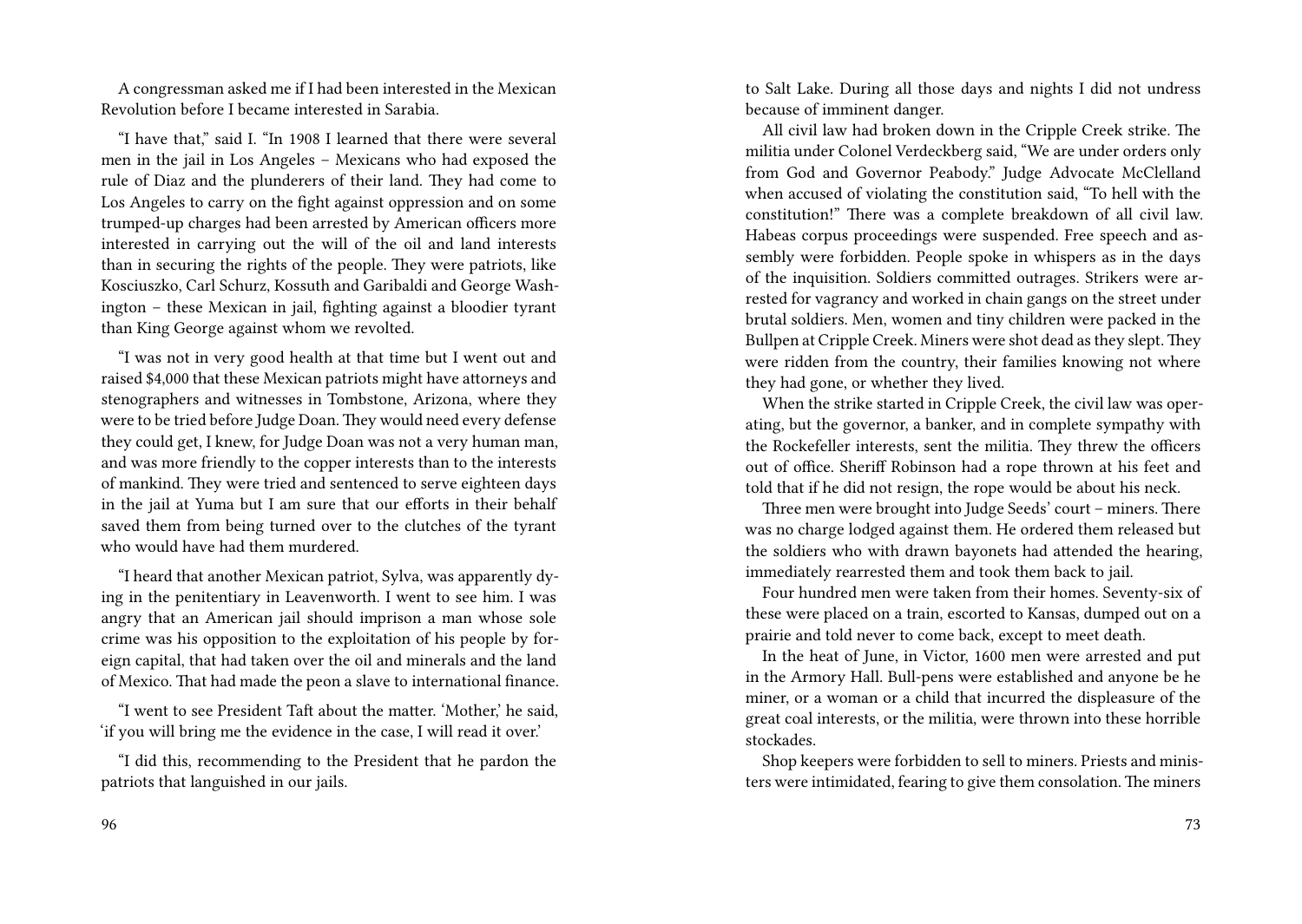opened their own stores to feed the women and children. The soldiers and hoodlums broke into the stores, looted them, broke open the safes, destroyed the scales, ripped open the sacks of flour and sugar, dumped them on the floor and poured kerosene oil over everything. The beef and meat was poisoned by the militia. Goods were stolen. The miners were without redress, for the militia was immune.

And why were these things done? Because a group of men had demanded an eight hour day, a check weighman and the abolition of the scrip system that kept them in serfdom to the mighty coal barons. That was all. Just that miners had refused to labor under these conditions. Just because miners wanted a better chance for their children, more of the sunlight, more freedom. And for this they suffered one whole year and for this they died.

Perhaps no one in the labor movement has seen more brutality perpetrated upon the workers than I have seen. I have seen them killed in industry, worn out and made old before their time, jailed and shot if they protested. Story after story I could tell of persecution and of bravery unequalled on any battlefield.

There was Mrs. M. F. Langdon of Cripple Creek. "The Victor Record," a newspaper giving the miners' side of the strike, had been arbitrarily suppressed by the militia, as were all journals that did not espouse the cause of the coal operators. Her husband had been arrested because he was the editor of The Record.

The military were surprised when the morning after the suppression of the paper and the jailing of the editor and his helpers, the paper came out as usual. Throughout the night Mrs. Langdon, working with a tiny candle, had set the type and run the sheets out on a hand press.

On November 19, 1903, two organizers, Demolli and Price, were going to Scofield when a short distance from town, a mob composed of members of the "citizens' alliance" boarded the train armed with high-powered rifles, and ordered the train crew to take the organizers back.

and bled for! If this is allowed to go on, Mexican pirates can come over the border and kidnap any one who opposes tyranny.'

"We got up a protest meeting that night. We had a hard time getting the meeting announced, for the papers all belonged to the Southern Pacific Railway or to the Copper Queen mine, and their sympathies were of course with the pirates. But we managed to circulate the news of the meeting through the town. I spoke.

"I am not very choice, you know, when the constitution of my country is violated and the liberties of the people are tramped on. I do not go into the classics. I am not praying. I told the audience that the kidnapping of Manuel Sarabia by Mexican police with the connivance of American authorities was an incident in the struggle for liberty. I put it strong.

"I went up to Phoenix to see the governor, whom I believe to belong to the type that Patrick Henry, Jefferson and Lincoln belong to. We have few of that type today. The general run of governors care more for the flesh-pots of Egypt than they do for the dinner pails of the workers. I paid my respects to the governor. The governor had ordered Captain Wheeler of the Rangers to go into Mexico and bring back young Sarabia. This was done.

Congressman Clark asked, "Was he a soldier?"

"Captain Wheeler is captain of the Rangers and a pretty fine fellow to be captain. Usually I think that men who head blood-thirsty armies dressed up in uniforms for the killing, are not very fine men but Captain Wheeler is an exception.

"I left Arizona for the steel range in Minnesota where the steel workers were fighting the steel robbers.

Congressman Wilson said, "Mother Jones do you know how long it was from the time Sarabia was kidnapped in Douglas, Arizona until he was returned!"

"Eight days."

Mr. Clark inquired, "Mother Jones, who sent Captain Wheeler there: the governor or the President of the United States?"

"That I did not inquire into, so long as they brought him back."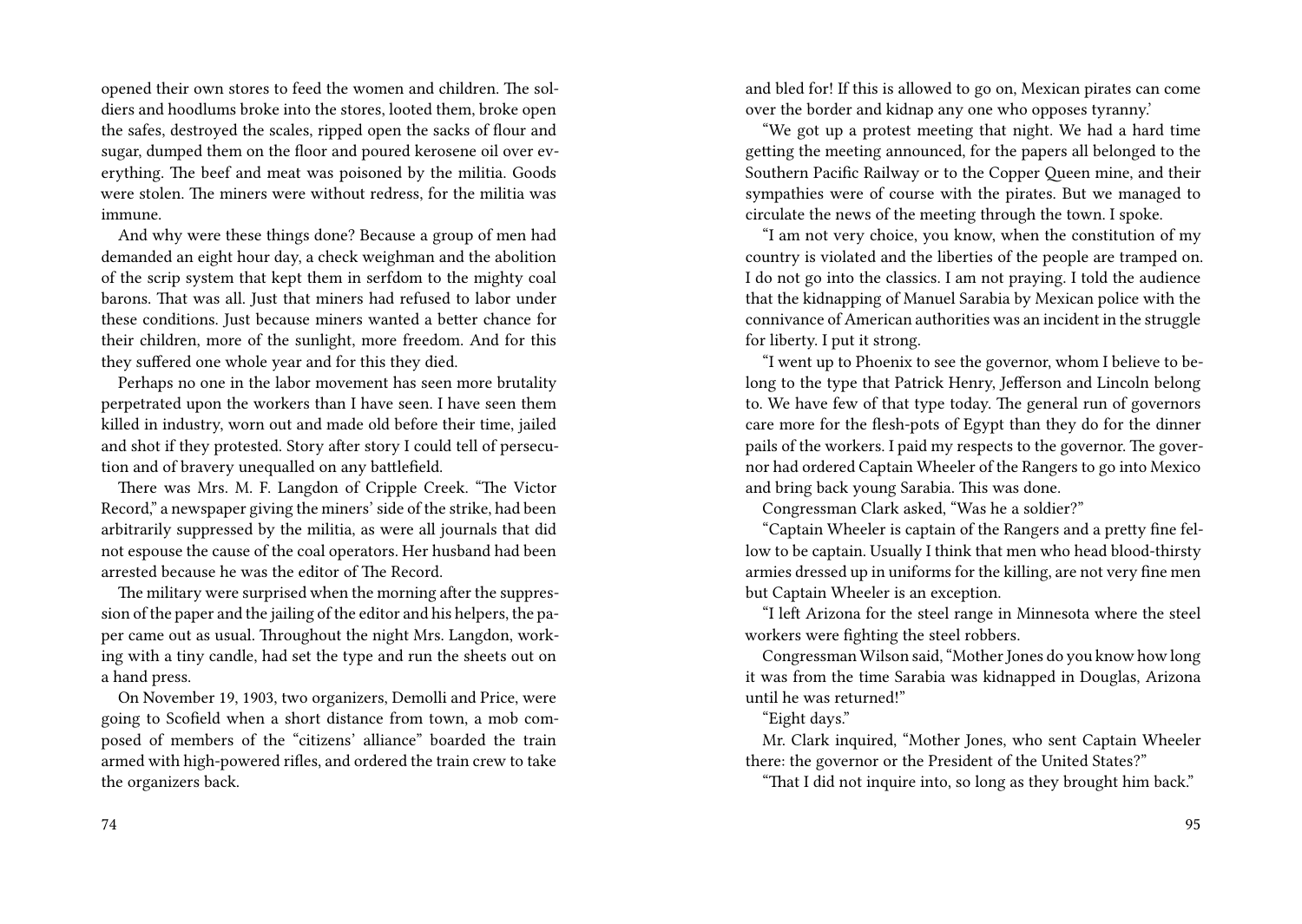kept screaming about his liberty being taken from him but the cops choked him off.'

"I guess it's just some fellow with a jag on," said I. I gave it no further thought.

"I went to my hotel and sat with a dozen or so of those poor, unfortunate wretches in the smelters, discussing the meeting, when the editor of 'El Industrio' burst into the room very excited. He said, 'Oh Mother, they have kidnapped Sarabia, our young revolutionist.'

"Kidnapping seemed to be in the air just about that time. The Idaho affair was on. He was flushed and almost incoherent. I said, 'Sit down a moment and get cool, then tell me your story.'

"He told me while I was addressing the crowd and the back streets were empty, an automobile had driven out of the jail, had driven to the office of the paper on which Sarabia worked and he had been kidnapped; that his cries for help had been smothered, and that he was held incommunicado in the jail.

"I said to him, 'Get all the facts you can get them as correct as you can and immediately telegraph to the governor. Telegraph to Washington. Don't stop a moment because if you do they will murder him.'

"We telegraphed the governor and Washington that night.

"The next day I met the editor of 'El Industrio' – the paper which has since been suppressed – and he told me the horrible details. Sarabia had incurred the hatred of Diaz and the forty thieves that exploited the Mexican peons because he had called Diaz a dictator. For this he had served a year in Mexican jails. He came to the United States and continued to wage the fight for Mexico's liberation. Diaz's hate followed him across the border and finally he had been kidnapped and taken across the Mexican border at the request of the tyrant.

"I said, 'That's got to stop. The idea of any blood-thirsty pirate on a throne reaching across these lines and stamping under his feet the constitution of our United States, which our forefathers fought

In December, Lucianno Desentos and Joseph Vilano were killed outright by deputy sheriff at Secundo. Soon after their killing, the home of William G. Isaac, an Organizer, was blown up. He was in Glenwood Springs when it occurred. Part of the house was wrecked by the explosion, the part in which his two little children usually slept. The night of the explosion, however, they slept in the back room with their mother. The family was saved from being burned to death in the fire that followed the explosion by crawling through a broken window. Isaac was arrested and charged with attempting the murder of his wife and children.

And so I could go on and on. Men beaten and left for dead in the road. The home of Sherman Parker searched without warrants, his wife in her nightclothes made to hold the light for the soldiers. And no arms found.

On Sunday in February of 1914, Joe Panonia and myself went to a camp out in Berwyn to hold a meeting, and William Farley and James Mooney, national organizers, went to Bohnn. Both settlements lay in the same direction, Berwyn being a little further on. As we drove through Bohnn after our meeting, three women ran out from a shack, waving their long, bony arms at us and shrieking and whirling around like witches. They jumped right in front of our automobile in the narrow road.

"Come in! Come in! Something bad!" They put their hands to their heads and rocked sidewise. They were foreigners and knew little English.

"Joe," I said, "we'd better drive on. They may have been drinking. It may be some sort of hoax to get us into the house."

"No! No!" shrieked the women. "No drink! Something bad!"They climbed on the running board and began pulling us.

"Come on, Mother," said Joe. "Let's go in – I think there has been trouble."

We followed the three lanky women into the shack. On a wretched bed covered with dirty rag-ends of blankets and old quilts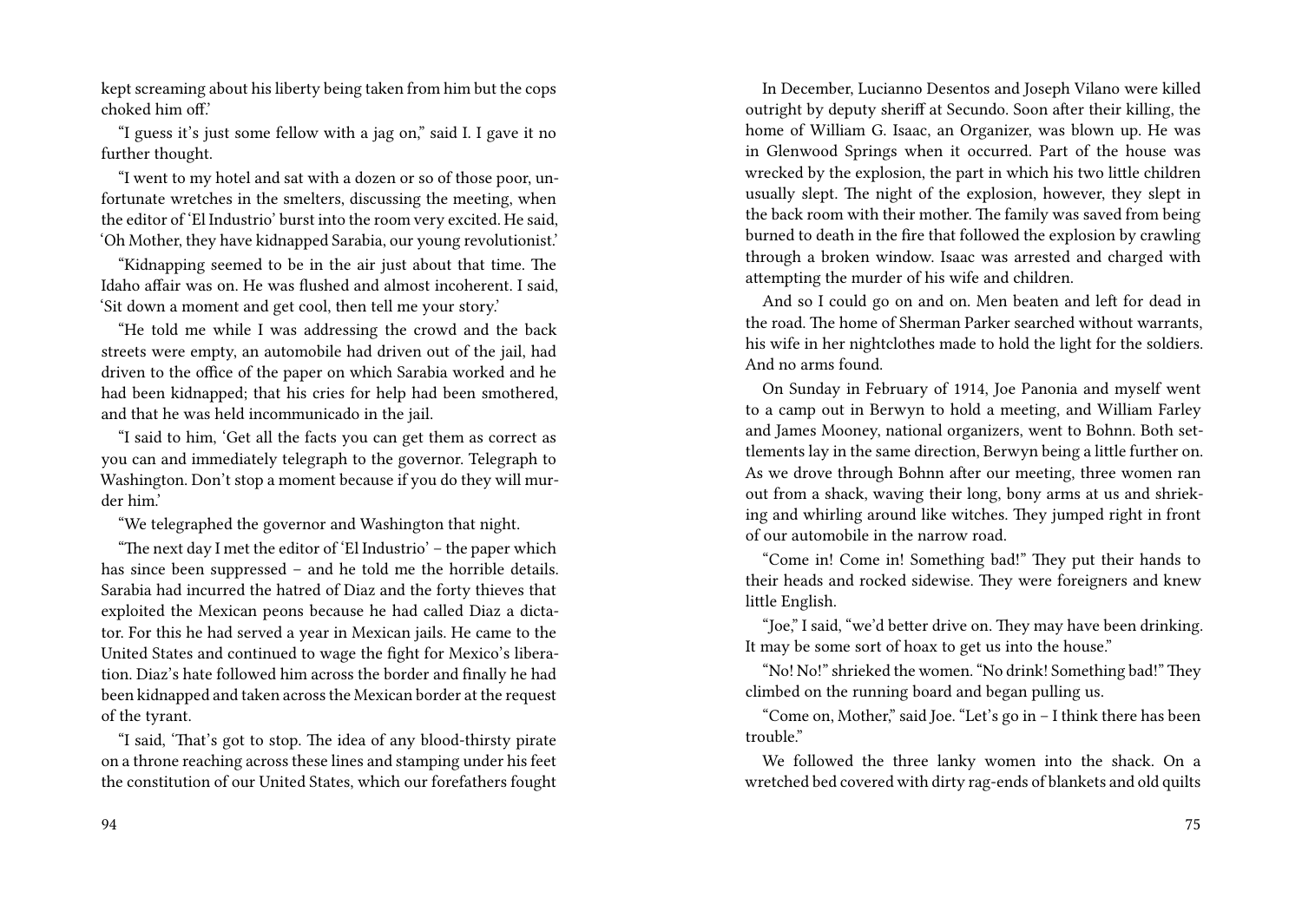lay Mooney, – bleeding profusely and unconscious. Farley sat beside him, badly beaten.

Joe raced into Trinidad and got a doctor but although Mooney survived he was never quite right in the head afterward. Farley, however, recovered from his terrible beating.

He said that as they were returning from Bohhn, seven gunmen jumped out from the bushes along the road, had beaten them up, kicked them and stamped their feet upon them. All seven were armed and resistance was useless.

Organizers were thrown into jail and held without trial for months. They were deported. In April fourteen miners were arrested at Broadhead and deported to New Mexico. They were landed in the desert, thirty miles from food or water. Hundreds of others were deported, taken away without being allowed to communicate with wives and children. The women suffered agonies not knowing that when their men went from home whether they would ever return. If the deported men returned they were immediately arrested by the militia and put in jail. All organizers and leaders were in danger of death, in the open streets or from ambush. John Lawson was shot at but by a miracle the bullet missed him.

The strike in the southern fields dragged on and on. But from the moment the southern miners had been deserted by their northern brothers, I felt their strike was doomed. Bravely did those miners fight before giving in to the old peonage.The military had no regard for human life. They were sanctified cannibals. Is it any wonder that we have murders and holdups when the youth of the land is trained by the great industrialists to a belief in force; when they see that the possession of money puts one above law.

Men like President Howell and Secretary Simpson will live in history. I was in close touch with them throughout this terrible strike. Their descendants should feel proud that the blood of such great men flows in their veins.

# **Chapter XVI – The Mexican Revolution**

In 1910 I was summoned as a witness before Congress on the Mexican question. Mexico at that time was in revolution against the brutal oppression of the tyrant, Diaz.

Congressman Wilson asked me where I lived. "I live in the United States," said I, "but I do not know exactly where. My address is wherever there is a fight against oppression. Sometimes I am in Washington, then in Pennsylvania, Arizona, Texas, Minnesota, Colorado. My address is like my shoes: it travels with me."

"No abiding place?" said the chairman.

"I abide where there is a fight against wrong.'

"Were you in Douglas, Arizona, at the time of the arrest and kidnapping of Manuel Sarabia?"

"There was a strike going on the Phelps Dodge copper mines, and so I was there"

"I suggest," said congressman Wilson, "that you sit down, Mother, you will be more comfortable."

"I am accustomed to stand when talking and am uncomfortable when sitting down. It is too easy."

That brought a laugh from the committee.

"I was holding a street meeting in Douglas one Sunday night for the smelter workers. A great crowd turned out, the whole town. After the meeting a worker came running up to me and said, 'Oh Mother, there has been something horrible going on at the jail. While you were speaking, a man was taken there in an auto. He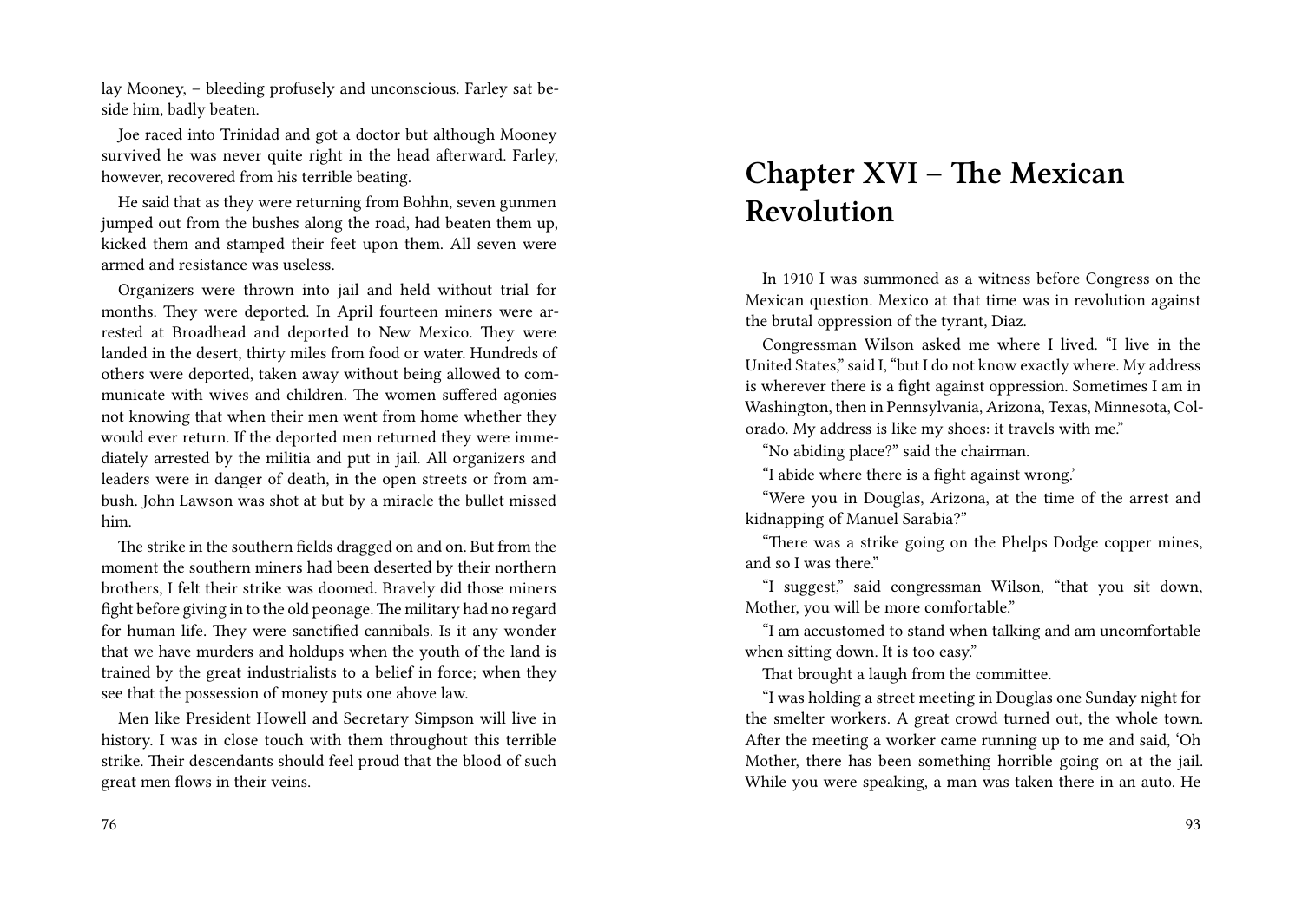libraries and hospitals. They had established funds for widows and orphans. Libraries took the place of saloons and hope the place of despair.

The mine owners paid spies to join the union, poor wretches who sold themselves to the slave owners for a pittance.

A poor tool of the corporations, of the detectives, a thing in the shape of a man, named Orchard, told of belonging to an inner circle of the Western Federation of Miners whose object it was to dynamite and assassinate. It was this inner circle to which the officers of the union belonged, and it was this circle, said he, that was responsible for the death, eight years before, of Governor Steunenberg.

The trial was held in Boise, Idaho. President Roosevelt called the men "undesirable citizens" before they had been given a chance to defend themselves. In the end they were acquitted and those who sought to destroy them because of their labor in behalf of toiling humanity had to seek other methods of destroying the Western Federation of Miners.

No more loyal, courageous men could be found than those southern miners, scornfully referred to by "citizens' alliances" as "foreigners." Italians and Mexicans endured to the end. They were defeated on the industrial field but theirs was the victory of the spirit.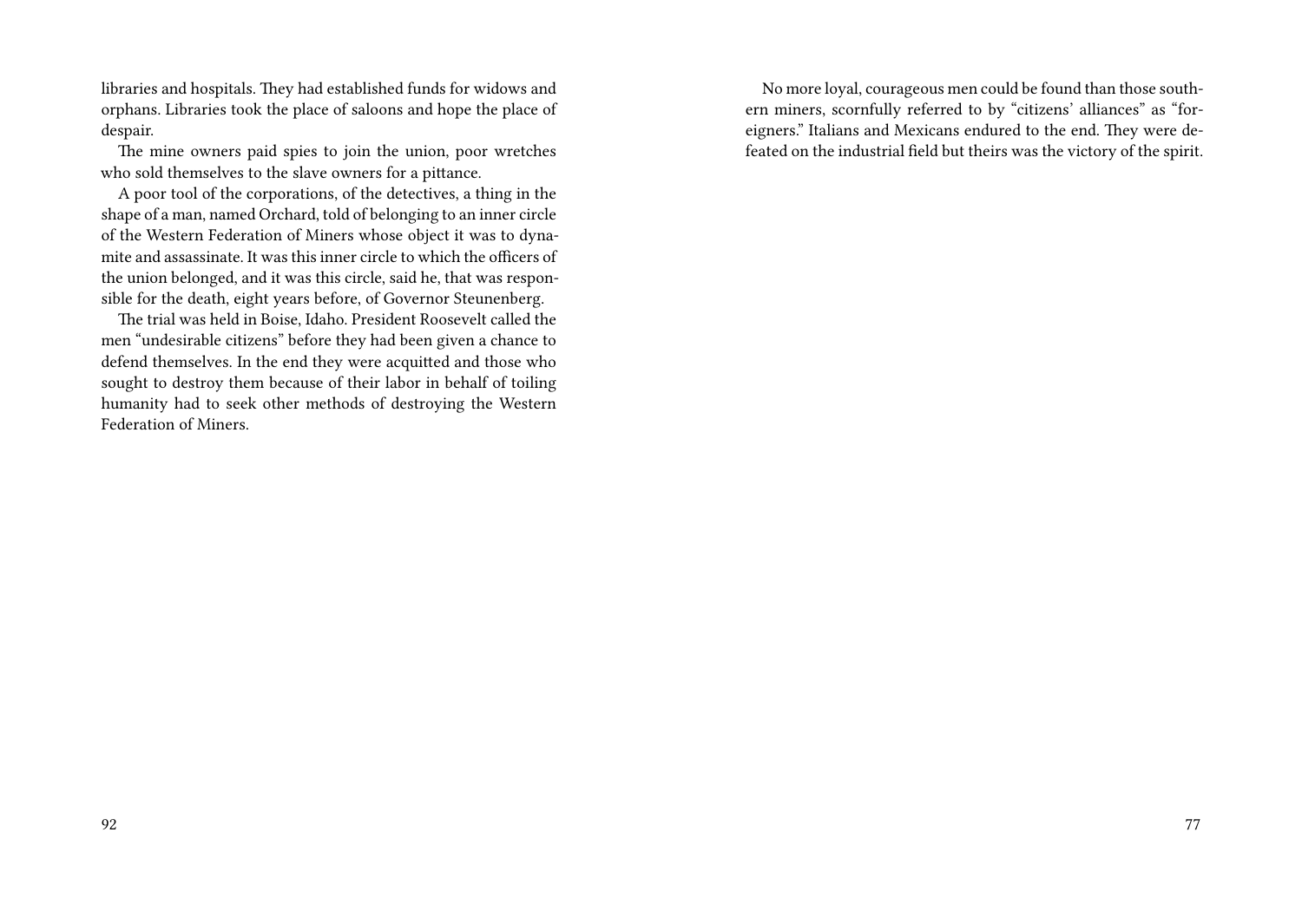#### **Chapter XIV – Child Labor**

\*\*

I have always advised men to read. All my life I have told them to study the works of those great authors who have been interested in making this world a happier place for those who do its drudgery. When there were no strikes, I held educational meetings and after the meetings I would sell the book, "Merrie England," which told in simple fashion of the workers' struggle for a more abundant life.

"Boys," I would say, "listen to me. Instead of going to the pool and gambling rooms, go up to the mountain and read this book. Sit under the trees, listen to the birds and take a lesson from those little feathered creatures who do not exploit one another, nor betray one another, nor put their own little ones to work digging worms before their time. You will hear them sing while they work. The best you can do is swear and smoke."

I was gone from the eastern coal fields for eight years. Meanwhile I was busy, waging the old struggle in various fields. I went West and took part in the strike of the machinists – the Southern Pacific Railroad, the corporation that swung California by its golden tail, that controlled its legislature, its farmers, its preachers, its workers.

Then I went to Alabama. In 1904 and '05 there were great strikes in and around Birmingham. The workers of the Louisville and Nashville Railroad were on strike. Jay Gould owned the railroad and thought he owned the workers along with the ties and locomotives and rolling stock. The miners struck in sympathy. These widespread strikes were part of the American Railway Union strike, led by Eugene Debs, a railway worker.

78

The men were heavily guarded by armed men, commissioned by the Governor of Idaho, and by Adjutant General Wells, of the Colorado National Guard.

When the men arrived in Boise, they were taken to the penitentiary and placed incommunicado. Not for days did their families and friends know of their whereabouts.

Back of the arrest of the labor leaders was the labor struggle itself. Much of the labor war in Idaho had centered about the Coeur d'Alene district, a strip of country about twenty-five miles long and five wide in which were rich lead mines. The miners worked twelve hours a day in the mills and smelters and mines in the midst of sickening, deadly fumes of arsenic. Arsenic poisons. It paralyzes arms and legs. It causes the teeth to fall out, the hair to fall off. Weird looking men worked in the mines: gaunt, their faces sunken in, their eyelashes and eyebrows off, a green aspect to their skin.

Then came the union, the Western Federation of Miners. The mine owners opposed the formation of unions with all the might of money and privilege and state. The miners fought back as savagely as they were fought. The strike was truly war with murders and assassinations, with dynamite and prisons. The mine owners brought in gunmen. The president of the Union urged the miners to arm, defend themselves, their wives and daughters. It was Hell!

In 1899 Bunker Hill Co. mine was blown up. The Governor called the troops which only made matters worse. The first troops were negroes. Men were arrested and thrown in jail without trial. One thousand men were herded in a bullpen.

One night a bomb, attached to his gate, killed Governor Steunenberg. Rewards of thousands of dollars were offered for the arrest of the murderers. That attracted the detectives. The Pinkerton Agency got busy. Eight years after the death of the governor, the labor leaders. were arrested and charged with the crime of murder.

In those eight years the Western Federation of Miners had won the battle in the Coer d'Alene district. An eight-hour day had been won. The miners had established their own stores. They had built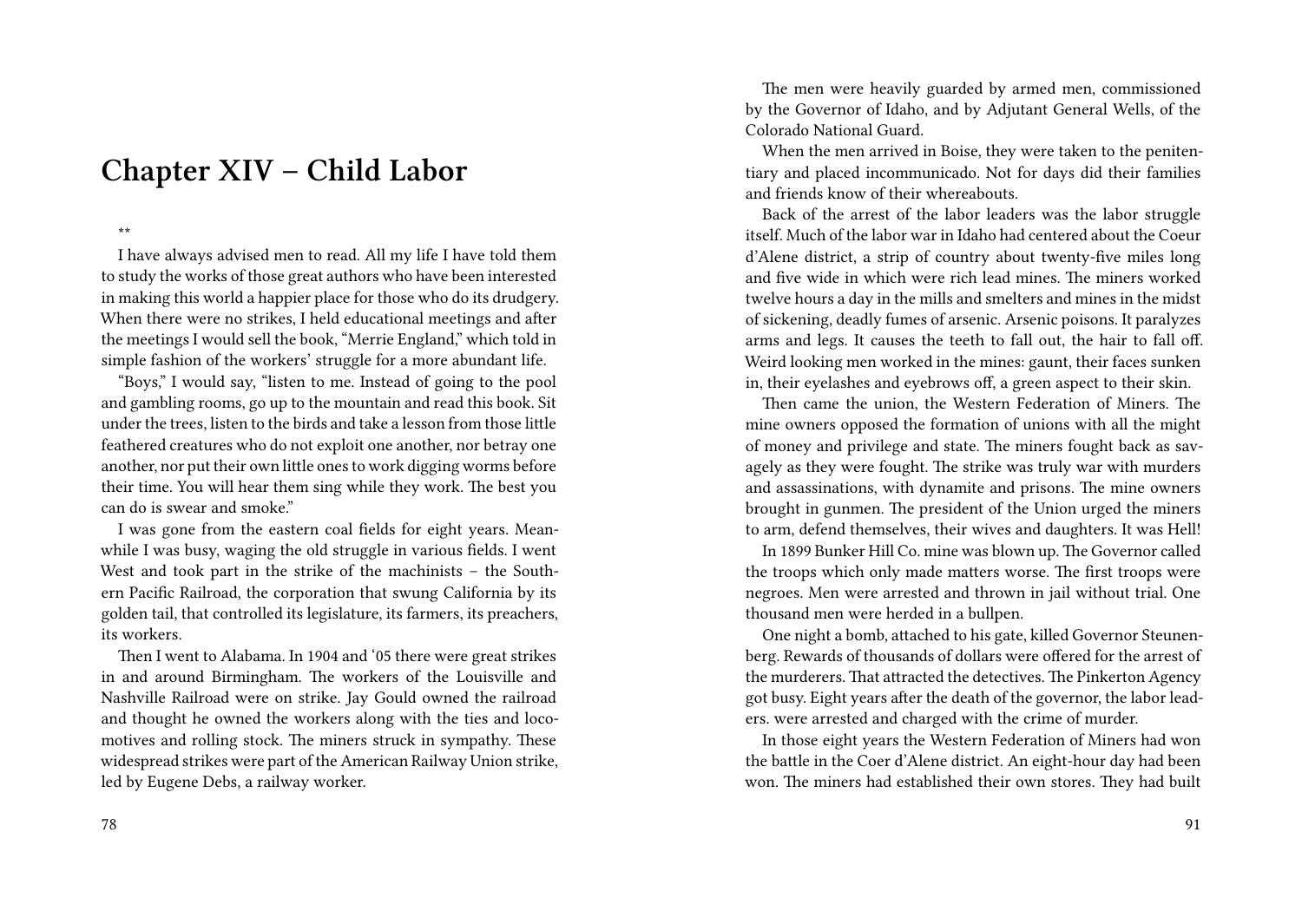### **Chapter XV – Moyer, Haywood and Pettibone**

The year 1906 I was active in the defense Moyer, Haywood and Pettibone. I addressed meetings in their behalf and raised money defray the expense of their trials.

Late on Saturday night, February 17th, 1906, after banks, business houses and courts had closed, the President of the Western Federation of Miners, Charles H. Moyer, was secretly arrested. William D. Haywood, the secretary of the union, and George A. Pettibone, a business agent, were arrested a short time later. All three men were kidnapped and carried into the state of Idaho where they were charged with the murder of Governor Steunenberg.

No legal steps to arrest these men, who were going about their business openly, were taken. The men designated by the governor of Idaho to take the requisitions to the Governor of Colorado had many days in which the labor men could have been legally arrested. But the police waited until Saturday night when the accused could not get in touch with banks for bail, when the courts were not open to hear habeas corpus proceedings, so that the prisoners could not have recourse to the usual legal defense and protection granted to the worst felon.

The men were taken secretly to the county jail and were not allowed to get in touch with relatives, friends or attorneys. Early Sunday morning, before five o'clock, the prisoners were driven to a siding near the Union Depot, placed in a special train, and whirled rapidly out of the state. No stops were made and the train had the right-of-way over every other train from Denver to Boise, Idaho.

90

One day the governor called Douglas Wilson, chairman of the strike committee, to his office. He said, "You call this strike off immediately. If you don't do it, I shall."

"Governor," said Douglas, "I can't call off strike until the men get the concessions that they struck for."

"Then I will call out the militia," said he.

"Then what in hell do you think we will be doing while you are getting the militia ready?"

The governor knew then he had a fight on, for Douglas was a heroic fighter; a fine, open character whom the governor himself respected. The militia were called out. There was a long drawn out fight. I was forbidden to leave town without permit, forbidden to hold meetings. Nevertheless I slipped through the ranks of the soldiers without their knowing who I was-just an old woman going to a missionary meeting knit mittens for the heathen of Africa!

I went down to Rockton, a mining camp, with William Malley and held a meeting. Coming back on the train the conductor recognized me.

"Mother Jones," he said, "did you hold a meeting in Rockton?*" "*I certainly did," said I.

He reported me to the general manager and there was hell to pay but I kept right on with my agitation. The strike dragged on. Debs was put in jail. The leaders were prosecuted. At last the strike was called off. I was in Birmingham.

Debs was on his way north after being released from jail and the local union arranged a public meeting for him. We rented the opera house and advertised the meeting widely. He was to speak Sunday evening. Sunday afternoon the committee were served with an injunction, prohibiting the meeting. The owner of the opera house was also notified that he would not be allowed to open the doors of his building.

The chairman of the committee on the meeting didn't have much fighting blood in him, but I told several of the boys to say nothing to him but go over to Bessemer and Pratt, nearby mining towns,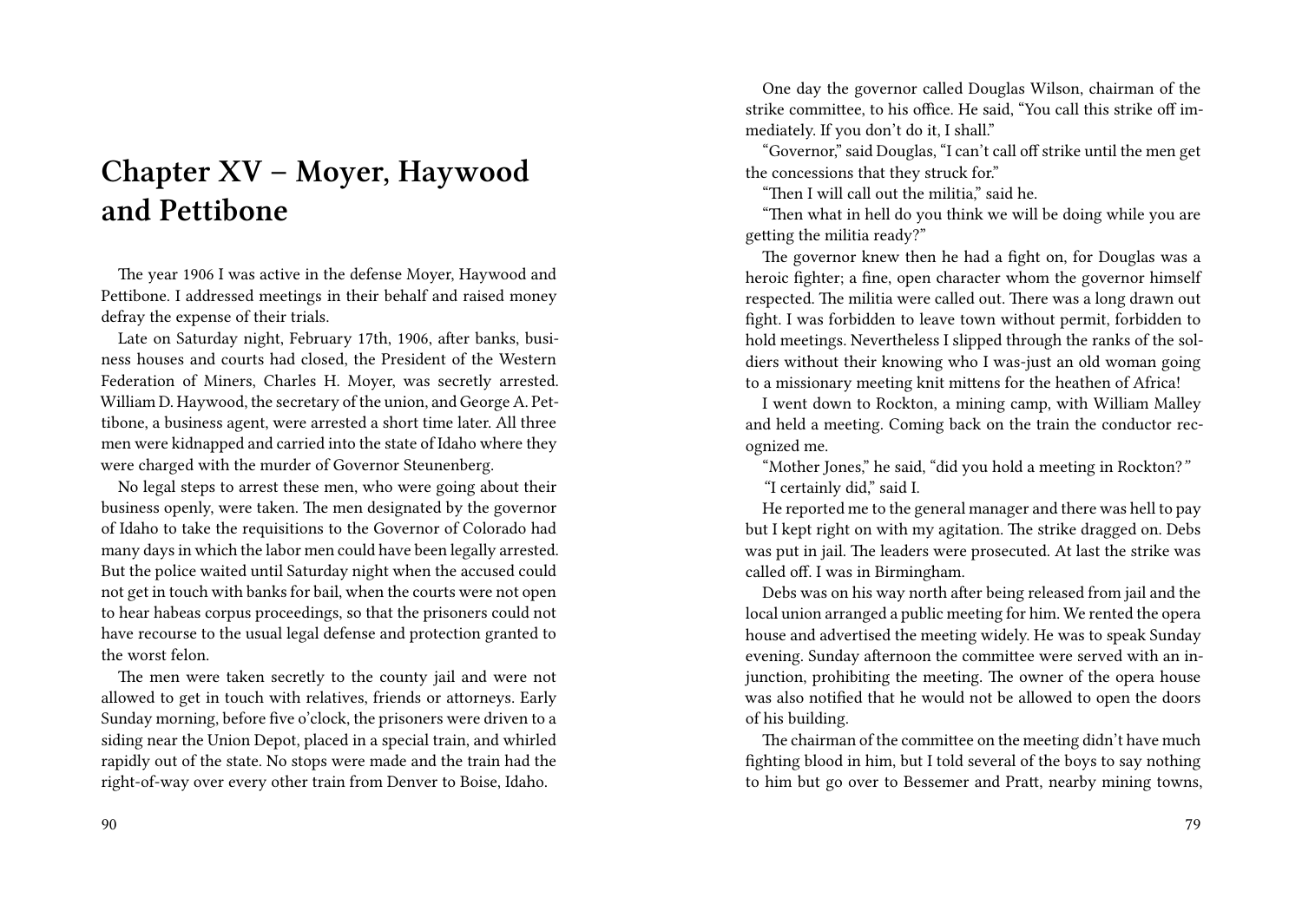and bring a bunch of miners back with them to meet Debs when he got off the train.

At the Union hall a large number of people had gathered to see what was going to happen.

When it was train time, I moved that everyone there go down to the depot to meet Debs.

"I think just the committee on reception should go," said the chairman, who was strong for form.

"I move that we all form a committee on reception," said I, and everybody hollered, "Yes! Yes!"

When we got down to the station there were several thousand miners there from Bessemer and Pratt.

The train pulled in and Debs got off. Those miners did not wait for the gates to open but jumped over the railing. They put him on their shoulders and marched out of the station with the crowd in line. They marched through the streets, past the railway offices, the mayor's office, the office of the chief of police. "Debs is here! Debs is here!" they shouted.

The chief of police had a change of heart. He sent word to me that the opera house was open and we could hold our meeting. The house was jammed, the aisles, the window sills, every nook and corner. The churches were empty that night, and that night the crowd heard a real sermon by a preacher whose message was one of human brotherhood.

When the railroad workers' strike ended I went down to Cottondale to get a job in the cotton mills. I wanted to see for myself if the grewsome stories of little children working the mills were true.

I applied for a job but the manager told me he had nothing for me unless I had a family that would work also. I told the manager I was going to move my family to Cottondale but I had come on ahead to see what chances there were of getting work.

"Have you children"

"Yes, there are six of us."

I met a little trapper boy one day. He was so small that his dinner bucket dragged on the ground.

"How old are you, lad!" I asked him.

"Twelve," he growled as he spat tobacco on the ground.

"Say son," I said, "I'm Mother Jones. You know me, don't you! I know you told the mine foreman you were twelve, but what did you tell the union!"

He looked at me with keen, sage eyes. Life had taught him suspicion and caution.

"Oh, the union's different. I'm ten come Christmas."

"Why don't you go to school!"

"Gee," he said – though it was really something stronger – "I ain't lost no leg!" He looked proudly at his little legs.

I knew what he meant: that lads went to school when they were incapacitated by accidents.

And you scarcely blamed the children for preferring mills and mines. The schools were wretched, poorly taught, the lessons dull.

Through the ceaseless efforts of the unions, through continual agitation, we have done away with the most outstanding evils of child labor in the mines. Pennsylvania has passed better and better laws. More and more children are going to school. Better schools have come to the mining districts. We have yet a long way to go. Fourteen years of age is still too young to begin the life of the breaker boy. There is still too little joy and beauty in the miner's life but one who like myself has watched the long, long struggle knows that the end is not yet.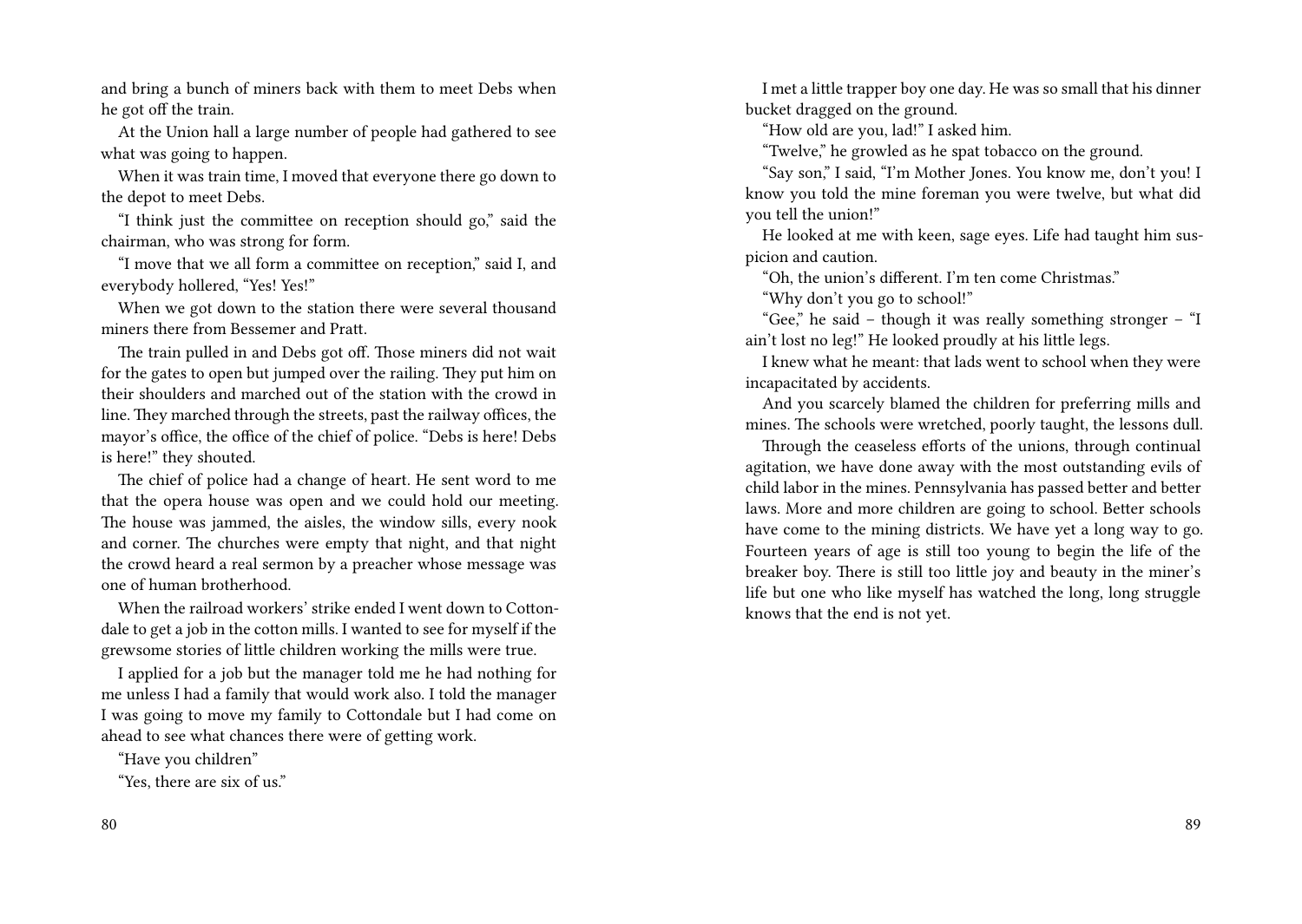I would tidy up the best I could, hush little ones, get them ready for school in morning, those that didn't go to the breakers or to the mills, pack the lunch in the dinner bucket, bathe the poor wife and brush her hair. I saw the daily heroism of those wives.

I got to know the life of the breaker boys. The coal was hoisted to a cupola where it was ground. It then came rattling down in chutes, beside which, ladder-wise, sat little breaker boys whose job it was to pick out the slate from the coal as the black rivers flowed by. Ladders and ladders of little boys sat in the gloom of the breakers, the dust from the coal swirling continuously up in their faces. To see the slate they must bend over their task. Their shoulders were round. Their chests narrow.

A breaker boss watched the boys. He had a long stick to strike the knuckles of any lad seen neglecting his work. The fingers of the little boys bled, bled on to the coal. Their nails were out to the quick.

A labor certificate was easy to get. All one had to do was to swear to a notary for twenty-five cents that the child was the required age.

The breakerboys were not Little Lord Fauntleroys. Small chaps smoked and chewed and swore. They did men's work and they had men's ways, men's vices and men's pleasures. They fought and spit tobacco and told stories out on the culm piles of a Sunday. They joined the breaker boys' union and beat up scabs. They refused to let their little brothers and sisters go to school if the children of scabs went.

In many mines I met the trapper boys. Little chaps who open the door for the mule when it comes in for the coal and who close the door after the mule has gone out. Runners and helpers about the mine. Lads who will become miners; who will never know anything of this beautiful world, of the great wide sea, of the clean prairies, of the snow capped mountains of the vast West. Lads born in the coal, reared and buried in the coal. And his one hope, his one protection – the union.

88

"Fine," he said. He was so enthusiastic that he went with me to find a house to rent.

"Here's a house that will do plenty," said he. The house he brought me to was a sort of two-story plank shanty. The windows were broken and the door sagged open. Its latch was broken. It had one room down stairs and a finished loft upstairs. Through the cracks in the roof the rain had come in and rotted the flooring. Downstairs there was a big old open fireplace in front of which were holes big enough to drop a brick through.

The manager was delighted with the house. "The wind and the cold will come through these holes," I said.

He laughed. "Oh, it will be summer soon and you will need all the air you can get."

"I don't know that this house is big enough for six of us."

"Not big enough?" he stared at me. "What you all want, a hotel?"

I took the house, promising to send for my family by the end of the month when they could get things wound up on the farm. I was given work in the factory, and there I saw the children, little children working, the most heart-rending spectacle in all my life. Sometimes it seemed to me I could not look at those silent little figures; that I must go north, to the grim coal fields, to the Rocky Mountain camps, where the labor fight is at least fought by grown men.

Little girls and boys, barefooted, walked up and down between the endless rows of spindles, reaching thin little hands into the machinery to repair snapped threads. They crawled under machinery to oil it. They replaced spindles all day long, all day long; night through, night through. Tiny babies of six years old with faces of sixty did an eight-hour shift for ten cents a day. If they fell asleep, cold water was dashed in their faces; and the voice of the manager yelled above the ceaseless racket and whir of the machines.

Toddling chaps of four years old were brought to the mills to "help" the older sister or brother' of ten years but their labor was not paid.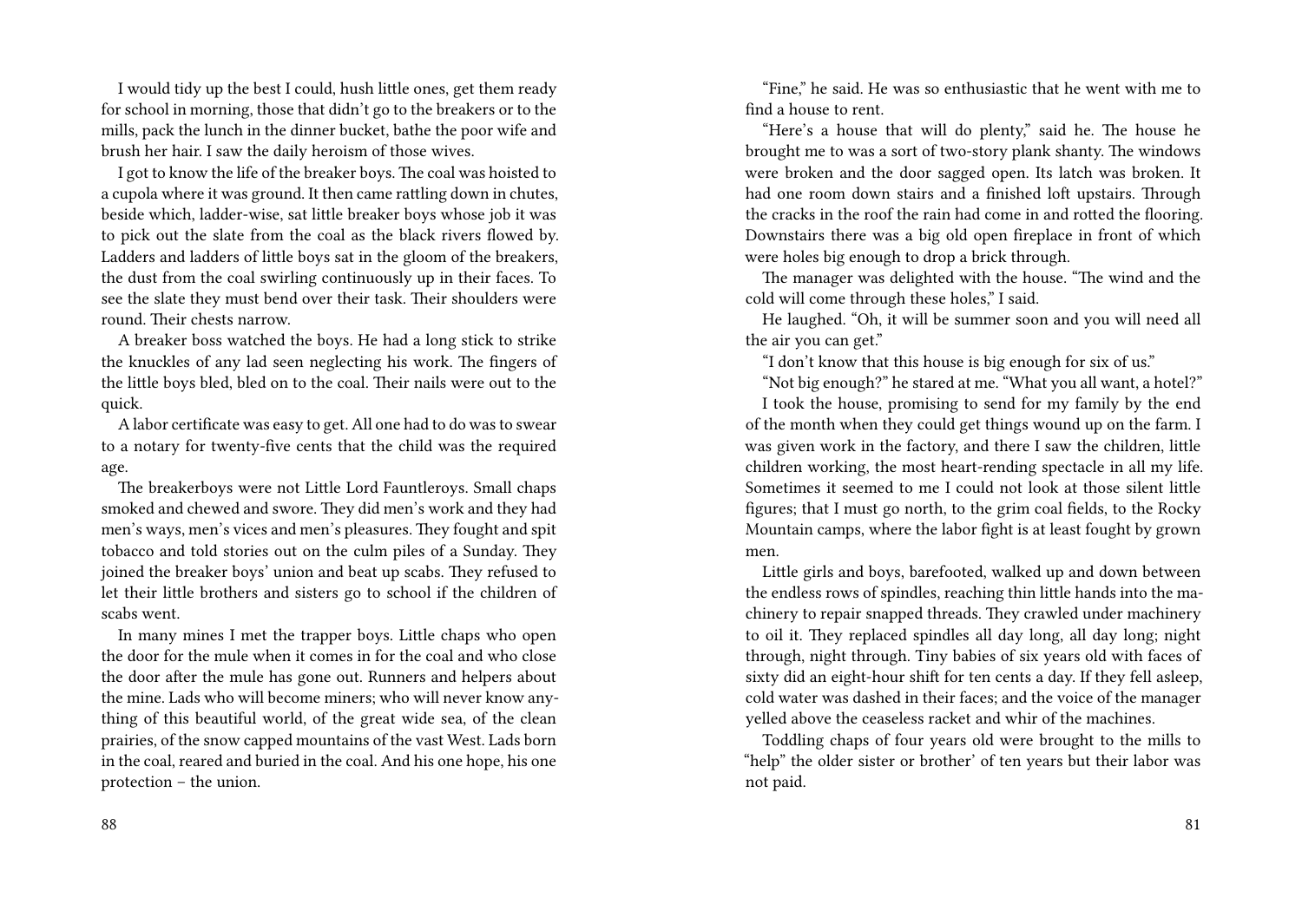The machines, built in the north, were low for the hands of little children.

At five-thirty in the morning, long lines of little grey children came out of the early dawn into the factory, into the maddening noise, into the lint filled rooms. Outside the birds sang and the blue sky shone. At the lunch half-hour, children would fall to sleep over their lunch of cornbread and fat pork. They would lie on the bare floor and sleep. Sleep was their recreation, their release, as play is to the free children. The boss would come along and shake them awake. After the lunch period, the hour-in grind, the ceaseless running up and down between the whirring spindles. Babies, tiny children!

Often the little ones were afraid to go home alone in the night. Then they would sleep till sunrise on the floor. That was when the mills were running a bit slack and the all-night worked shorter hours. I often went home with the little ones after the day's work was done or the night shift went off duty. They were too tired to eat. With their clothes on, they dropped on the bed . . . to sleep, to sleep … the one happiness these children know.

But they had Sundays, for the mill owners and the mill folks themselves were pious. To Sunday School went the babies of the there to hear how God had inspired the mill owner to come down and build the mill, so as to give His little ones work that they might develop into industrious, patriotic citizens and earn money to give to the missionaries to convert the poor unfortunate heathen Chinese.

"My six children" not arriving, the manager got suspicious of me so I left Cottondale and went to Tuscaloosa where I got work in a rope factory. This factory was run also by child labor. Here, too, were the children running up and down between spindles. The lint was heavy in the room. The machinery needed constant cleaning. The tiny, slender bodies of the little children crawled in and about under dangerous machinery, oiling and cleaning. Often their hands were crushed. A finger was snapped off.

82

sped, away from the everlasting debt, away to a new town where they could start anew without the millstone about their necks.

When Pat Dolan was president of the Pittsburgh miners' union, and there never was a better president than Pat, he got permission from the general managers of the mines for me to go through the district and solicit subscriptions for The Appeal to Reason. The managers must have thought the paper some kind of religious sheet and that I was a missionary of some sort.

Anyway, during those months, I came into intimate contact with the miners and their families. I went through every mine from Pittsburgh to Brownsville. Mining at its best is wretched work, and the life and surroundings of the miner are hard and ugly. His work is down in the black depths of the earth. He works alone in a drift. There can be little friendly companionship as there is in the factory; as there is among men who built bridges and houses, working together in group. The work is dirty. Coal dust grinds itself into the skin, never to be removed. The miner must stoop as he works in the drift. He becomes bent like a gnome.

His work is utterly fatiguing. Muscles and bones ache. His lungs breathe coal dust and the strange, damp air of places that are never filled with sunlight. His house is a poor make-shift and there is little to encourage him to make it attractive. The company owns ground it stands on, and the miner feels the precariousness of his hold. Around his house is mud and slush. Great mounds of culm, black and sullen, surround him. His children are perpetually grimy from play on the culm mounds. The wife struggles with dirt, with inadequate water supply, with small wages, with over-crowded shacks.

The miner's wife, who in the majority of cases, worked from childhood in the silk mills, is overburdened with child bearing. She ages young. She knows much illness. Many a time I have been in a home where the poor wife was sick in bed, the children crawling over her, quarreling and playing in the room, often the only warm room in the house.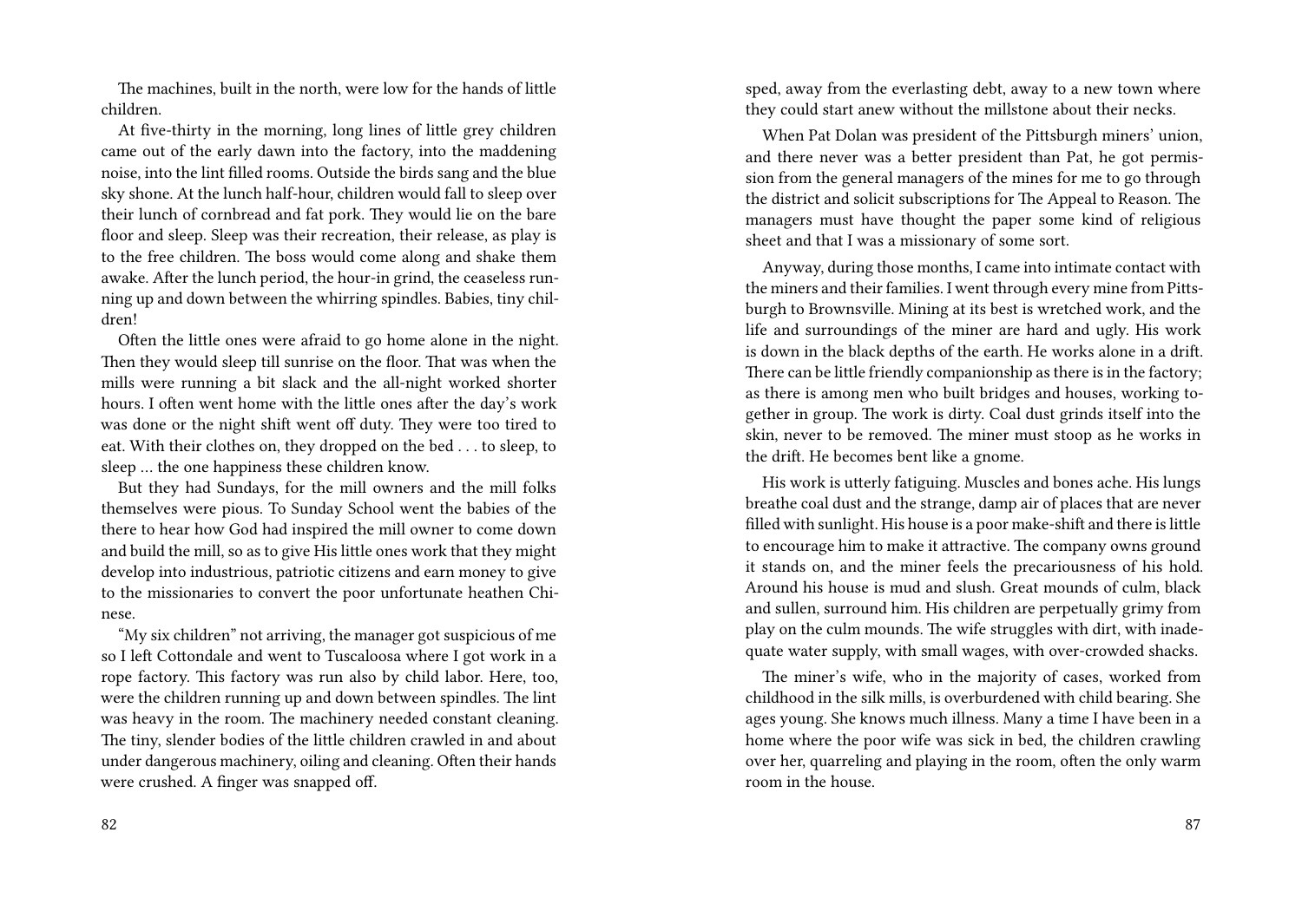From the south, burdened with the terrible things I had seen, I came to New York and held several meetings to make known conditions as I had found them. I met the opposition of the press and of capital. For a long time after my southern experience, I could scarcely eat. Not alone my clothes, but my food, too, at times seemed bought with the price of the toil of children.

The funds for foreign missions, for home missions, for welfare and charity workers for social settlement workers come in part, at least, from the dividends on the cotton mills. And the little mill child is crucified between the two thieves of its childhood; capital and ignorance.

"Of such is the kingdom of Heaven," said the great teacher. Well, if Heaven is full of undersized, round shouldered, hollow-eyed, listless, sleepy little angel children, I want to go to the other place with the bad little boys and girls.

In one mill town where I worked, I became acquainted with a mother and her three little children, all of whom worked in the mill with me. The father had died of tuberculosis and the family had run up a debt of thirty dollars for his funeral. Year in and year out they toiled to pay back to the company store the indebtedness. Penny by penny they wore down the amount. After food and rent were deducted from the scanty wages, nothing remained. They were in thralldom to the mill.

I determined to rescue them. I arranged with the station agent of the through train to have his train stop for a second on a certain night. I hired a wagon from a farmer and bought a can of grease to grease the axles to stop their creaking. In the darkness of night, the little family and I drove to the station. We felt like escaping negro slaves and expected any moment that bloodhounds would be on our trail. The children shivered and whimpered.

Down the dark tracks came the through train. Its bright eye terrified the children. It slowed down. I lifted the two littlest children onto the platform. The mother and the oldest climbed on. Away we

86

A father of two little girls worked a loom next to the one assigned to me

"How old are the little girls?" I asked him.

"One is six years and ten days," he said, pointing to a little girl, stoop shouldered and thin chested who was threading warp, "and that one," he pointed to a pair of thin legs like twigs, sticking out from under a rack of spindles, "that one is seven and three months."

"How long do they work?"

"From six in the evening till six come morning."

"How much do they get?"

"Ten cents a night."

"And you?"

"I get forty."

In the morning I went off shift with the children. They stumbled out of the heated atmosphere of the mill, shaking with cold as they came outside. They passed on their way the long grey line of little children with dinner pails coming in for the day's shift.

They die of pneumonia, these little ones, – bronchitis and consumption. But the birth rate like the dividends is large and another hand is ready to tie the snapped threads who a child worker dies.

I went from Tuscaloosa to Selma, Alabama, and got a job in a mill. I boarded with a woman who had a dear little girl of eleven years working in the same mill with me.

On Sunday a group of mill children were going out to the woods. They came for Maggie. She was still sleeping and her mother went the tiny bedroom to call her.

"Get up, Maggie, the children are here for you to go to the woods."

"Oh, mother," she said, "just let me sleep that's lots more fun. I'm so tired. I just want to sleep forever."

So her mother let her sleep.

The next day she went as usual to the mill. That evening at four o'clock they brought her home and laid her tiny body on the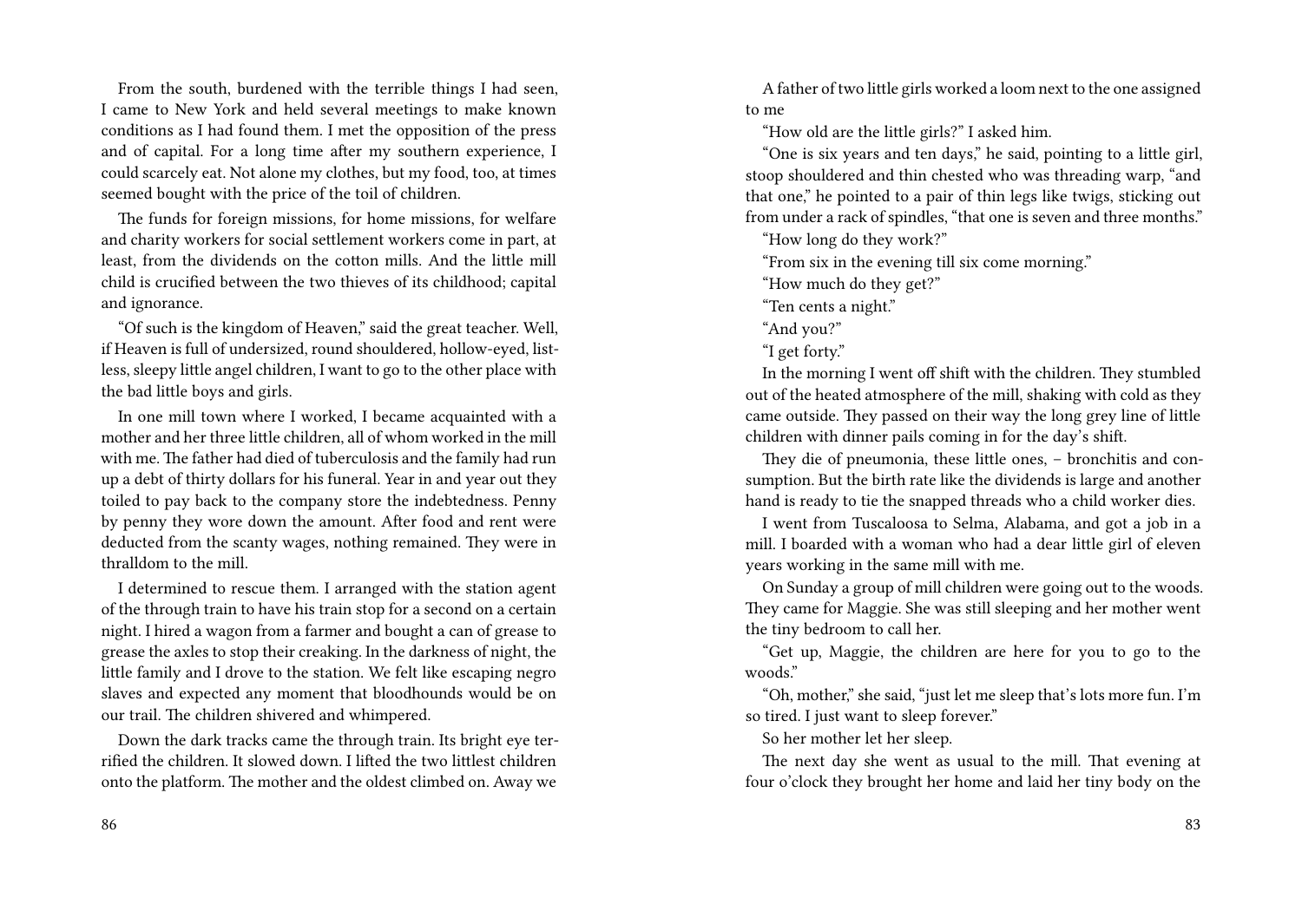kitchen table. She was asleep – forever. Her hair had caught in the machinery and torn her scalp off.

At night after the day shift came off work, they came to look at their little companion. A solemn line of little folks with old, old faces, with thin round shoulders, passed before the corpse, crying. They were just little children but death to them was a familiar figure.

"Oh, Maggie," they said, "We wish you'd come back. We're so sorry you got hurted!"

I did not join them in their wish. Maggie was so tired and she just wanted to sleep forever.

I did not stay long in one place. As soon as one showed interest in or sympathy for the children, she was suspected, and laid off. Then, too, the jobs went to grown-ups that could bring children. I left Alabama for South Carolina, working in many mills.

In one mill, I got a day-shift job. On my way to work I met a woman coming home from night work. She had a tiny bundle of a baby in her arms.

"How old is the baby?"

"Three days. I just went back this morning. The boss was good and saved my place."

"When did you leave?"

"The boss was good; he let me off early the night the baby was born."

"What do you do with the baby while you work?"

"Oh, the boss is good and he lets me have a little box with a pillow in it beside the loom. The baby sleeps there and when it cries, I nurse it."

So this baby, like hundreds of others, listened to the whiz and whir of machinery before it came into the world. From its first weeks, it heard the incessant racket raining down upon its ears, like iron rain. It crawled upon the linty floor. It toddled between forests of spindles. In a few brief years it took its place in the line. It renounced childhood and childish things and became a man of six, a wage earner, a snuff sniffer, a personage upon whose young-old shoulders fortunes were built.

And who is responsible for this appalling child slavery? Everyone. Alabama passed a child labor law, endeavoring to some extent to protect its children. And northern capitalists from Massachusetts and Rhode Island defeated the law. Whenever a southern state 'attempts reform, the mill owners, who are for the most part northerners, threaten to close the nulls. They reach legislatures, they send lobbies to work against child labor reform, and money, northern money for the most part, secures the nullification of reform, laws through control of the courts.

The child labor reports of the period in which I made this study put the number of children under fourteen years of age working in mills as fully 25 per cent of the workers; working for a pittance, for eight, nine, ten hours a day, a night .

And mill owners declared dividends ranging from 50 per cent to 90.

"Child labor is docile," they say. "It does not strike. There are no labor troubles." Mill owners point to the lace curtains in the windows of the children's homes. To the luxuries they enjoy. "So much better than they had when as poor whites they worked on the farms!"

Cheap lace curtains are to offset the labor of children! Behind those luxuries we cannot see the little souls deadened by early labor; we cannot see the lusterless eyes in the dark circle looking out upon us. The tawdry lace curtains hang between us and the future of the child, who grows up in ignorance, body and mind and soul dwarfed, diseased.

I declare that their little lives are woven into the cotton goods they weave; that in the thread with which we sew our babies' clothes, the pure white confirmation dresses of our girls, our wedding gowns and dancing frocks, in that thread are twisted the tears and heart-ache of little children.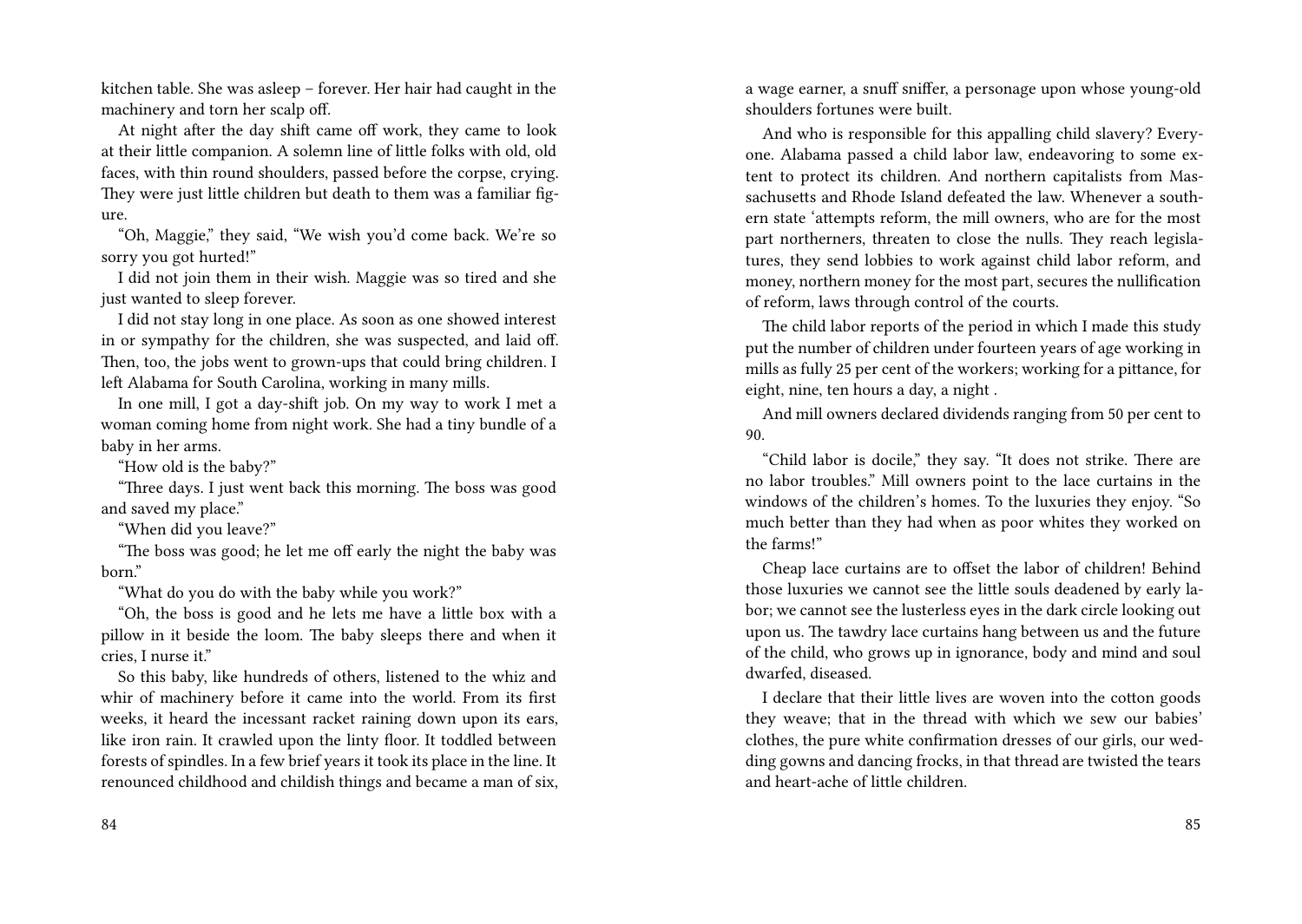Anarchist library Anti-Copyright



Mother Jones The Autobiography of Mother Jones 1925

Retrieved on 2016-10-28 from http://marxists.architexturez.net/ subject/women/authors/jones/index.html First published: by Charles Kerr in 1925; Source: http://www.angelfire.com/nj3/RonMBaseman/mojones.htm; Proofed: and corrected by Hakan Erbil.

**en.anarchistlibraries.net**

magazine. So I gave him the telegram and told him to take it three miles up the road to another office. He said he would. "It's fine stuff, Mother," he said.

That night when he was off duty he trudge three miles up the road with the telegram. He sent it.

The next day in Washington, the matter of congressional inquiry in the West Virginia mines came up for discussion in the Senate.

Senator Goff from Clarksburg, who had stock in the coal mines of West Virginia, got up on the floor and said that West Virginia was a place of peace until the agitators came in. "And the grandmother of agitators in this country," he went on, "is that old Mother Jones! I learn from the governor that she is not in prison at all but is only detained in a very pleasant boarding house!"

Senator Kearns rose. "I have a telegram from this old women of eighty-four in this very pleasant boarding house," said he. "I will read it."

To the astonishment of the senators and the press he then read my telegram. They had supposed the old woman's voice was in prison with her body.

"From out the military prison walls of Pratt, West Virginia, where I have walked over my eighty-fourth milestone in history, I send you the groans and tears and heartaches of men, women and children as I have heard them in this state. From out these prison walls, I plead with you for the honor of the nation, to push that investigation, and the children yet unborn will rise and call you blessed."

Then the senate took action. A senatorial commission was appointed to investigate conditions.

One hour after this decision, Captain Sherwood of the militia, a real man in every sense of the word aside from the uniform, said to me, "Mother, the governor telephoned me to bring you to Charleston at once, You have only twenty-five minutes before the train comes."

"What does the governor want?" said I.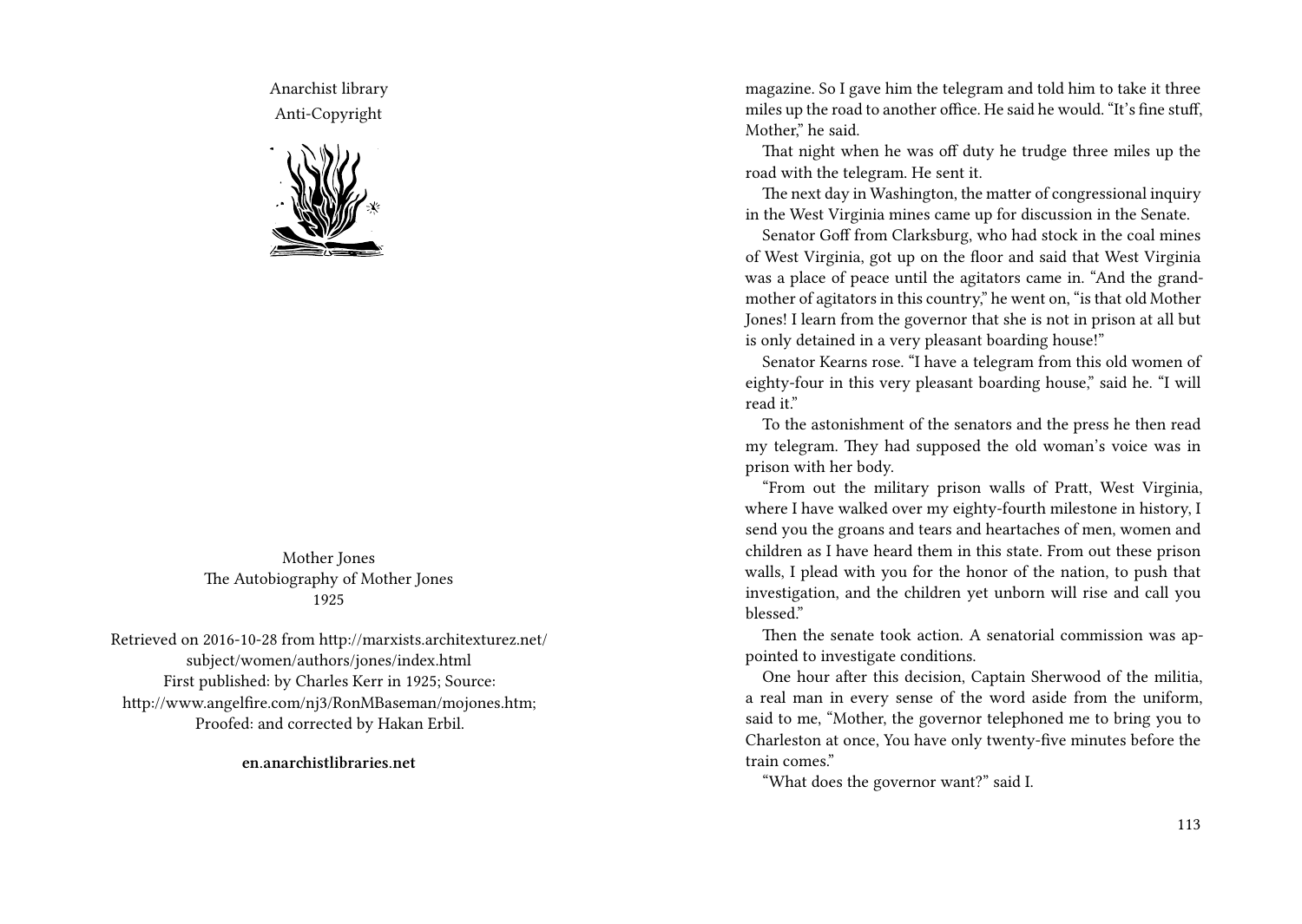"He didn't say."

When I got to the governor's office, I had to wait some time because the governor and the mine owners were locked behind doors holding a secret conference as to how they should meet the senatorial investigation.

Governor Hatfield had succeeded Governor Glasscock, and he told me, when he finally admitted me, that he had been trying to settle the strike ever since he had been elected.

"I could have settled it in twenty-four hours," said I.

He shook his head mournfully.

"I would make the operators listen to the grievances of their workers. I would take the \$650,000 spent for the militia during this strike and spend it on schools and playgrounds and libraries that West Virginia might have a more highly developed citizenry, physically and intellectually. You would then have fewer little children in the mines and factories; fewer later in jails and penitentiaries; fewer men and women submitting to conditions that are brutalizing and unAmerican."

The next day he attended the convention of the miners that was in session in Charleston. I saw him there and I said to him, "Governor, I am going out of town tomorrow."

"Where are you going?"

"I'm going to consult a brain specialist. My brain got out of balance while I was in the bull-pen."

"Didn't you know I was a doctor?*"* said he.

"Your pills won't do me any good " I said. Shortly after the miner's convention, Governor Hatfield set aside all the military sentences, freeing all of the prisoners but eight. The operators recognized the union and many abuses were corrected.

The working men had much to thank Senator Kearns for. He was a great man, standing for justice and the square deal. Yet, to the shame of the workers of Indiana, when he came up for re-election they elected a man named Watson, a deadly foe of progress. I felt his defeat keenly, felt the ingratitude of the workers. It was through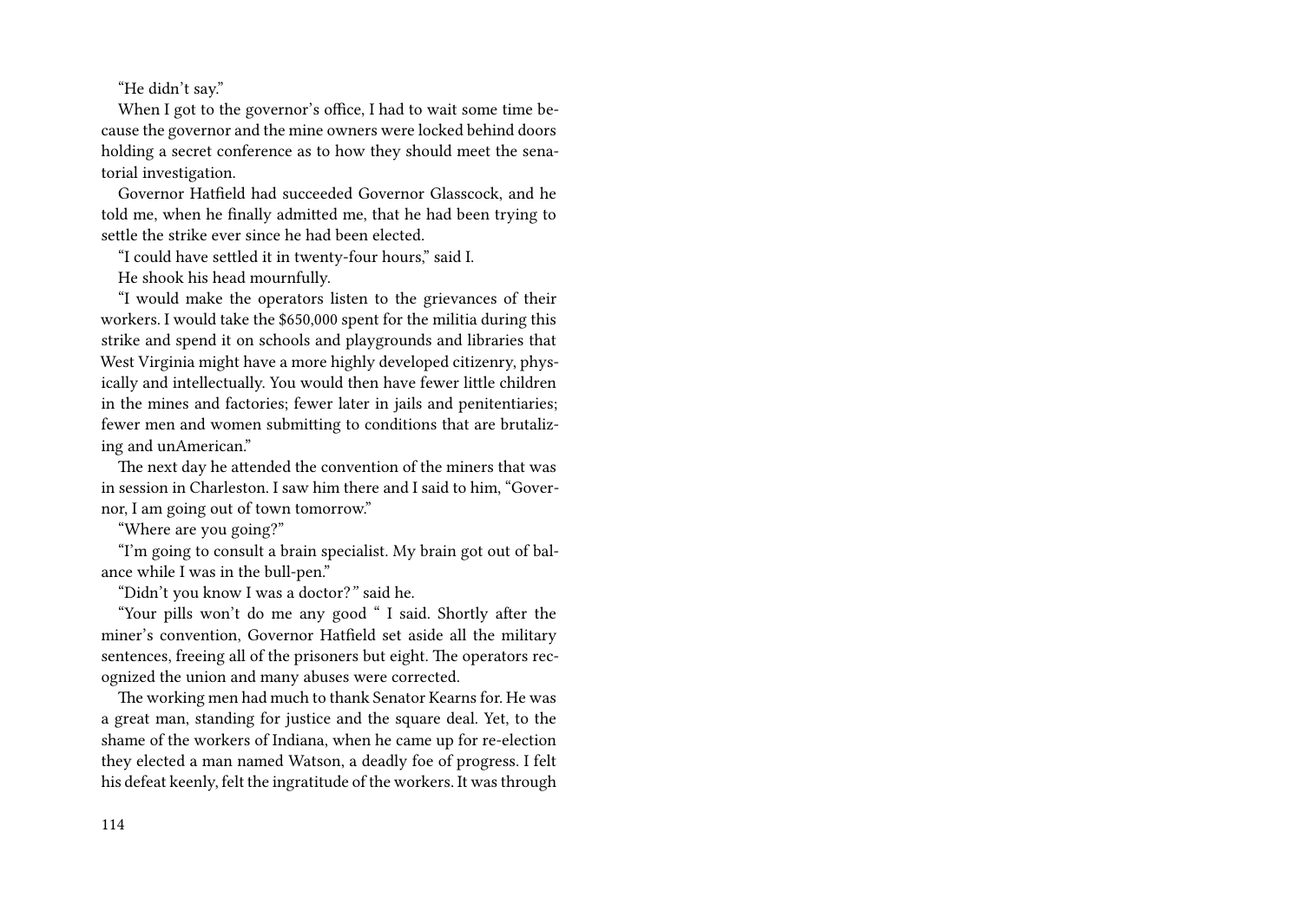be driven out, as well as leaders who use labor for political ends. These types are menaces to the advancement of labor.

In big strikes I have known, the men lay in prison while the leaders got out on bail and drew high salaries all the time. The leaders did not suffer. They never missed a meal. Some men make a profession out of labor and get rich thereby. John Mitchell left to his heirs a fortune, and his political friends are using the labor movement to gather funds to erect a monument to his memory, to a name that should be forgotten.

In spite of oppressors, in spite of false leaders, in spite of labor's own lack of understanding of its needs, the cause of the worker continues onward. Slowly his hours are shortened, giving him leisure to read and to think. Slowly his standard of living rises to include some of the good and beautiful things of the world. Slowly the cause of his children becomes the cause of all. His boy is taken from the breaker, his girl from the mill. Slowly those who create the wealth of the world are permitted to share it. The future is in labor's strong, rough hands.

his influence that prison doors had opened, that unspeakable conditions were brought to light. I have felt that the disappointment of his defeat brought on his illness and ended the brave, heroic life of one of labor's few friends.

One day when I was in Washington, a man came to see me who said General Elliott had sent him to me. General Elliott was the military man who had charge of the prisoners sentenced to the penitentiary in the court martial during the strike. Never would I forget that scene on the station platform of Pratt when the men were being taken to Moundsville; the wives screaming frantically; the little children not allowed to kiss or caress their fathers. Neither the screams nor the sobs touched the stone heart of General Elliott.

And now General Elliott had sent a friend to me to ask me to give him a letter endorsing him for Congress.

"And did General Elliott send you?"

"Yes."

"Then tell the general that nothing would give me more pleasure than to give you a letter, but it would be a letter to go to hell and not to Congress!"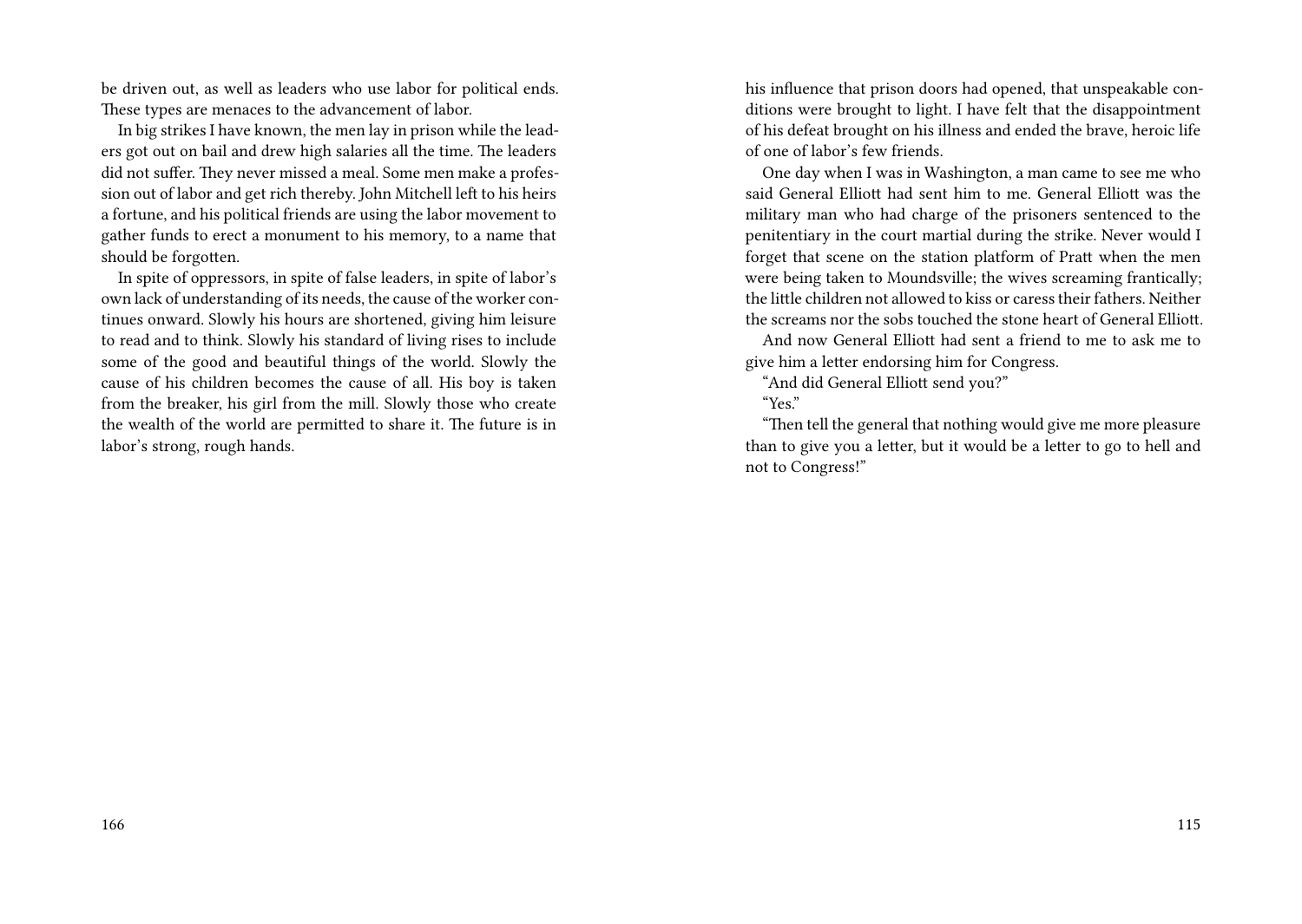# **Chapter XIX – Guards and Gunmen**

In the fall of 1912 I went to Eksdale, West Virginia. A strike had been going on in that section of the coal country for some time. A weary lull had come in the strike and I decided to do something to rouse the strikers and the public.

I called six trusty American men to me, told them to go up along the creeks on either side of which mining camps are located, and to notify all the miners that I wanted them in Charleston at one o'clock Tuesday afternoon; they must not bring any clubs or guns with them.

Tuesday afternoon, at a prearranged place, I met the boys in Charleston. The camps had turned out in full. I told the lads to follow me, and they did, through the streets of Charleston with a banner that said, "Nero fiddled while Rome burned." "Nero" was the governor who fiddled with the moneyed interests while the state was going to ruin. Another banner was addressed to a certain gunman whom the workers particularly hated because of his excessive brutality. It said, "If G – is not out of town by six o'clock he will be hanging to a telegraph pole!"

The reason that he did not hang was because he was out of town before *six.*

We gathered on the state house grounds. I went into the governor's office and requested him politely to come out, as there were a lot Virginia's first families giving a lawn party outside, and they wanted him to talk to them. I could see that he wanted to come out but he was timid.

not serve Labor for pay. They made great sacrifices that the future might be a bit brighter for their fellow workers.

I remember John Siney, a miner. Holloran, a miner. James, a miner. Robert Watchorn, the first and most able secretary that the miners of this country ever had. These men gave their lives that others might live. They died in want.

Dick Williams, McLaughlan, Travlick, Roy, Stevens, Wright, Powderly, Martin Irons, Davis, Richards, Griffith, Thomas and Morgan were pioneers worthy of our memory.

Powderly had to get up a subscription to defray the expenses of Griffith's funeral. Many of these pioneers died without even the gratitude of those whom they served. Their monuments are the good they did.

Many of our modern leaders of labor have wandered far from the thorny path of these early crusaders. Never in the early days of the labor struggle would you find leaders willing and dining with the aristocracy; nor did their wives strut about like diamond-bedecked peacocks; nor were they attended by humiliated, cringing colored servants.

The wives of these early leaders took in washing to make ends meet. Their children picked and sold berries. The women shared the heroism, the privation of their husbands.

In those days labor's representatives did not sit on velvet chairs in conference with labor's oppressors; they did not dine in fashionable hotels with the representatives of the top capitalists, such as the Civic Federation. They did not ride in Pullmans nor make trips to Europe.

The rank and file have let their servants become their masters and dictators. The workers have now to fight not alone their exploiters but likewise their own leaders, who often betray them, who sell them out, who put their own advancement ahead of that of the working masses, who make of the rank and file political pawns.

Provision should be made in all union constitutions for the recall of leaders. Big salaries should not be paid. Career hunters should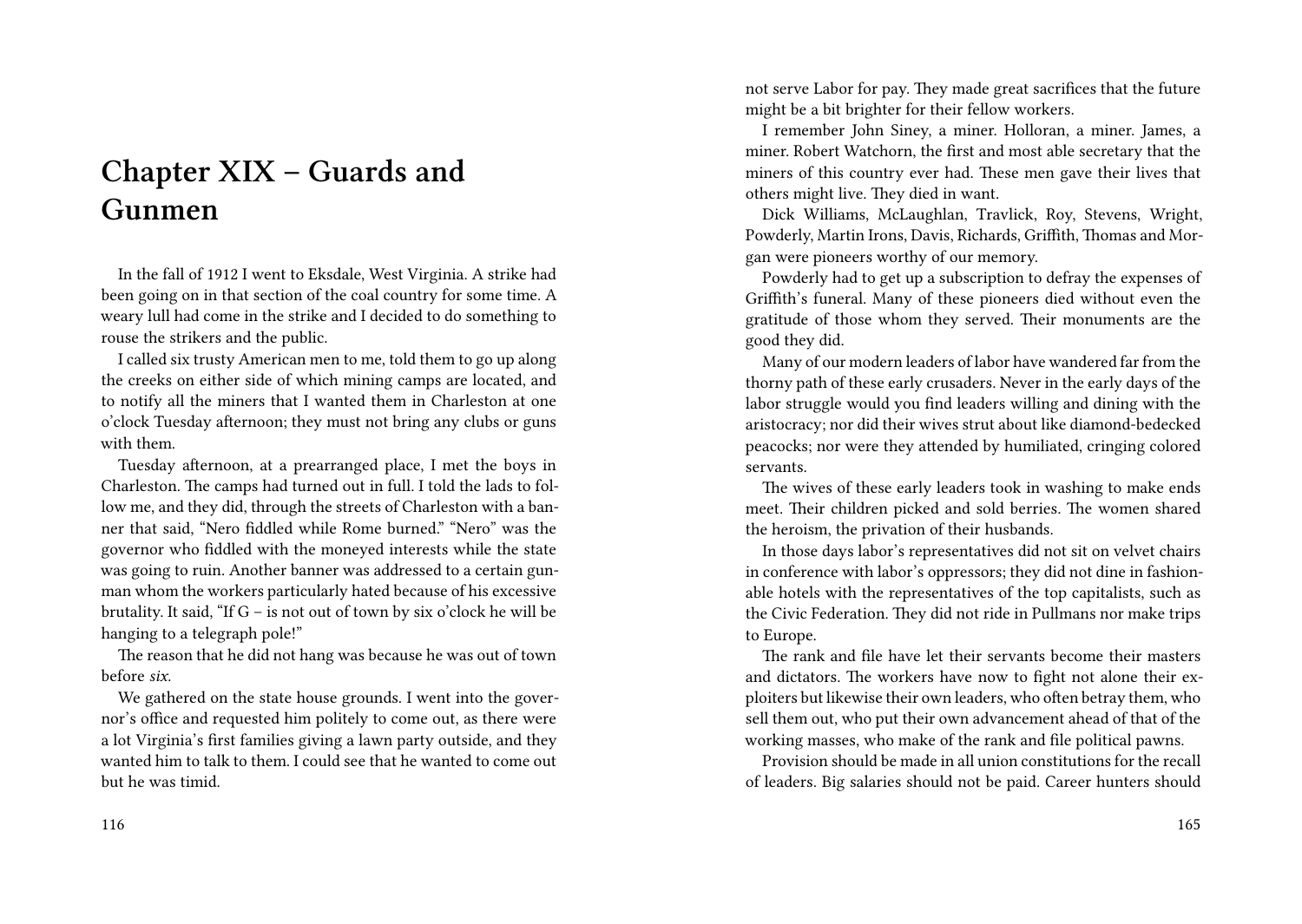was called to promote a better understanding between the workers of America, Mexico and Central America. Gompers attended as did a number of the American leaders.

I spoke to the convention. I told them that a convention such as this Pan-American Convention of labor was the beginning of a new day, a day when the workers of the world would know no other boundaries other than those between the exploiter and the exploited. Soviet Russia, I said, had dared to challenge the old order, had handed the earth over to those who toiled upon it, and the capitalists of the world were quaking in their scab-made shoes. I told them of the national farce of prohibition in America.

"Prohibition came," said I, "through a combination of business men who wanted to get more out of their workers, together with a lot of preachers and a group of damn cats who threw fits when they saw a workingman buy a bottle of beer but saw no reason to bristle when they and their women and little children suffered under the curse of low wages and crushing hours of toil."

"Prohibition," said I, "has taken away the workingman's beer, has closed the saloon which was his only club. The rich guzzle as they ever did. Prohibition is not for them. They have their clubs which are sacred and immune from interference. The only club the workingman has is the policeman's. He has that when he strikes."

I visited the coal mines of Coalhulia and saw that the life of the miner is the same whereever coal is dug and capital flies its black flag. As I look back over the long, long years, I see that in all movements for the bettering of men's lives, it is the pioneers who bear most of the suffering. When these movements become established, when they become popular, others reap the benefits. Thus it has been with the labor movement.

The early days of the labor movement produced great men. They differed greatly from the modern labor leader. These early leaders sought no publicity, they were single minded, not interested in their own glory nor their own financial advancement. They did

"Mother," he said, "I can't come with you but I am not as bad as you may think."

"Come," I said, pulling him by his coattail. He shook his head. He looked like a scared child and I felt sorry for him; a man without the courage of his emotions; a good, weak man who could not measure up to a position that took great strength of mind, a character of granite.

From a platform on the statehouse steps I read a document that we had drawn up, requesting the governor to do away with the murderous Baldwin Felts guards and gunmen. We asked him to reestablish America and American traditions in West Virginia. I called a committee to take the document into the statehouse and place it reverently on the governor's table. I then spoke to the crowd and in conclusion said, "Go home now. Keep away from the saloons. Save your money. You're going to need it."

"What will we need it for, Mother?" some one shouted.

"For guns," said I. "Go home and read the immortal Washington's words to the colonists. He told those who were struggling for liberty against those who would not heed or hear "to buy guns."

They left the meeting peacefully and bought every gun in the hardware stores of Charleston. They took down the old hammerlocks from their cabin walls. Like the Minute Men of New England, they marched up the creeks to their homes with the grimness of the soldiers of the revolution.

The next morning alarms were ringing. The United States senate called attention to the civil war that was taking place but 350 miles from the capital. The sleepy eye of the national government looked upon West Virginia. A senatorial investigation was immediately ordered to inquire into the blight that was eating out the heart of the coal industry. Once again the public was given a chance to hear the stifled cry of the miners in their eternal struggle.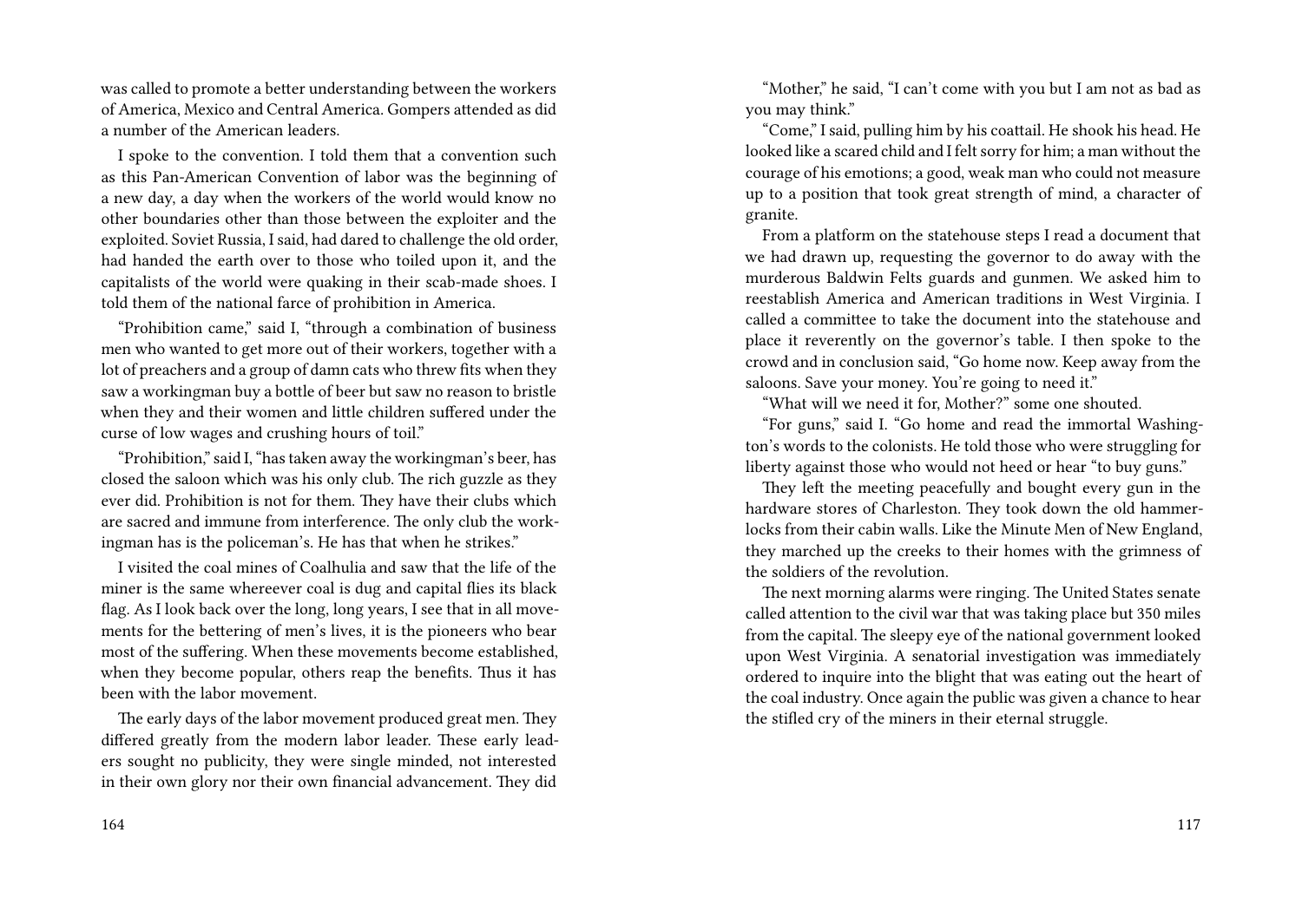### **Chapter XX – Governor Hunt**

\*\*

I went into Arizona in 1913 for the Western Federation of Miners. The miners throughout the copper region were on strike. Great fortunes were being made in the war and the miners demanded their share of it. Ed Grough, a very able organizer, was with me in the field.

The strike of the miners in Arizona was one of the most remarkable strikes in the history of the American labor movement. Its peaceful character, its successful outcome, were due to that most remarkable character, Governor Hunt.

The answer of the copper kings, who for thirty years had held the copper country as despots hold their thrones, their answer to the miners' demands was to close the mines completely. The operators then left town. They built a tent colony for the faithful scabs who cared for their masters more than for their class.

Then the governor acted, acted in favor of peace. He authorized the sheriff of the copper region to deputize forty striking miners to watch the mine owners' property, to see that no violence was done to any man. He said that bullpens if built would be for gunmen as well as for any striker who advised violence. He refused to let scabs be brought in under the protection of state troops and hired thugs, as was done in Colorado.

One night during the strike I was addressing a large audience composed of citizens as well as miners.

"I am glad," said I, "to see so many union men and women tonight. In fact I know that every man and woman here is a loyal member of the union. I refer to the United States, the union of all the states.

"If they want to hang me, let them," I said. "And on the scaffold I will shout 'Freedom for the working class!' And when I meet God Almighty I will tell him to damn my accusers and the accusers of the working class, the people who tend and develop and beautify His world." The last years of my life have seen fewer and fewer strikes. Both employer and employee have become wiser. Both have learned the value of compromise. Both sides have learned that they gain' when they get together and talk things out in reason rather than standing apart, slinging bricks, angry words and bullets. The railway brotherhoods have learned that lesson. Strikes are costly. Fighting them is costly.

All the average human being asks is something he can call home; a family that is fed and warm; and now and then a little happiness; once in a long while an extravagance.

I am not a suffragist nor do I believe in "careers" for women, especially a "career" in factory and mill where most working women have their "careers." A great responsibility rests upon woman-the training of the children This is her most beautiful task. If men earned money enough, it would not be necessary for women to neglect their homes and their little ones to add to the family's income.

The last years of my life have seen long stretches of industrial peace. Occasionally has come war. I regretted that illness kept me from helping the railway shopmen in their brave fight for recognition a few years ago. And I rejoiced to see the formation of a third political party-a Farmer-Labor Party. Too long has labor been subservient to the old betrayers, politicians and crooked labor leaders.

I had passed my ninety-third milestone when I attended the convention of the Farmer-Labor Party and addressed the assembly. "The producer, not the meek, shall inherit the earth," I told them. "Not today perhaps, nor tomorrow, but over the rim of the years my old eyes can see the coming of another day."

I was ninety-one years old when I attended the Pan-American Federation of Labor held in Mexico City in 1921. This convention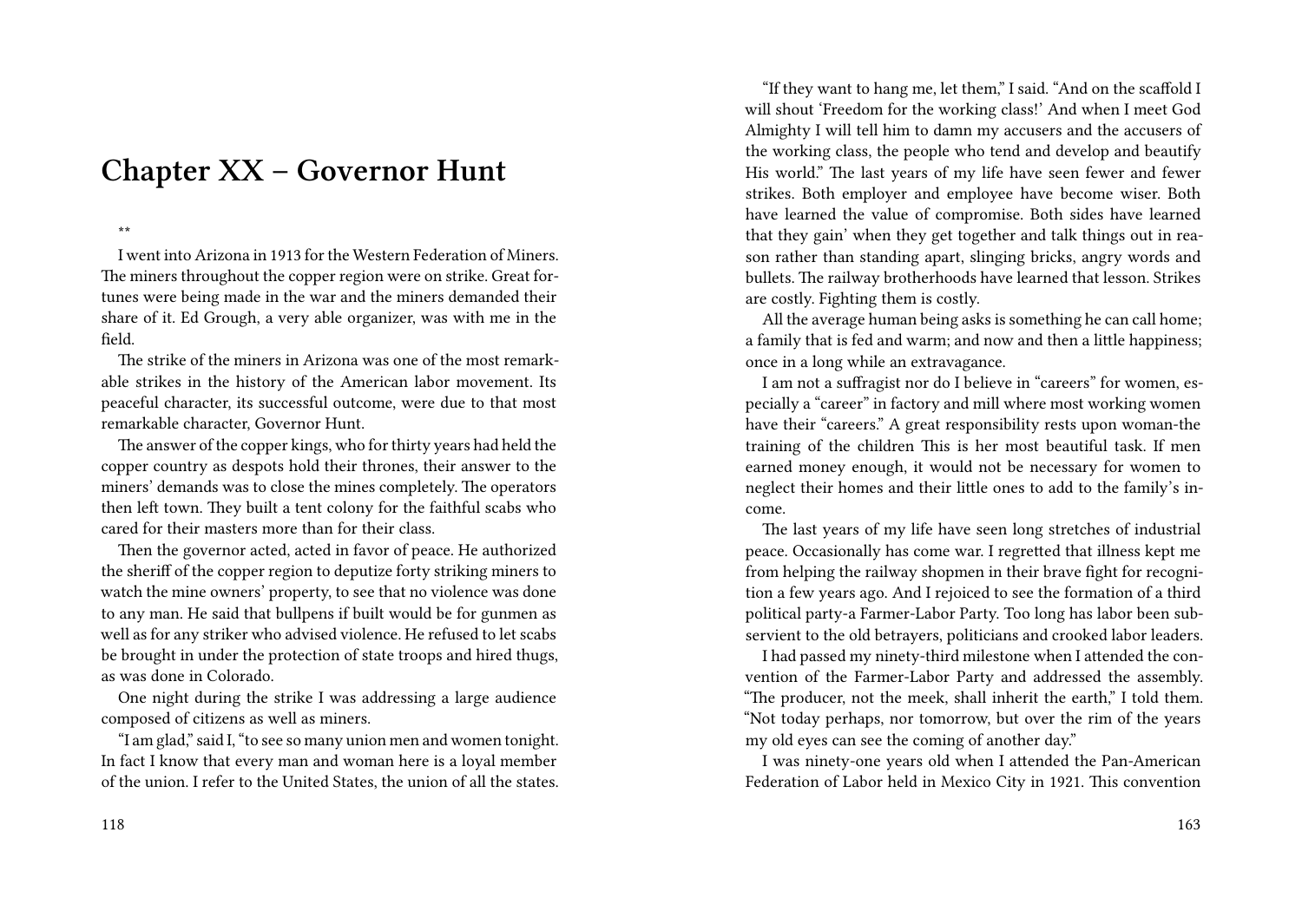# **Chapter XXVII – Progress in Spite of Leaders**

Other strikes come to my mind, strikes of less fire and flame and hence attracting less national notice. The papers proclaimed to stockholders and investors that there was peace, and there was no peace. The garment workers struck and won. In Roosevelt, New Jersey, the workingmen in the fertilizing plant of Williams and Clark struck.

Two strikers were shot dead – shot in the back by the hired gunmen. The guards were arraigned, let out on bail, and reported back on the job. The strikers were assembled in a vacant lot. Guards shot into their midst, firing low and filling the legs of the workers with bullets.

"Mother," the strikers wrote to me, "come help us with our women"

I went. "Women," said I, "see that your husbands use no fire arms or violence no matter what the provocation. Don't let your husbands scab. Help them stand firm and above all keep them from the saloons. No strike was ever won that did not have the support of the womenfolk."

The street car men struck along in 1916 in New York City.

I spoke to a mass meeting of carmen's wives and we certainly had those women fighting like wildcats. They threatened me with jail and I told the police I could raise as much hell in jail as out. The police said if anyone was killed I should be held responsible and hanged.

I ask then, if in union there is strength for our nation, would there not be for labor! What one state could not get alone, what one miner against a powerful corporation could not achieve, can be achieved by the union. What is a good enough principle for an American citizen ought to be good enough for the working man to follow"

The strike lasted four months, in which time there was complete lack of disorder. Though the striking miners had to go miles up the hills for their firewood, they did not touch a stick of the lumber that lay in piles about the mines, and was the property of the mine owners.

Although the bosses had gone away, leaving their houses practically open, taking nothing, when they returned they found things just as they were left.

A fire broke out in one of the mills due to defective wiring. The strikers formed a bucket brigade and put out the fire. Two were injured The copper-controlled newspapers accused the miners of setting the mill on fire and in the course of their story omitted the fact that strikers saved it. As no violence could be attributed to the strikers, the financial interests went out to "get" Governor Hunt. In spite of their vigorous campaign of lies and fraud, Governor Hunt was chosen in the primaries and in the subsequent election.

But the election was challenged. He was counted out and a present of the governorship handed to the tool of the copper interests, Campbell.

Meanwhile the miners won their strike. They received large increases in wages and a standing grievance committee was recognized which was to act as intermediary between the operators and the miners.

This strike demonstrated the fact that where the great vested interests do not control the state government, the voice of labor makes itself heard. But it is hard for labor to speak above the roar of guns.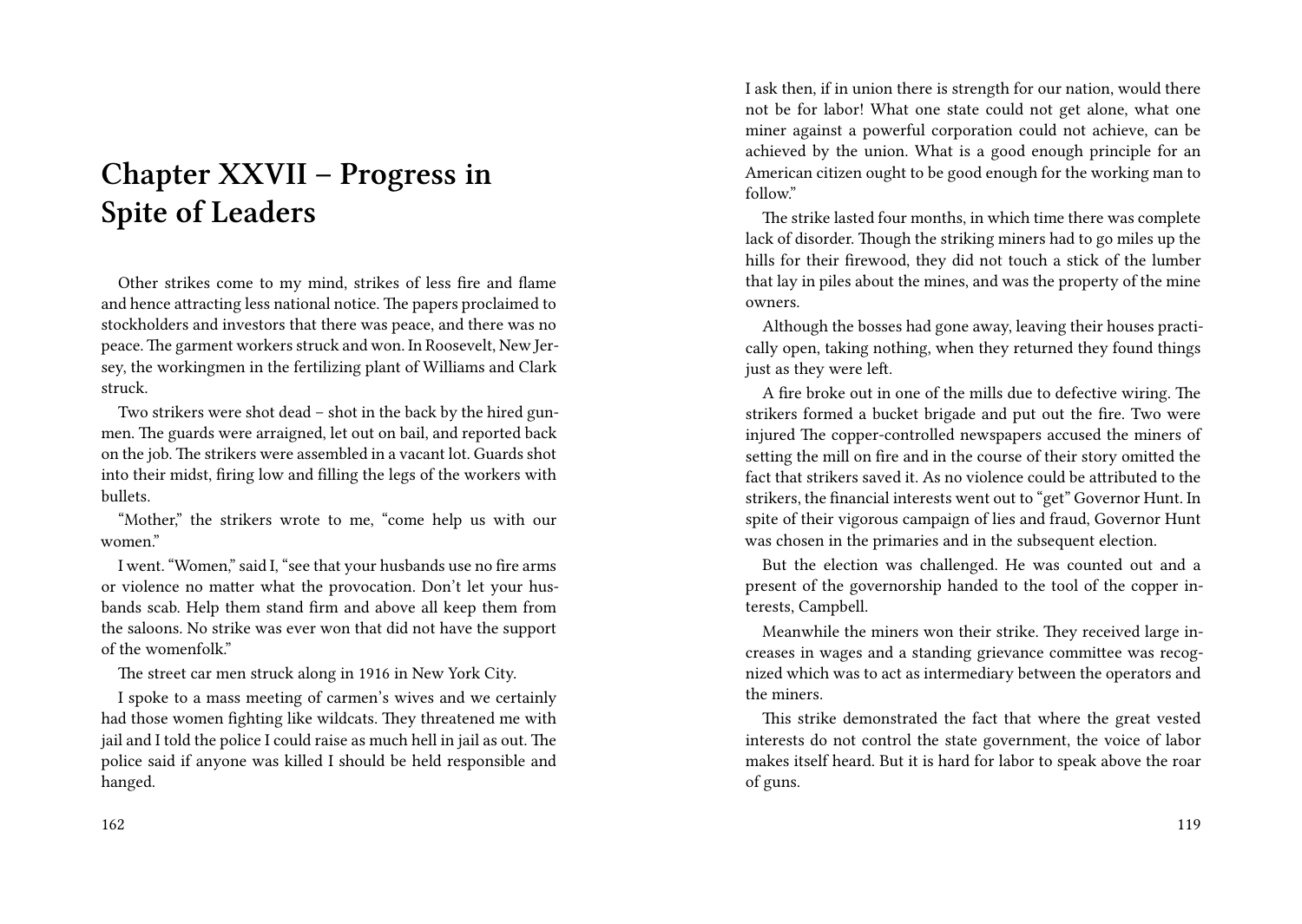I came to know Governor Hunt, a most human and just man. One day I saw the governor stop his machine and ask a poor man with his bundle of blankets over his back, where he was going. The man was a "blanket-stiff," a wandering worker. His clothes were dusty. His shoes in slithers. He told the governor where he was going.

"Jump in," said the governor, opening the door of his machine.

The man shook his head, looking at his dusty clothes and shoes.

The governor understood. "Oh, jump in," he laughed. "I don't mind outside dirt. It's the dirt in people's hearts that counts!"

Governor Hunt never forgot that although he was governor, he was just like other folks.

With Governor Campbell in office, the bosses took heart. The miners in settling their strike with the copper kings had agreed to give up their charter in the Western Federation of Labor in return for a standing grievance committee. Thus they sold their birthright for a mess of pottage. They were without the backing of a powerful national organization. Grievances were disregarded and the men were without the machinery for forcing their consideration. Many of the promises made by the bosses were not executed.

The cost of living during the war went rocket high. Copper stock made men rich over night. But the miner, paying high prices for his food, for his living, was unpatriotic if he called attention to his grievances. He became an "emissary of the Kaiser" if he whispered his injuries. While boys died at the front and the copper miners groaned at the rear, tile copper kings grew richer than the kings against whom the nation fought.

Finally the burning injustice in the hearts of the copper miners leaped into flame. On June 27, 1917, a strike was called in the Copper Queen, one of the richest mines in the world.

"The I. W. W.!" yelled the copper kings whose pockets were bulging. They themselves had driven out the A. F. of L., the conservative organization.

Mining stopped. Stocks suffered a drop. Wall Street yelled "German money!" No one would listen to the story of the theft of the

120

requests of the dominant money interests. To a man of that type I wish to pay my respects.

There is never peace in West Virginia because there is never justice. Injunctions and guns, like morphia, produce a temporary quiet. Then the pain, agonizing and more severe, comes again. So it is with West Virginia. The strike was broken. But the next year, the miners gathered their breath for another struggle. Sometimes they lost their battle through their own crooked leaders. And once it was my duty to go before the rank and file and expose their leaders who would betray them. And when my boys understood, West Virginia's climate wasn't healthy for them.

Medieval West Virginia! With its tent colonies on the bleak hills! With its grim men and women! When I get to the other side, I shall tell God Almighty about West Virginia!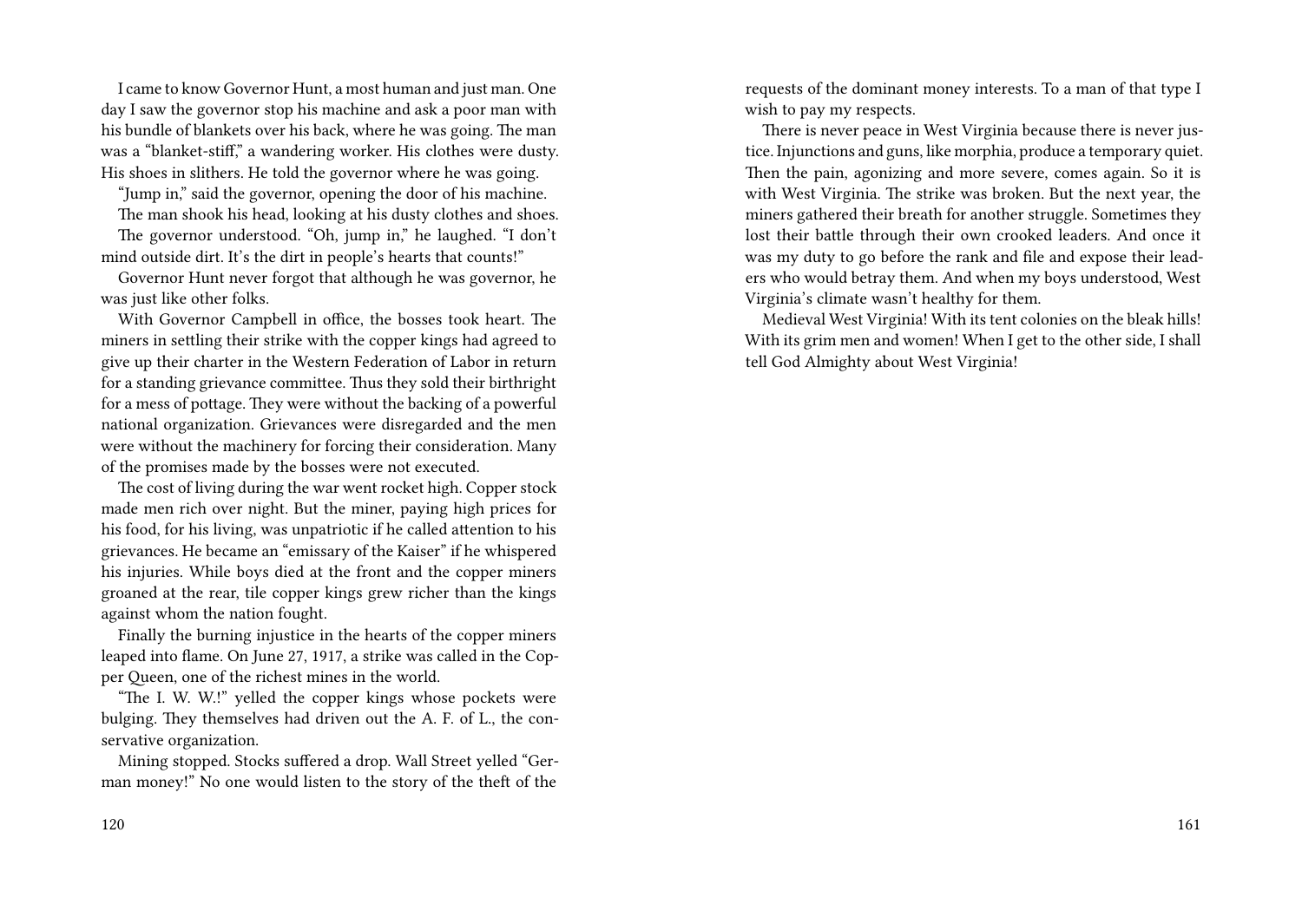protested the conditions of their lives. Many of them had been months in jails. Their wives and little children were in dire want.

"Can't you do something for us, Mother," they pleaded.

A delegation of their wretched wives and half-starved children came to me. "For God's sake, Mother, can't you do something for  $us^2$ 

I took the train for Charleston and went to see Governor Morgan. He received me courteously.

"Governor," I said, "listen-do you hear anything?"

He listened a moment. "No, Mother Jones, I do not."

"I do," said I. "I hear women and little boys and girls sobbing at night. Their fathers are in jail. The wives and children are crying for food."

"I will investigate," said he. He looked me straight in the eye and I knew he would keep his promise.

Shortly afterward I received a letter from the Governor, telling me that all the prisoners were released but three.

For myself I always found Governor Morgan most approachable. The human appeal always reached him. I remember a poor woman coming to see me one day. Her husband had been blacklisted in the mines and he dared not return to his home. The woman was weak from lack of food, too weak to work. I took her to the Governor. He gave her twenty dollars. He arranged for her husband to return, promising him executive protection.

I was with the Governor's secretary one day when a committee called to see the Governor. The committee was composed of lick-spittles of the mine owners. They requested that the Governor put "The Federationist," a labor weekly, out of business. The Governor said, "Gentlemen, the constitution guarantees the right of free speech and free press. I shall not go on record as interfering with either as long as the constitution lives."

The committee slunk out of the office.

I think that Governor Morgan is the only governor in the twentythree years I was in West Virginia who refused to comply with the

miners' time without pay under the pressure of war; of his claim that he could not live on his wages-no one.

Guns, revolvers, machine guns came to Bisbee as they did to the front in France. Shoot them back into the mines, said the bosses.

Then on July 12th, 1,086 strikers and their sympathizers were herded at the point of guns into cattle cars in which cattle had recently been and which had not yet been cleaned out; they were herded into these box cars, especially made ready, and taken into the desert. Here they were left without food or water – men, women, children. Heads of families were there. Men who had bought Liberty Bonds that the reign of democracy might be ushered in. Lawyers who had taken a striker's case in court. Store keepers who sold groceries to strikers' wives out on the desert, without food or water left to die.

"I. W. W. " shrieked the press on the front page. On the back page it gave the rise in copper stocks.

Wrapped in the folds of the flag, these kidnapers of the workers were immune. Besides, they were Bisbee's prominent citizens.

The President sent a commission. Copper was needed for the war. Faithful workers were needed. The commission investigated conditions, investigated the frightful deportations of American citizens. It made a report wholly in favor of labor and the contentions of the workers. It called the deportations from Bisbee outrageous.

But the papers of Arizona would not print the commission's report although accepted by President Wilson.

The workers had become educated. Elections came. Again Governor Hunt was elected. The legislature had passed the infamous slave bill, "The Work or Fight Law." By this law a man who struck was automatically sent into the front line trenches. One of the first things Governor. Hunt did was to veto this bill which he characterized as a "very obnoxious form of tyranny."

Out of labor's struggle in Arizona came better conditions for the workers, who must everywhere, at all times, under advantage and disadvantage work out their own salvation.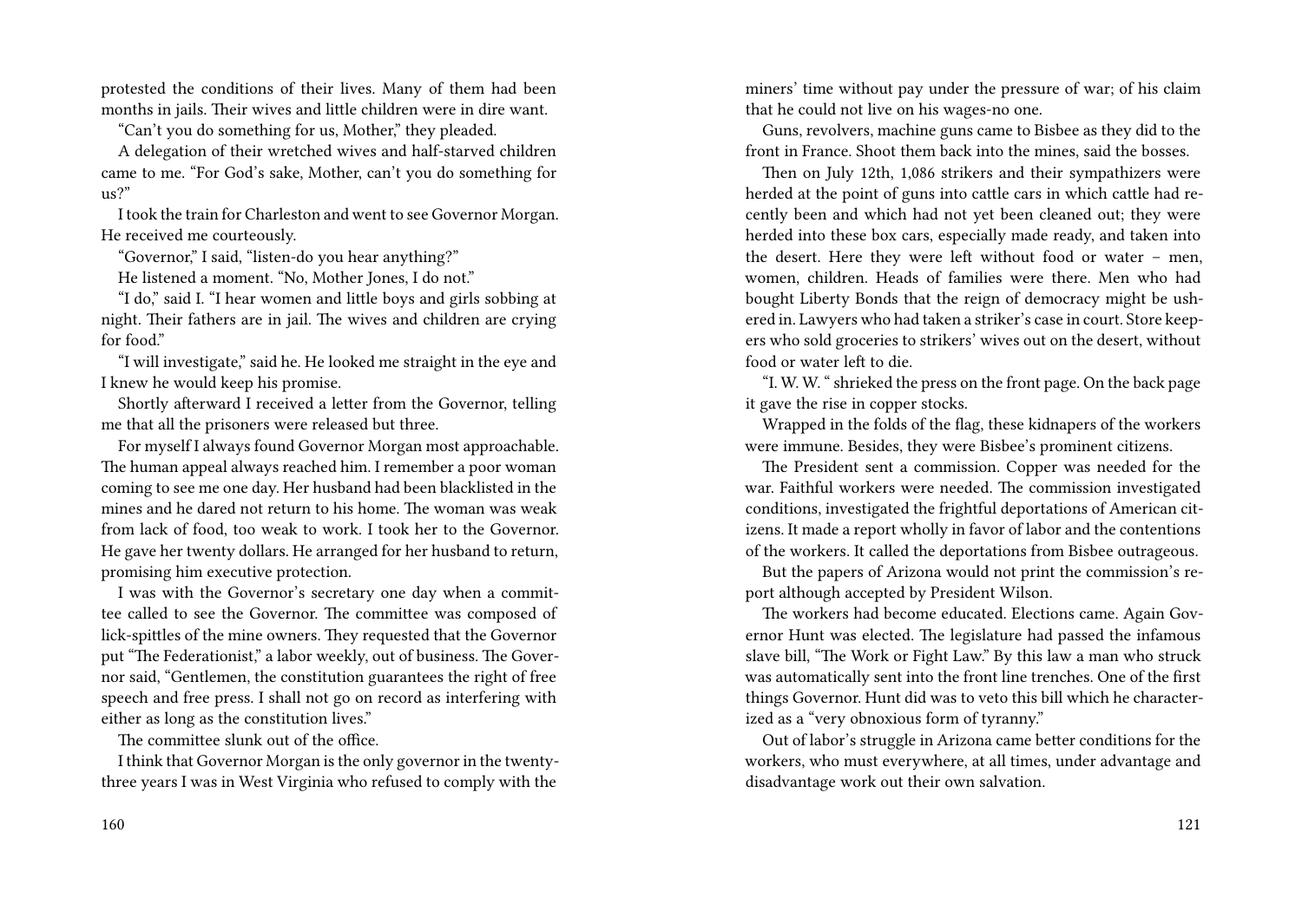# **Chapter XXI – In Rockefeller's Prisons**

\*\*

I was in Washington, *D.* C., at the time of the great coal strike against the Rockefeller holdings in southern Colorado. Ten years previous a strike against long endured exploitation and tyranny had been brutally suppressed with guns and by starvation. But the bitterness and despair of the workers smouldered and smouldered long after the fires of open rebellion had been extinguished. Finally after a decade of endurance the live coals in the hearts of miners leaped into a roaring fire of revolt.

One day I read in the newspaper that Governor Ammons of Colorado said that Mother Jones was not to be allowed to go into the southern field where the strike was raging.

That night I took a train and went directly to Denver. I got a room in the hotel where I usually stayed. I then went up to Union headquarters of the miners, after which I went to the station and bought my ticket and sleeper to Trinidad in the southern field.

When I returned to the hotel, a man who had registered when I did, came up to me and said, "Are you going to Trinidad, Mother Jones!"

"Of course," said I.

"Mother, I want to tell you that the governor has detectives at the hotel and railway station watching you."

"Detectives don't bother me," I told him.

# **Chapter XXVI – Medieval West Virginia**

I have been in West Virginia more or less for the past twentythree years, taking part in the interminable conflicts that arose between the industrial slaves and their masters. The conflicts were always bitter. Mining is cruel work. Men are down in utter darkness hours on end. They have no life in the sun. They come up from the silence of the earth utterly wearied. Sleep and work, work and sleep. No time or strength for education, no money for books. No leisure for thought.

With the primitive tools of pick and shovel they gut out the insides of the old earth. Their shoulders are stooped from bending. Their eyes are narrowed to the tiny crevices through which they crawl. Evolution, development, is turned backward. Miners become less erect, less wide-eyed.

Like all things that live under ground, away from the sun, they become waxen. Their light is the tiny lamp in their caps. It lights up only work. It lights but a few steps ahead. Their children will follow them down into these strange chambers after they have gone down into the earth forever. Cruel is the life of the miners with the weight of the world upon their backs. And cruel are their strikes. Miners are accustomed to cruelty. They know no other law. They are like primitive men struggling in his ferocious jungle-for himself, for his children, for the race of men.

The miners of Logan County were again on strike in 1923. I was with them. The jails were full of strikers, with innocent men who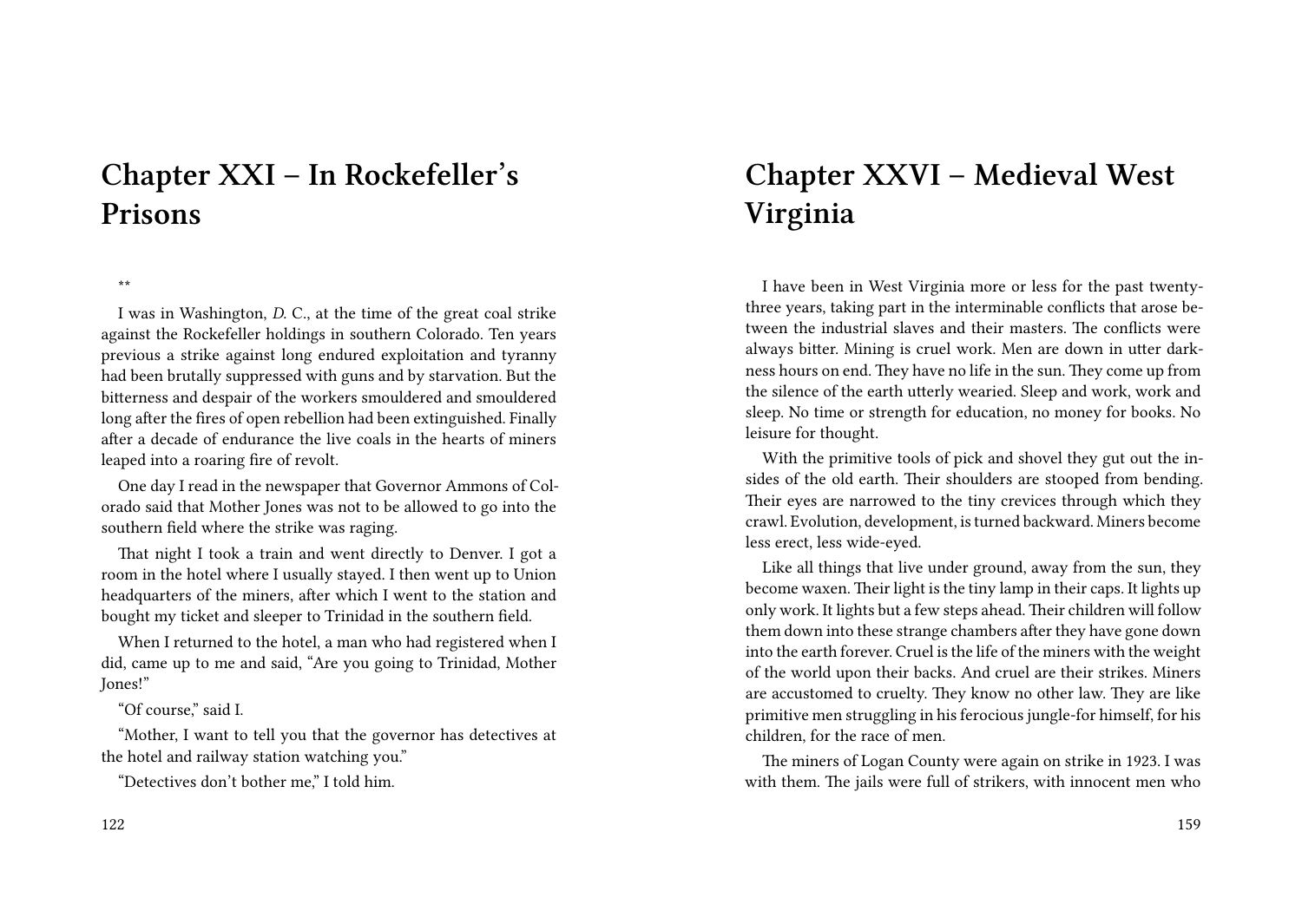After that the Convention got down to business and voted to leave the matter of striking to those who had to do the sacrificing: the rank and file.

The operators refused to meet the miners, broke their sworn agreement that they would do so. There was nothing to do but strike. The rank and file voted it.

In Kansas, against the law, the miners nevertheless went out. Governor Allen ordered them back, just as the slaves of old used to be ordered back into the cotton fields. Again they refused. Refused to desert their brothers and produce scab coal. The Governor called upon the soft collar fellows, the rah-rah boys from the colleges, the drug clerks and undertakers, the ex-soldiers and sailors who were out of work, waiting for their bonuses, – and these mined the coal. A lark it was for them. A day's picnic. They could afford to take the job with light heart and no conscience for it was but a brief job . . . not a lifetime to be spent under the ground. They would not pass on their shovel and lamp to their sons, so it was no matter to them that they left the job a little better for those who were to follow.

The government, under Hoover, opened up scores of scab mines. Non-union coal was dumped on the market. The miners believed that the Federal Government was against them. They set about organizing the non-union fields. I went here and there. I went to West Virginia. Thousands of dollars had been spent in that field. I went among the women in the tent colonies on the hills.

The story of coal is always the same. It is a dark story. For a second's more sunlight, men must fight like tigers. For the privilege of seeing the color of their children's eyes by the light of the sun, fathers must fight as beasts in the jungle. That life may have something of decency, something of beauty-a picture, a new dress, a bit of cheap lace fluttering in the window-for this, men who work down in the mines must struggle and lose, struggle and win.

"There are two detectives in the lobby, one up in the gallery, and two or three at the station watching the gates to see who boards the trains south."

I thanked him for his information. That night I went an hour or so before the coaches were brought into the station way down into the railway yards where the coaches stood ready to be coupled to the train. I went to the section house. There was an old section hand there.

He held up his lantern to see me. "Oh, Mother Jones," he said, "and is it you that's walking the ties?"

"It's myself," said I, "but I'm not walking. I have a sleeper ticket for the south and I want to know if the trains are made up yet. I want to go aboard."

"Sit here," he said, "I'll go see. I don't know." I knew he understood without any explaining why I was there.

"I wish you would tell the porter to come back with you," said I. He went out his light bobbing at his side. Pretty soon he returned with the porter.

"What you want, Mother?" says he.

"I want to know if the berths are made up yet?" "Do you want to get on now, Mother?" "Yes."

"Then yours is made up." I showed him my tickets and he led me across the tracks.

"Mother," he said, "I know you now but later I might find it convenienter not to have the acquaintance."

"I understand," said I. "Now here's two dollars to give to the conductor. Tell him to let Mother Jones off before we get to the Santa Fe crossing. That will be early in the morning."

"I sure will," said he.

I got on board the sleeper in the yards and was asleep when the coaches pulled into the Denver station for passengers south. I was still asleep when the train pulled out of the depot.

Early in the morning the porter awakened me. "Mother," he said, the conductor is going to stop the train for you. Be ready to hop."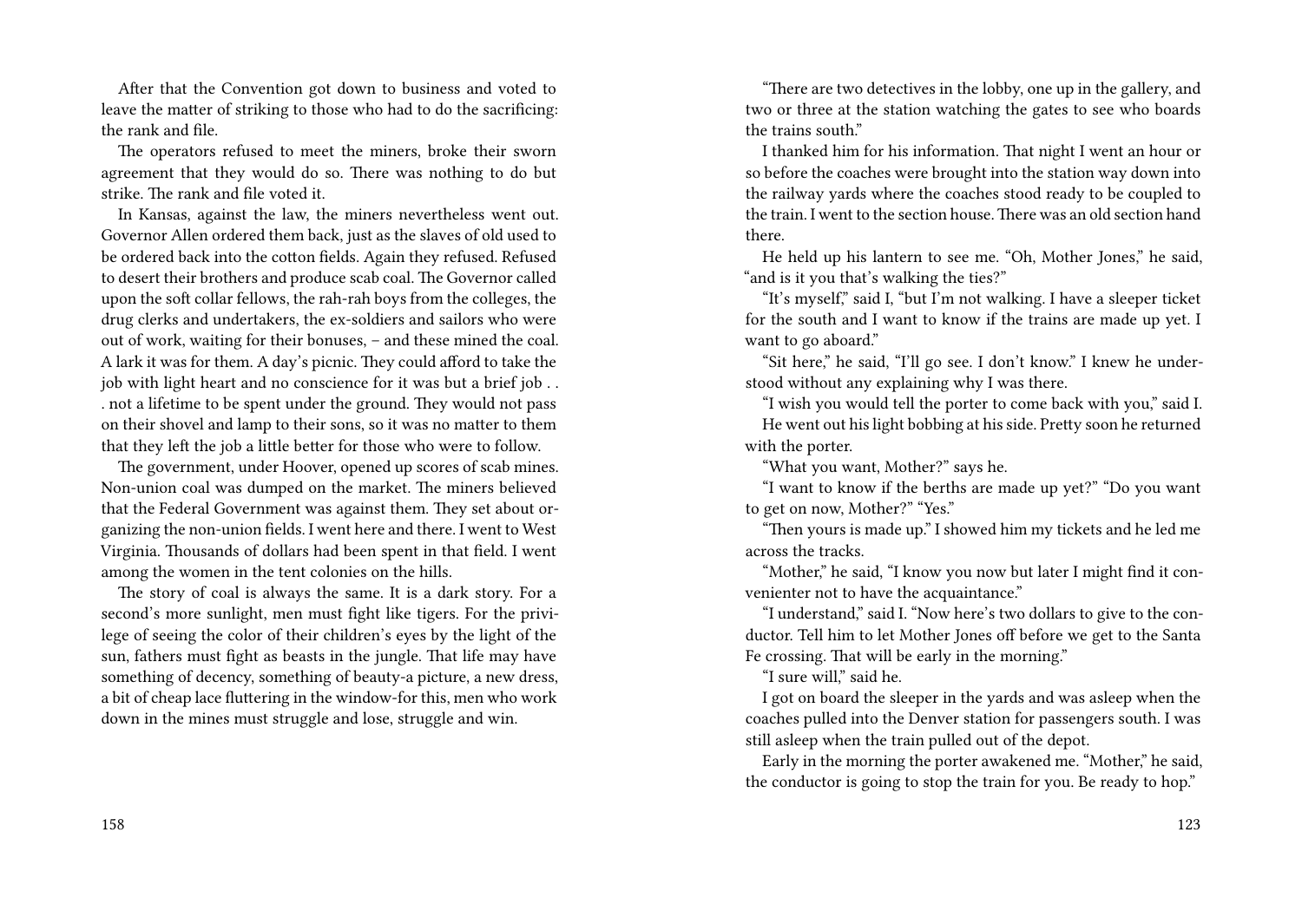When the train slowed down before we got to the crossing, the conductor came to help me off.

"Are you doing business, Mother!" said he. "I am indeed," said I. "And did you stop the train just for me!"

"I certainly did!"

He waved to me as the train pulled away. "Goodbye, Mother." It was very early and I walked into the little town of Trinidad and got breakfast. Down at the station a company of military were watching to see if I came into town. But no Mother Jones got off at the depot, and the company marched back to headquarters, which was just across the street from the hotel where I was staying.

I was in Trinidad three hours before they knew I was there. They telephoned the governor.They telephoned General Chase in charge of the militia. "Mother Jones is in Trinidad!" they said.

"Impossible!" said the governor. "Impossible!" said the general. "Nevertheless, she is here!"

"We have had her well watched, the hotels and the depots," they said.

"Nevertheless, she is here!"

My arrest was ordered.

A delegation of miners came to me. "Boys," I said, "they are going to arrest me but don't make any trouble. Just let them do it."

"Mother," said they, "we aren't going to let them arrest you!"

"Yes, you will. Let them carry on their game."

While we were sitting there talking, I heard footsteps tramping up the stairs.

"Here they come," said I and we sat quietly waiting.

The door opened. It was a company of militia.

"Did you come after me, boys!" said I. They looked embarrassed.

"Pack your valise and come," said the captain.

They marched me down stairs and put me in an automobile that was waiting at the door.

The miners had followed. One of them had tears rolling down his cheeks.

124

to the workers just what it meant to them to have the right to strike taken from them by law.

President Howat was indicted and sentenced to jail for calling a strike, a strike voted for by the rank and file. Because he resisted the law he was called a rebel.

In the early part of 1922, the United Mine Workers held their convention. I attended. Questions of wages and agreements were discussed. The operators in the central bituminous coal fields and the union officials had been enjoined from making an agreement with one another by Judge Anderson. Miners dig up coal for the money kings and judges dig up decisions and injunctions. But the judges get better wages.

The question of whether the strike for April 1st, unless the operators signed agreements, should be called by the Convention or left to a vote of the rank and file, was before the assembly.

Howat and his friends wanted the Convention to set a strike date immediately-April first. The conservatives, led by president Lewis, wanted the body of miners themselves to vote on the issue.

Everyone was howling and bellowing and jumping on his feet and yelling to speak. They sounded like a lot of lunatics instead of sane men with the destiny of thousands of workers in their hands.

Although I sympathized with Howat, I felt that the National President should be obeyed. I rose and pushed my way to the platform. I stood there waiting for the men to become quiet. They did so. It was very still. I said:

"Boys stop howling like a lot of fiends and get down like men and do business. You are wasting time here; wasting time that ought to go to your families and babies. You ought to be ashamed of yourselves! Quit this noise!"

Some one called "Speech!"

"This is not the time for me to speak," I said. "It is time for you to act. Trust your president. If he fails we can go out and I will be with you and raise Hell all over the nation!"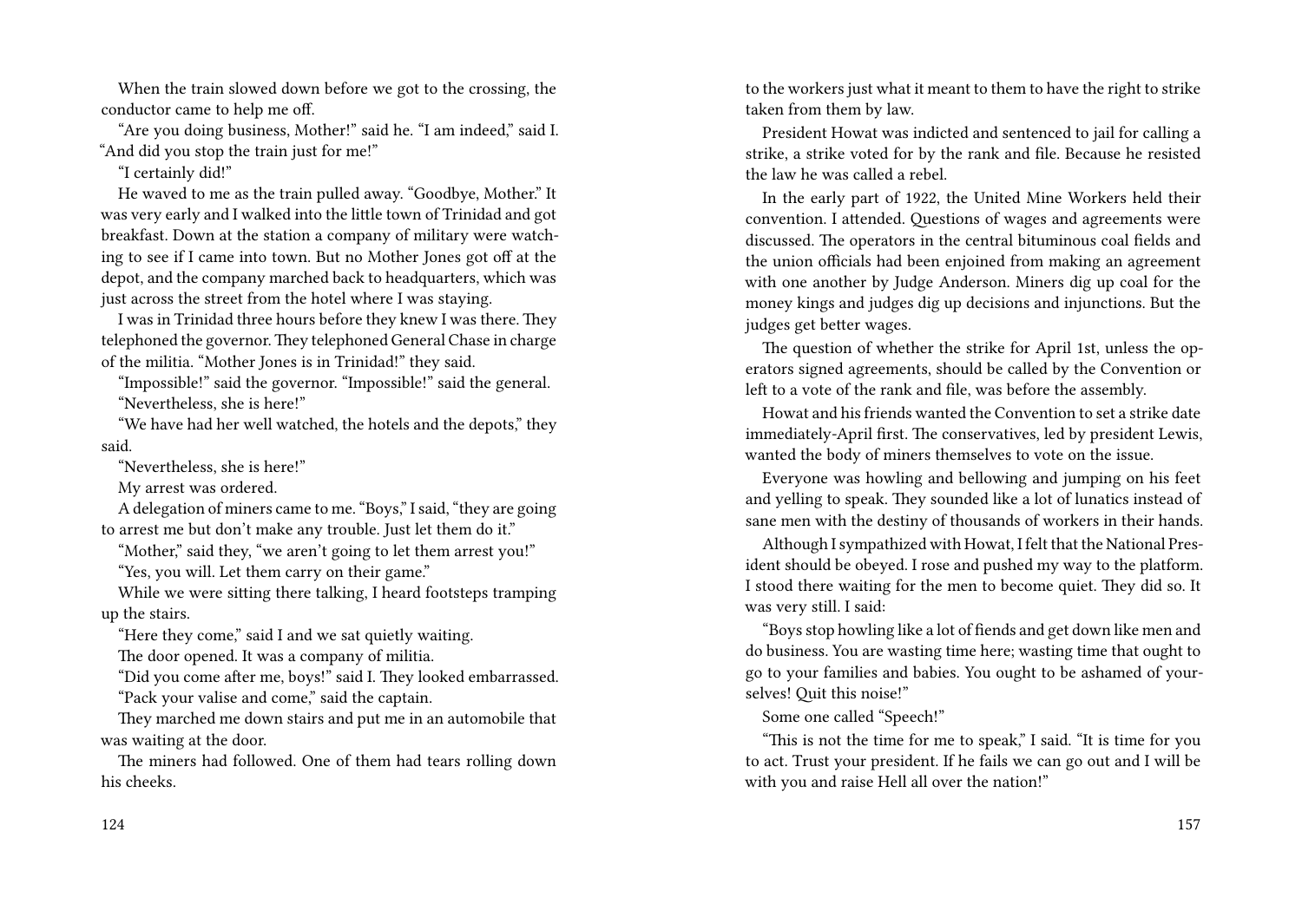# **Chapter XXV – Struggle and Lose: Struggle and Win**

The steel strike was over. That is, the men were forced back to work. Only in bible stories can David conquer the giant Goliath. But the strike in the steel workers' hearts is not over.

Back to the forges, to the great caldrons, to the ovens, to the' flame and the smoke go the "hands." But their hearts and their minds are outside the high fences-fences that shut in the worker and shut out justice.

The strike is not over. Injustice boils in men's hearts as does steel in its caldron, ready to pour, white hot, in the fullness of time.

Meanwhile in Kansas, legislators, subservient to the money powers, were busy making laws. They wanted the workers to be life serfs of the old days, attached to their job, and penalized when they left or struck. Governor Allen signed the bill of slavery. The law was called by a fancy name and given a fair face. It forbade the workers striking. It made striking a punishable offense.

A coal strike was coming on. Governor Allen said Kansas should have coal even if the workers did not have justice. Coal was more important than those who dug it. The coal operators said so too.

Throughout Kansas, striking for better conditions, more adequate wages to meet the high cost of living that the war had brought about, for anything in fact, was forbidden, and he who called a strike must go to jail.

President Howat of one of the districts of the United Mine Workers sent for me to come arouse the workers to a sense of their slavery. I went about speaking on the Industrial Slave Law, explaining "Mother," he cried, "I wish I could go for you!"

We drove to the prison first, passing cavalry and infantry and gunmen, sent by the state to subdue the miners. Orders were given to drive me to the Sisters' Hospital, a portion of which had been turned into a military prison. They put me in a small room with white plastered walls, with a cot, a chair and a table, and for nine weeks I stayed in that one room, seeing no human beings but the silent military. One stood on either side of the cell door, two stood across the hall, one at the entrance to the hall, two at the elevator entrance on my floor, two on the ground floor elevator entrance.

Outside my window a guard walked up and down, up and down day and night, day and night, his bayonet flashing in the sun.

"Lads," said I to the two silent chaps at the door, "the great Standard Oil is certainly afraid of an old woman!"

They grinned.

My meals were sent to me by the sisters.

They were not, of course, luxurious. In all those nine weeks I saw no one, received not a letter, a paper, a postal card. I saw only landscape and the bayonet flashing in the sun.

Finally, Mr. Hawkins, the attorney for the miners, was allowed to visit me. Then on Sunday, Colonel Davis came to me and said the governor wanted to see me in Denver.

The colonel and a subordinate came for me that night at nine O 'clock. As we went down the hall, I noticed there was not a soldier in sight. There was none in the elevator. There was none in the entrance way. Everything was strangely silent. No one was about. A closed automobile waited us. We three got in.

"Drive the back way," said the colonel to the chauffeur.

We drove through dark, lonely streets. The curtains of the machine were down. It was black outside and inside. It was the one time in my life that I thought my end had come; that I was to say farewell to the earth, but I made up my mind that I would put up a good fight before passing out of life!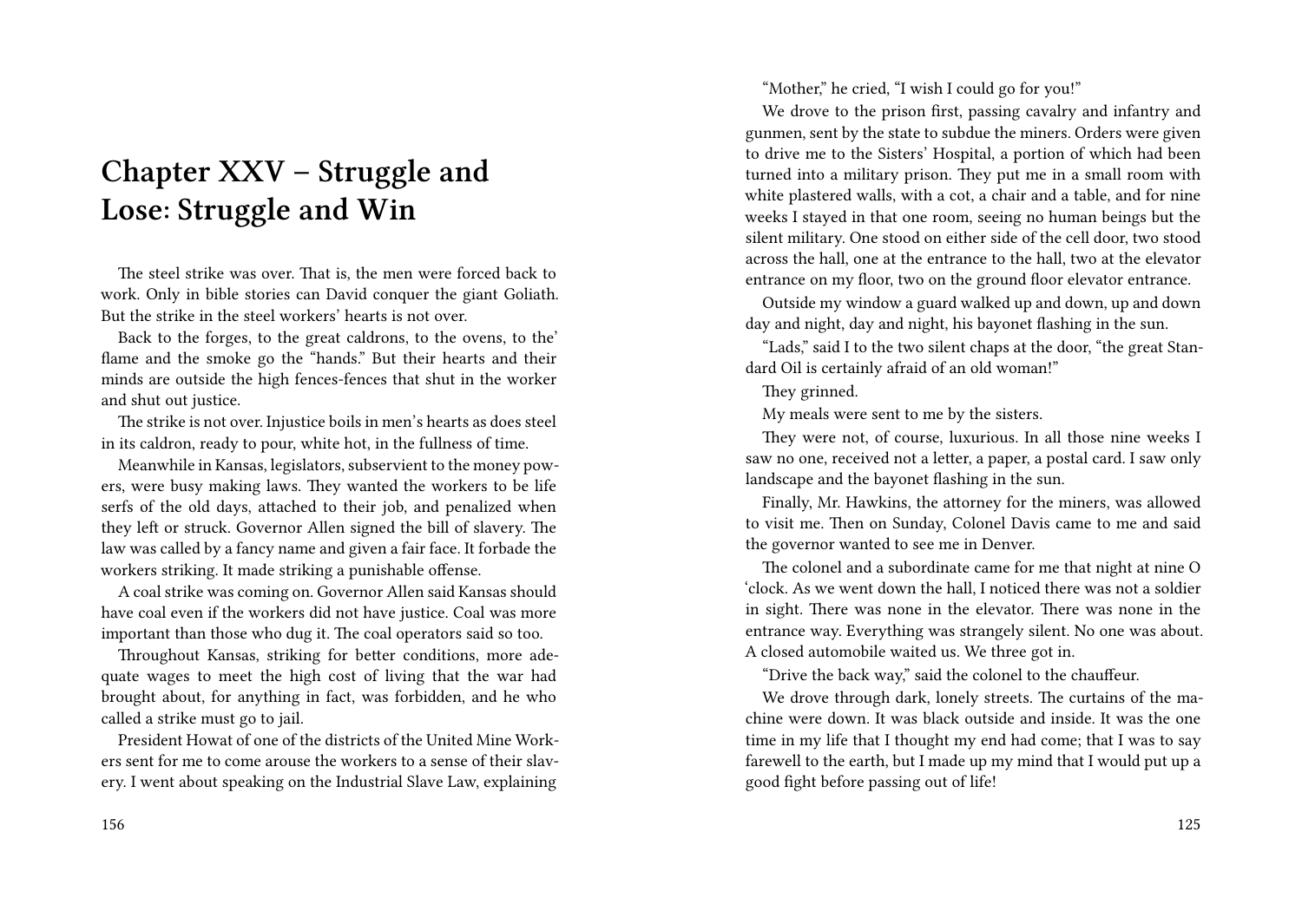When we reached the Santa Fe crossing I was put aboard the train. I felt great relief, for the strike had only begun and I had much to do. I went to bed and slept till we arrived in Denver. Here I was met by a monster, called General Chase, whose veins run with ice water. He started to take me to Brown Palace Hotel. I asked him if he would permit me to go to a less aristocratic hotel, to the one I usually stopped at. He consented, telling me he would escort me to the governor at nine o'clock.

I was taken before the governor that morning. The governor said to me, "I am going to turn you free but you must not go back to the strike zone."

"Governor," I said, "I am going back."

"I think you ought to take my advice," he said, "and do what I think you ought to do."

"Governor," said I, "if Washington took instructions from such as you, we would be under King George's descendants yet! If Lincoln took instructions from you, Grant would never have gone to Gettysburg. I think I had better not take your orders."

I stayed on a week in Denver. Then I got a ticket and sleeper for Trinidad. Across the aisle from me was Reno, Rockefeller's detective. Very early in the morning, soldiers awakened me.

"Get up," they said, "and get off at the next stop."

I got up, of course, and with the soldiers I got off at Walsenburg, fifty miles from Trinidad. The engineer and the fireman left their train when they saw the soldiers putting me off.

"What are you going to do with that old woman?" they said. "We won't run the train till we know!"

The soldiers did not reply.

"Boys," I said, "go back on your engine. Some day it will be all right."

Tears came trickling down their cheeks, and when they wiped them away, there were long, black streaks on their faces.

I was put in the cellar under the courthouse. It was a cold, terrible place, without heat, damp and dark. I slept in my clothes by day,

126

Gary and his gang celebrated the victory with banquets and rejoicing. Three hundred thousand workers, living below the living wage, ate the bread of bitterness.

I say, as I said in the town of Gary, it is the damn gang of robbers and their band of political thieves who will start the next American Revolution; just as it was they who started this strike. Fifty thousand American lads died on the battle fields of Europe that the world might be more democratic. Their buddies came home and fought the American workingman when he protested an autocracy beyond the dream of the Kaiser. Had these same soldiers helped the steel workers, we could have given Gary, Morgan and his gang a free pass to hell. All the world's history has produced no more brutal and savage times than these, and this nation will perish if we do not change these conditions.

Christ himself would agitate against them. He would agitate against the plutocrats and hypocrites who tell the workers to go down on their knees and get right with God. Christ, the carpenter's son, would tell them to stand up on their feet and fight for righteousness and justice on the earth.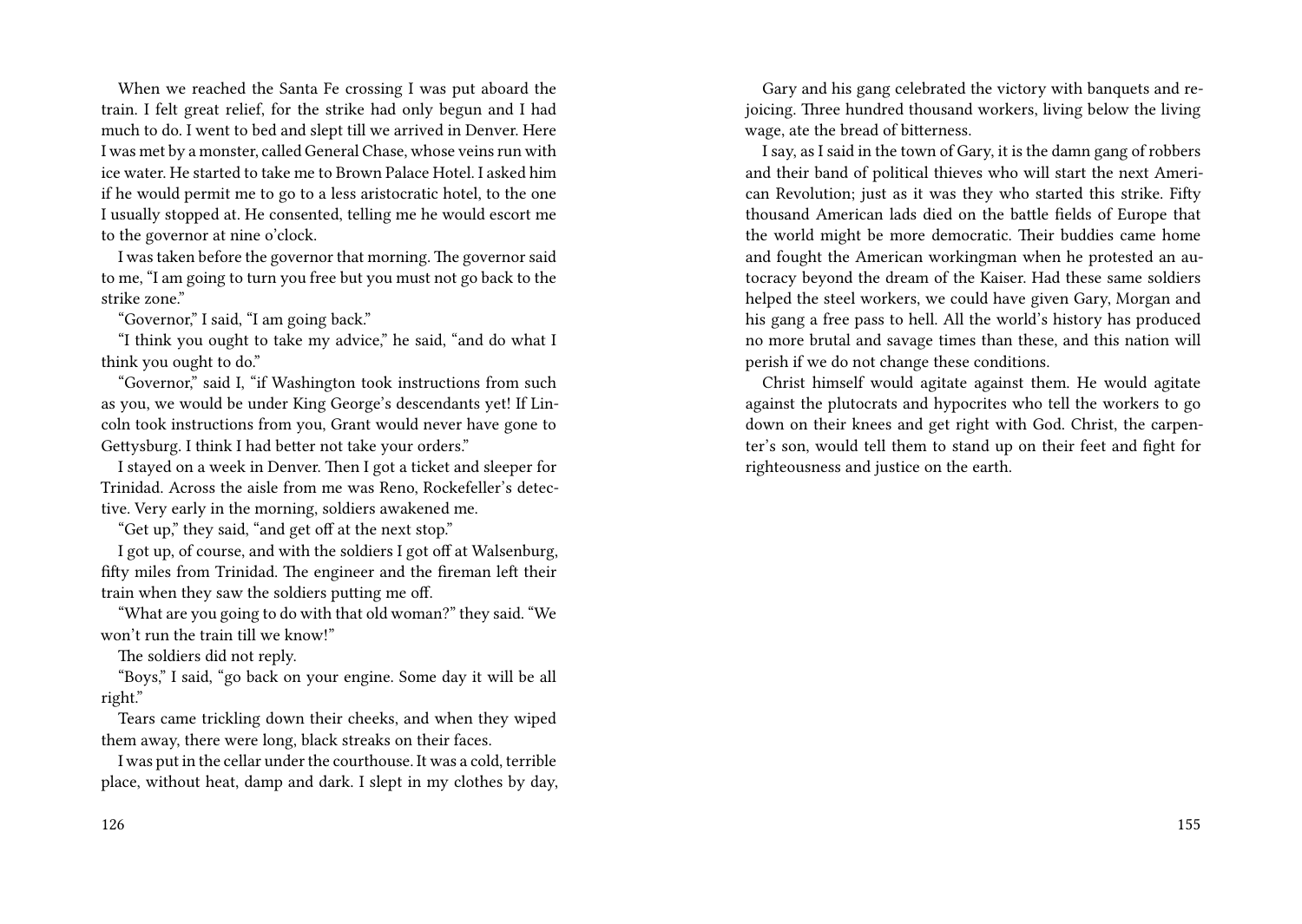cial of the steel village. There was dissension in the ranks of labor. Ambition and prejudice played their part.

Human flesh, warm and soft and capable of being wounded, went naked up against steel; steel that is cold as old stars, and harder than death and incapable of pain. Bayonets and guns and steel rails and battle ships, bombs and bullets are made of steel. And only babies are made of flesh. More babies to grow up and work in steel, to hurl themselves against the bayonets, to know the tempered resistance of steel.

The strike was broken. Broken by the scabs brought in under the protection of the troops. Broken by breaking men's belief in the outcome of their struggle. Broken by breaking men's hearts. Broken by the press, by the government. In a little over a hundred days, the strike shivered to pieces.

The slaves went back to the furnaces, to the mills; to the heat and the roar, to the long hours – to slavery.

At headquarters men wept. I wept with them. A young man put his hands on my shoulders.

"Mother," he sobbed. "It's over."

A red glare from the mills lighted the sky. It made me think of Hell.

"Lad," said I, "it is not over. There's a fiercer light than those hell fires over yonder! It is the white light of freedom burning in men's hearts!"

Back to the mills trudged the men, accepting the terms of the despot, Gary; accepting hours that made them old, old men at forty; that threw them on the scrap heap, along with the slag from the mills, at early middle age; that made of them nothing but brutes that slept and worked, that worked and slept. The sound of their feet marching back into the mills was the sound of a funeral procession, and the corpse they followed was part of their selves. It was their hope.

and at night I fought great sewer rats with a beer bottle. "If I were out of this dungeon," thought I, "I would be fighting the human sewer rats anyway!"

For twenty-six days I was held a military prisoner in that black hole. I would not give in. I would not leave the state. At any time, if I would do so, I could have my freedom. General Chase and his bandits thought that by keeping me in that cold cellar, I would catch the flue or pneumonia, and that would settle for them what to do with "old Mother Jones."

Colonel Berdiker, in charge of me, said, "Mother, I have never been placed in a position as painful as this. Won't you go to Denver and leave the strike field?"

"No, Colonel, I will not," said I.

The hours dragged underground. Day was perpetual twilight and night was deep night. I watched people's feet from my cellar window; miners' feet in old shoes; soldiers' feet, well shod in government leather; the shoes of women with the heels run down; the dilapidated shoes of children; barefooted boys. The children would scrooch down and wave to me but the soldiers shooed them off.

One morning when my hard bread and sloppy coffee were brought to me, Colonel Berdiker said to me, "Mother, don't eat that stuff!" After that he sent my breakfast to me – good, plain food. He was a man with a heart, who perhaps imagined his own mother imprisoned in a cellar with the sewer rats' union.

The colonel came to me one day and told me that my lawyers had obtained a habeas corpus for me and that I was to be released; that the military would give me a ticket to any place I desired.

"Colonel," said I, "I can accept nothing from men whose business it is to shoot down my class whenever they strike for decent wages. I prefer to walk."

"All right, Mother," said he, "Goodbye!"

The operators were bringing in Mexicans to work as scabs in the mines. In this operation they were protected by the military all the way from the Mexican borders. They were brought into the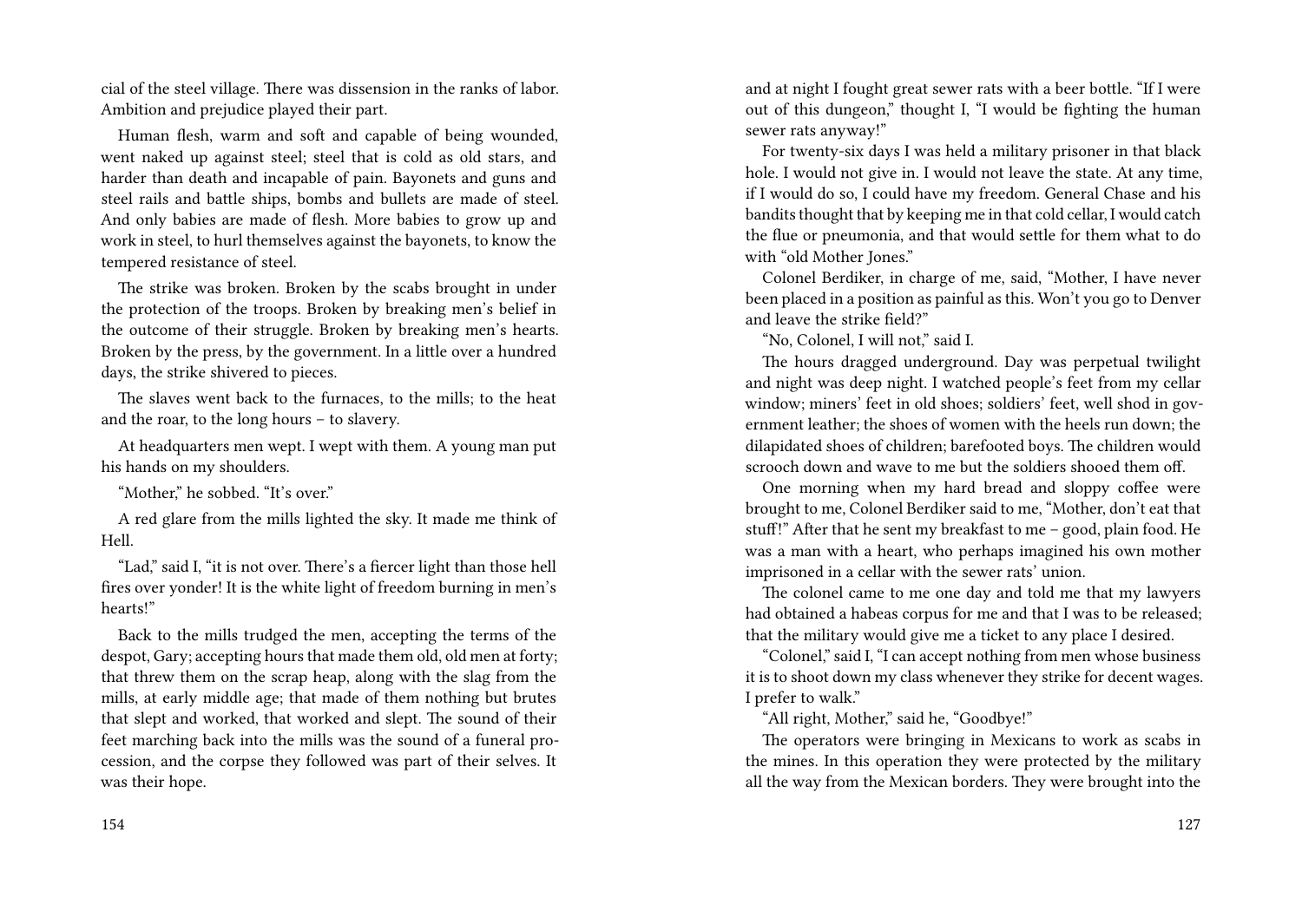strike territory without knowing the conditions, promised enormous wages and easy work. They were packed in cattle cars, in charge of company gunmen, and if when arriving, they attempted to leave, they were shot hundreds of these poor fellows had been lured into the mines with promises of free land. When they got off the trains, they were driven like cattle into the mines by gunmen.

This was the method that broke the strike ten years previously. And now it was the scabs of a decade before who were striking – the docile, contract labor of Europe.

I was sent down to El Paso to give the facts of the Colorado strike to the Mexicans who were herded together for the mines in that city. I held meetings, I addressed Mexican gatherings, I got the story over the border. I did everything in my power to prevent strike breakers going into the Rockefeller mines.

In January, 1914. I returned to Colorado.

When I got off the train at Trinidad, the militia met me and ordered me back on the train. Nevertheless, I got off. They marched me to the telegrapher's office, then they changed their minds, and took me to the hotel where they had their headquarters. I told them I wanted to get my breakfast. They escorted me to the dining room.

"Who is paying for my breakfast?" said I.

"The state," said they.

"Then as the guest of the state of Colorado I'll order a good breakfast." And I did-all the way from bacon to pie.

The train for Denver pulled in. The military put me aboard it. When we reached Walsenburg; a delegation of miners met the train, singing a miner's song. They sang at the top their lungs till the silent, old mountains see to prick up their ears. They swarmed into the train.

"God bless you, Mother!"

"God bless you, my boys!"

"Mother, is your coat warm enough? It's; freezing cold in the hills!"

ies with their innumerable burns; their profits are your early old age, your swollen feet, your wearied muscles. You go without warm winter clothes that Gary and his gang may go to Florida to warm their blood. You puddle steel twelve hours a day! Your children play in the muck of mud puddles while the children of the Forty Thieves take their French and dancing lessons, and have their fingernails manicured!"

As I was about to step down from the little platform I saw the crowd in one part of the hall milling around. Some one was trying to pass out leaflets and an organizer was trying to stop him. I heard the organizer say, "No sir, that's all right but you can't do it here! What do you want to get us in for!"

The fellow who had the leaflets insisted on distributing them. I pushed my way over to where the disturbance was.

"Lad," said I, "let me see one of those leaflets."

"It's about Russia, Mother," said the organizer, "and you know we can't have that!"

I took a leaflet. It asked the assistance of everyone in getting the government to lift the blockade against Russia, as hundreds of thousands of women and little children were starving for food, and thousands were dying for want of medicine and hospital necessities.

"What is the matter with these leaflets!" I asked the organizer.

"Nothing, Mother, only if we allow them to be distributed the story will go out that the strike is engineered from Moscow. We can't mix issues. I'm afraid to let these dodgers circulate."

"Women and children blockaded and starving! Men, women and children dying for lack of hospital necessities! This strike will not be won by turning a deaf ear to suffering wherever it occurs. There's only one thing to be afraid of … of not being a man

The struggle for freedom went on. Went on against colossal odds. Steel was against them. And the government was against them, from the remote government at Washington down to the tiny offi-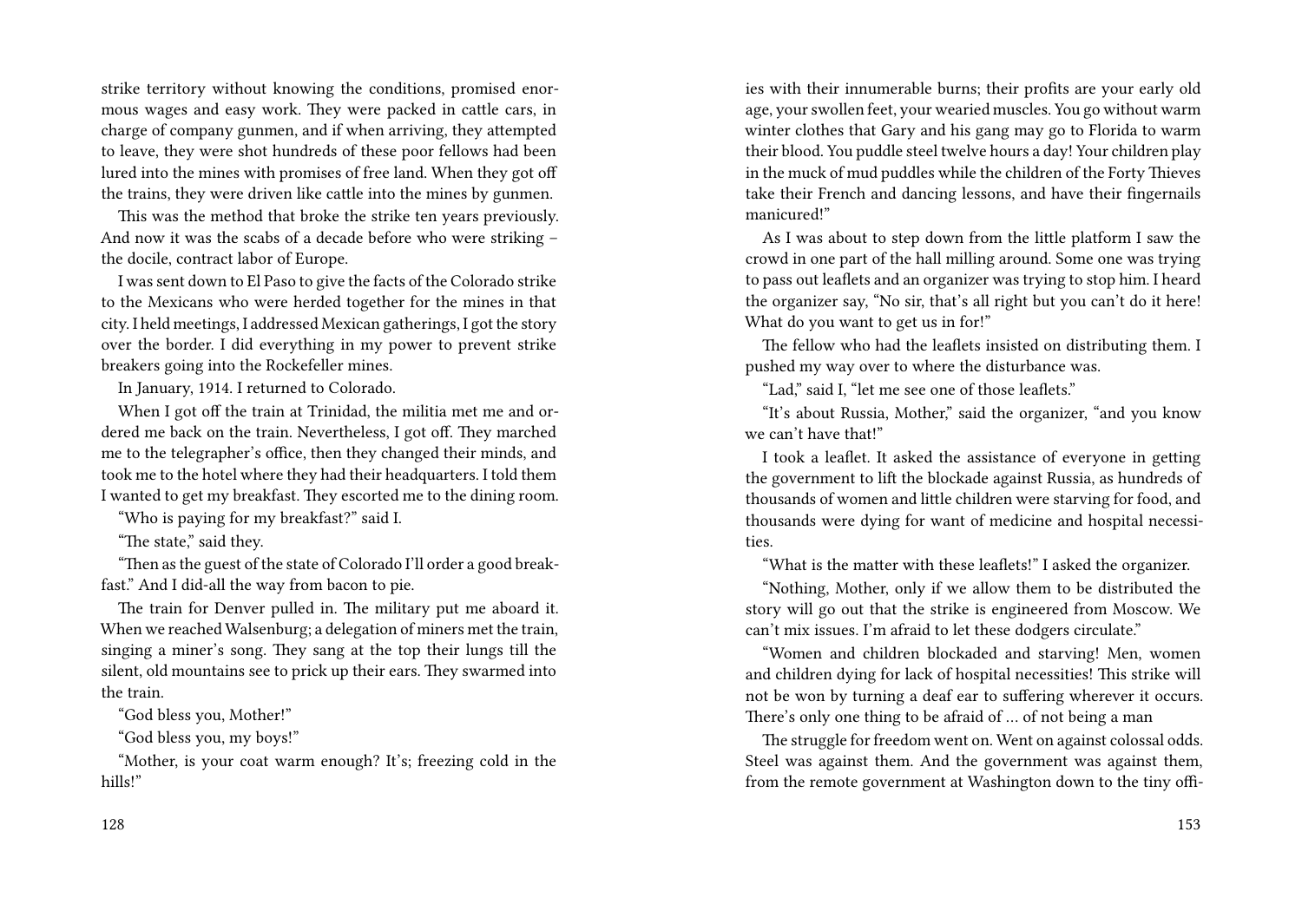"Pretty soon they go walk together. My man not come home. All night gone. Next day come high detect.They say my man Bolshevik. His friend say so."

"Have you been to the jail?"

"Yes, they say he not there. They say he been gone Russia."

"Here's five dollars," I said. "Now you take care of those little ones and I'll get your man for you."

He was in prison. I found him. Arrested by the United States Secret Service men who worked in connection with the Steel Company's private spies. Scores of workers were in jail, arrested on charges of holding radical thoughts. Holding radical thoughts and even the conservative demand for a shorter day, a better wage, the right to organize was punished with guns and prisons and torture!

He with dozens of others were later freed. With nothing against them. Five hundred "under cover" men worked in Monessen, sneaking into men's houses, into their unions, into their hearts, into their casual thoughts, sneaking and betraying. Five hundred Judas Iscariots betraying the workers for a handful of silver dollars.

With vermin like these must the worker struggle. Rather would the Steel Kings pay hundreds of thousands of dollars to these parasites than give the workers a living wage, a wage which would enable them to live as free men.

I was speaking in Mingo. There was a big crowd there. Most of them were foreigners but they would stand for hours listening to the speakers, trying to fit the English words to the feelings in their hearts. Their patient faces looked up into mine. Slag, the finely powdered dust of the steel mills, was ground into the furrows of their foreheads, into the lines about their mouths. The mark of steel was indelibly stamped upon them. They belonged to steel – branded as are cattle on the plains by their owners.

I said to them, "Steel stock has gone up. Steel profits are enormous. Steel dividends are making men rich over night. The war – your war-has made the steel lords richer than the emperors of old Borne. And their profits are not from steel alone but from your bod-

152

"I'm all right, my lad." The chap had no overcoat – a cheap cotton suit, and a bit of woolen rag around his neck.

Outside in the station stood the militia. One of them was a fiend. He went about swinging his gun, hitting the miners, and trying to prod them into a fight, hurling vile oaths at them. But the boys kept cool and I could hear them singing above the shriek of the whistle as the train pulled out of the depot and wound away through the hills.

From January on until the final brutal out-rage, – the burning of the tent colony in Ludlow – my ears wearied with the stories of brutality and suffering. My eyes ached with the misery I witnessed. My brain sickened with the knowledge of man's inhumanity to man.

It was, "Oh, Mother, my daughter has been assaulted by the soldiers-such a little girl!"

"Oh, Mother, did you hear how the soldiers entered Mrs. Hall's house, how they terrified the little children, wrecked the home, and did worse – terrible things – and just because Mr. Hall, the undertaker, had buried two miners whom the militia had killed!" "And, Oh Mother, did you hear how they are arresting miners for vagrancy, for loafing, and making them work in company ditches without pay, making them haul coal and clear snow up to the mines for nothing!" "Mother, Mother, listen! A Polish fellow arrived as a strike breaker. He didn't know there was a strike. He was a big, strapping fellow. They gave him a star and a gun and told him to shoot strikers!"

"Oh, Mother, they've brought in a shipment of guns and machine guns-what's to happen to us!"

A frantic mother clutched me. "Mother Jones," she screamed, "Mother Jones, my little boy's all swollen up with the kicking and beating he got from a soldier because he said, 'Howdy, John D. feller!' 'Twas just a kid teasing, and now he's lying like dead!"

"Mother, 'tis an outrage for an adjutant general of the state to shake his fist and holler in the face of a grey-haired widow for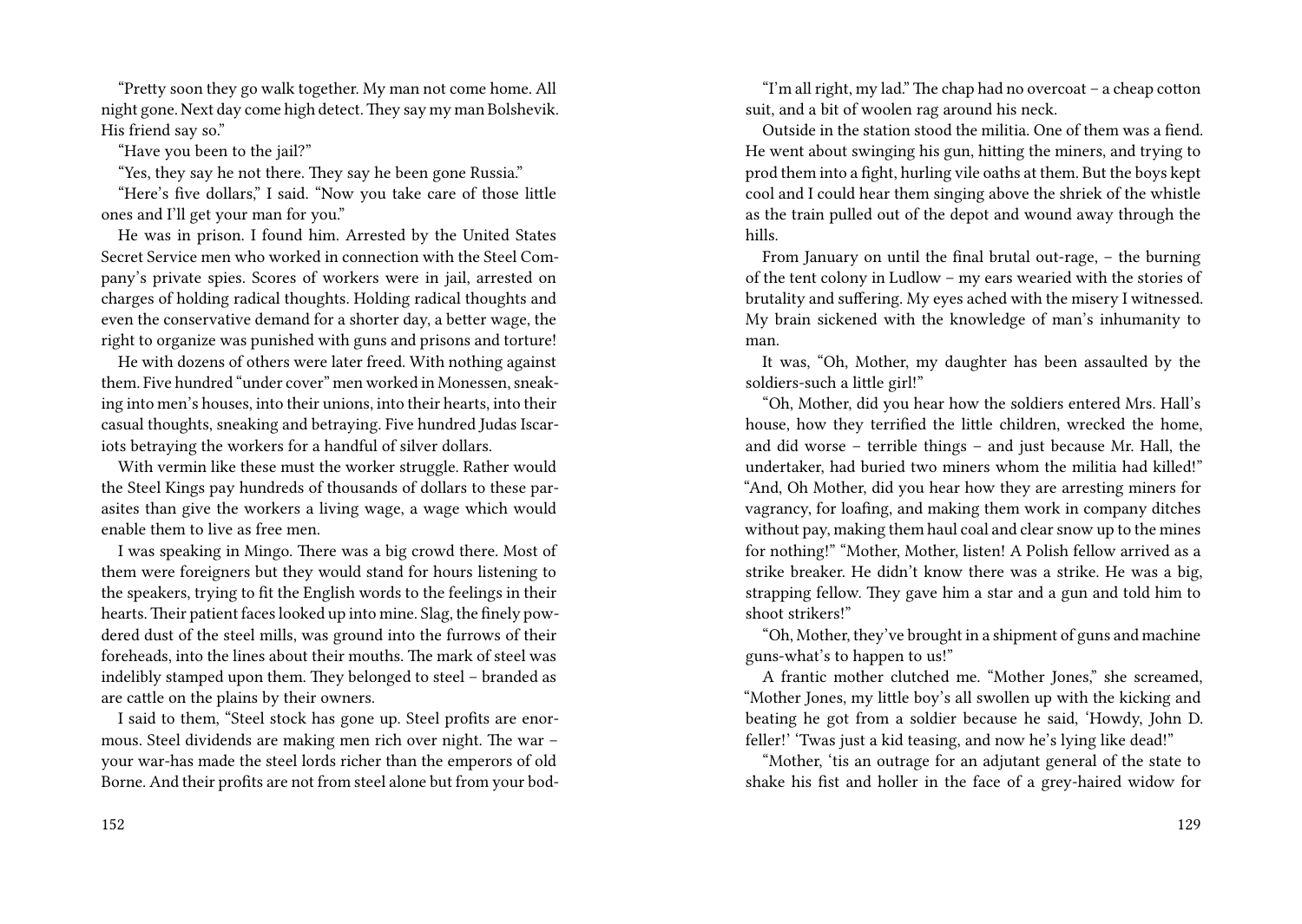singing a union song in her own kitchen while she washes the dishes!"

"It is all an outrage," said I. 'Tis an outrage indeed that Rockefeller should own the coal that God put in the earth for all the people. 'Tis an outrage that gunmen and soldiers are here protecting mines against workmen who ask bit more than a crust, a bit more than bondage! 'Tis an ocean of outrage !"

"Mother, did you hear of poor, old collier? He was going to the postoffice and was arrested by the militia. They marched him down hill, making him carry a shovel and a pick his back. They told him he was to die and must dig his own grave. He stumbled and fell on the road. They kicked him and he staggered up. He begged to be allowed to go home kiss his wife and children goodbye.

"We'll do the kissing," laughed the soldiers At the place they picked out for his grave, they measured him, and then they ordered to dig-two feet deeper, they told him. Old Colner began digging while the soldiers stood around laughing and cursing and playing craps for his tin watch. Then Colner fell fainting into the grave. The soldiers left him there till he recovered by himself. There he was alone and he staggered back to camp, Mother, and he isn't quite right in the head!"

I sat through long nights with sobbing widows, watching the candles about the corpse of the husband burn down to their sockets.

"Get out and fight," I told those women. "Fight like hell till you go to Heaven!" That was the only way I knew to comfort them.

I nursed men back to sanity who were driven to despair. I solicited clothes for the ragged children, for the desperate mothers. I laid out the dead, the martyrs of the strike. I kept the men away from the saloons, whose licenses as well as those of the brothels, were held by the Rockefeller interests.

The miners armed, armed as it is permitted every American citizen to do in defense of his home, his family; as he is permitted to do

Are you speaking of Abraham Lincoln?" said a little man who was peeking at me over another fellow's shoulder.

"I am that," said I.

"And there was a man once who walked among men, among the poor and the despised and the lowly, and he agitated against the powers of Rome, against the lickspittle Jews of the local pie counter; he agitated for the Kingdom of God!"

"Are you speaking of Jesus Christ?" said a preacher.

"I am," said I. "The agitator you nailed to a cross some centuries ago. I did not know that his name was known in the region of steel!"

They all said nothing and left.

I went in a house in Monessen where I heard a woman sobbing. "They have taken my man away and I do not know where they have taken him!" Two little sobbing children clung to her gingham apron. Her tears fell on their little heads.

"I will find out for you. Tell me what happened."

"Yesterday two men come. They open door; not knock. They come bust in. They say 'Your husband go back to Russia. He big Bolshevik!' I say, 'Who you?' They say, 'We big government United States. Big detect!'"

"They open everything. They open trunks. They throw everything on floor. They take everything from old country. They say my husband never came back.They say my husband go Russia. Perhaps first they hang him up, they say."

"They will not hang him. Is your husband Bolshevik?"

"No. He what you call Hunkie in America. He got friend. Friend very good. Friend come see him many times. Play cards. Talk 'bout damn boss. Talk 'bout damn job. Talk just 'bout all damn things. This friend say, 'You like better Russia – Working people now got country.'

"My husband say, 'Sure I like Russia. Bussia all right. Maybe workmans got chance there.'

"This friend say, 'You like tea?'

"My man say, 'Sure I like!'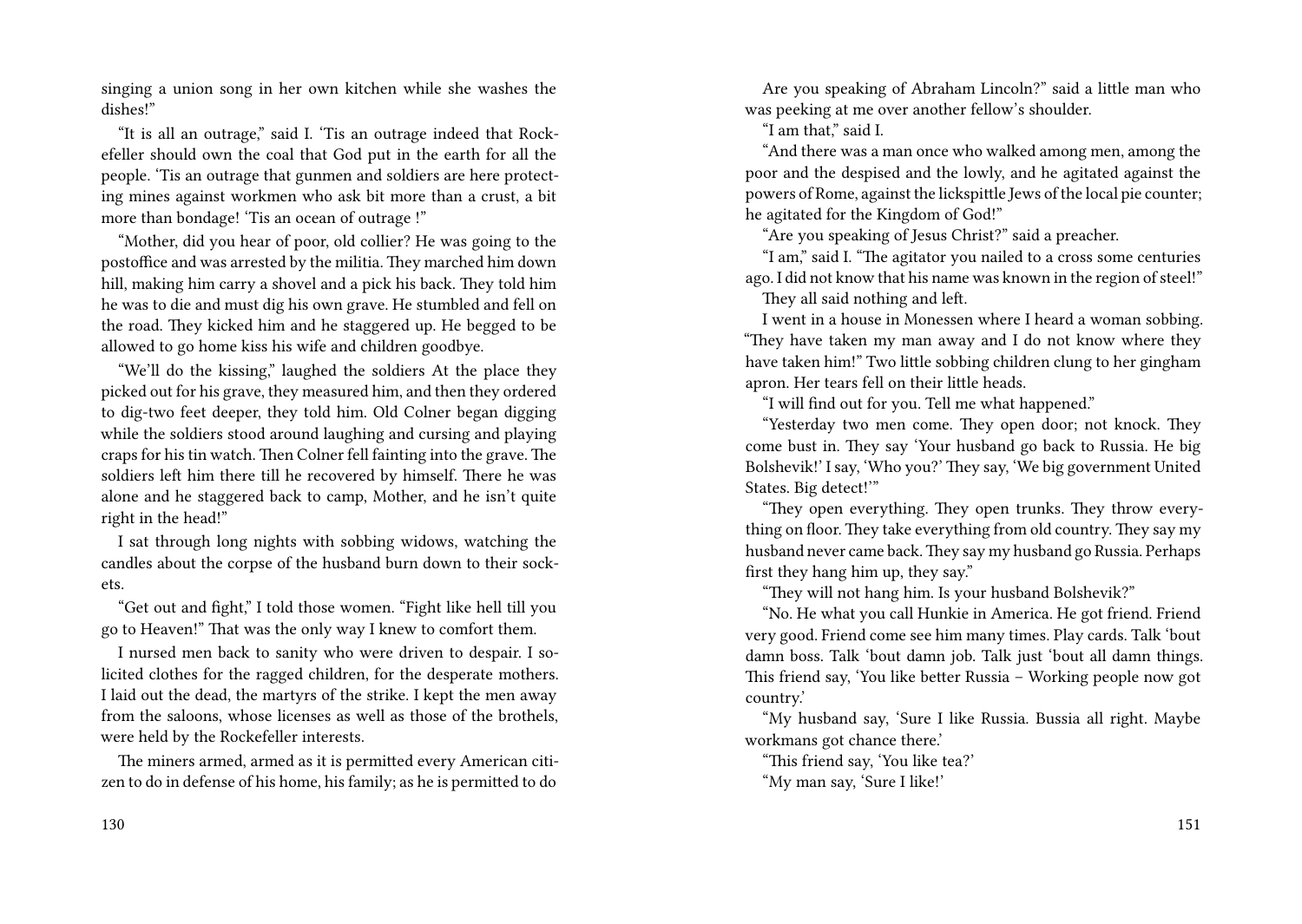When I asked the women that question they would stop their complaints. '~ My man go back, I kill him!" You should see their eyes!

I went to Duquesne. Mayor Crawford, the brother of the President of the McKeesport Tin Plate Company, naturally saw the strike through steel-rimmed glasses. Jay Brown and I asked him for a permit to address the strikers.

"So you want a permit to speak in Duquesne, do you?*"* he grinned.

"We do that," said I, "as American citizens demanding our constitutional rights."

He laughed aloud. "Jesus Christ himself could not hold a meeting in Duquesne!" said he.

"I have no doubt of that," said I, "not while you are mayor. "You may remember, however, that He drove such men as you out of the temple!"

He laughed again. Steel makes one feel secure.

We spoke. We were arrested and taken to jail. While in my cell, a group of worthy citizens, including town officials and some preachers came to see me.

"Mother Jones," they said, "why don't you use your great gifts and your knowledge of men for something better and higher than agitating*?"*

"There was a man once," said I, "who had great gifts and a knowledge of men and he agitated against a powerful government that sought to make men serfs, to grind them down. He founded this nation that men might be free. He was a gentleman agitator!'

"Are you referring to George Washington?" said one of the group.

"I am so," said I. "And there was a man once who had the gift of a tender heart and he agitated against powerful men, against invested wealth, for the freedom of black men. He agitated against slavery!"

against invasion. The smoke of armed battle rose from the arroyos and ravines of the Rocky Mountains.

No one listened. No one cared. The tickers in the offices of 26 Broadway sounded louder than the sobs of women and children. Men in the steam heated luxury of Broadway offices could not feel the stinging cold of Colorado hill-sides where families lived in tents.

Then came Ludlow and the nation heard. Little children roasted alive make a front page story. Dying by inches of starvation and exposure does not.

On the 19th of April, 1914, machine guns, used on the strikers in the Paint Creek strike, were placed in position above the tent colony of Ludlow. Major Pat Hamrock and Lieutenant K. E. Linderfelt were in charge of the militia, the majority of whom were, company gun-men sworn in as soldiers.

Early in the morning soldiers approached the colony with a demand from headquarters that Louis Tikas, leader of the Greeks, surrender two Italians. Tikas demanded a warrant for their arrest. They had none. Tikas refused to surrender them. The soldiers returned to quarters. A signal bomb was fired. Then another. Immediately the machine guns began spraying the flimsy tent colony, the only home the wretched families of the miners had, riddling it with bullets. Like iron rain, bullets' upon men, women and children.

The women and children fled to the hills. Others tarried. The men defended their home with their guns. All day long the firing continued. Men fell dead, their faces to the ground. Women dropped. The little Snyder boy was shot through the head, trying to save his kitten. A child carrying water to his dying mother was killed.

By five o'clock in the afternoon, the miners had no more food, nor water, nor ammunition. They had to retreat with their wives and little ones into the hills. Louis Tikas was riddled with shots while he tried to lead women and children to safety. They perished with him.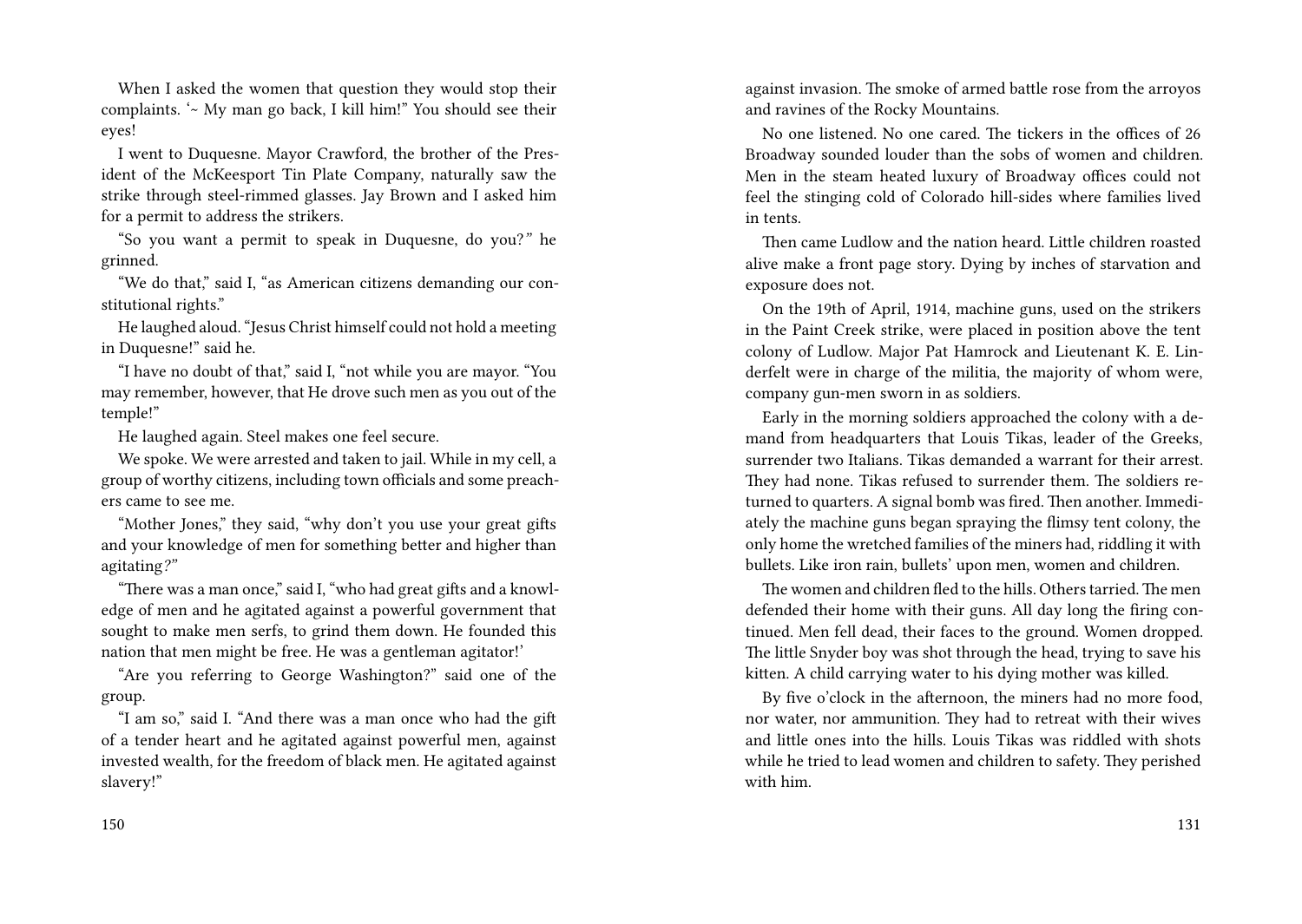Night came. A raw wind blew down the canyons where men, women and children shivered and wept. Then a blaze lighted the sky. The soldiers, drunk with blood and with the liquor they had looted from the saloon, set fire to the tents of Ludlow with oilsoaked torches. The tents, all the poor furnishings, the clothes and bedding of the miners' families burned. Coils of barbed wire were stuffed into the well, the miners' only water supply.

After it was over, the wretched people crept back to bury their dead. In a dugout under a burned tent, the charred bodies of eleven little children and two women were found-unrecognizable. Everything lay in ruins. The wires of bed springs writhed on the ground as if they, too, had tried to flee the horror. Oil and fire and guns had robbed men and women and children of their homes and slaughtered tiny babies and defenseless women. Done by order of Lieutenant Linderfelt, a savage, brutal executor of the will of the Colorado Fuel and Iron Company. The strikers issued a general call to arms: Every able bodied man must shoulder a gun to protect himself and his family from assassins, from arson and plunder. From jungle days to our own so-named civilization, this is a man's inherent right. To a man they armed, throughout the whole strike district. Ludlow went on burning in their hearts.

Everybody got busy. A delegation from Ludlow went to see President Wilson. Among them was Mrs. Petrucci whose three tiny babies were crisped to death in the black hole of Ludlow. She had something to say to her President.

Immediately he sent the United States cavalry to quell the gunmen. He studied the situation, and drew up proposals for a threeyear truce, binding miner and operator. The operators scornfully refused.

A mass meeting was called in Denver. Lindsey spoke. He demanded that the operators be made to respect the laws of Colorado. That something be done immediately. The Denver Real Estate Exchange appointed a committee to spit on Judge Lindsey for his espousal of the cause of the miners.

marched United States soldiers under General Wood. They brought their bayonets, their long range guns, trucks with mounted machine guns, field artillery. Then came violence. The soldiers broke up the picket line. Worse than that, they broke the ideal in the hearts of thousands of foreigners, their ideal of America. Into the blast furnace along with steel went their dream that America was a government for the people-the poor, the oppressed.

I sat in the kitchen with the wife of a steel worker. It was a tiny kitchen. Three men sat at the table playing cards on the oil cloth table cover. They sat in their under shirts and trousers. Babies crawled on the floor. Above our heads hung wet clothes.

"The worse thing about this strike, Mother, is having the men folks all home all the time. There's no place for them to go. If they walk out they get chased by the mounted police. If they visit another house, the house gets raided and the men get arrested for 'holding a meeting.' They daren't even sit on the steps. Officers chase them in. It's fierce, Mother, with the boarders all home. When the men are working, half of them are sleeping, and the other half are in the mills. And I can hang my clothes out in the yard. Now I daren't. The guards make us stay in. They chase us out of our own yards. It's hell, Mother, with the men home all day and the clothes hanging around too. And the kids are frightened. The guards chase them in the house. That makes it worse. The kids, and the men all home and the clothes hanging around."

That was another way the steel tyrants fought their slaves. They crowded them into their wretched kennels, piling them on top of one another until their nerves were on edge. Men and women and babies and children and cooking and washing and dressing and undressing. This condition wore terribly on the women.

"Mother, seems like I'm going crazy!" women would say to me. "I'm scared to go out and I go crazy if I stay in with everything lumped on top of me!"

"The men are not going back?"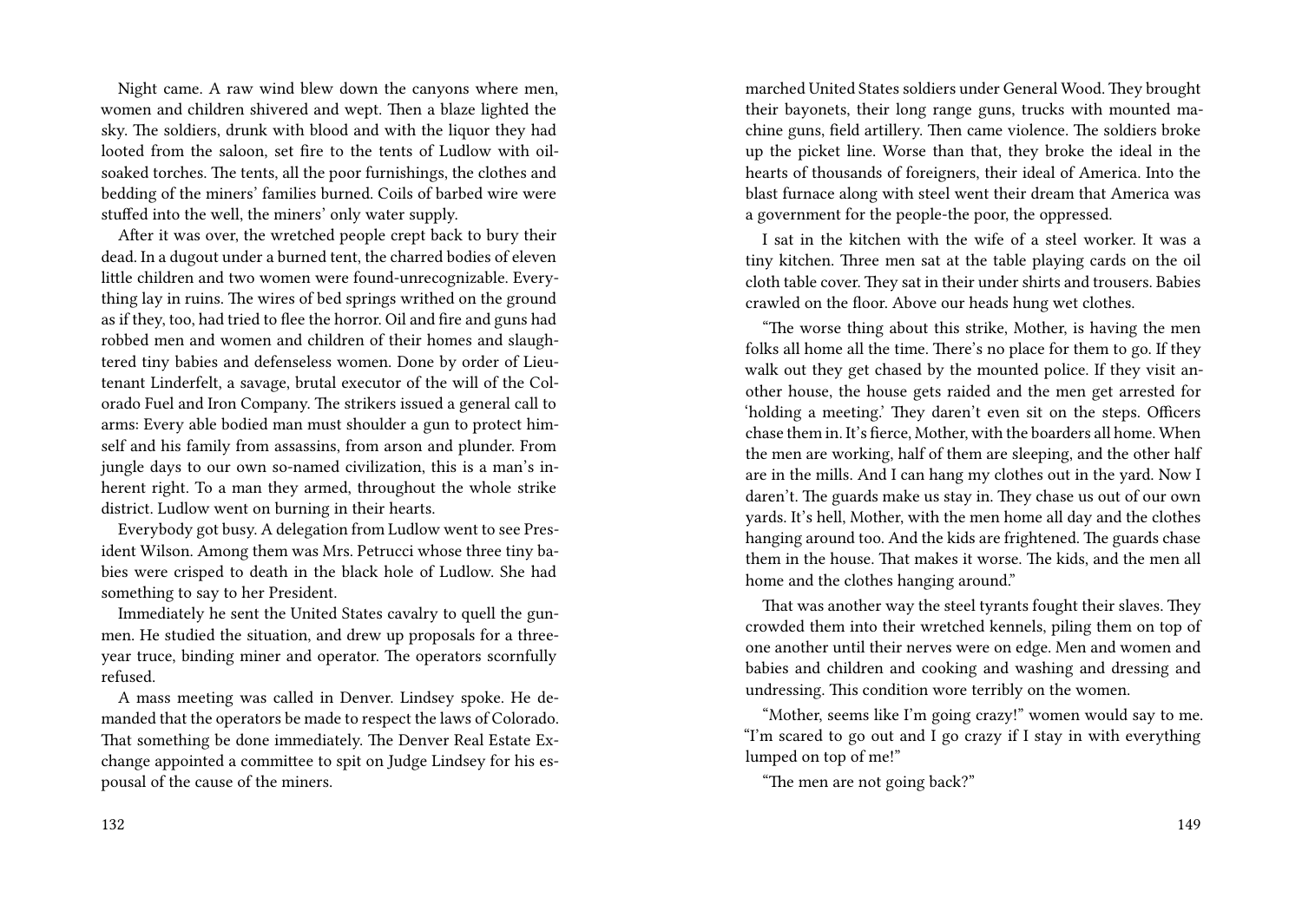a bed. His wrists swelled. Ho begged the officers to release him. He writhed in pain. They laughed and asked him if he would go to work. Though mad with pain he said no. At night they let him go without a word, without redress.

Organizers would come in with bandages on their heads. They had been beaten. They would stop a second before the picture of Fanny Sellins, the young girl whom the constabulary had shot as she bent protectingly over some children. She had died. They had only been beaten.

Foreigners were forever rushing in with tales of violence. They did not understand. Wasn't this America? Hadn't they come to America to be free?

We could not get the story of the struggle of these slaves over to the public. The press groveled at the feet of the steel Gods. The local pulpits dared not speak. Intimidation stalked the churches, the schools, the theaters. The rule of steel was absolute.

Although the strike was sponsored by the American Federation of Labor, under instructions from the Steel Trust, the public were fed daily stories of revolution and Bolshevism and Russian gold supporting the strike.

I saw the parade in Gary. Parades were forbidden in the Steel King's own town. Some two hundred soldiers who had come back from Europe where they had fought to make America safe from tyrants, marched. They were steel workers. They had on their faded uniforms and the steel hats which protected them from German bombs. In the line of march I saw young fellows with arms gone, with crutches, with deep scars across the face – heroes they were! Workers in the cheap cotton clothes of the working class fell in behind them. Silently the thousands walked through the streets and alleys of Gary. Saying no word. With no martial music such as sent the boys into the fight with the Kaiser across the water. Marching in silence. Disbanding in silence.

The next day the newspapers carried across the country a story of "mob violence" in Gary. Then I saw another parade. Into Gary

Rockefeller got busy. Writers were hired to write pamphlets which were sent broadcast to every editor in the country, bulletins. In these leaflets, it was shown how perfectly happy was the life of the miner until the agitators came; how joyous he was with the company's saloon, the company's pig-stys for homes, the company's teachers and preachers and coroners. How the miners hated the state law of an eight-hour working day, begging to be allowed to work ten, twelve. How they hated the state law that they should have their own check weigh-man to see that they were not cheated at the tipple.

And all the while the mothers of the children who died in Ludlow were mourning their dead.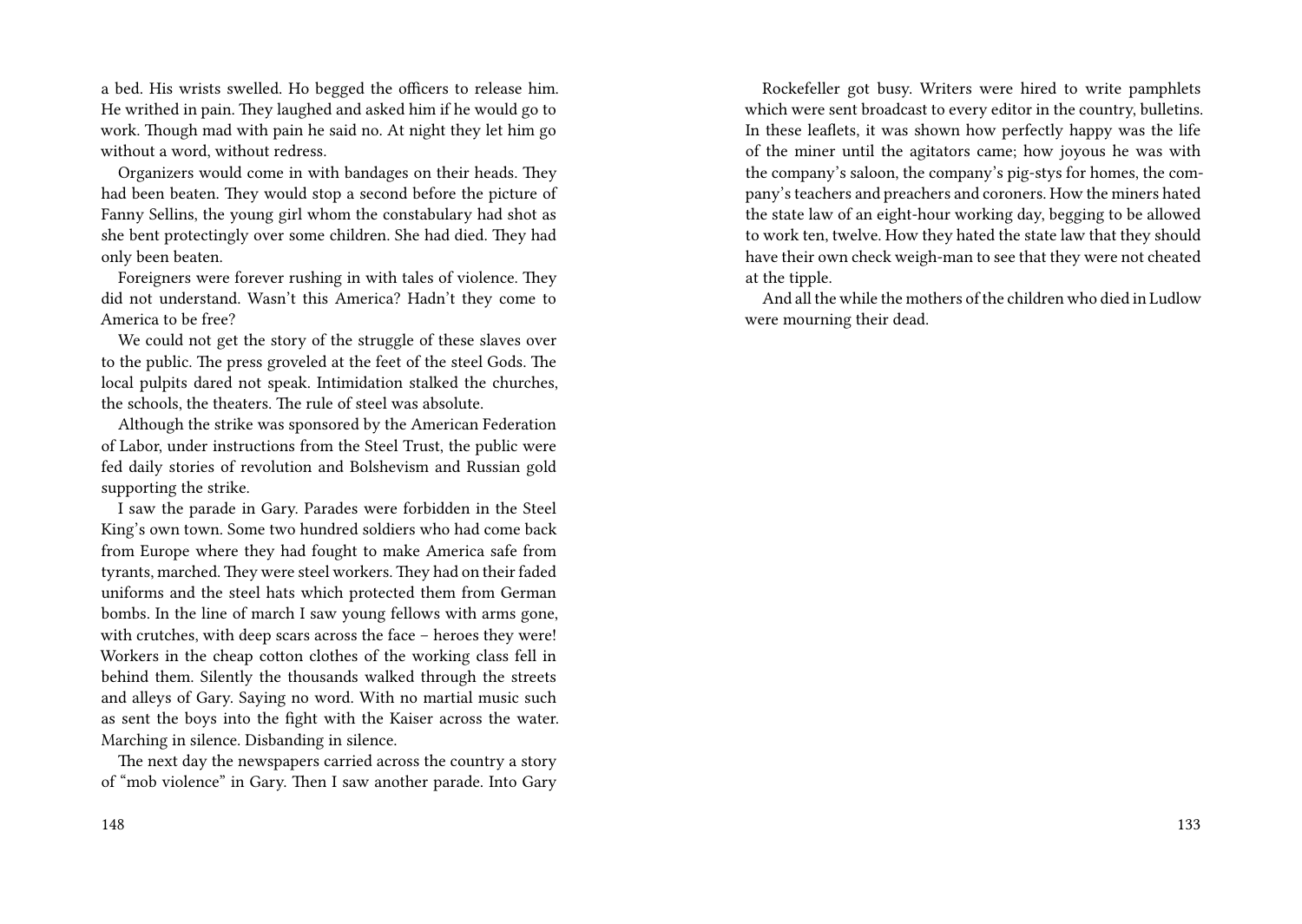## **Chapter XXII – "You Don't Need a Vote to Raise Hell"**

After the operators bad refused to accept the President's terms for peace, the strike went on with its continued bitterness, suffering, patience. Strikers were killed. Gunmen were killed. John R. Lawson, an official of the Union, active in behalf of the rank and file, was arrested and charged with murder. It was an easy matter in the operator-owned state to secure a conviction. I took a train and went to Iowa to see President White.

"President Wilson said that this strike must be eventually settled by public opinion," said I. "It's about time we aroused a little. We've got to give this crime of convicting an innocent man of murder a little publicity."

"You're right, Mother," said he. "What do you think we ought to  $do?$ 

"I want to hold a series of meetings all over the country and get the facts before the American people."

Our first meeting was in Kansas City. I told the great audience that packed the hall that when their coal glowed red in their fires, it was the blood of the workers, of men who went down into black holes to dig it, of women who suffered and endured, of little children who had but a brief childhood. "You are being warmed and made comfortable with human blood" I said.

In Chicago, Frank P. Walsh, Chairman of the Industrial Commission, addressed the meeting. Garrick Theater was crowded. He told them of the desperate efforts of the operators to break the spirit of the miners by jailing their leaders.

134

We were ordered to appear in the Pittsburgh court the next morning. A cranky old judge asked me if I had had a permit to speak on the streets.

"Yes, sir," said I. "I had a permit."

"Who issued it?" he growled.

"Patrick Henry; Thomas Jefferson; John Adams!" said I.

The mention of those patriots who gave us our charter of liberties made the old steel judge sore. He fined us all heavily.

During the strike I was frequently arrested. So were all the leaders. We expected that. I never knew whether I would find John Fitzpatrick and William Foster at headquarters when I went up to Pittsburgh. Hundreds of threatening letters came to them. Gunmen followed them. Their lives were in constant danger. Citizens Alliance – the little shop-keepers dependent upon the smile of the steel companies-threatened to drive them out. Never had a strike been led by more devoted, able, unselfish men. Never a thought for themselves. Only for the men on strike, men striking to bring back America to America.

In Foster's office no chairs were permitted by the authorities. That would have been construed as "a meeting." Here men gathered in silent groups, in whispering groups, to get what word they could of the strike.

How was it going in Ohio?

How was it going in Pennsylvania?

How in the Mesaba country?

The workers were divided from one another. Spies working among the Ohio workers told of the break in the strike in Pennsylvania. In Pennsylvania, they told of the break in Ohio. With meetings forbidden, with mails censored, with no means of communication allowed, the strikers could not know of the progress of their strike. Then fear would clutch their throats.

One day two men came into Headquarters. One of them showed his wrists. They told in broken English of being seized by officers, taken to a hotel room. One of them was handcuffed for a day to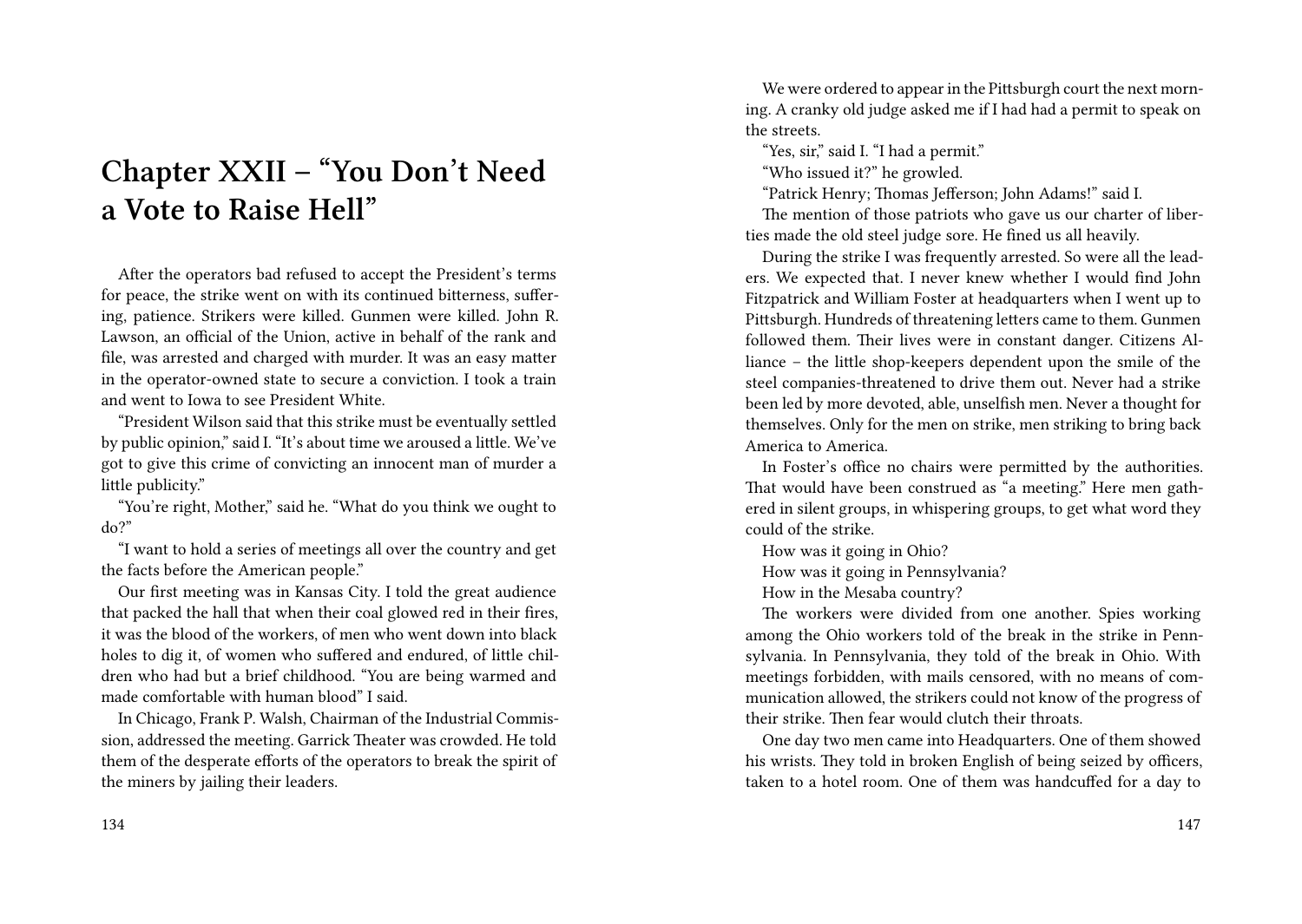"Our Kaisers sit up and smoke seventy-five cent cigars and have lackeys with knee pants bring them champagne while you starve, while you grow old at forty, stoking their furnaces. You pull in your belts while they banquet. They have stomachs two miles long and two miles wide and you fill them. Our Kaisers have stomachs of steel and hearts of steel and tears of steel for the 'poor Belgians.'

"If Gary wants to work twelve hours a day let him go in the blooming mills and work. What we want is a little leisure, time for music, playgrounds, a decent home, books, and the things that make life worth while."

I was speaking in Homestead. A group of organizers were with me in an automobile. As soon as a word was said, the speaker was immediately arrested by the steel bosses' sheriff. I rose to speak. An officer grabbed me.

"Under arrest!" he said.

We were taken to jail. A great mob of people collected outside the prison. There was angry talk. The jailer got scared. He thought there might be lynching and he guessed who would be lynched. The mayor was in the jail, too, conferring with the jailer. He was scared. He looked out of the office windows and he saw hundreds of workers milling around and heard them muttering.

The jailer came to Mr. Brown and asked him what he had better do.

"Why don't you let Mother Jones go out and speak to them," he said. "They'll do anything she says."

So the jailer came to me and asked me to speak to the boys outside and ask them to go home.

I went outside the jail and told the boys I was going to be released shortly on bond, and that they should go home now and not give any trouble. I got them in a good humor and pretty soon they went away. Meanwhile while I was speaking, the mayor had sneaked out the back way.

146

We held meetings in Columbus and Cleveland and finally held a mass meeting in Washington. By this time the public opinion that President Wilson referred to was expressing itself so that the long-eared politicians heard.

Through the efforts of men like Ed Nockels, labor leader of Chicago, and others, John Lawson was released on bonds. Ed Nockels is one of the great men who give their life and talents to the cause of the workers. Not all labor's leaders are honest. There are men as cruel and brutal as the capitalists in their ranks. There is jealousy. There is ambition. The weak envy the strong.

There was Bolton, secretary of the miners in Trinidad, a coldblooded man, a jealous, ambitious soul. When Lawson was arrested he said, "lie is just where I want him!"

I was at headquarters in Trinidad one morning when two poor wretches came in and asked him for some coal. Their children were freezing, they said.

Bolton loved power. He loved the power of giving or refusing. This time he refused. A fellow named Ulick, an organizer, was present. I said to him, "Go with these men and see what their condition is. Buy them coal and food if they need it,' and I gave him money.

One of the men had walked over the hills with his shoes in tatters. The other had no overcoat and the weather was below zero. Ulick returned and told me the condition of these miners and their families was terrible.

I am not blind to the short comings of our own people, I am not unaware that leaders betray, and sell out, and play false. But this knowledge does not outweigh the fact that my class, the working class, is exploited, driven, fought back with the weapon of starvation, with guns and with venal courts whenever they strike for conditions more human, more civilized for their children, and for their children's children.

In this matter of arousing public opinion, I traveled as far as Seattle. The Central Trades Union of Seattle arranged a monster mass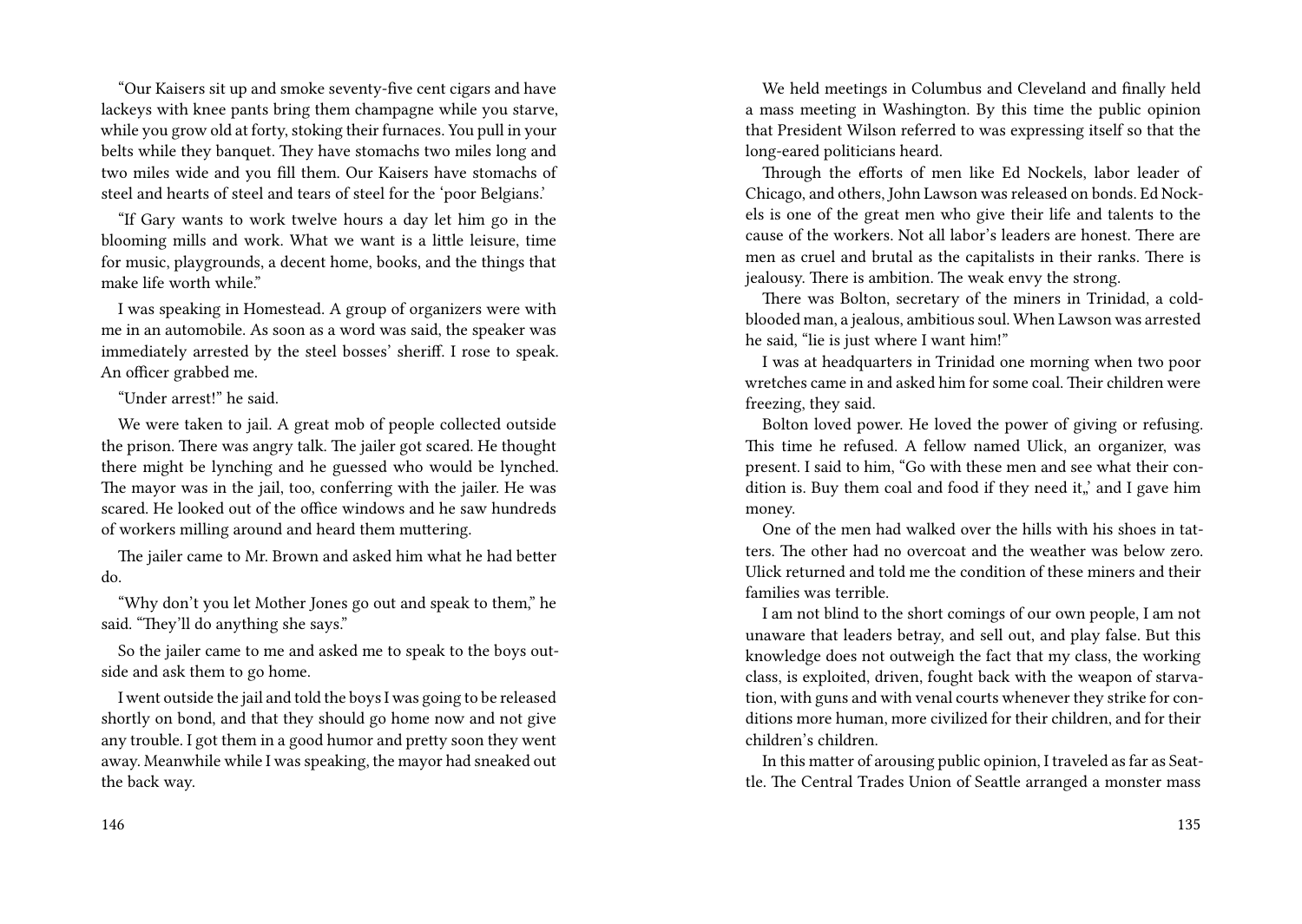meeting for me. I told those fine western people the story of the struggle in their sister state. I raised a lot of hell about it and a lot of money, too, and a yell of public opinion that reached across the Rockies.

The miners of British Columbia were on strike. They sent for me to come and address them. I went with J. G. Brown. As I was about to go on the boat, the Canadian Immigration officers asked me where I was going.

"To Victoria," I told them.

"No you're not," said an officer, "you're going to the strike zone." "I might travel a bit," said I.

"You can't go," said he, like he was Cornwallis.

"Why?"

"I don't have to give reasons," said he proudly as if the American Revolution had never been fought.

"You'll have to state your reasons to my uncle," said I, "and I'll be crossing before morning."

"Who is your uncle?"

"Uncle Sam's my uncle," said I. "He cleaned hell out of you once and he'll do it again. You let down those bars. I'm going to Canada."

"You'll not put a boot in Canada," said he. "You'll find out before night who's boss on this side the water," said I.

I returned to Labor Headquarters with Brown and we telegraphed the Emigration Department, the Labor Department and the Secretary of State at Washington. They got in touch with the Canadian Government at Ottawa. That very afternoon I got a telegram from the emigration Department that I might go anywhere I wanted in Canada.

The next morning when I went to get on the boat, the Canadian official with whom I had spoken the day before ran and hid. He had found out who my uncle was!

I addressed meetings in Victoria. Then I went up to the strike zone. A regiment of Canadian Kilties met the train, squeaking on their bagpipes. Down the street came a delegation of miners but

I came East. So did Jay G. Brown – a devoted worker for the cause of the steel slaves.

The strike in the steel industry was called in September, 1919. Gary as spokesman for the industry refused to consider any sort of appointment with his workers. What did it matter to him that thousands upon thousands of workers in Bethlehem, Pennsylvania, worked in front of scorching furnaces twelve long hours, through the day, through the night, while he visited the Holy Land where Our Lord was born in a manger!

I traveled up and down the Monongahela River. Most of the places where the steel workers were on strike meetings were forbidden. If I were to stop to talk to a woman on the street about her child, a cossack would come charging down upon us and we would have to run for our lives. If I were to talk to a man in the streets of Braddock, we would be arrested for unlawful assembly.

In the towns of Sharon and Farrell, Pennsylvania, the lick-spittle authorities forbade all assembly. The workers by the thousands marched into Ohio where the Constitution of the United States instead of the Steel Corporation's constitution was law.

I asked a Pole where he was going. I was visiting his sick wife; taking a bit of milk to her new baby. Her husband was washing his best shirt in the sink.

"Where I go? Tomorrow I go America," he said, meaning he was going on the march to Ohio.

I spoke often to the strikers. Many of them were foreigners but they knew what I said. I told them, "We are to see whether Pennsylvania belongs to Kaiser Gary or Uncle Sam. If Gary's got it, we are going to take it away from him and give it back to Uncle Sam. When we are ready we can scare and starve and lick the whole gang. Your boys went over to Europe. They were told to clean up the Kaiser. Well, they did it. And now you and your boys are going to clean up the Kaisers at home. Even if they have to do it with a leg off and an arm gone, and eyes out.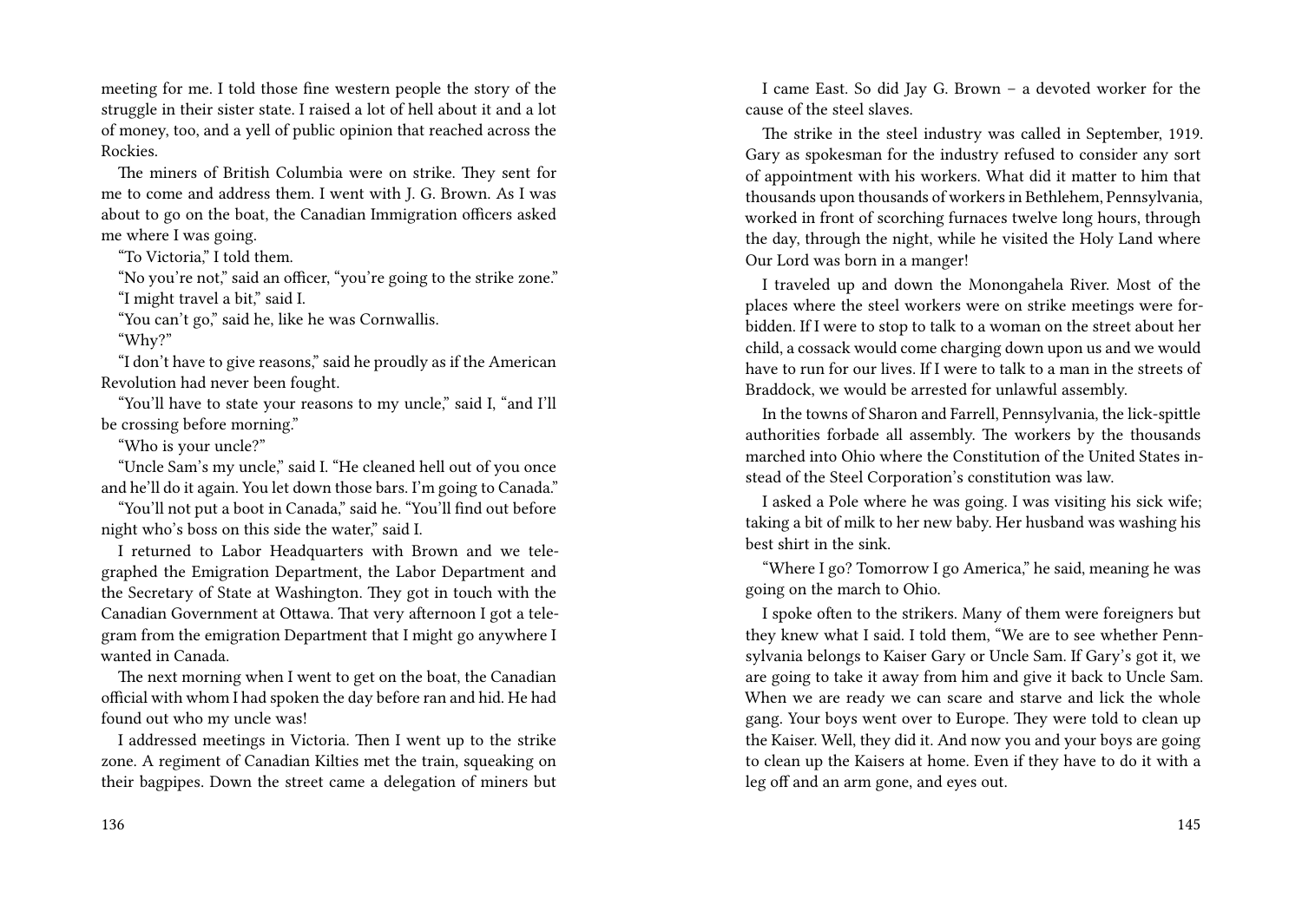## **Chapter XXIV – The Steel Strike of 1919**

During the war the working people were made to believe they amounted to something. Gompers, the President of the American Federation of Labor, conferred with copper kings and lumber kings and coal kings, speaking for the organized workers. Up and down the land the workers heard the word, "democracy."They were asked to work for it. To give their wages to it. To give their lives for it. They were told that their labor, their money, their flesh were the bulwarks against tyranny and autocracy.

So believing, the steel workers, 300,000 of them, rose en masse against Kaiser Gary, the President of the American Steel Corporation. The slaves asked their czar for the abolition of the twelve-hour day, for a crumb from the huge loaf of profits made in the great war, and for the right to organize.

Czar Gary met his workers as is the customary way with tyrants. He could not shoot them down as did Czar Nicholas when petitioned by his peasants. But he ordered the constabulary out. He ordered forth his two faithful generals: fear and starvation, one to clutch at the worker's throat and the other at his stomach and the stomachs of his little children. When the steel strike was being organized, I was in Seattle with Jay G. Brown, President of the Shingle Workers of America.

"We ought to go East and help organize those slaves," I said to Brown.

"They'll throw us in jail, Mother!" he said.

"Well, they're our own jails, aren't they! Our class builds them."

they did not wear crocheted petticoats. They wore the badge of the working class-the overalls. I held a tremendous meeting that night and the poor boys who had come up from the subterranean holes of the earth to fight for a few hours of sunlight, took courage. I brought them the sympathy of the Colorado strikers, a sympathy and under-standing that reaches across borders and frontiers.

Men's hearts are cold. They are indifferent. Not all the coal that is dug warms the world. It remains indifferent to the lives of those who risk their life and health down in the blackness of the earth; who crawl through dark, choking crevices with only a bit of lamp on their caps to light their silent way; whose backs are bent with toil, whose very bones ache, whose happiness is sleep, and whose peace is death.

I know the life of the miner. I have sat with him on culm piles as he ate his lunch from his bucket with grimy hands. I have talked with his wife as she bent over the washtub. I was talking with a miner's wife one day when we heard a distant thud. She ran to the door of the shack. Men were running and screaming. Other doors flung open. Women rushed out, drying their hands on their aprons. An explosion!

Whose husband was killed! Whose children were fatherless!

"My God, how many mules have been killed!" was the first exclamation of the superintendent.

Dead men were brought to the surface and laid on the ground. But more men came to take their places. But mules – new mules – had to be bought. They cost the company money. But human life is cheap, far cheaper than are mules.

One hundred and nineteen men were brought out and laid on the ground. The lights in their lamps were out. The light in their eyes was gone. But their death brought about the two-shaft system whereby a man had a chance to escape in case one of the exits filled with gas or burned.

Life comes to the miners out of their deaths, and death out of their lives.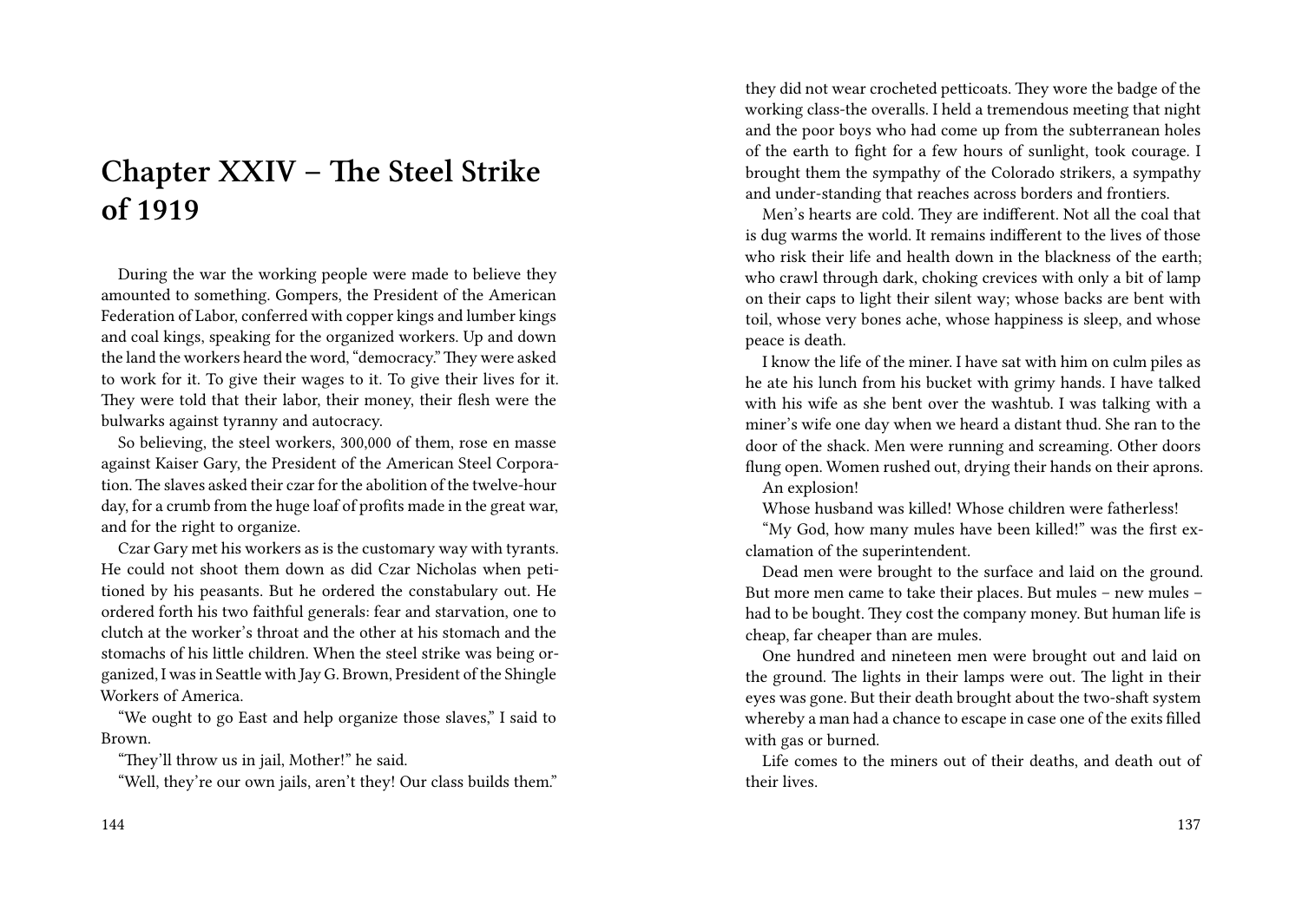In January of 1915, I was invited to John D. Rockefeller Jr.'s office with several other labor officers. I was glad to go for I wanted to tell him what his hirelings were doing in Colorado. The publicity that had been given the terrible conditions under which his wealth was made had forced him to take some action. The union he would not recognize – never. That was his religion. But he had put forth a plan whereby the workers might elect one representative at each mine to meet with the officials in Denver and present any grievance that might arise.

So with Frank J. Hayes, Vice President of the United Mine Workers, James Lord, and Edward Doyle we went to the Rockefeller offices. He listened to our recital of conditions in Colorado and said nothing.

I told him that his plan for settling industrial disputes would not work. That it was a sham and fraud. That behind the representative of the miner was no organization so that the workers were powerless to enforce any just demand; that their demands were granted and grievances redressed still at the will of the company. That the Rockefeller plan did not give the miners a treasury, so that should they have to strike for justice, they could be starved out in a week. That it gave the workers no voice in the management of the job to which they gave their very lives.

John Rockefeller is a nice young man but when we went away from the office where resides the silent government of thousands upon thousands of people, we went away feeling that he could not possibly understand the aspirations of the working class. He was as alien as is one species from another; as alien as is stone from wheat. I came to New York to raise funds for the miners' families. Although they had gone back beaten to work, their condition was pitiful. The women and children were in rags and they were hungry. I spoke to a great mass meeting in Cooper Union. I told the people after they had cheered me for ten minutes, that cheering was easy. That the side lines where it was safe, always cheered.

inquiry if there were not federal prisoners there. He promised me he would make immediate inquiry. This he did. To be sure there were no federal prisoners in the gang, but the investigation scared hell out of them, and the day after the federal agents had been there, fifteen prisoners, illegally held, were released.

The worst abuses were corrected for a while, at least.

Whenever things go wrong, I generally head for the National government with my grievances. I do not find it hard to get redress.

I do not believe that iron bars and brutal treatment have ever been cures for crime. And certainly I feel that in our great enlightened country, there is no reason for going back to the middle ages and their forms of torture for the criminal.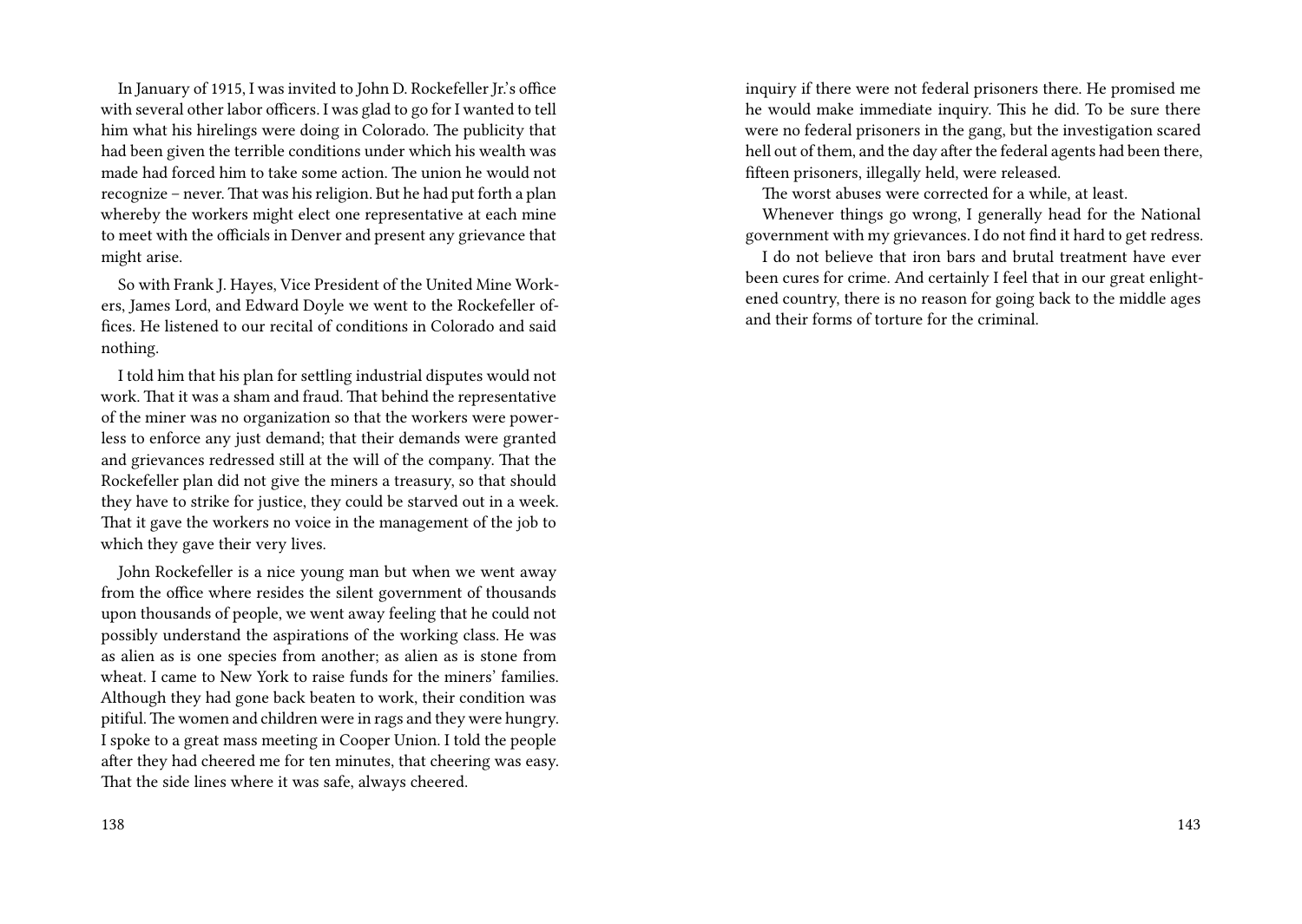for the infraction of the tiniest rule. Some men had been in the camp for a year whose sentence had been thirty days for having in their possession a pint of liquor. Another fellow told me he was bringing some whiskey to a sick man. He was arrested, given sixty days and fined \$100. Unable to pay he was sentenced to five months in the prison camp, and after suffering hell's tortures he had attempted to run away. He was caught and given four additional months.

At night the miserable colony were driven to their horrible sleeping quarters. For some, there were iron cages. Iron bunks with only a thin cloth mattress over them. Six prisoners were crowded into these cages. The place was odorous with filth. Vermin crawled about.

A very young lad slept in a cell, sixteen by twenty feet practically without ventilation, with sixteen negroes, some of whom suffered from venereal disease. There was no sewage system, and the only toilet for this group was a hole in the floor of the cell with a tub beneath. It was not emptied until full. Great greedy flies buzzed about the cells and cages. They lighted on the stripped bodies of the men.

The sick had no care, no medicine. The well had no protection against the sick. None of the wretched army of derelicts had any protection against the brutality of the road overseers. A prisoner had been beaten with the pick handle by the overseer. His wounds were not dressed. Another was refused an interview with his attorney.

I knew it was useless to tell the governor about conditions as I found them. I knew he would be neither interested nor would he care. It wasn't election time.

That night I took the train from Charleston and went straight to Washington. In the morning I went to the Department of Justice. I told the Attorney General about conditions in the prison camp of Sissonville, … the fetid, disease-breeding cells, … the swill given the men for food, . . . the brutal treatment. I asked him to make

"The miners lost," I told them, "because they had only the constitution. The other side had bayonets. In the end, bayonets always win."

I told them how Lieutenant Howert of Walsenberg had offered me his arm when he escorted me to jail. "Madam," said he, "will you take my arm?"

"I am not a Madam," said I. "I am Mother Jones. The Government can't take my life and you can't take my arm, but you can take my suitcase"

I told the audience how I had sent a letter to John Rockefeller, Junior, telling him of conditions in the mines. I had heard he was a good young man and read the Bible, and I thought I'd take a chance. The letter came back with "Refused" written across the envelope.

"Well," I said, "how could I expect him to listen to an old woman when lie would not listen to the President of the United States through his representative, Senator Foster."

Five hundred women got up a dinner and asked me to speak. Most of the women were crazy about women suffrage. They thought that Kingdom-come would follow the enfranchisement of women.

"You must stand for free speech in the streets," I told them.

"How can we," piped a woman, "when we haven't a vote?"

"I have never had a vote," said I, "and I have raised hell all over this country! You don't need a vote to raise hell! You need convictions and a voice!"

Some one meowed, "You're an anti!"

"I am not an anti to anything which will bring freedom to my class," said I. "But I am going to be honest with you sincere women who are working for votes for women. The women of Colorado have had the vote for two generations and the working men and women are in slavery. The state is in slavery, vassal to the Colorado Iron and Fuel Company and its subsidiary interests. A man who was present at a meeting of mine owners told me that when the trouble started in the mines, one operator proposed that women